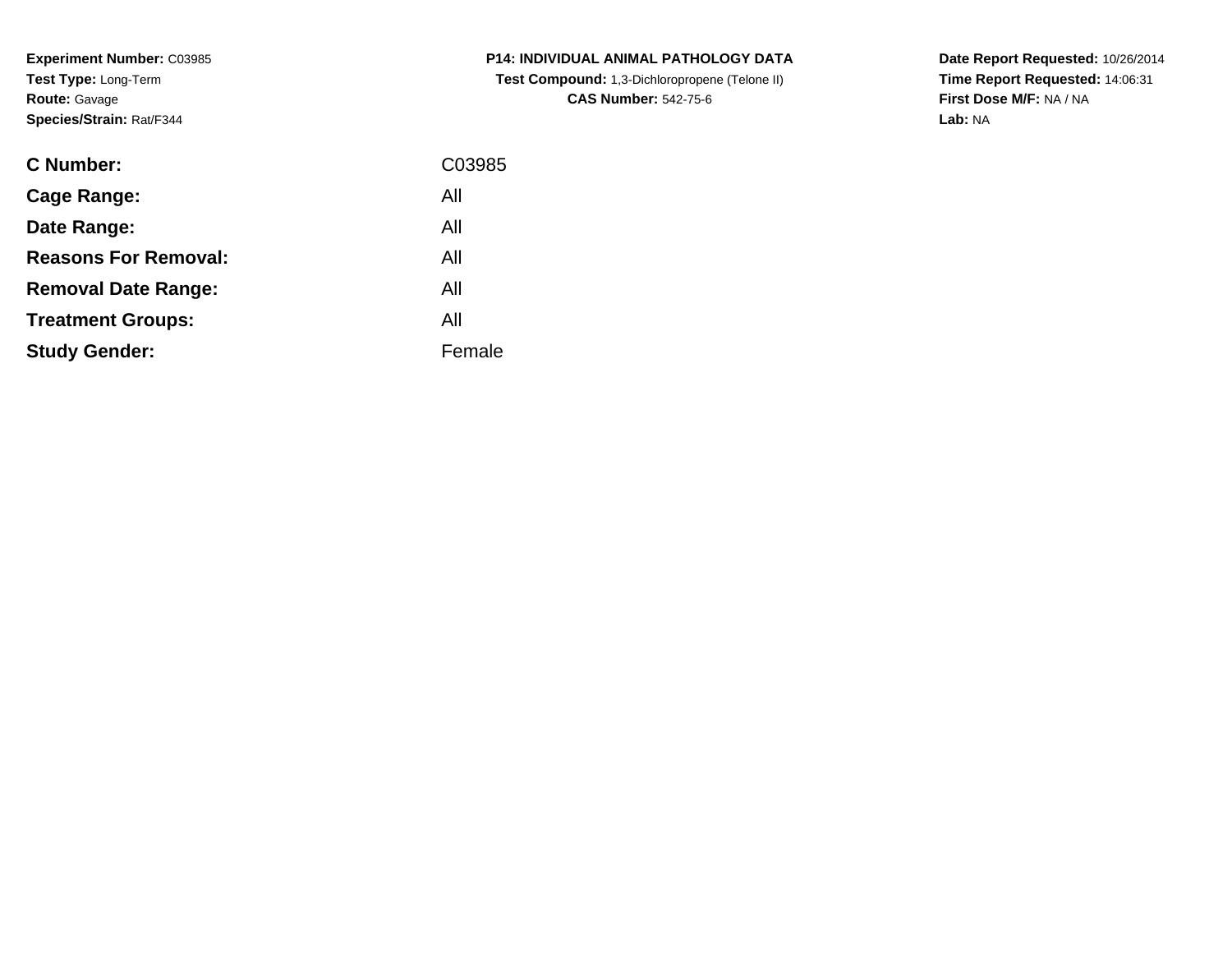| <b>Experiment Number: C03985</b><br>Test Type: Long-Term<br><b>Route: Gavage</b><br>Species/Strain: Rat/F344 |                                  | <b>P14: INDIVIDUAL ANIMAL PATHOLOGY DATA</b><br>Test Compound: 1,3-Dichloropropene (Telone II)<br><b>CAS Number: 542-75-6</b> | Date Report Requested: 10/26/2014<br>Time Report Requested: 14:06:31<br>First Dose M/F: NA / NA<br>Lab: NA |
|--------------------------------------------------------------------------------------------------------------|----------------------------------|-------------------------------------------------------------------------------------------------------------------------------|------------------------------------------------------------------------------------------------------------|
| <b>ANIMAL ID: 1 002</b>                                                                                      | <b>TRT#: 1</b><br><b>DOSE: 0</b> | <b>SEX: Female</b><br><b>DISP:</b> Scheduled Sacrifice                                                                        | DAY ON TEST:<br>HISTO:                                                                                     |
| <b>OBSERVATIONS</b>                                                                                          |                                  |                                                                                                                               |                                                                                                            |
| Heart                                                                                                        |                                  | <b>Fibrosis</b>                                                                                                               |                                                                                                            |
|                                                                                                              |                                  | Inflammation, Chronic                                                                                                         |                                                                                                            |
| Liver                                                                                                        |                                  | <b>Focal Cellular Change</b>                                                                                                  |                                                                                                            |
| PRIMARY CAUSE OF DEATH                                                                                       |                                  |                                                                                                                               |                                                                                                            |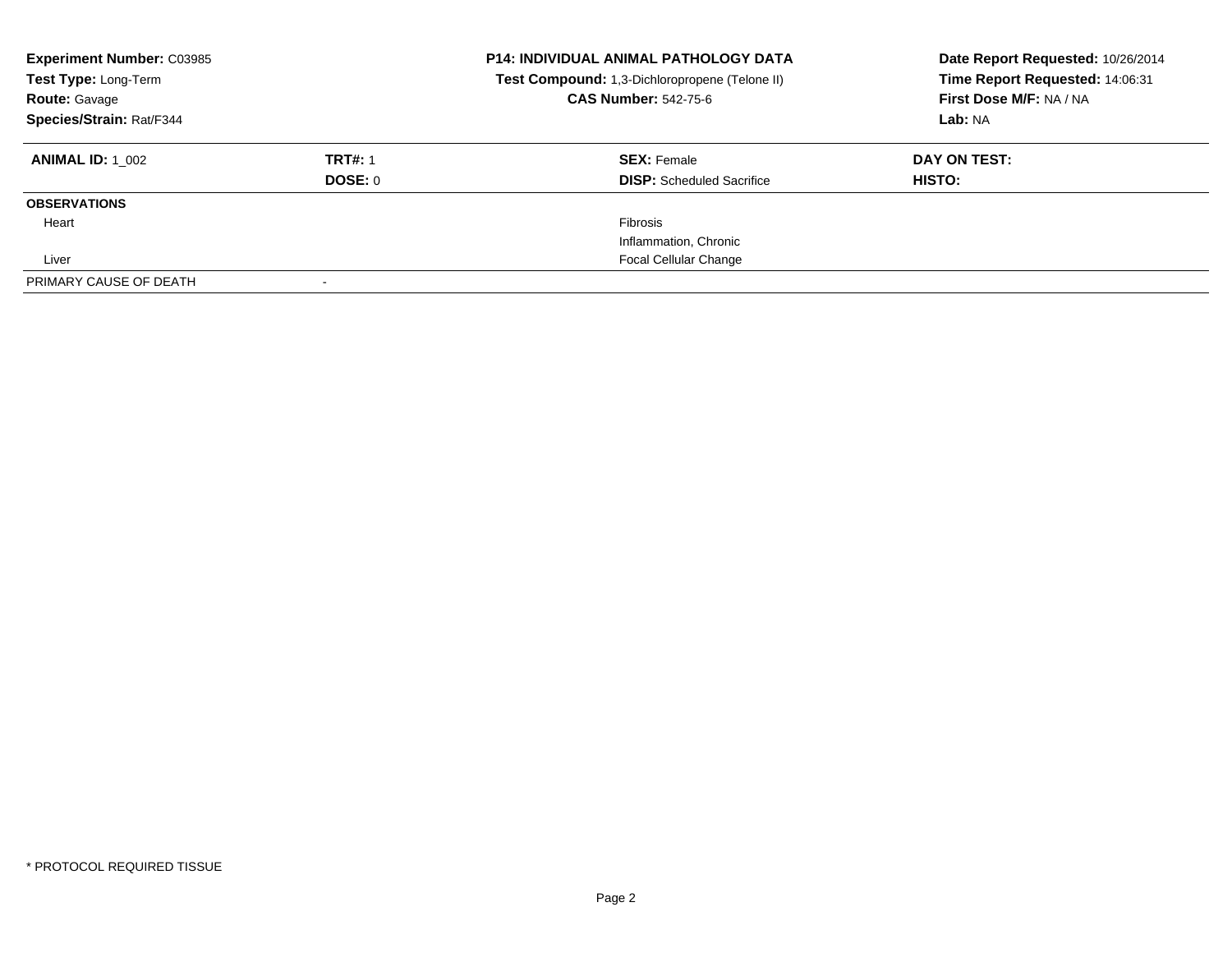| <b>Experiment Number: C03985</b><br>Test Type: Long-Term<br><b>Route: Gavage</b><br><b>Species/Strain: Rat/F344</b> |                | <b>P14: INDIVIDUAL ANIMAL PATHOLOGY DATA</b><br>Test Compound: 1,3-Dichloropropene (Telone II)<br><b>CAS Number: 542-75-6</b> | Date Report Requested: 10/26/2014<br>Time Report Requested: 14:06:31<br>First Dose M/F: NA / NA<br>Lab: NA |
|---------------------------------------------------------------------------------------------------------------------|----------------|-------------------------------------------------------------------------------------------------------------------------------|------------------------------------------------------------------------------------------------------------|
| <b>ANIMAL ID: 1 004</b>                                                                                             | <b>TRT#: 1</b> | <b>SEX: Female</b>                                                                                                            | DAY ON TEST:                                                                                               |
|                                                                                                                     | DOSE: 0        | <b>DISP:</b> Natural Death                                                                                                    | HISTO:                                                                                                     |
| <b>OBSERVATIONS</b>                                                                                                 |                |                                                                                                                               |                                                                                                            |
| Liver                                                                                                               |                | <b>Focal Cellular Change</b>                                                                                                  |                                                                                                            |
| Pituitary gland                                                                                                     |                | Chromophobe Carcinoma                                                                                                         |                                                                                                            |
| Spleen                                                                                                              |                | <b>Hemosiderosis</b>                                                                                                          |                                                                                                            |
| Stomach                                                                                                             | Submucosa      | Edema, Nos                                                                                                                    |                                                                                                            |
|                                                                                                                     | Submucosa      | Inflammation, Nos                                                                                                             |                                                                                                            |
| PRIMARY CAUSE OF DEATH                                                                                              |                |                                                                                                                               |                                                                                                            |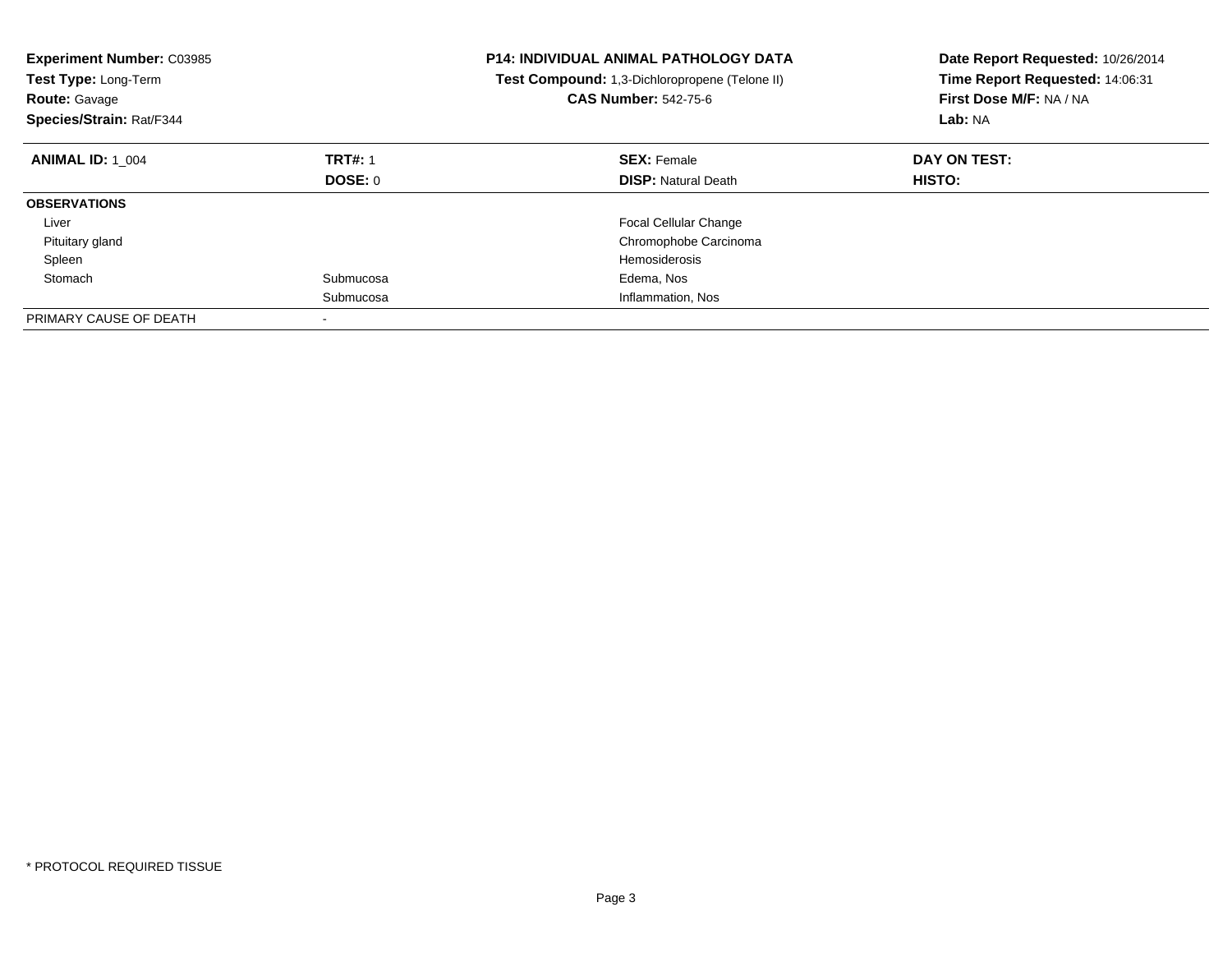| <b>Experiment Number: C03985</b><br>Test Type: Long-Term<br><b>Route: Gavage</b><br>Species/Strain: Rat/F344 |                | <b>P14: INDIVIDUAL ANIMAL PATHOLOGY DATA</b><br>Test Compound: 1,3-Dichloropropene (Telone II)<br><b>CAS Number: 542-75-6</b> | Date Report Requested: 10/26/2014<br>Time Report Requested: 14:06:31<br>First Dose M/F: NA / NA<br>Lab: NA |
|--------------------------------------------------------------------------------------------------------------|----------------|-------------------------------------------------------------------------------------------------------------------------------|------------------------------------------------------------------------------------------------------------|
| <b>ANIMAL ID: 1 006</b>                                                                                      | <b>TRT#: 1</b> | <b>SEX: Female</b>                                                                                                            | DAY ON TEST:                                                                                               |
|                                                                                                              | DOSE: 0        | <b>DISP:</b> Scheduled Sacrifice                                                                                              | <b>HISTO:</b>                                                                                              |
| <b>OBSERVATIONS</b>                                                                                          |                |                                                                                                                               |                                                                                                            |
| Heart                                                                                                        |                | <b>Fibrosis</b>                                                                                                               |                                                                                                            |
|                                                                                                              |                | Inflammation, Chronic                                                                                                         |                                                                                                            |
| Liver                                                                                                        |                | <b>Focal Cellular Change</b>                                                                                                  |                                                                                                            |
| Pituitary gland                                                                                              |                | Chromophobe Adenoma                                                                                                           |                                                                                                            |
| Thyroid                                                                                                      |                | C-Cell Adenoma                                                                                                                |                                                                                                            |
| PRIMARY CAUSE OF DEATH                                                                                       |                |                                                                                                                               |                                                                                                            |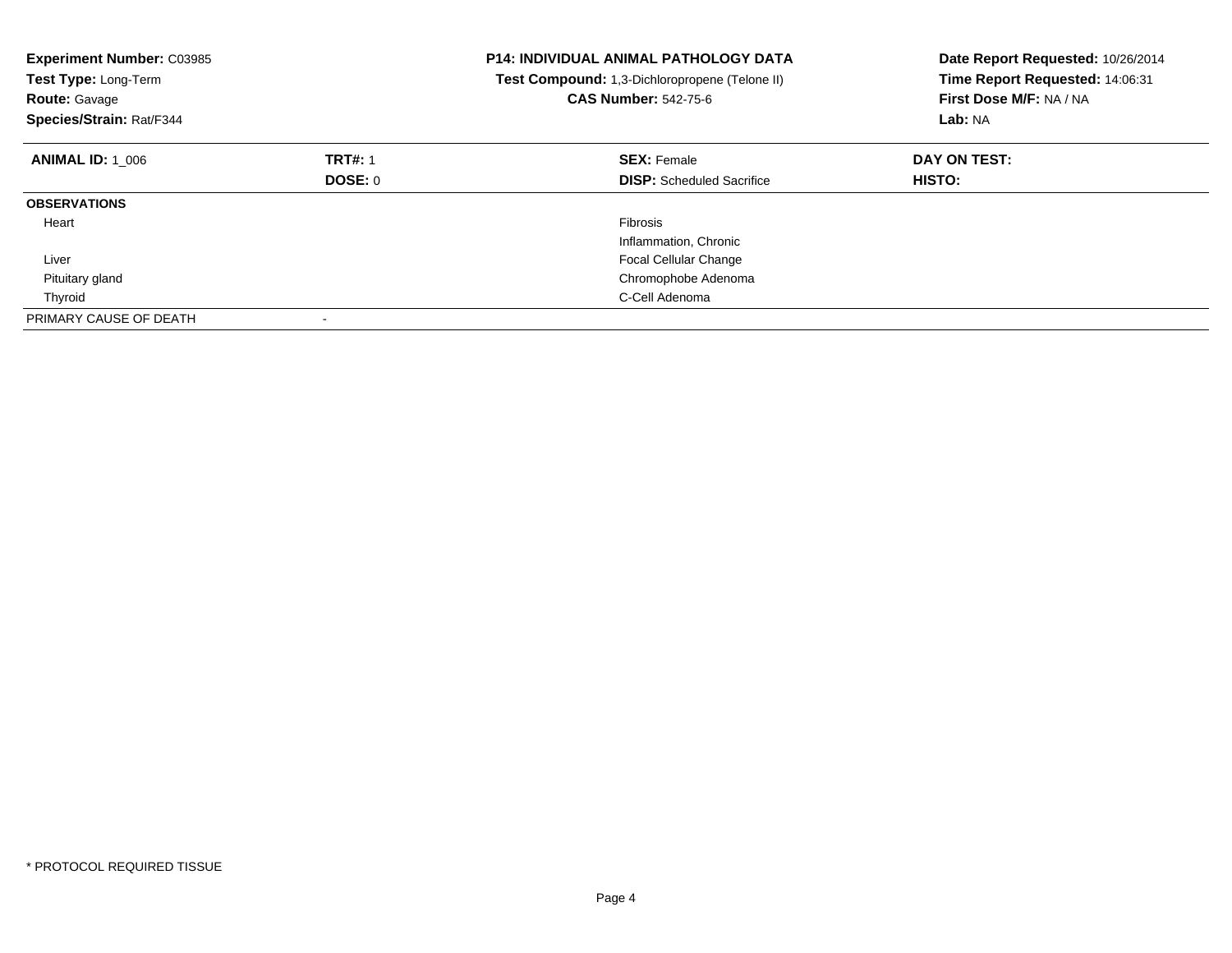| <b>Experiment Number: C03985</b><br>Test Type: Long-Term<br><b>Route: Gavage</b><br>Species/Strain: Rat/F344 |                           | <b>P14: INDIVIDUAL ANIMAL PATHOLOGY DATA</b><br>Test Compound: 1,3-Dichloropropene (Telone II)<br><b>CAS Number: 542-75-6</b> | Date Report Requested: 10/26/2014<br>Time Report Requested: 14:06:31<br>First Dose M/F: NA / NA<br>Lab: NA |
|--------------------------------------------------------------------------------------------------------------|---------------------------|-------------------------------------------------------------------------------------------------------------------------------|------------------------------------------------------------------------------------------------------------|
| <b>ANIMAL ID: 1 008</b>                                                                                      | <b>TRT#: 1</b><br>DOSE: 0 | <b>SEX: Female</b><br><b>DISP:</b> Natural Death                                                                              | DAY ON TEST:<br><b>HISTO:</b>                                                                              |
| <b>OBSERVATIONS</b>                                                                                          |                           |                                                                                                                               |                                                                                                            |
| Heart                                                                                                        | Atrium                    | Thrombosis, Nos                                                                                                               |                                                                                                            |
| Liver                                                                                                        |                           | <b>Focal Cellular Change</b>                                                                                                  |                                                                                                            |
| Pancreas                                                                                                     | Acinus                    | Atrophy, Nos                                                                                                                  |                                                                                                            |
| Spleen                                                                                                       |                           | Hemosiderosis                                                                                                                 |                                                                                                            |
| PRIMARY CAUSE OF DEATH                                                                                       |                           |                                                                                                                               |                                                                                                            |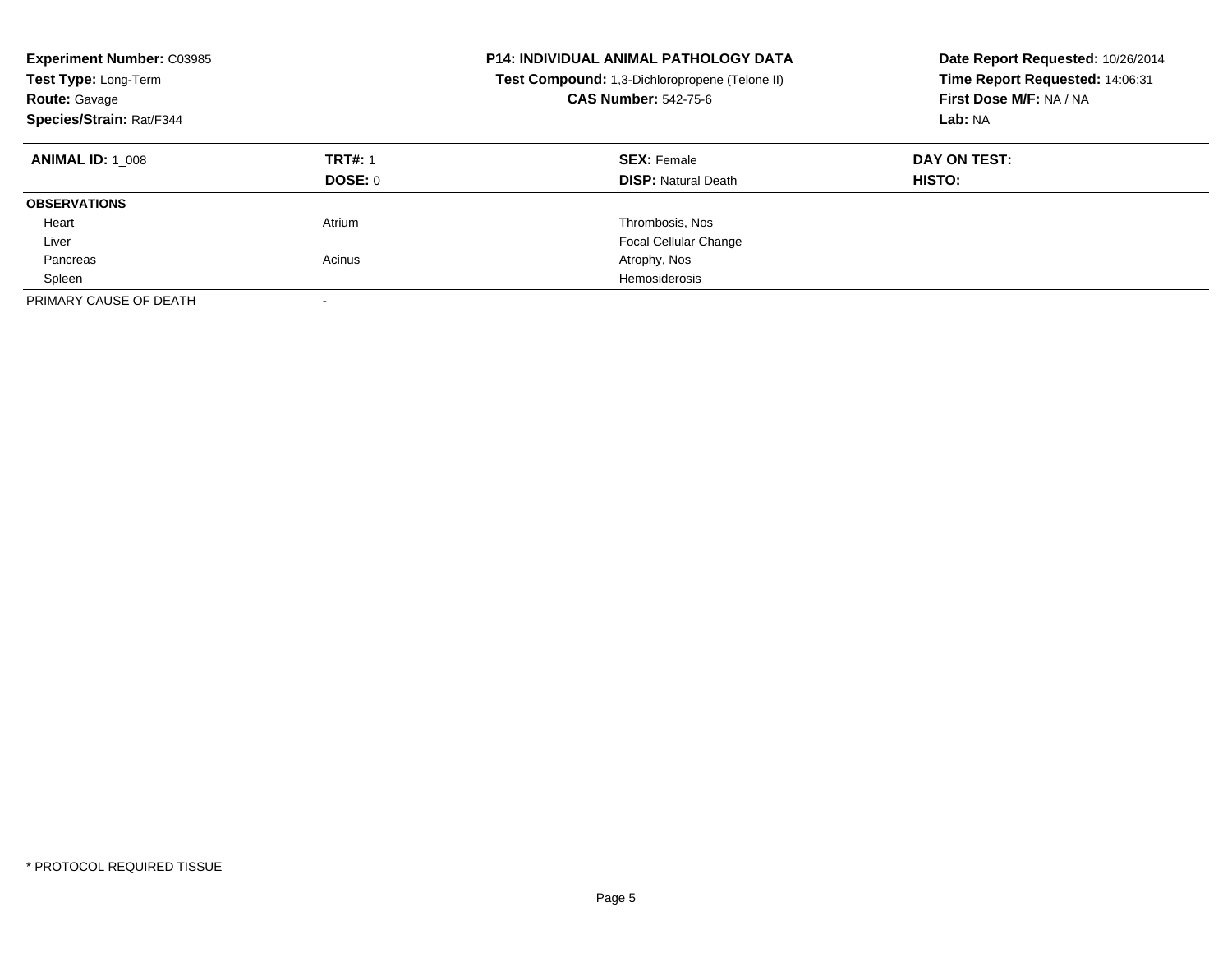| <b>Experiment Number: C03985</b><br>Test Type: Long-Term<br><b>Route: Gavage</b><br>Species/Strain: Rat/F344 |                           | <b>P14: INDIVIDUAL ANIMAL PATHOLOGY DATA</b><br>Test Compound: 1,3-Dichloropropene (Telone II)<br><b>CAS Number: 542-75-6</b> | Date Report Requested: 10/26/2014<br>Time Report Requested: 14:06:31<br>First Dose M/F: NA / NA<br>Lab: NA |
|--------------------------------------------------------------------------------------------------------------|---------------------------|-------------------------------------------------------------------------------------------------------------------------------|------------------------------------------------------------------------------------------------------------|
| <b>ANIMAL ID: 1 010</b>                                                                                      | <b>TRT#: 1</b><br>DOSE: 0 | <b>SEX: Female</b><br><b>DISP:</b> Scheduled Sacrifice                                                                        | DAY ON TEST:<br>HISTO:                                                                                     |
| <b>OBSERVATIONS</b>                                                                                          |                           |                                                                                                                               |                                                                                                            |
| Heart                                                                                                        |                           | Fibrosis<br>Inflammation, Chronic                                                                                             |                                                                                                            |
| Liver                                                                                                        |                           | <b>Focal Cellular Change</b>                                                                                                  |                                                                                                            |
| Uterus<br>PRIMARY CAUSE OF DEATH                                                                             |                           | <b>Endometrial Stromal Polyp</b>                                                                                              |                                                                                                            |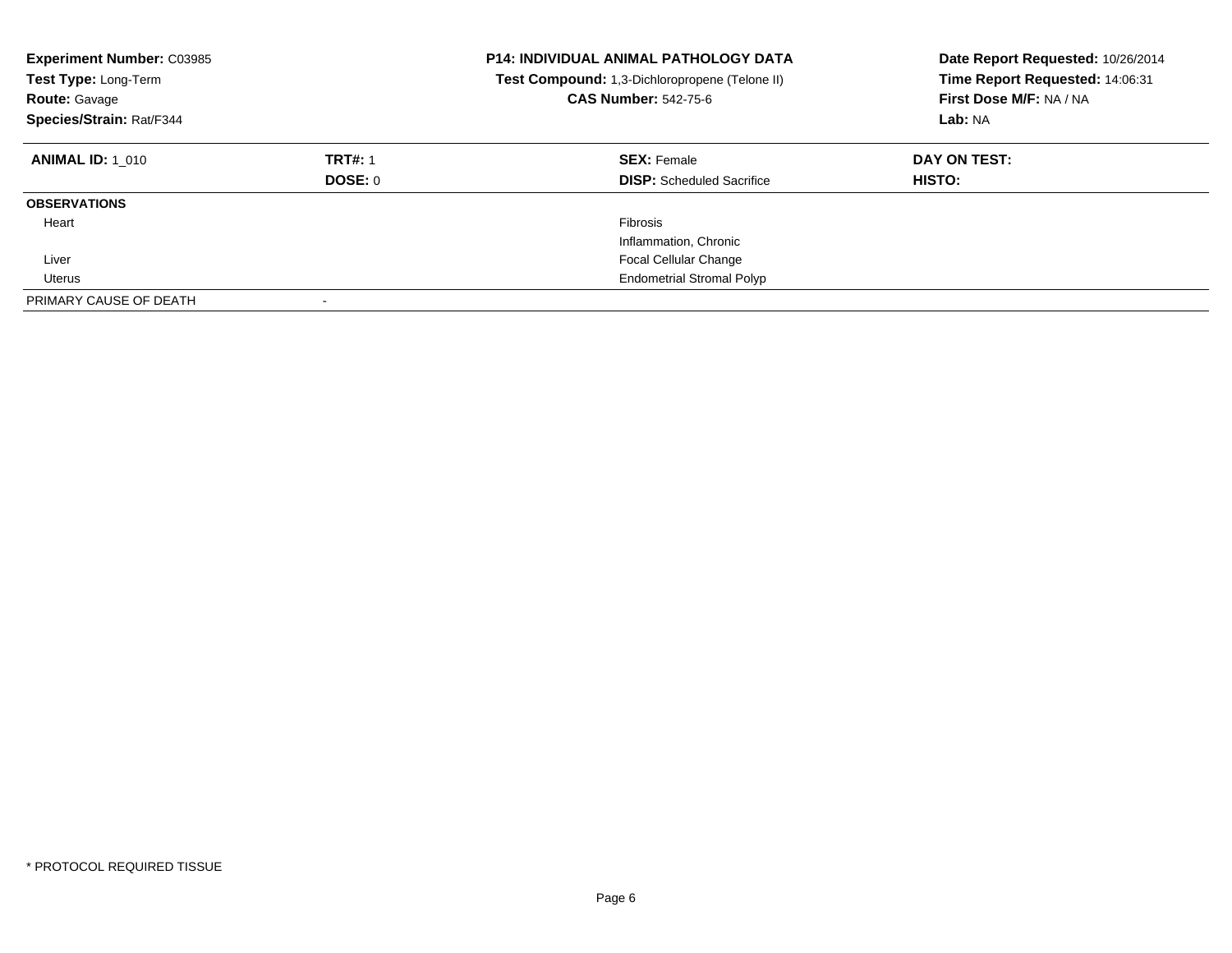| <b>Experiment Number: C03985</b><br>Test Type: Long-Term<br><b>Route: Gavage</b><br>Species/Strain: Rat/F344 |                | <b>P14: INDIVIDUAL ANIMAL PATHOLOGY DATA</b><br>Test Compound: 1,3-Dichloropropene (Telone II)<br><b>CAS Number: 542-75-6</b> | Date Report Requested: 10/26/2014<br>Time Report Requested: 14:06:31<br>First Dose M/F: NA / NA<br>Lab: NA |
|--------------------------------------------------------------------------------------------------------------|----------------|-------------------------------------------------------------------------------------------------------------------------------|------------------------------------------------------------------------------------------------------------|
| <b>ANIMAL ID: 1 012</b>                                                                                      | <b>TRT#: 1</b> | <b>SEX: Female</b>                                                                                                            | DAY ON TEST:                                                                                               |
|                                                                                                              | <b>DOSE: 0</b> | <b>DISP:</b> Scheduled Sacrifice                                                                                              | <b>HISTO:</b>                                                                                              |
| <b>OBSERVATIONS</b>                                                                                          |                |                                                                                                                               |                                                                                                            |
| Adrenal gland                                                                                                | Cortex Nos     | Hyperplasia, Focal                                                                                                            |                                                                                                            |
| Heart                                                                                                        |                | Fibrosis                                                                                                                      |                                                                                                            |
|                                                                                                              |                | Inflammation, Chronic                                                                                                         |                                                                                                            |
| Liver                                                                                                        |                | <b>Focal Cellular Change</b>                                                                                                  |                                                                                                            |
| Pituitary gland                                                                                              |                | Chromophobe Adenoma                                                                                                           |                                                                                                            |
| Stomach                                                                                                      |                | Hyperplasia, Focal                                                                                                            |                                                                                                            |
| PRIMARY CAUSE OF DEATH                                                                                       |                |                                                                                                                               |                                                                                                            |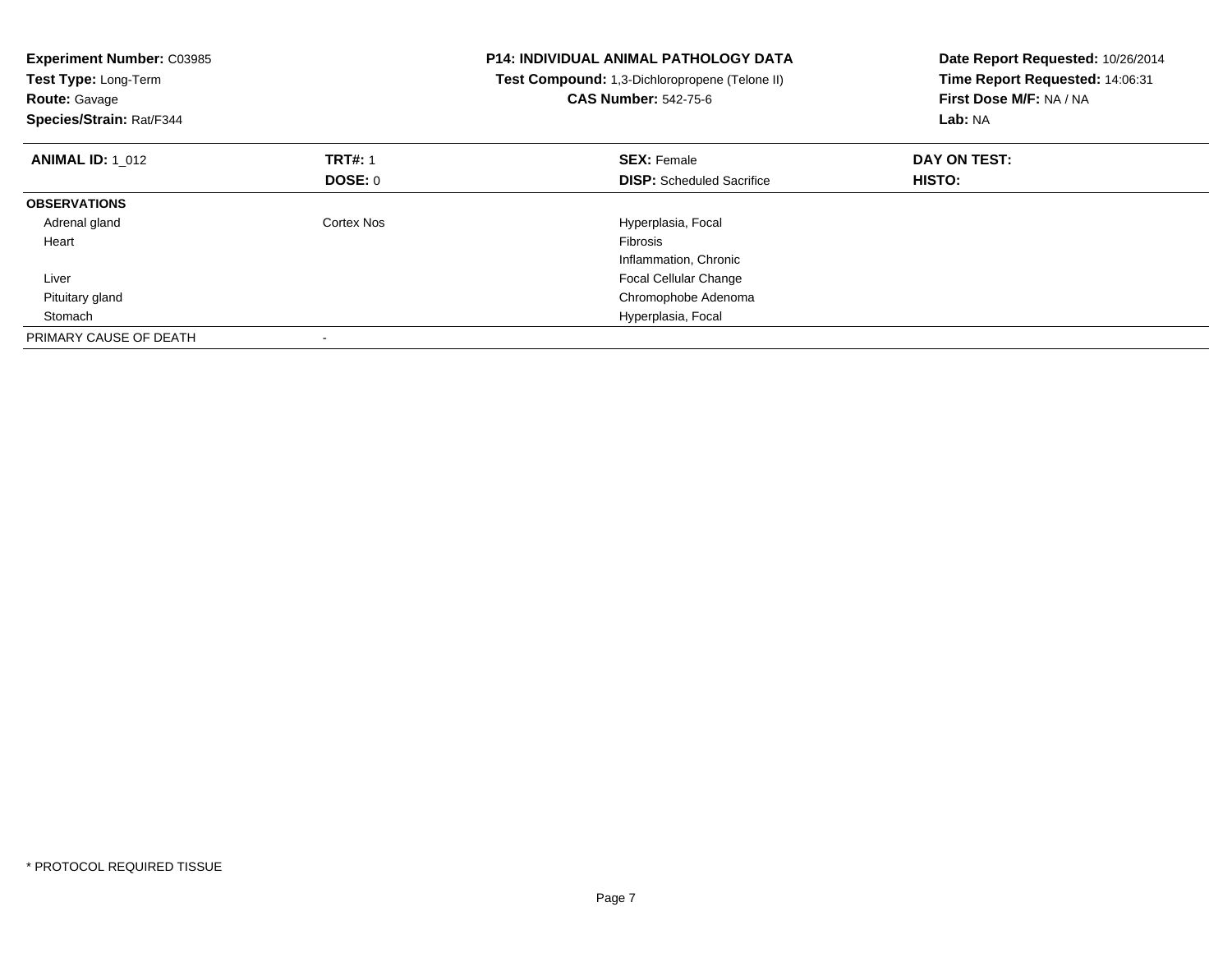| <b>Experiment Number: C03985</b><br>Test Type: Long-Term<br><b>Route: Gavage</b><br>Species/Strain: Rat/F344 |                | <b>P14: INDIVIDUAL ANIMAL PATHOLOGY DATA</b><br>Test Compound: 1,3-Dichloropropene (Telone II)<br><b>CAS Number: 542-75-6</b> | Date Report Requested: 10/26/2014<br>Time Report Requested: 14:06:31<br>First Dose M/F: NA / NA<br>Lab: NA |
|--------------------------------------------------------------------------------------------------------------|----------------|-------------------------------------------------------------------------------------------------------------------------------|------------------------------------------------------------------------------------------------------------|
| <b>ANIMAL ID: 1 014</b>                                                                                      | <b>TRT#: 1</b> | <b>SEX: Female</b>                                                                                                            | DAY ON TEST:                                                                                               |
|                                                                                                              | DOSE: 0        | <b>DISP:</b> Scheduled Sacrifice                                                                                              | HISTO:                                                                                                     |
| <b>OBSERVATIONS</b>                                                                                          |                |                                                                                                                               |                                                                                                            |
| Liver                                                                                                        |                | <b>Focal Cellular Change</b>                                                                                                  |                                                                                                            |
| Ovary                                                                                                        |                | Cyst, Follicular Nos                                                                                                          |                                                                                                            |
| Pancreas                                                                                                     | Acinus         | Atrophy, Nos                                                                                                                  |                                                                                                            |
| Uterus                                                                                                       |                | <b>Endometrial Stromal Sarcoma</b>                                                                                            |                                                                                                            |
|                                                                                                              | Endometrium    | Hyperplasia, Cystic                                                                                                           |                                                                                                            |
| PRIMARY CAUSE OF DEATH                                                                                       |                |                                                                                                                               |                                                                                                            |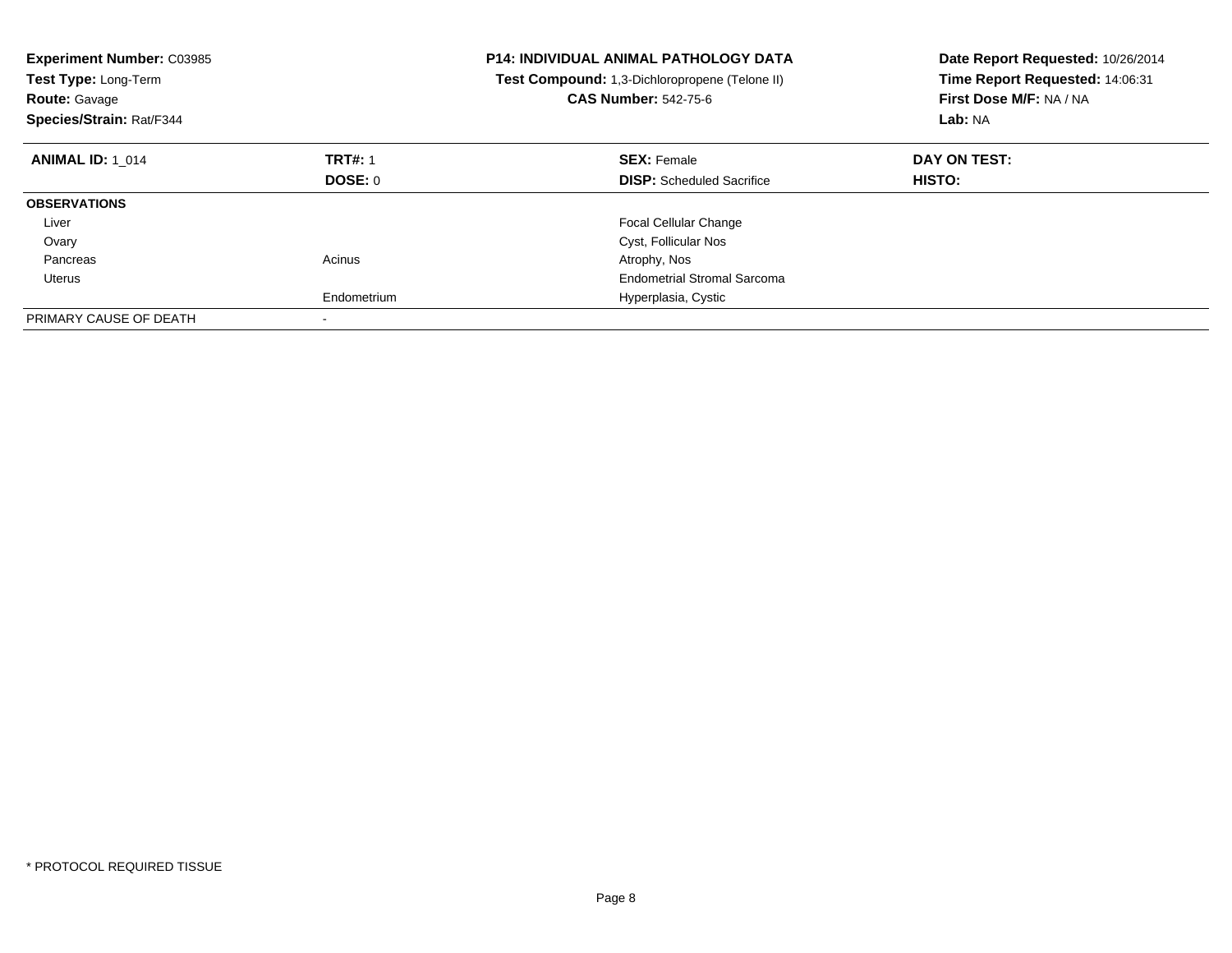| <b>Experiment Number: C03985</b><br>Test Type: Long-Term<br><b>Route: Gavage</b><br>Species/Strain: Rat/F344 |                | <b>P14: INDIVIDUAL ANIMAL PATHOLOGY DATA</b><br>Test Compound: 1,3-Dichloropropene (Telone II)<br><b>CAS Number: 542-75-6</b> | Date Report Requested: 10/26/2014<br>Time Report Requested: 14:06:31<br>First Dose M/F: NA / NA<br>Lab: NA |
|--------------------------------------------------------------------------------------------------------------|----------------|-------------------------------------------------------------------------------------------------------------------------------|------------------------------------------------------------------------------------------------------------|
| <b>ANIMAL ID: 1 016</b>                                                                                      | <b>TRT#: 1</b> | <b>SEX: Female</b>                                                                                                            | DAY ON TEST:                                                                                               |
|                                                                                                              | DOSE: 0        | <b>DISP:</b> Scheduled Sacrifice                                                                                              | HISTO:                                                                                                     |
| <b>OBSERVATIONS</b>                                                                                          |                |                                                                                                                               |                                                                                                            |
| Adrenal gland                                                                                                | Cortex Nos     | Hyperplasia, Focal                                                                                                            |                                                                                                            |
| Liver                                                                                                        |                | Neoplastic Nodule                                                                                                             |                                                                                                            |
| Mammary gland                                                                                                |                | Fibroadenoma                                                                                                                  |                                                                                                            |
| Pituitary gland                                                                                              |                | Chromophobe Adenoma                                                                                                           |                                                                                                            |
| Stomach                                                                                                      |                | Cyst, Epidermal Inclusion                                                                                                     |                                                                                                            |
| Uterus                                                                                                       |                | <b>Endometrial Stromal Polyp</b>                                                                                              |                                                                                                            |
| PRIMARY CAUSE OF DEATH                                                                                       |                |                                                                                                                               |                                                                                                            |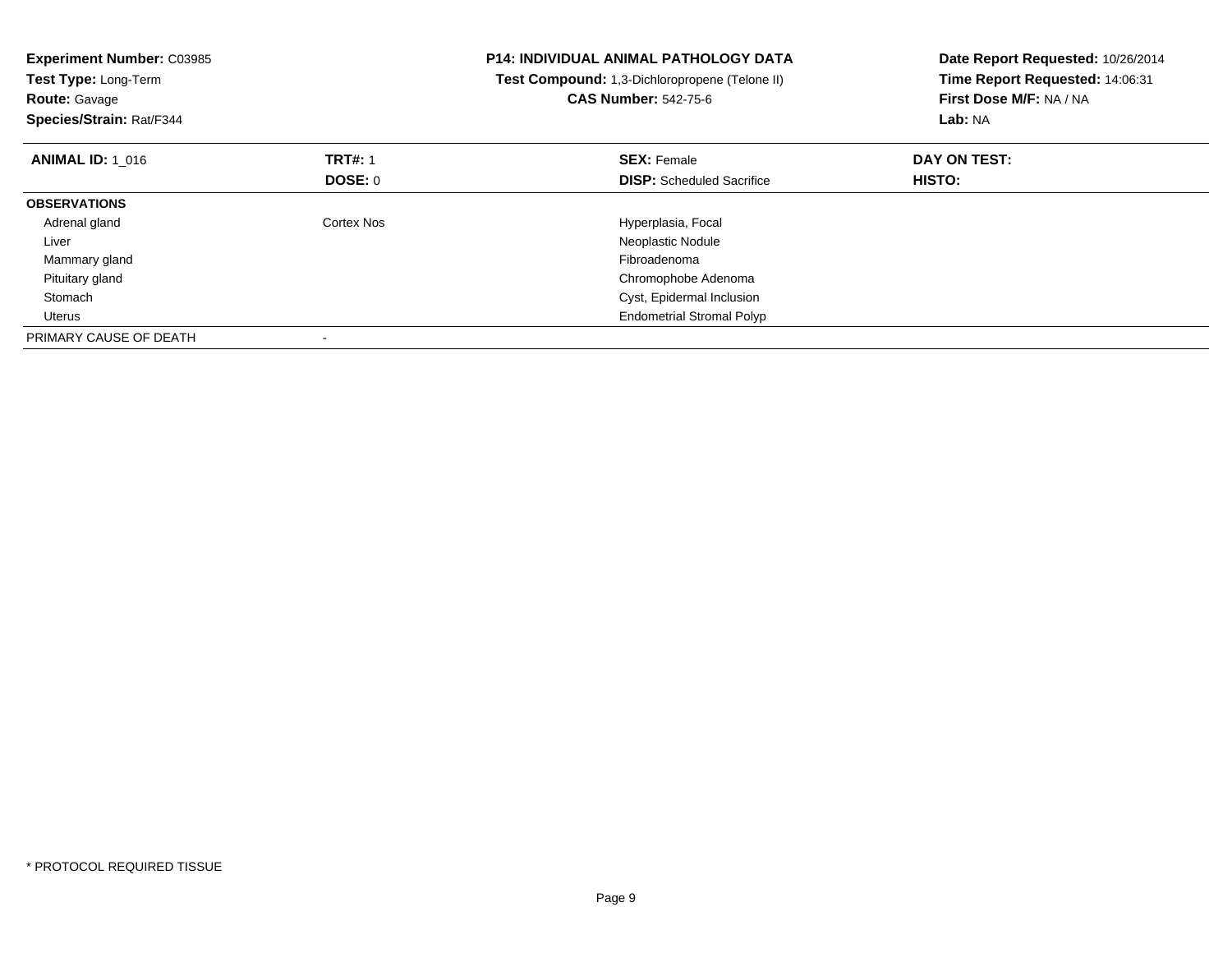**Experiment Number:** C03985

**Test Type:** Long-Term**Route:** Gavage

**Species/Strain:** Rat/F344

## **P14: INDIVIDUAL ANIMAL PATHOLOGY DATA**

 **Test Compound:** 1,3-Dichloropropene (Telone II)**CAS Number:** 542-75-6

| <b>ANIMAL ID: 1 018</b> | <b>TRT#: 1</b> | <b>SEX: Female</b>               | DAY ON TEST: |  |
|-------------------------|----------------|----------------------------------|--------------|--|
|                         | <b>DOSE: 0</b> | <b>DISP:</b> Scheduled Sacrifice | HISTO:       |  |
| <b>OBSERVATIONS</b>     |                |                                  |              |  |
| Adrenal gland           | Cortex Nos     | Hyperplasia, Focal               |              |  |
| Heart                   |                | Fibrosis                         |              |  |
|                         |                | Inflammation, Chronic            |              |  |
| Liver                   |                | <b>Focal Cellular Change</b>     |              |  |
| Pancreas                | Acinus         | Atrophy, Nos                     |              |  |
| Pituitary gland         |                | Chromophobe Adenoma              |              |  |
| Thyroid                 |                | C-Cell Adenoma                   |              |  |
| Uterus                  |                | <b>Endometrial Stromal Polyp</b> |              |  |
|                         | Endometrium    | Hyperplasia, Cystic              |              |  |
| PRIMARY CAUSE OF DEATH  | ۰              |                                  |              |  |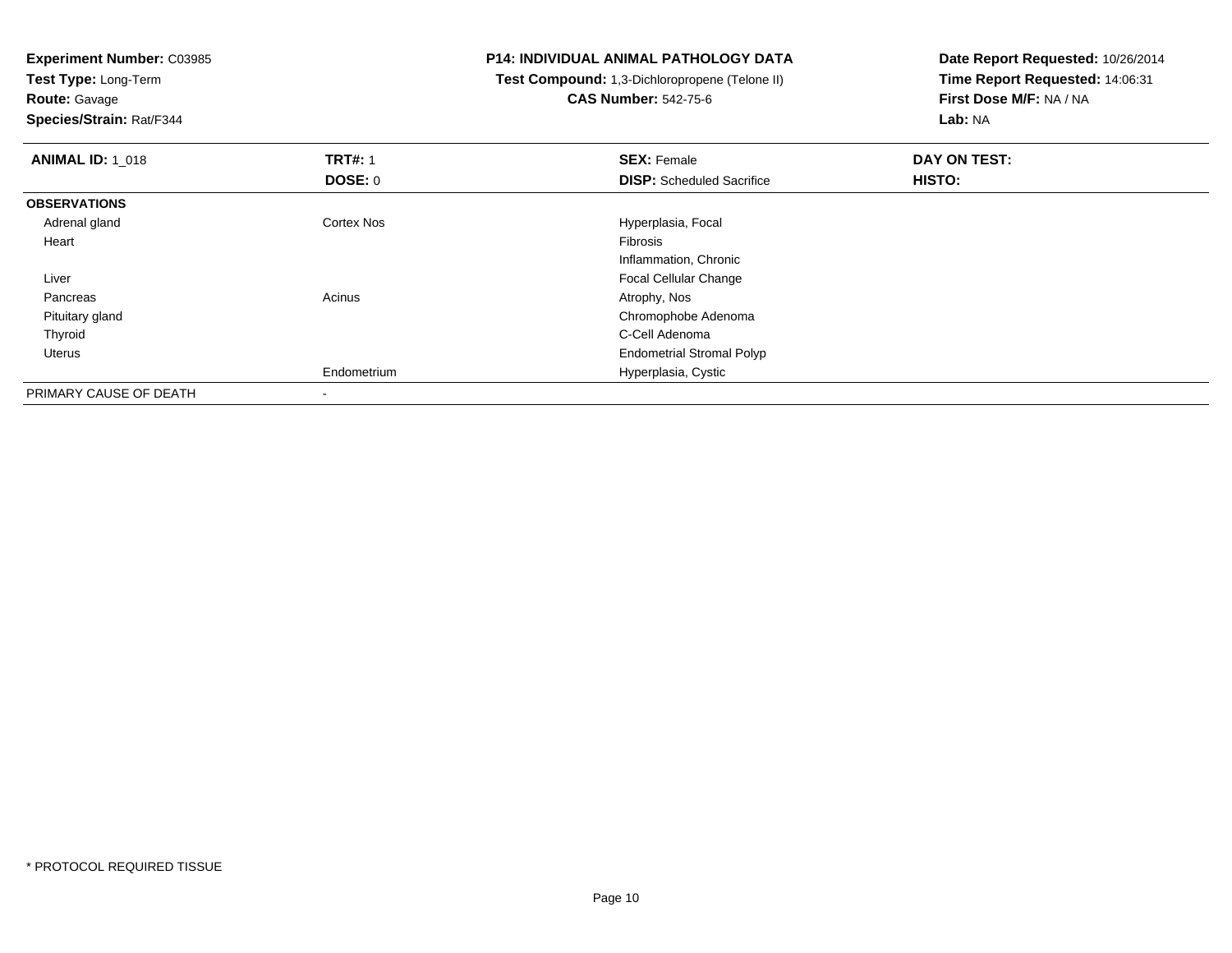| <b>Experiment Number: C03985</b><br>Test Type: Long-Term<br><b>Route: Gavage</b><br>Species/Strain: Rat/F344 |                | <b>P14: INDIVIDUAL ANIMAL PATHOLOGY DATA</b><br>Test Compound: 1,3-Dichloropropene (Telone II)<br><b>CAS Number: 542-75-6</b> | Date Report Requested: 10/26/2014<br>Time Report Requested: 14:06:31<br>First Dose M/F: NA / NA<br>Lab: NA |
|--------------------------------------------------------------------------------------------------------------|----------------|-------------------------------------------------------------------------------------------------------------------------------|------------------------------------------------------------------------------------------------------------|
| <b>ANIMAL ID: 1 020</b>                                                                                      | <b>TRT#: 1</b> | <b>SEX: Female</b>                                                                                                            | DAY ON TEST:                                                                                               |
|                                                                                                              | DOSE: 0        | <b>DISP: Natural Death</b>                                                                                                    | <b>HISTO:</b>                                                                                              |
| <b>OBSERVATIONS</b>                                                                                          |                |                                                                                                                               |                                                                                                            |
| Liver                                                                                                        |                | Necrosis, Focal                                                                                                               |                                                                                                            |
| Pituitary gland                                                                                              |                | Cyst, Nos                                                                                                                     |                                                                                                            |
| Thyroid                                                                                                      |                | C-Cell Carcinoma                                                                                                              |                                                                                                            |
| Uterus                                                                                                       |                | <b>Endometrial Stromal Polyp</b>                                                                                              |                                                                                                            |
|                                                                                                              |                | <b>Endometrial Stromal Sarcoma</b>                                                                                            |                                                                                                            |
| PRIMARY CAUSE OF DEATH                                                                                       |                |                                                                                                                               |                                                                                                            |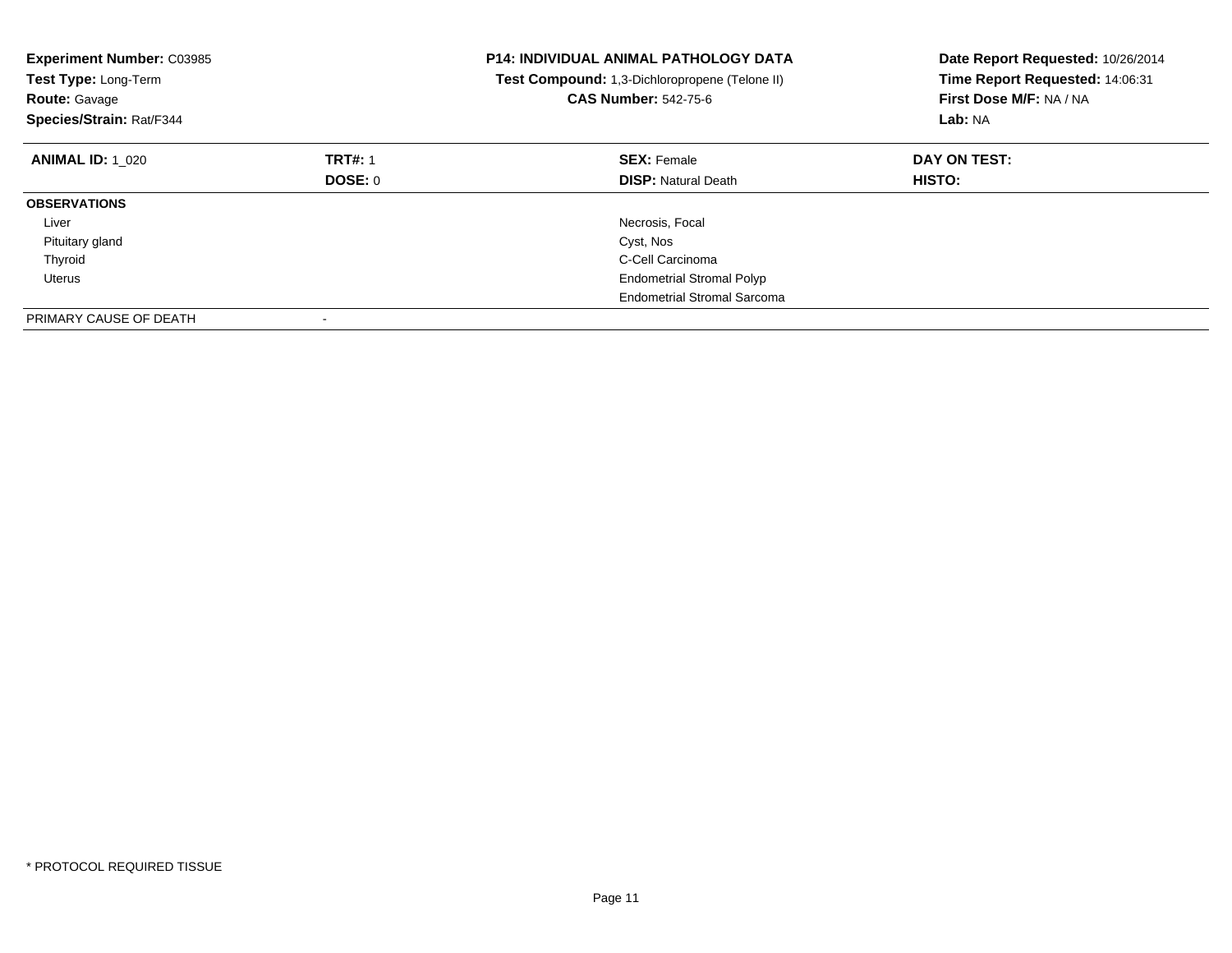| <b>Experiment Number: C03985</b><br>Test Type: Long-Term<br><b>Route: Gavage</b><br>Species/Strain: Rat/F344 |                | <b>P14: INDIVIDUAL ANIMAL PATHOLOGY DATA</b><br>Test Compound: 1,3-Dichloropropene (Telone II)<br><b>CAS Number: 542-75-6</b> | Date Report Requested: 10/26/2014<br>Time Report Requested: 14:06:31<br>First Dose M/F: NA / NA<br>Lab: NA |
|--------------------------------------------------------------------------------------------------------------|----------------|-------------------------------------------------------------------------------------------------------------------------------|------------------------------------------------------------------------------------------------------------|
| <b>ANIMAL ID: 1 022</b>                                                                                      | <b>TRT#: 1</b> | <b>SEX: Female</b>                                                                                                            | DAY ON TEST:                                                                                               |
|                                                                                                              | <b>DOSE: 0</b> | <b>DISP:</b> Natural Death                                                                                                    | HISTO:                                                                                                     |
| <b>OBSERVATIONS</b>                                                                                          |                |                                                                                                                               |                                                                                                            |
| Heart                                                                                                        |                | Fibrosis                                                                                                                      |                                                                                                            |
|                                                                                                              |                | Inflammation, Chronic                                                                                                         |                                                                                                            |
| Liver                                                                                                        |                | <b>Focal Cellular Change</b>                                                                                                  |                                                                                                            |
| Pituitary gland                                                                                              |                | Cyst, Nos                                                                                                                     |                                                                                                            |
| Spleen                                                                                                       |                | Hemosiderosis                                                                                                                 |                                                                                                            |
| Tongue                                                                                                       |                | Squamous Cell Carcinoma                                                                                                       |                                                                                                            |
| PRIMARY CAUSE OF DEATH                                                                                       |                |                                                                                                                               |                                                                                                            |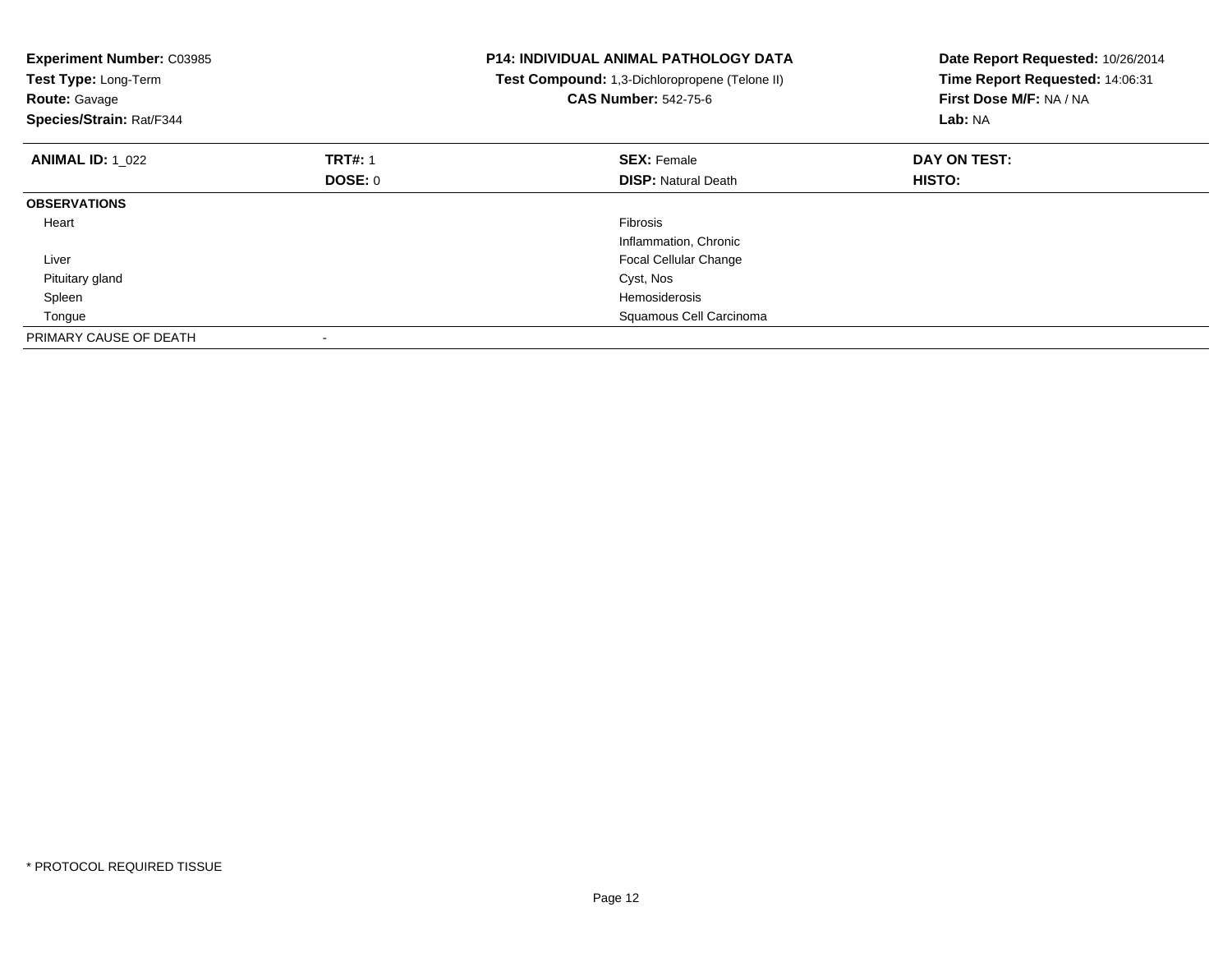| <b>Experiment Number: C03985</b><br>Test Type: Long-Term<br><b>Route: Gavage</b><br>Species/Strain: Rat/F344 |                | <b>P14: INDIVIDUAL ANIMAL PATHOLOGY DATA</b><br>Test Compound: 1,3-Dichloropropene (Telone II)<br><b>CAS Number: 542-75-6</b> | Date Report Requested: 10/26/2014<br>Time Report Requested: 14:06:31<br>First Dose M/F: NA / NA<br>Lab: NA |
|--------------------------------------------------------------------------------------------------------------|----------------|-------------------------------------------------------------------------------------------------------------------------------|------------------------------------------------------------------------------------------------------------|
| <b>ANIMAL ID: 1 024</b>                                                                                      | <b>TRT#: 1</b> | <b>SEX: Female</b>                                                                                                            | DAY ON TEST:                                                                                               |
|                                                                                                              | <b>DOSE: 0</b> | <b>DISP:</b> Scheduled Sacrifice                                                                                              | HISTO:                                                                                                     |
| <b>OBSERVATIONS</b>                                                                                          |                |                                                                                                                               |                                                                                                            |
| Heart                                                                                                        |                | <b>Fibrosis</b>                                                                                                               |                                                                                                            |
|                                                                                                              |                | Inflammation, Chronic                                                                                                         |                                                                                                            |
| Liver                                                                                                        |                | <b>Focal Cellular Change</b>                                                                                                  |                                                                                                            |
| Lung                                                                                                         |                | Hyperplasia, Adenomatous                                                                                                      |                                                                                                            |
| Pancreas                                                                                                     | Acinus         | Atrophy, Nos                                                                                                                  |                                                                                                            |
| Pituitary gland                                                                                              |                | Chromophobe Adenoma                                                                                                           |                                                                                                            |
| PRIMARY CAUSE OF DEATH                                                                                       |                |                                                                                                                               |                                                                                                            |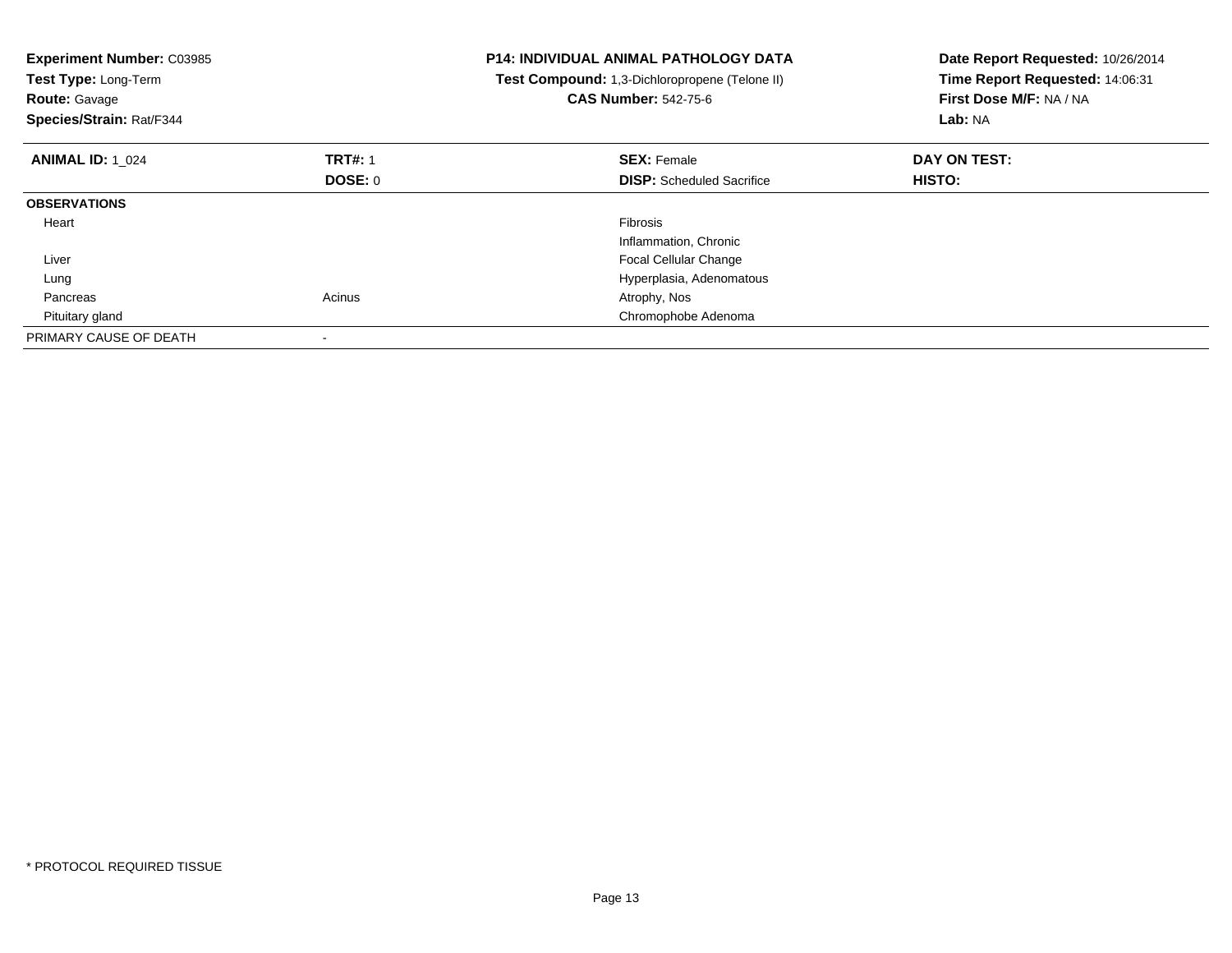| <b>Experiment Number: C03985</b><br>Test Type: Long-Term<br><b>Route: Gavage</b><br>Species/Strain: Rat/F344 |                | <b>P14: INDIVIDUAL ANIMAL PATHOLOGY DATA</b><br>Test Compound: 1,3-Dichloropropene (Telone II)<br><b>CAS Number: 542-75-6</b> | Date Report Requested: 10/26/2014<br>Time Report Requested: 14:06:31<br>First Dose M/F: NA / NA<br>Lab: NA |
|--------------------------------------------------------------------------------------------------------------|----------------|-------------------------------------------------------------------------------------------------------------------------------|------------------------------------------------------------------------------------------------------------|
| <b>ANIMAL ID: 1 026</b>                                                                                      | <b>TRT#: 1</b> | <b>SEX: Female</b>                                                                                                            | DAY ON TEST:                                                                                               |
|                                                                                                              | <b>DOSE: 0</b> | <b>DISP:</b> Scheduled Sacrifice                                                                                              | <b>HISTO:</b>                                                                                              |
| <b>OBSERVATIONS</b>                                                                                          |                |                                                                                                                               |                                                                                                            |
| Kidney                                                                                                       |                | Nephropathy                                                                                                                   |                                                                                                            |
| Liver                                                                                                        |                | <b>Focal Cellular Change</b>                                                                                                  |                                                                                                            |
| Mammary gland                                                                                                |                | Fibroadenoma                                                                                                                  |                                                                                                            |
| Pancreas                                                                                                     | Acinus         | Atrophy, Nos                                                                                                                  |                                                                                                            |
| Pituitary gland                                                                                              |                | Chromophobe Adenoma                                                                                                           |                                                                                                            |
| PRIMARY CAUSE OF DEATH                                                                                       |                |                                                                                                                               |                                                                                                            |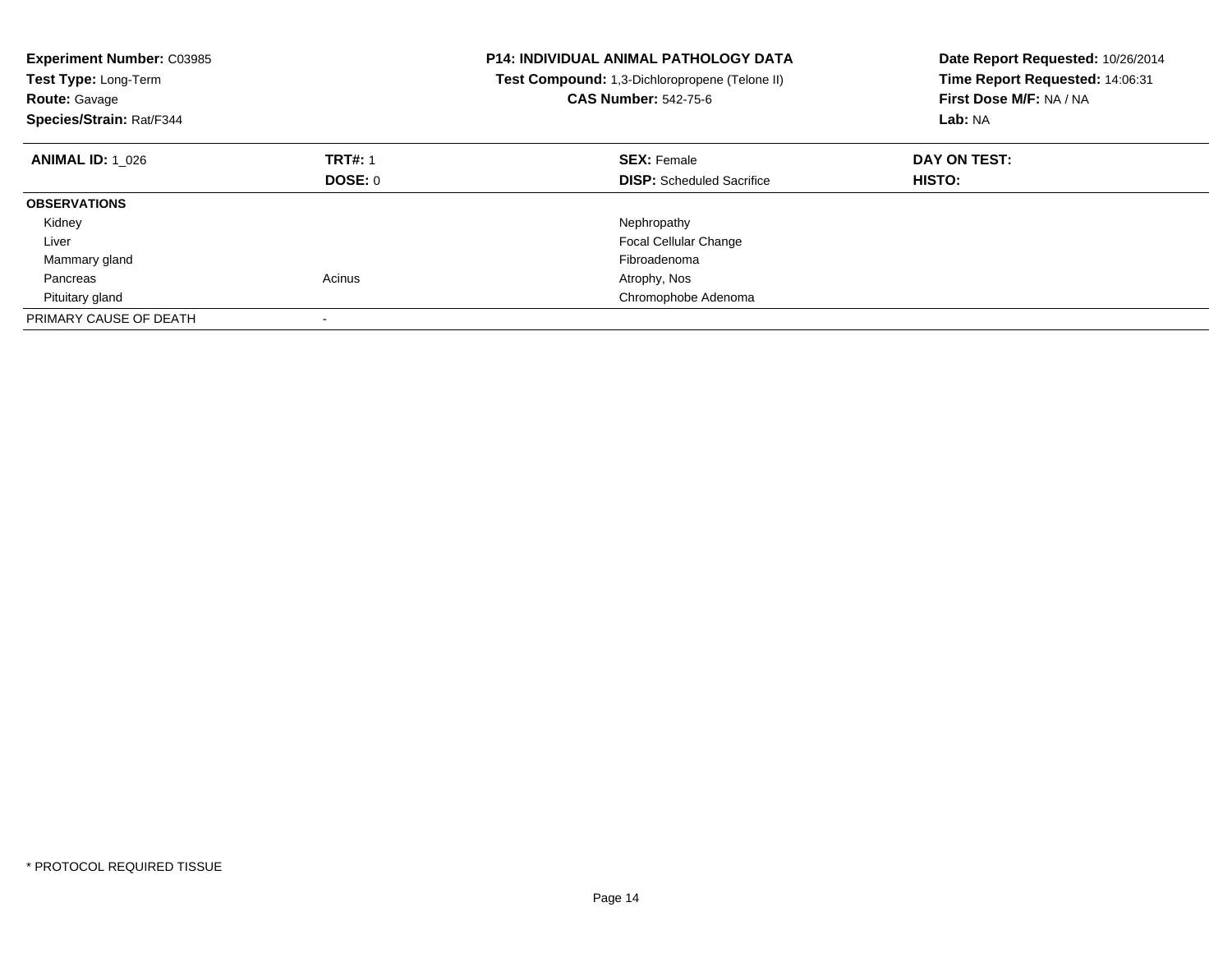| <b>Experiment Number: C03985</b><br>Test Type: Long-Term<br><b>Route: Gavage</b><br>Species/Strain: Rat/F344 |                     | <b>P14: INDIVIDUAL ANIMAL PATHOLOGY DATA</b><br>Test Compound: 1,3-Dichloropropene (Telone II)<br><b>CAS Number: 542-75-6</b> | Date Report Requested: 10/26/2014<br>Time Report Requested: 14:06:31<br>First Dose M/F: NA / NA<br>Lab: NA |
|--------------------------------------------------------------------------------------------------------------|---------------------|-------------------------------------------------------------------------------------------------------------------------------|------------------------------------------------------------------------------------------------------------|
| <b>ANIMAL ID: 1 028</b>                                                                                      | <b>TRT#: 1</b>      | <b>SEX: Female</b>                                                                                                            | DAY ON TEST:                                                                                               |
|                                                                                                              | DOSE: 0             | <b>DISP:</b> Natural Death                                                                                                    | HISTO:                                                                                                     |
| <b>OBSERVATIONS</b>                                                                                          |                     |                                                                                                                               |                                                                                                            |
| Heart                                                                                                        |                     | Fibrosis                                                                                                                      |                                                                                                            |
|                                                                                                              |                     | Inflammation, Chronic                                                                                                         |                                                                                                            |
| Liver                                                                                                        |                     | Metamorphosis, Fatty                                                                                                          |                                                                                                            |
| Pancreas                                                                                                     | <b>Islets</b>       | Islet-Cell Adenoma                                                                                                            |                                                                                                            |
| Pituitary gland                                                                                              |                     | Chromophobe Adenoma                                                                                                           |                                                                                                            |
| Unspecified                                                                                                  | Multiple Organs Nos | Leukemia, Monocytic                                                                                                           |                                                                                                            |
| Uterus                                                                                                       |                     | <b>Endometrial Stromal Polyp</b>                                                                                              |                                                                                                            |
| PRIMARY CAUSE OF DEATH                                                                                       |                     |                                                                                                                               |                                                                                                            |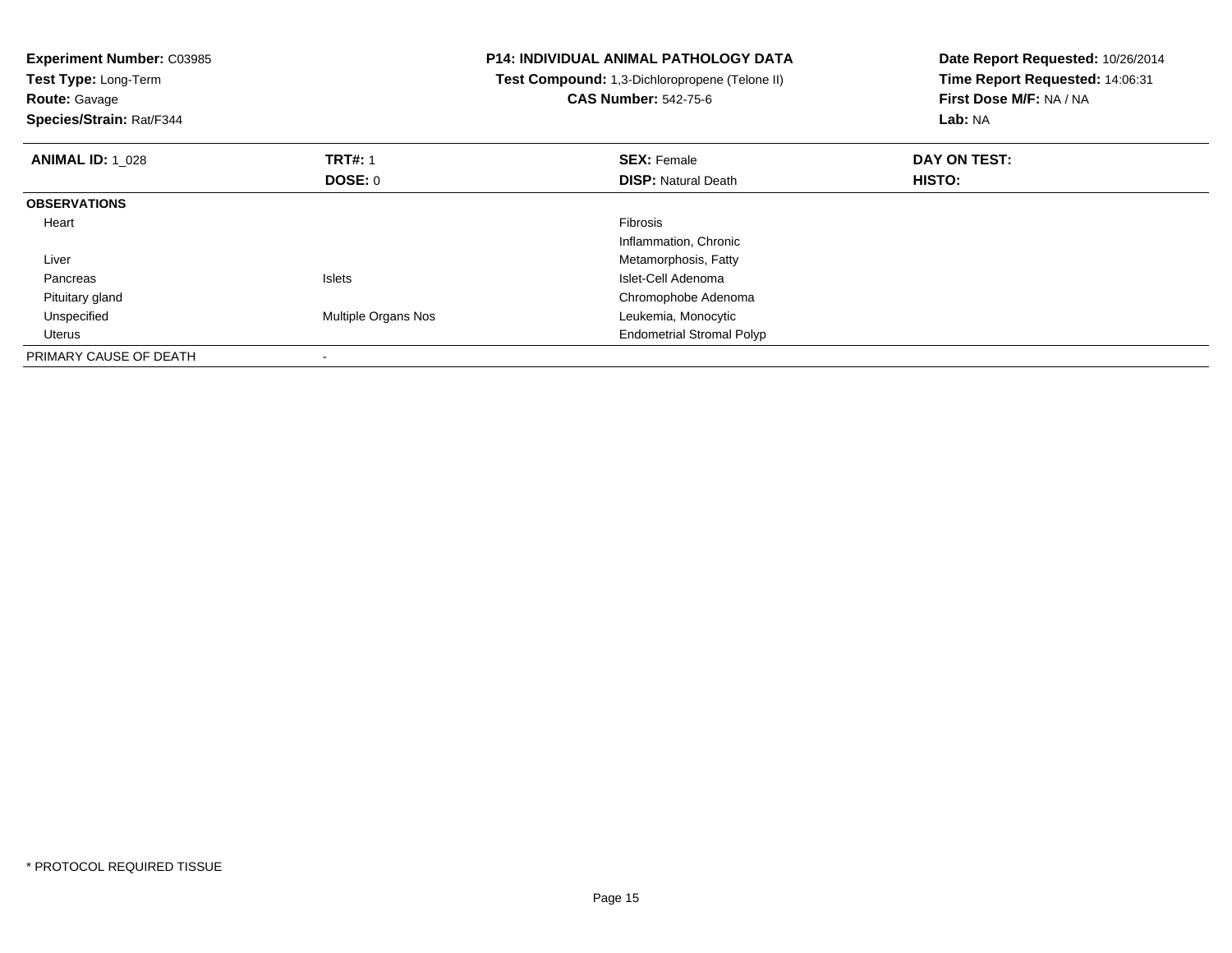| <b>Experiment Number: C03985</b><br>Test Type: Long-Term<br><b>Route: Gavage</b><br>Species/Strain: Rat/F344 |                           | <b>P14: INDIVIDUAL ANIMAL PATHOLOGY DATA</b><br>Test Compound: 1,3-Dichloropropene (Telone II)<br><b>CAS Number: 542-75-6</b> | Date Report Requested: 10/26/2014<br>Time Report Requested: 14:06:31<br>First Dose M/F: NA / NA<br>Lab: NA |
|--------------------------------------------------------------------------------------------------------------|---------------------------|-------------------------------------------------------------------------------------------------------------------------------|------------------------------------------------------------------------------------------------------------|
| <b>ANIMAL ID: 1 030</b>                                                                                      | <b>TRT#: 1</b><br>DOSE: 0 | <b>SEX: Female</b><br><b>DISP:</b> Scheduled Sacrifice                                                                        | DAY ON TEST:<br>HISTO:                                                                                     |
| <b>OBSERVATIONS</b>                                                                                          |                           |                                                                                                                               |                                                                                                            |
| Heart                                                                                                        |                           | Fibrosis<br>Inflammation, Chronic                                                                                             |                                                                                                            |
| Kidney                                                                                                       |                           | Nephropathy                                                                                                                   |                                                                                                            |
| Liver                                                                                                        |                           | <b>Focal Cellular Change</b>                                                                                                  |                                                                                                            |
| Pancreas                                                                                                     | Acinus                    | Atrophy, Nos                                                                                                                  |                                                                                                            |
| Pituitary gland                                                                                              |                           | Cyst, Nos                                                                                                                     |                                                                                                            |
| Uterus                                                                                                       |                           | <b>Endometrial Stromal Polyp</b>                                                                                              |                                                                                                            |
| PRIMARY CAUSE OF DEATH                                                                                       |                           |                                                                                                                               |                                                                                                            |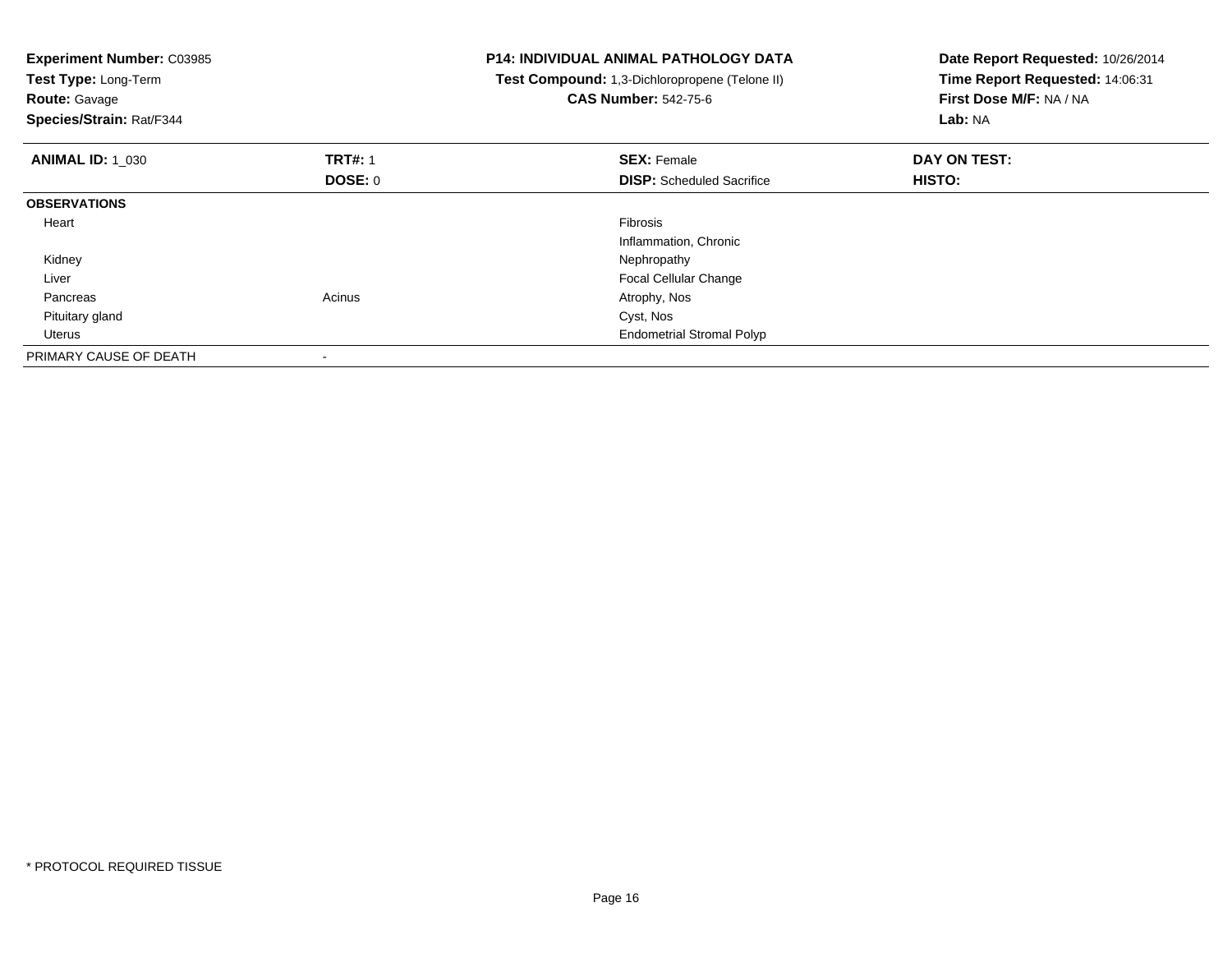| <b>Experiment Number: C03985</b><br>Test Type: Long-Term<br><b>Route: Gavage</b><br>Species/Strain: Rat/F344 |                           | <b>P14: INDIVIDUAL ANIMAL PATHOLOGY DATA</b><br>Test Compound: 1,3-Dichloropropene (Telone II)<br><b>CAS Number: 542-75-6</b> | Date Report Requested: 10/26/2014<br>Time Report Requested: 14:06:31<br>First Dose M/F: NA / NA<br>Lab: NA |
|--------------------------------------------------------------------------------------------------------------|---------------------------|-------------------------------------------------------------------------------------------------------------------------------|------------------------------------------------------------------------------------------------------------|
| <b>ANIMAL ID: 1 032</b>                                                                                      | <b>TRT#: 1</b><br>DOSE: 0 | <b>SEX: Female</b><br><b>DISP:</b> Natural Death                                                                              | DAY ON TEST:<br>HISTO:                                                                                     |
| <b>OBSERVATIONS</b>                                                                                          |                           |                                                                                                                               |                                                                                                            |
| Adrenal gland                                                                                                |                           | Cortical Adenoma                                                                                                              |                                                                                                            |
| Liver                                                                                                        |                           | Necrosis, Central                                                                                                             |                                                                                                            |
|                                                                                                              |                           | Neoplastic Nodule                                                                                                             |                                                                                                            |
| Mammary gland                                                                                                |                           | Fibroadenoma                                                                                                                  |                                                                                                            |
| PRIMARY CAUSE OF DEATH                                                                                       |                           |                                                                                                                               |                                                                                                            |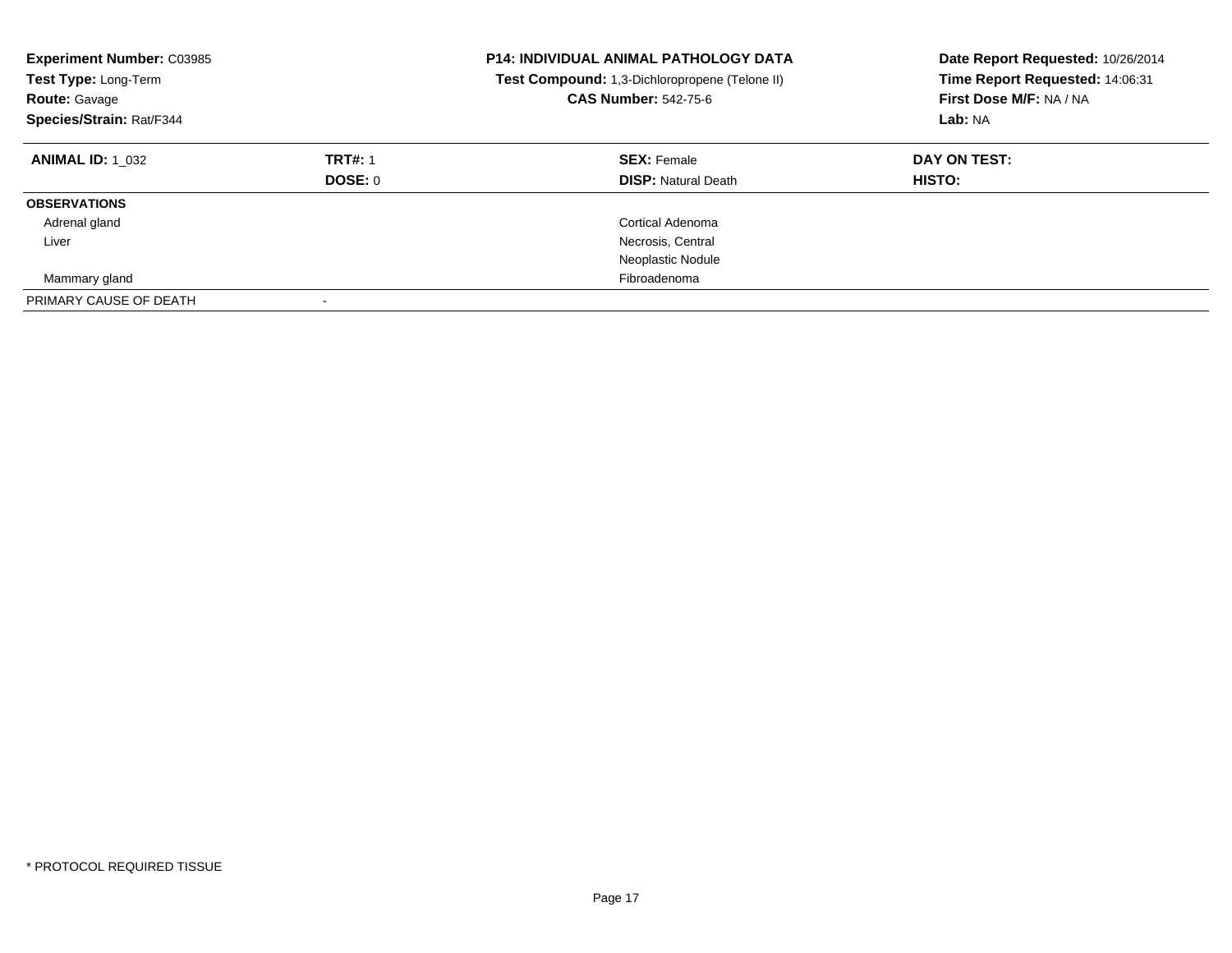| <b>Experiment Number: C03985</b><br>Test Type: Long-Term<br><b>Route: Gavage</b><br>Species/Strain: Rat/F344 |                | <b>P14: INDIVIDUAL ANIMAL PATHOLOGY DATA</b><br>Test Compound: 1,3-Dichloropropene (Telone II)<br><b>CAS Number: 542-75-6</b> | Date Report Requested: 10/26/2014<br>Time Report Requested: 14:06:31<br>First Dose M/F: NA / NA<br>Lab: NA |
|--------------------------------------------------------------------------------------------------------------|----------------|-------------------------------------------------------------------------------------------------------------------------------|------------------------------------------------------------------------------------------------------------|
| <b>ANIMAL ID: 1 034</b>                                                                                      | <b>TRT#: 1</b> | <b>SEX: Female</b>                                                                                                            | DAY ON TEST:                                                                                               |
|                                                                                                              | DOSE: 0        | <b>DISP:</b> Scheduled Sacrifice                                                                                              | <b>HISTO:</b>                                                                                              |
| <b>OBSERVATIONS</b>                                                                                          |                |                                                                                                                               |                                                                                                            |
| Kidney                                                                                                       |                | Nephropathy                                                                                                                   |                                                                                                            |
| Liver                                                                                                        |                | <b>Focal Cellular Change</b>                                                                                                  |                                                                                                            |
| Mammary gland                                                                                                |                | Dilatation, Ducts                                                                                                             |                                                                                                            |
|                                                                                                              |                | Fibroadenoma                                                                                                                  |                                                                                                            |
| Pancreas                                                                                                     | Acinus         | Atrophy, Nos                                                                                                                  |                                                                                                            |
|                                                                                                              | <b>Islets</b>  | Islet-Cell Adenoma                                                                                                            |                                                                                                            |
| PRIMARY CAUSE OF DEATH                                                                                       |                |                                                                                                                               |                                                                                                            |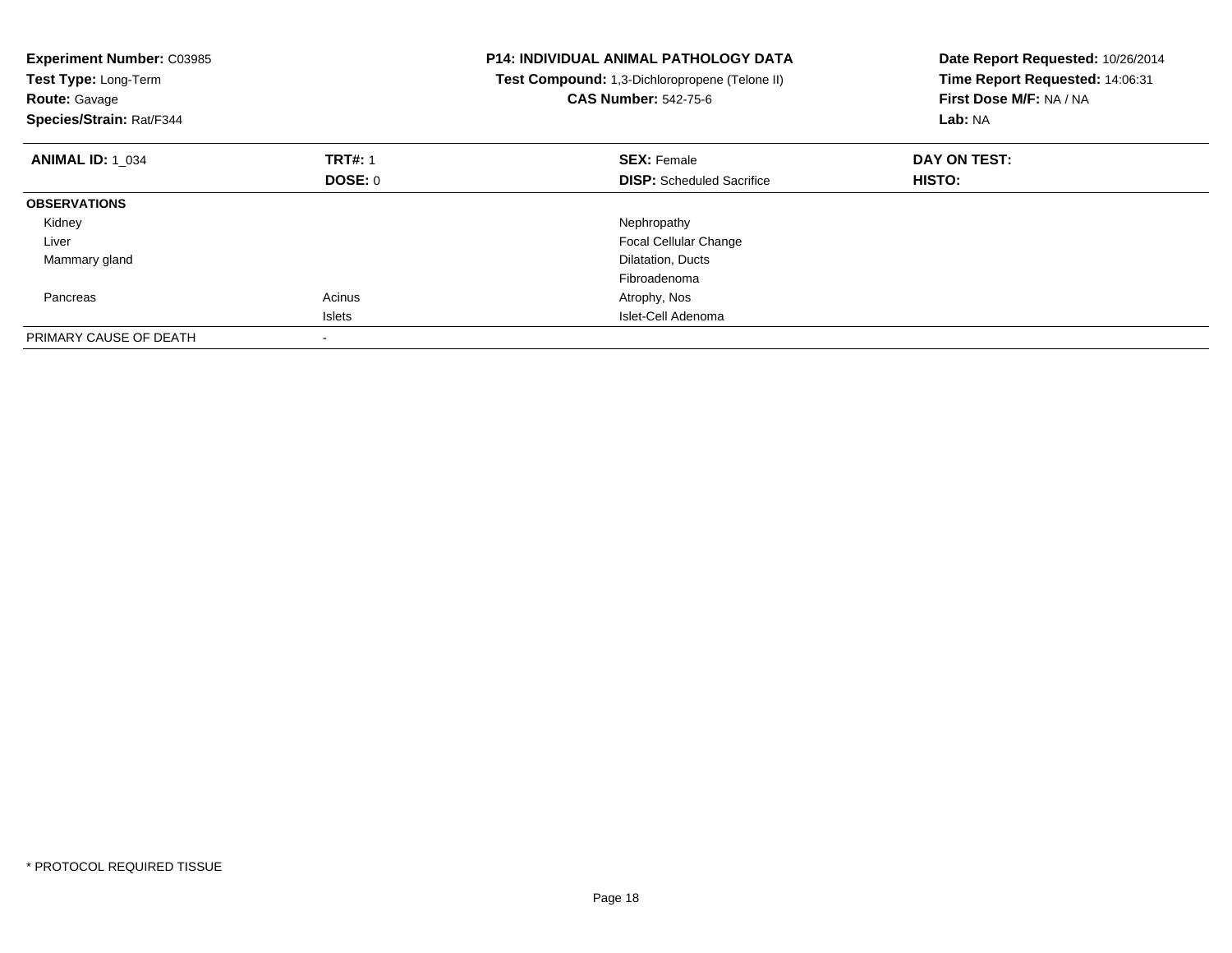| <b>Experiment Number: C03985</b><br>Test Type: Long-Term<br><b>Route: Gavage</b><br>Species/Strain: Rat/F344 |                | <b>P14: INDIVIDUAL ANIMAL PATHOLOGY DATA</b><br>Test Compound: 1,3-Dichloropropene (Telone II)<br><b>CAS Number: 542-75-6</b> | Date Report Requested: 10/26/2014<br>Time Report Requested: 14:06:31<br>First Dose M/F: NA / NA<br>Lab: NA |
|--------------------------------------------------------------------------------------------------------------|----------------|-------------------------------------------------------------------------------------------------------------------------------|------------------------------------------------------------------------------------------------------------|
| <b>ANIMAL ID: 1 036</b>                                                                                      | <b>TRT#: 1</b> | <b>SEX: Female</b>                                                                                                            | DAY ON TEST:                                                                                               |
|                                                                                                              | DOSE: 0        | <b>DISP:</b> Natural Death                                                                                                    | <b>HISTO:</b>                                                                                              |
| <b>OBSERVATIONS</b>                                                                                          |                |                                                                                                                               |                                                                                                            |
| Adrenal gland                                                                                                | Cortex Nos     | Hyperplasia, Focal                                                                                                            |                                                                                                            |
| Liver                                                                                                        |                | <b>Focal Cellular Change</b>                                                                                                  |                                                                                                            |
|                                                                                                              |                | Metamorphosis, Fatty                                                                                                          |                                                                                                            |
| Pancreas                                                                                                     | Acinus         | Atrophy, Nos                                                                                                                  |                                                                                                            |
| Spleen                                                                                                       |                | Hemosiderosis                                                                                                                 |                                                                                                            |
| PRIMARY CAUSE OF DEATH                                                                                       |                |                                                                                                                               |                                                                                                            |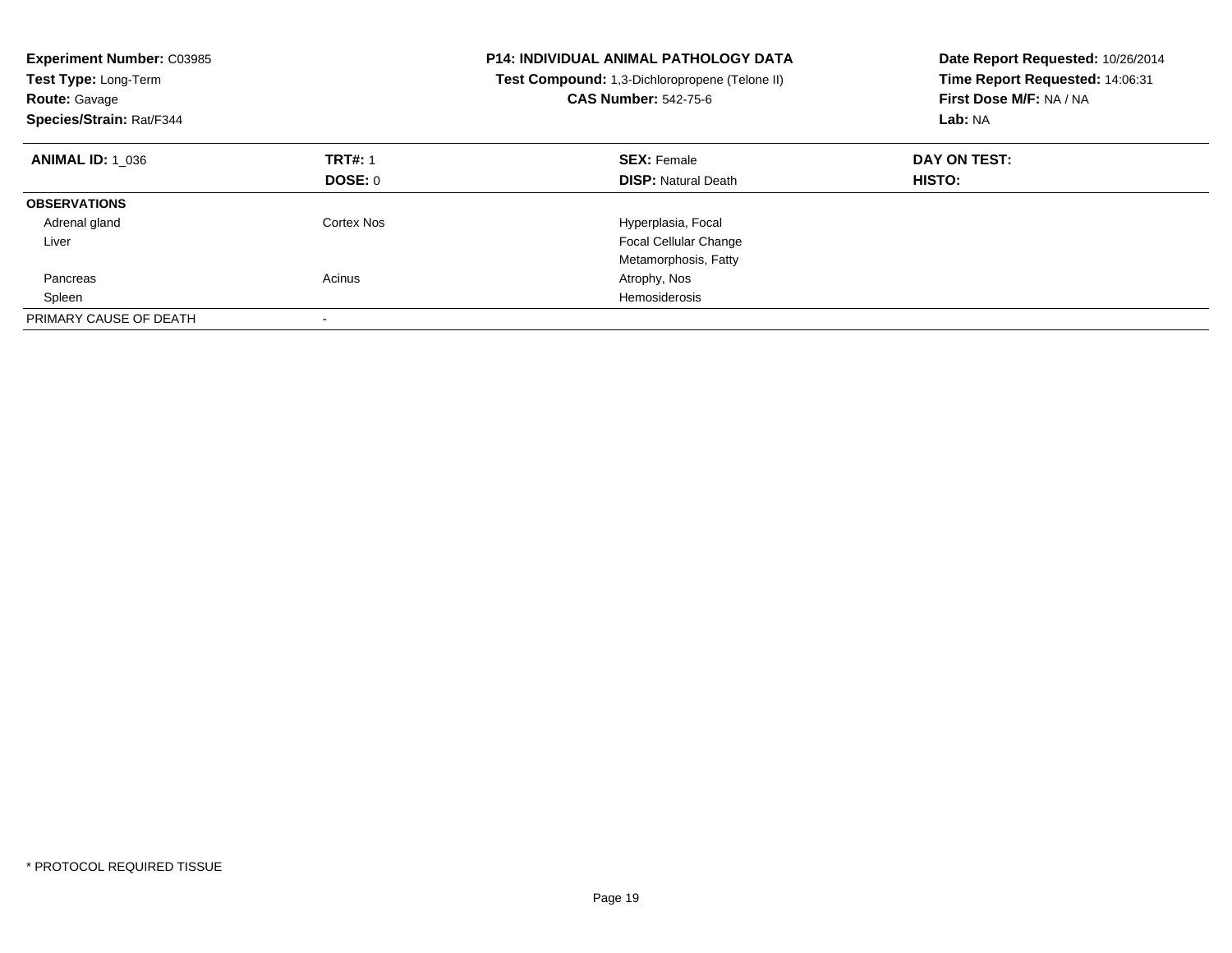|                | <b>P14: INDIVIDUAL ANIMAL PATHOLOGY DATA</b><br>Test Compound: 1,3-Dichloropropene (Telone II)<br><b>CAS Number: 542-75-6</b> | Date Report Requested: 10/26/2014<br>Time Report Requested: 14:06:31<br>First Dose M/F: NA / NA<br>Lab: NA |
|----------------|-------------------------------------------------------------------------------------------------------------------------------|------------------------------------------------------------------------------------------------------------|
| <b>TRT#: 1</b> | <b>SEX: Female</b>                                                                                                            | DAY ON TEST:<br><b>HISTO:</b>                                                                              |
|                |                                                                                                                               |                                                                                                            |
|                |                                                                                                                               |                                                                                                            |
|                | DOSE: 0<br>Mediastinum Nos                                                                                                    | <b>DISP: Dosing Accident</b><br>Abscess, Nos                                                               |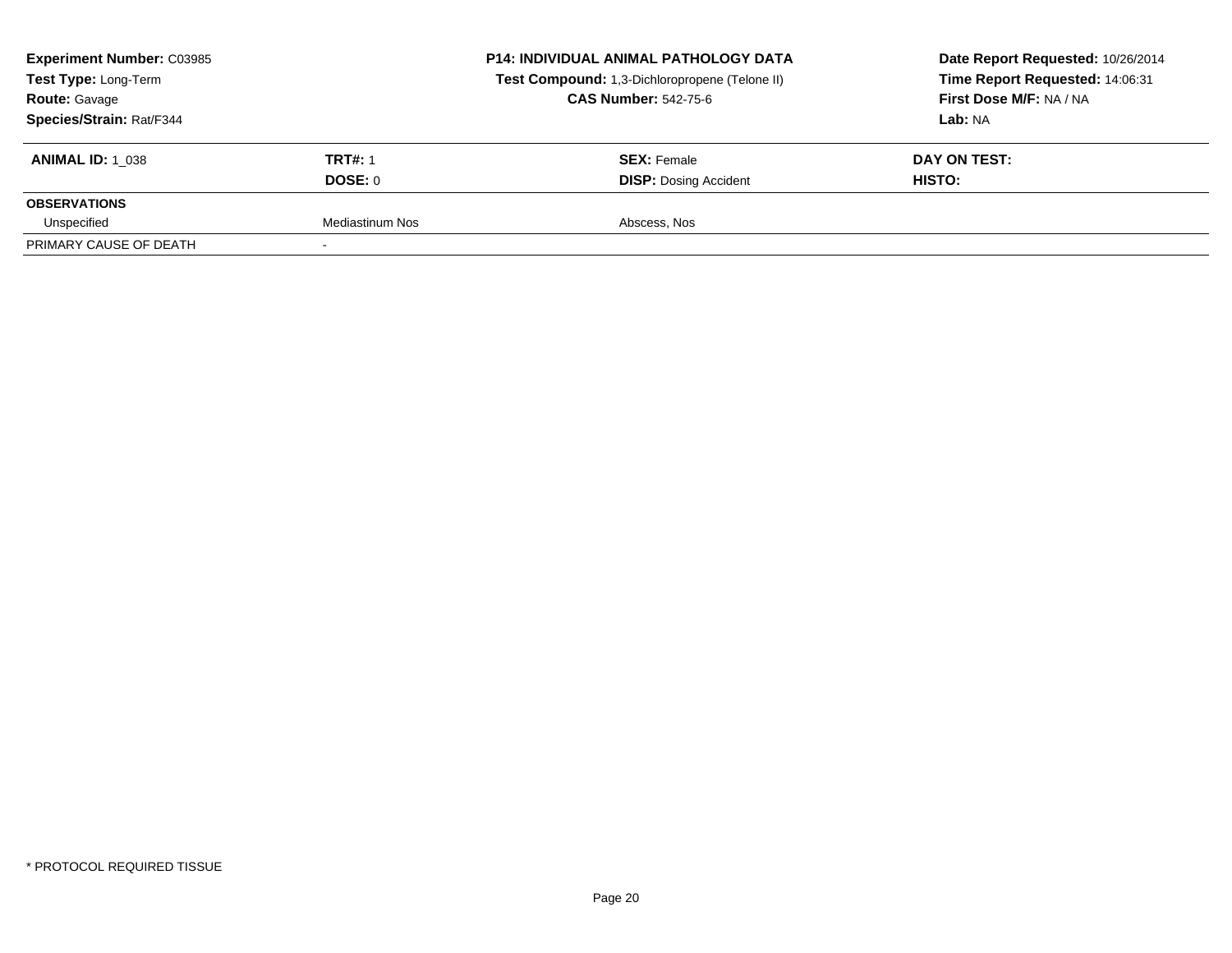| <b>Experiment Number: C03985</b> |                | <b>P14: INDIVIDUAL ANIMAL PATHOLOGY DATA</b>   | Date Report Requested: 10/26/2014 |
|----------------------------------|----------------|------------------------------------------------|-----------------------------------|
| Test Type: Long-Term             |                | Test Compound: 1,3-Dichloropropene (Telone II) | Time Report Requested: 14:06:31   |
| <b>Route: Gavage</b>             |                | <b>CAS Number: 542-75-6</b>                    | First Dose M/F: NA / NA           |
| Species/Strain: Rat/F344         |                |                                                | Lab: NA                           |
| <b>ANIMAL ID: 1 040</b>          | <b>TRT#: 1</b> | <b>SEX: Female</b>                             | DAY ON TEST:                      |
|                                  | DOSE: 0        | <b>DISP:</b> Scheduled Sacrifice               | HISTO:                            |
| <b>OBSERVATIONS</b>              |                |                                                |                                   |
| Adrenal gland                    | Cortex Nos     | Hyperplasia, Focal                             |                                   |
| Heart                            |                | <b>Fibrosis</b>                                |                                   |
|                                  |                | Inflammation, Chronic                          |                                   |
| Kidney                           |                | Nephropathy                                    |                                   |
| Liver                            |                | Neoplastic Nodule                              |                                   |
| Mammary gland                    |                | Fibroadenoma                                   |                                   |
| Pancreas                         | Acinus         | Atrophy, Nos                                   |                                   |
| Pituitary gland                  |                | Chromophobe Adenoma                            |                                   |
| PRIMARY CAUSE OF DEATH           |                |                                                |                                   |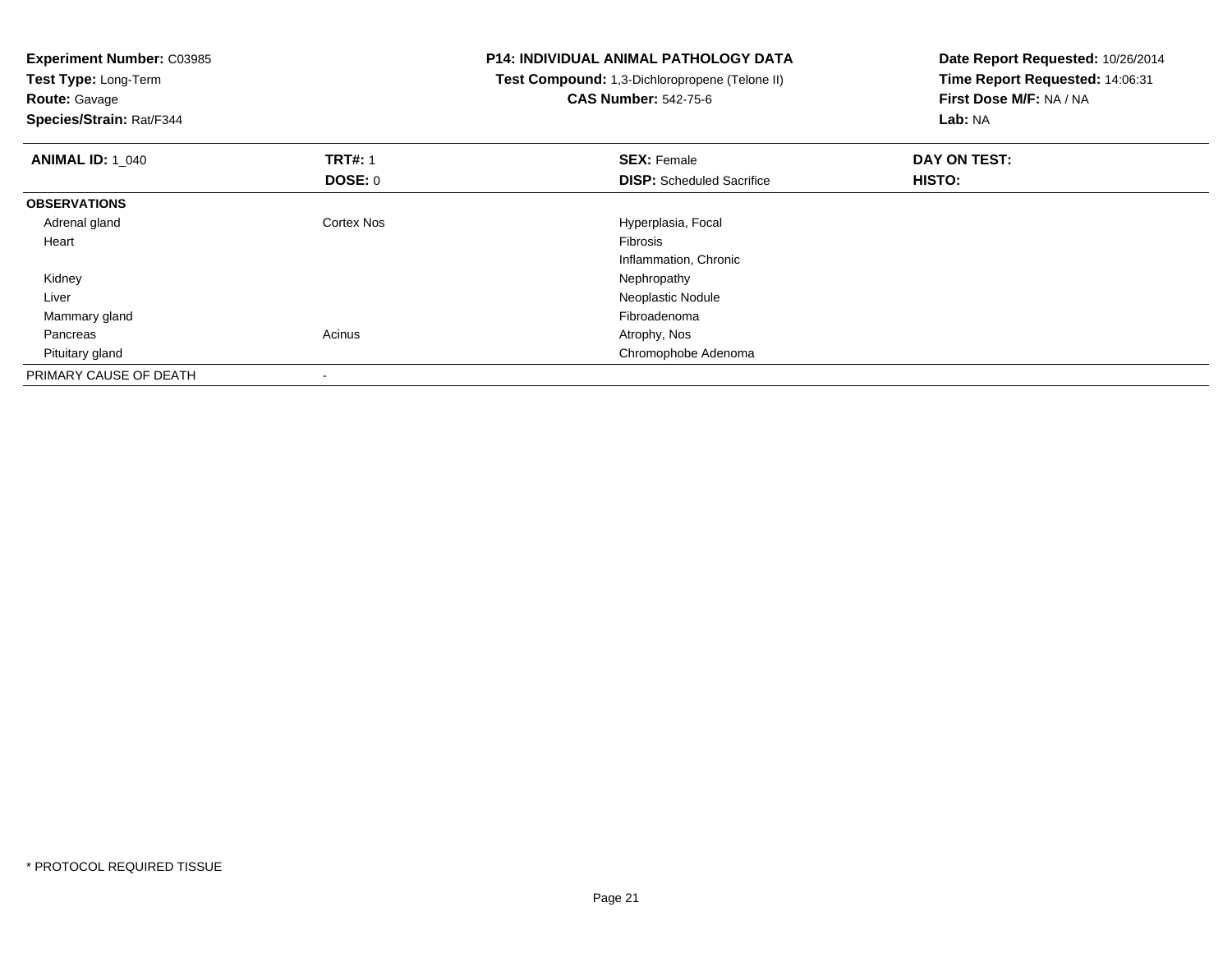| <b>Experiment Number: C03985</b><br>Test Type: Long-Term<br><b>Route: Gavage</b><br>Species/Strain: Rat/F344 |                           | <b>P14: INDIVIDUAL ANIMAL PATHOLOGY DATA</b><br>Test Compound: 1,3-Dichloropropene (Telone II)<br><b>CAS Number: 542-75-6</b> | Date Report Requested: 10/26/2014<br>Time Report Requested: 14:06:31<br>First Dose M/F: NA / NA<br>Lab: NA |
|--------------------------------------------------------------------------------------------------------------|---------------------------|-------------------------------------------------------------------------------------------------------------------------------|------------------------------------------------------------------------------------------------------------|
| <b>ANIMAL ID: 1 042</b>                                                                                      | <b>TRT#: 1</b><br>DOSE: 0 | <b>SEX: Female</b><br><b>DISP:</b> Scheduled Sacrifice                                                                        | DAY ON TEST:<br>HISTO:                                                                                     |
| <b>OBSERVATIONS</b>                                                                                          |                           |                                                                                                                               |                                                                                                            |
| Heart                                                                                                        |                           | Fibrosis<br>Inflammation, Chronic                                                                                             |                                                                                                            |
| Kidney                                                                                                       |                           | Nephropathy                                                                                                                   |                                                                                                            |
| Liver                                                                                                        |                           | <b>Focal Cellular Change</b>                                                                                                  |                                                                                                            |
| Pancreas                                                                                                     | Acinus                    | Atrophy, Nos                                                                                                                  |                                                                                                            |
| Pituitary gland                                                                                              |                           | Chromophobe Adenoma                                                                                                           |                                                                                                            |
| Uterus                                                                                                       |                           | <b>Endometrial Stromal Polyp</b>                                                                                              |                                                                                                            |
| PRIMARY CAUSE OF DEATH                                                                                       |                           |                                                                                                                               |                                                                                                            |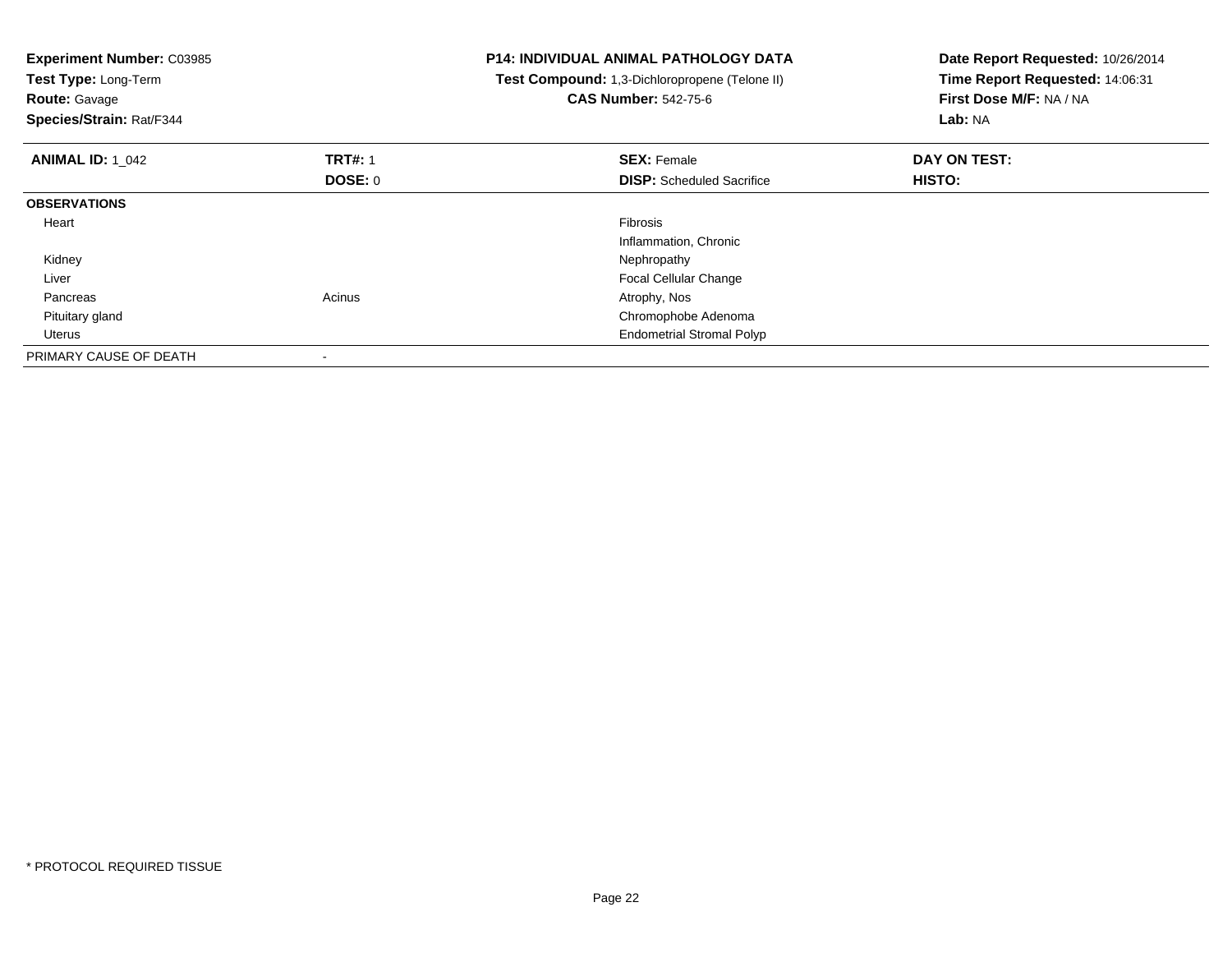| <b>Experiment Number: C03985</b><br>Test Type: Long-Term<br><b>Route: Gavage</b><br>Species/Strain: Rat/F344 |                | <b>P14: INDIVIDUAL ANIMAL PATHOLOGY DATA</b><br>Test Compound: 1,3-Dichloropropene (Telone II)<br><b>CAS Number: 542-75-6</b> | Date Report Requested: 10/26/2014<br>Time Report Requested: 14:06:31<br>First Dose M/F: NA / NA<br>Lab: NA |
|--------------------------------------------------------------------------------------------------------------|----------------|-------------------------------------------------------------------------------------------------------------------------------|------------------------------------------------------------------------------------------------------------|
| <b>ANIMAL ID: 1_044</b>                                                                                      | <b>TRT#: 1</b> | <b>SEX: Female</b>                                                                                                            | DAY ON TEST:                                                                                               |
|                                                                                                              | DOSE: 0        | <b>DISP:</b> Scheduled Sacrifice                                                                                              | <b>HISTO:</b>                                                                                              |
| <b>OBSERVATIONS</b>                                                                                          |                |                                                                                                                               |                                                                                                            |
| Adrenal gland                                                                                                | Cortex Nos     | Hyperplasia, Focal                                                                                                            |                                                                                                            |
| Liver                                                                                                        |                | Neoplastic Nodule                                                                                                             |                                                                                                            |
| Pituitary gland                                                                                              |                | Chromophobe Adenoma                                                                                                           |                                                                                                            |
| Stomach                                                                                                      | Omentum Nos    | Inflammation, Granulomatous                                                                                                   |                                                                                                            |
| Uterus                                                                                                       |                | <b>Endometrial Stromal Polyp</b>                                                                                              |                                                                                                            |
| PRIMARY CAUSE OF DEATH                                                                                       |                |                                                                                                                               |                                                                                                            |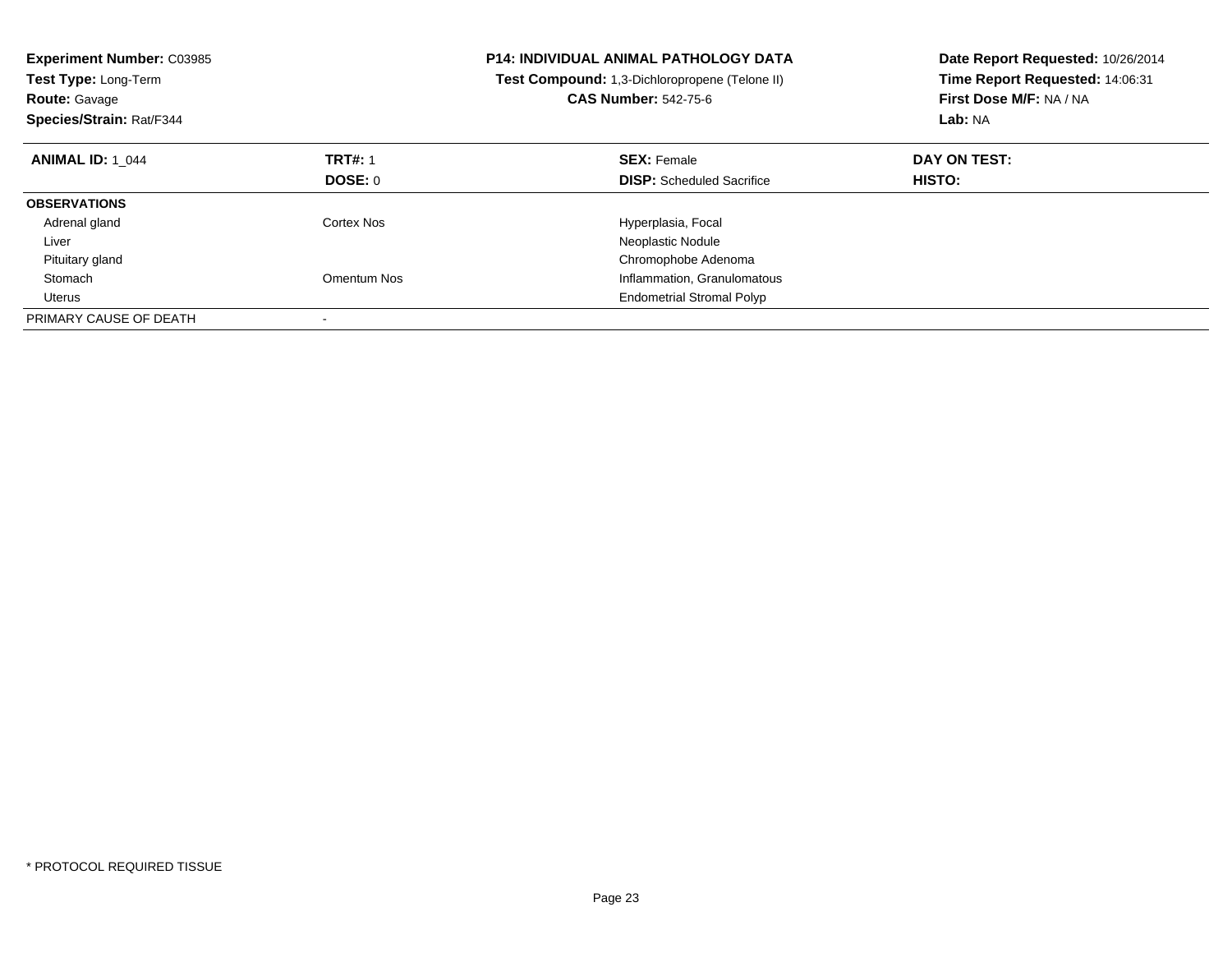| <b>Experiment Number: C03985</b><br>Test Type: Long-Term<br><b>Route: Gavage</b><br>Species/Strain: Rat/F344 |                | <b>P14: INDIVIDUAL ANIMAL PATHOLOGY DATA</b><br>Test Compound: 1,3-Dichloropropene (Telone II)<br><b>CAS Number: 542-75-6</b> | Date Report Requested: 10/26/2014<br>Time Report Requested: 14:06:31<br>First Dose M/F: NA / NA<br>Lab: NA |
|--------------------------------------------------------------------------------------------------------------|----------------|-------------------------------------------------------------------------------------------------------------------------------|------------------------------------------------------------------------------------------------------------|
| <b>ANIMAL ID: 1 046</b>                                                                                      | <b>TRT#: 1</b> | <b>SEX: Female</b>                                                                                                            | DAY ON TEST:                                                                                               |
|                                                                                                              | DOSE: 0        | <b>DISP:</b> Scheduled Sacrifice                                                                                              | <b>HISTO:</b>                                                                                              |
| <b>OBSERVATIONS</b>                                                                                          |                |                                                                                                                               |                                                                                                            |
| Kidney                                                                                                       |                | Nephropathy                                                                                                                   |                                                                                                            |
| Liver                                                                                                        |                | <b>Focal Cellular Change</b>                                                                                                  |                                                                                                            |
| Pancreas                                                                                                     | Acinus         | Atrophy, Nos                                                                                                                  |                                                                                                            |
| Pituitary gland                                                                                              |                | Chromophobe Adenoma                                                                                                           |                                                                                                            |
|                                                                                                              |                | Cyst, Nos                                                                                                                     |                                                                                                            |
| PRIMARY CAUSE OF DEATH                                                                                       |                |                                                                                                                               |                                                                                                            |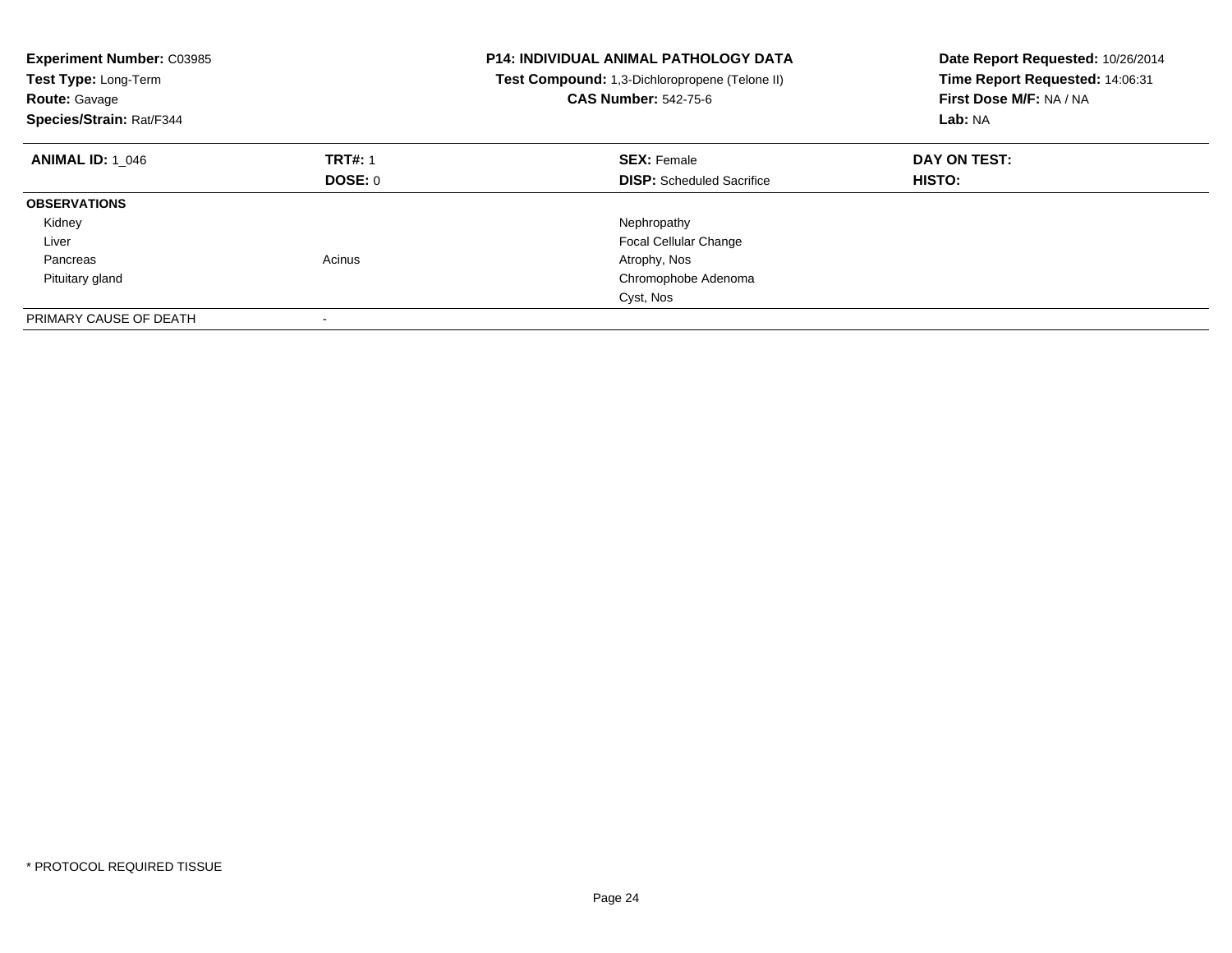**Experiment Number:** C03985

**Test Type:** Long-Term

**Route:** Gavage

**Species/Strain:** Rat/F344

## **P14: INDIVIDUAL ANIMAL PATHOLOGY DATA**

 **Test Compound:** 1,3-Dichloropropene (Telone II)**CAS Number:** 542-75-6

| <b>ANIMAL ID: 1 048</b> | <b>TRT#: 1</b>      | <b>SEX: Female</b>                | DAY ON TEST: |  |
|-------------------------|---------------------|-----------------------------------|--------------|--|
|                         | <b>DOSE: 0</b>      | <b>DISP: Natural Death</b>        | HISTO:       |  |
| <b>OBSERVATIONS</b>     |                     |                                   |              |  |
| Adrenal gland           | <b>Cortex Nos</b>   | Hyperplasia, Focal                |              |  |
| Brain                   |                     | Hemorrhage                        |              |  |
|                         |                     | Hemosiderosis                     |              |  |
| Heart                   | Epicardium          | Inflammation, Chronic Suppurative |              |  |
| Kidney                  |                     | Abscess, Nos                      |              |  |
| Liver                   |                     | Abscess, Nos                      |              |  |
|                         |                     | <b>Focal Cellular Change</b>      |              |  |
| Lung                    |                     | Abscess, Nos                      |              |  |
| Pituitary gland         |                     | Cyst, Multiple                    |              |  |
| Unspecified             | Multiple Organs Nos | Leukemia, Monocytic               |              |  |
| Uterus                  |                     | <b>Endometrial Stromal Polyp</b>  |              |  |
| PRIMARY CAUSE OF DEATH  | $\,$                |                                   |              |  |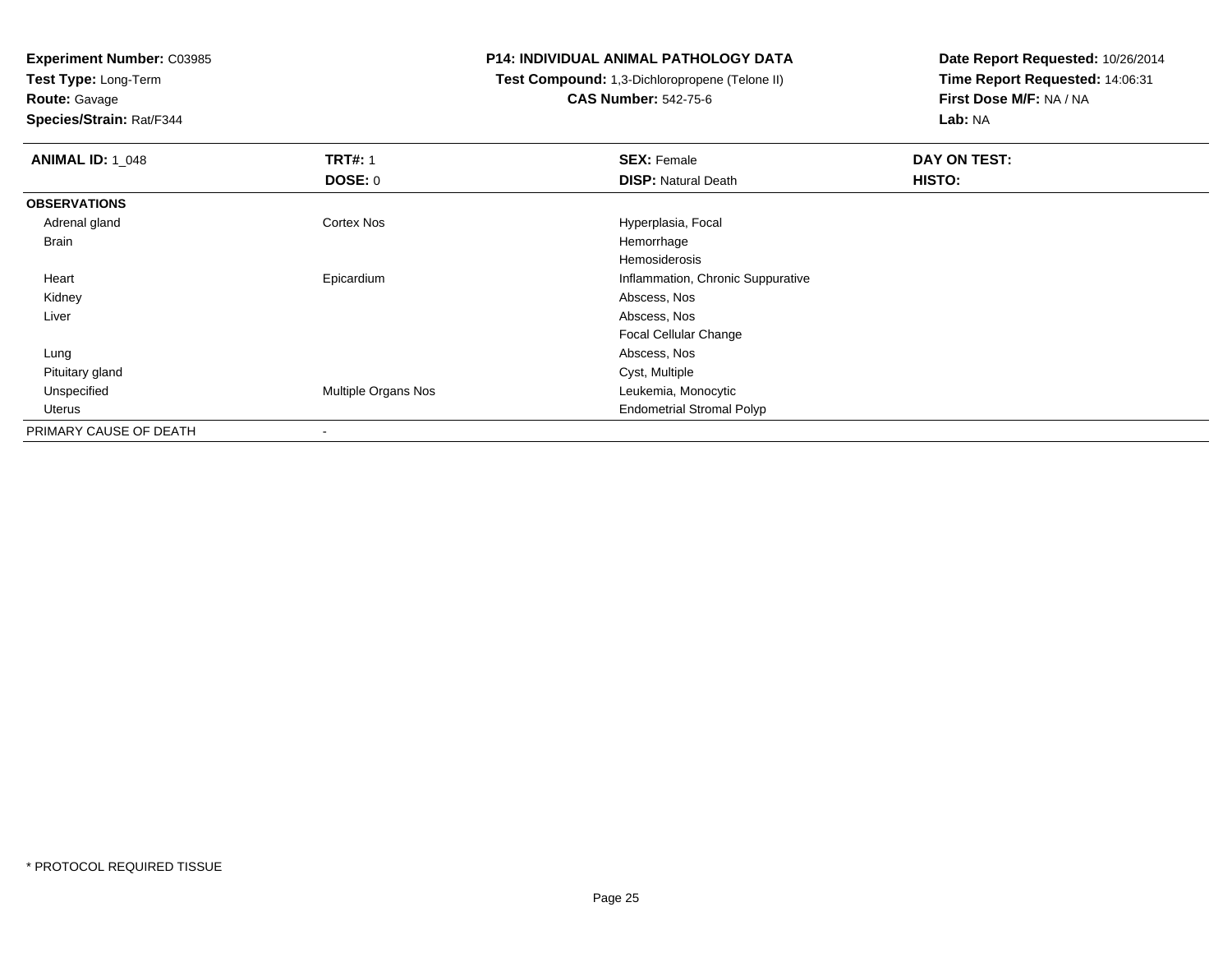| <b>Experiment Number: C03985</b><br><b>Test Type: Long-Term</b> |                | <b>P14: INDIVIDUAL ANIMAL PATHOLOGY DATA</b><br>Test Compound: 1,3-Dichloropropene (Telone II) | Date Report Requested: 10/26/2014<br>Time Report Requested: 14:06:31 |
|-----------------------------------------------------------------|----------------|------------------------------------------------------------------------------------------------|----------------------------------------------------------------------|
| <b>Route: Gavage</b>                                            |                | <b>CAS Number: 542-75-6</b>                                                                    | First Dose M/F: NA / NA                                              |
| Species/Strain: Rat/F344                                        |                |                                                                                                | Lab: NA                                                              |
| <b>ANIMAL ID: 1 050</b>                                         | <b>TRT#: 1</b> | <b>SEX: Female</b>                                                                             | DAY ON TEST:                                                         |
|                                                                 | DOSE: 0        | <b>DISP:</b> Scheduled Sacrifice                                                               | HISTO:                                                               |
| <b>OBSERVATIONS</b>                                             |                |                                                                                                |                                                                      |
| Liver                                                           |                | Neoplastic Nodule                                                                              |                                                                      |
| Pituitary gland                                                 |                | Chromophobe Adenoma                                                                            |                                                                      |
| PRIMARY CAUSE OF DEATH                                          |                |                                                                                                |                                                                      |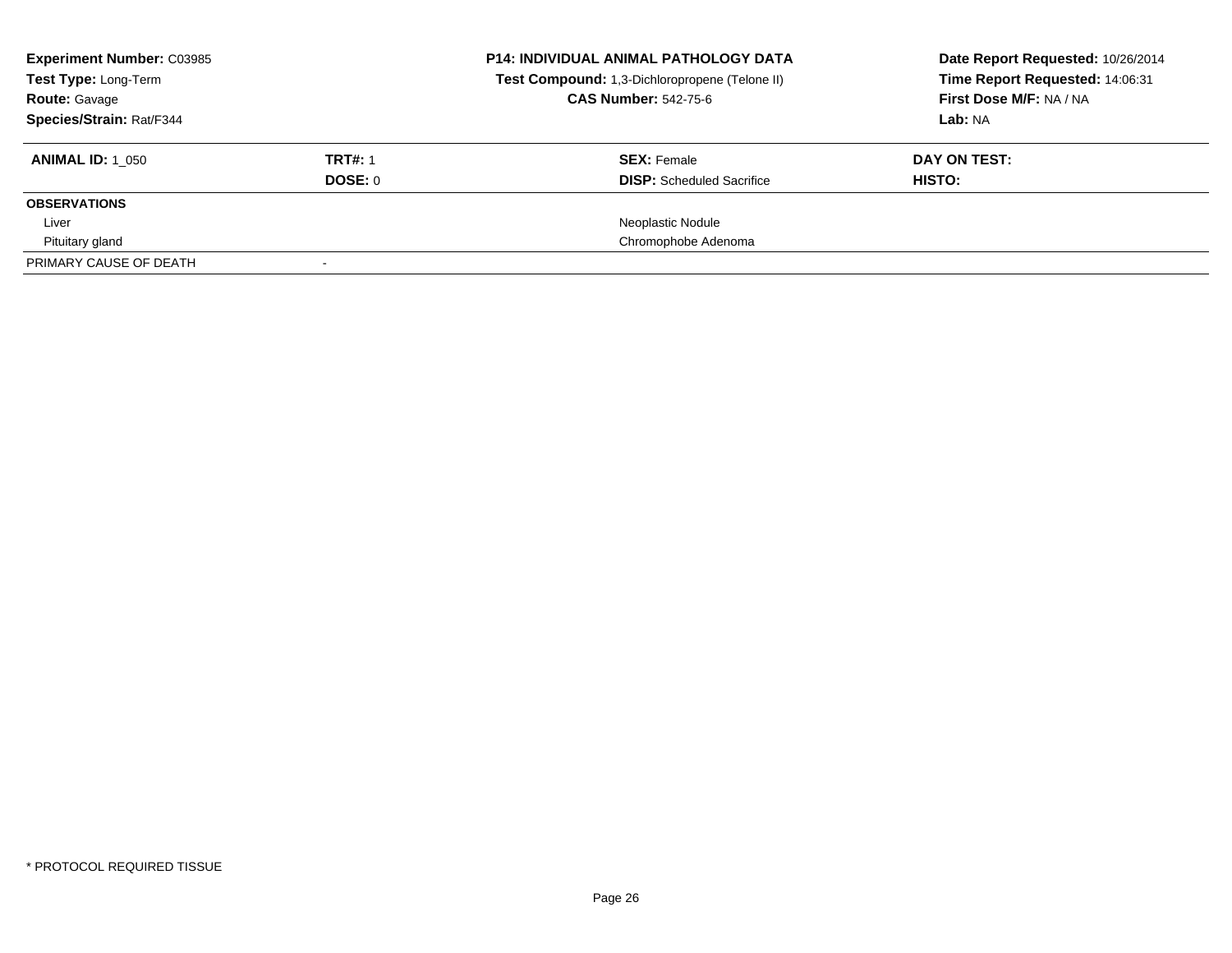| <b>Experiment Number: C03985</b><br>Test Type: Long-Term<br><b>Route: Gavage</b><br>Species/Strain: Rat/F344 |                           | <b>P14: INDIVIDUAL ANIMAL PATHOLOGY DATA</b><br>Test Compound: 1,3-Dichloropropene (Telone II)<br><b>CAS Number: 542-75-6</b> | Date Report Requested: 10/26/2014<br>Time Report Requested: 14:06:31<br>First Dose M/F: NA / NA<br>Lab: NA |
|--------------------------------------------------------------------------------------------------------------|---------------------------|-------------------------------------------------------------------------------------------------------------------------------|------------------------------------------------------------------------------------------------------------|
| <b>ANIMAL ID: 1 052</b>                                                                                      | <b>TRT#: 1</b><br>DOSE: 0 | <b>SEX: Female</b><br><b>DISP:</b> Scheduled Sacrifice                                                                        | DAY ON TEST:<br>HISTO:                                                                                     |
| <b>OBSERVATIONS</b>                                                                                          |                           |                                                                                                                               |                                                                                                            |
| Heart                                                                                                        |                           | Fibrosis                                                                                                                      |                                                                                                            |
|                                                                                                              |                           | Inflammation, Chronic                                                                                                         |                                                                                                            |
| Kidney                                                                                                       |                           | Nephropathy                                                                                                                   |                                                                                                            |
| Liver                                                                                                        |                           | <b>Focal Cellular Change</b>                                                                                                  |                                                                                                            |
| PRIMARY CAUSE OF DEATH                                                                                       |                           |                                                                                                                               |                                                                                                            |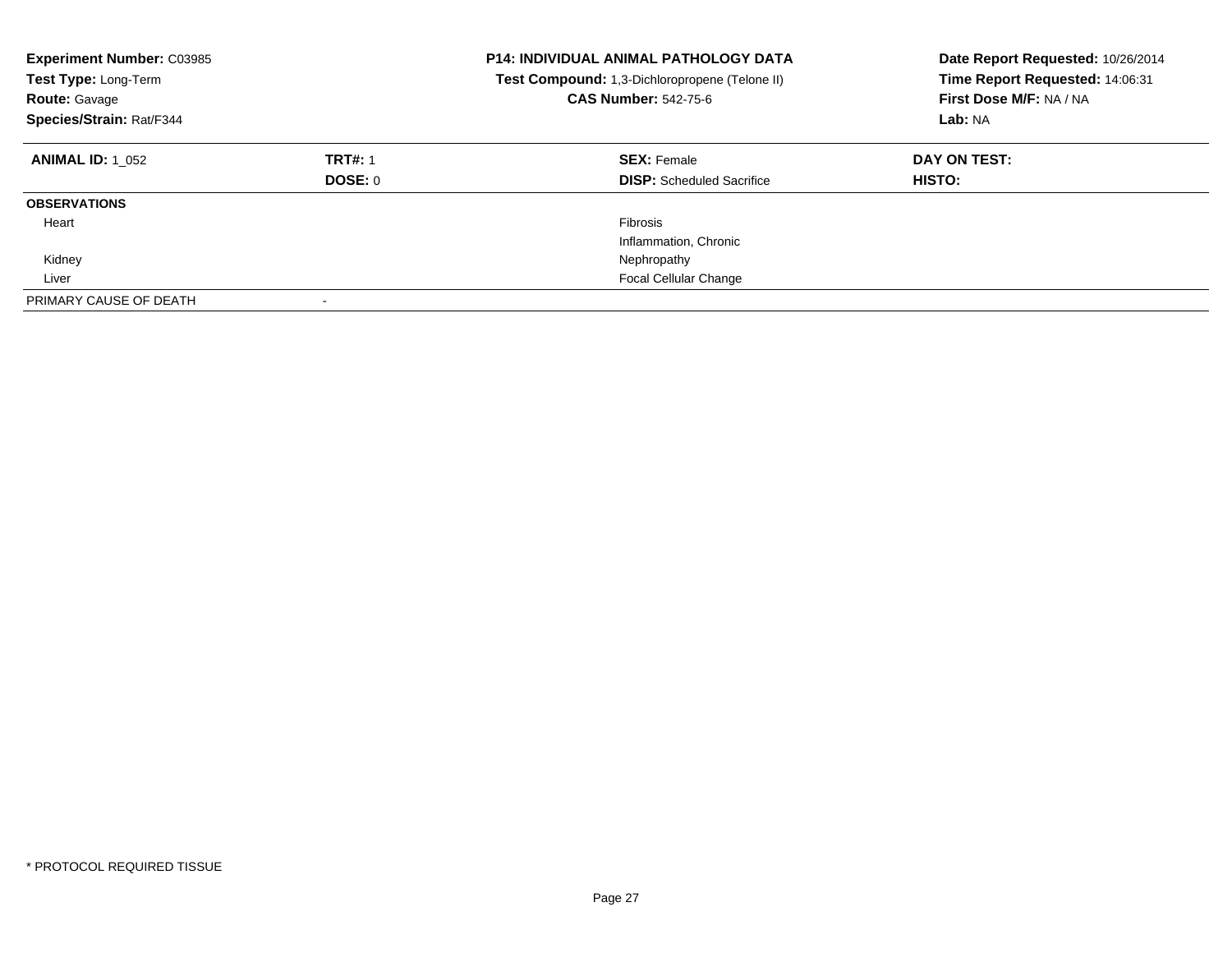| <b>Experiment Number: C03985</b><br>Test Type: Long-Term<br><b>Route: Gavage</b><br>Species/Strain: Rat/F344 |                | <b>P14: INDIVIDUAL ANIMAL PATHOLOGY DATA</b><br>Test Compound: 1,3-Dichloropropene (Telone II)<br><b>CAS Number: 542-75-6</b> | Date Report Requested: 10/26/2014<br>Time Report Requested: 14:06:31<br>First Dose M/F: NA / NA<br>Lab: NA |
|--------------------------------------------------------------------------------------------------------------|----------------|-------------------------------------------------------------------------------------------------------------------------------|------------------------------------------------------------------------------------------------------------|
| <b>ANIMAL ID: 1 054</b>                                                                                      | <b>TRT#: 1</b> | <b>SEX: Female</b>                                                                                                            | DAY ON TEST:                                                                                               |
|                                                                                                              | <b>DOSE: 0</b> | <b>DISP:</b> Scheduled Sacrifice                                                                                              | <b>HISTO:</b>                                                                                              |
| <b>OBSERVATIONS</b>                                                                                          |                |                                                                                                                               |                                                                                                            |
| Heart                                                                                                        |                | <b>Fibrosis</b>                                                                                                               |                                                                                                            |
|                                                                                                              |                | Inflammation, Chronic                                                                                                         |                                                                                                            |
| Liver                                                                                                        |                | <b>Focal Cellular Change</b>                                                                                                  |                                                                                                            |
| Mammary gland                                                                                                |                | Fibroadenoma                                                                                                                  |                                                                                                            |
| Pituitary gland                                                                                              |                | Chromophobe Adenoma                                                                                                           |                                                                                                            |
| PRIMARY CAUSE OF DEATH                                                                                       |                |                                                                                                                               |                                                                                                            |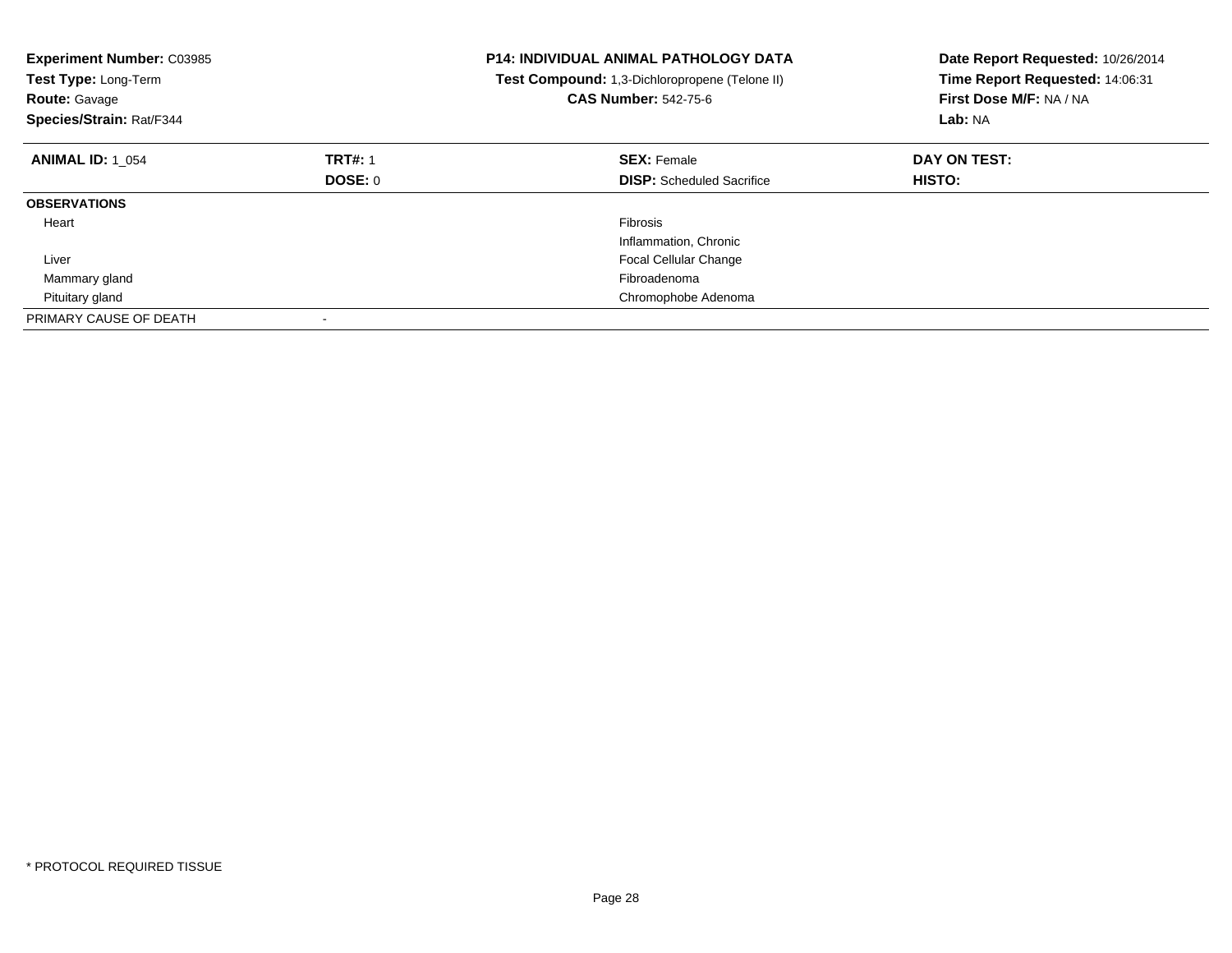**Experiment Number:** C03985

**Test Type:** Long-Term

**Route:** Gavage

**Species/Strain:** Rat/F344

## **P14: INDIVIDUAL ANIMAL PATHOLOGY DATA**

 **Test Compound:** 1,3-Dichloropropene (Telone II)**CAS Number:** 542-75-6

| <b>ANIMAL ID: 1_056</b> | <b>TRT#: 1</b> | <b>SEX: Female</b>              | DAY ON TEST: |
|-------------------------|----------------|---------------------------------|--------------|
|                         | <b>DOSE: 0</b> | <b>DISP:</b> Moribund Sacrifice | HISTO:       |
| <b>OBSERVATIONS</b>     |                |                                 |              |
| Adrenal gland           |                | Pheochromocytoma                |              |
| Kidney                  |                | Nephropathy                     |              |
| Liver                   |                | Focal Cellular Change           |              |
|                         |                | Metamorphosis, Fatty            |              |
| Mammary gland           |                | Dilatation, Ducts               |              |
|                         |                | Fibroadenoma                    |              |
| Peritoneum              |                | Inflammation, Focal             |              |
| Pituitary gland         |                | Chromophobe Carcinoma           |              |
| Spleen                  |                | Hemosiderosis                   |              |
| Stomach                 |                | Ulcer, Perforated               |              |
| Thyroid                 |                | C-Cell Adenoma                  |              |
| PRIMARY CAUSE OF DEATH  | $\blacksquare$ |                                 |              |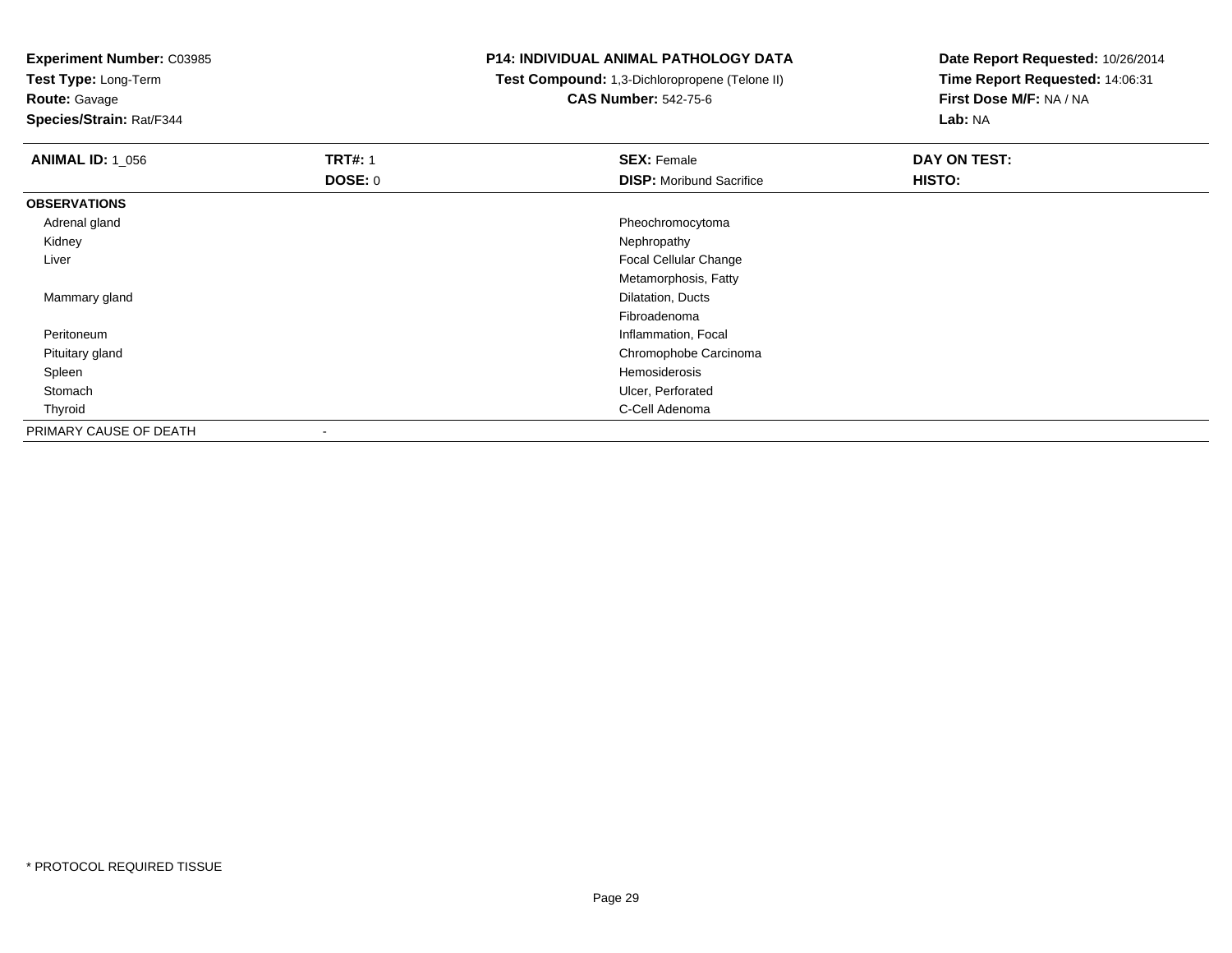| <b>Experiment Number: C03985</b><br>Test Type: Long-Term<br><b>Route: Gavage</b><br>Species/Strain: Rat/F344 |                | <b>P14: INDIVIDUAL ANIMAL PATHOLOGY DATA</b><br>Test Compound: 1,3-Dichloropropene (Telone II)<br><b>CAS Number: 542-75-6</b> | Date Report Requested: 10/26/2014<br>Time Report Requested: 14:06:31<br>First Dose M/F: NA / NA<br>Lab: NA |
|--------------------------------------------------------------------------------------------------------------|----------------|-------------------------------------------------------------------------------------------------------------------------------|------------------------------------------------------------------------------------------------------------|
| <b>ANIMAL ID: 1 058</b>                                                                                      | <b>TRT#: 1</b> | <b>SEX: Female</b>                                                                                                            | DAY ON TEST:                                                                                               |
|                                                                                                              | DOSE: 0        | <b>DISP:</b> Scheduled Sacrifice                                                                                              | <b>HISTO:</b>                                                                                              |
| <b>OBSERVATIONS</b>                                                                                          |                |                                                                                                                               |                                                                                                            |
| Heart                                                                                                        |                | <b>Fibrosis</b>                                                                                                               |                                                                                                            |
|                                                                                                              |                | Inflammation, Chronic                                                                                                         |                                                                                                            |
| Kidney                                                                                                       |                | Nephropathy                                                                                                                   |                                                                                                            |
| Liver                                                                                                        |                | <b>Focal Cellular Change</b>                                                                                                  |                                                                                                            |
| Mammary gland                                                                                                |                | Fibroadenoma                                                                                                                  |                                                                                                            |
| Pancreas                                                                                                     | Acinus         | Atrophy, Nos                                                                                                                  |                                                                                                            |
| Pituitary gland                                                                                              |                | Chromophobe Adenoma                                                                                                           |                                                                                                            |
| PRIMARY CAUSE OF DEATH                                                                                       |                |                                                                                                                               |                                                                                                            |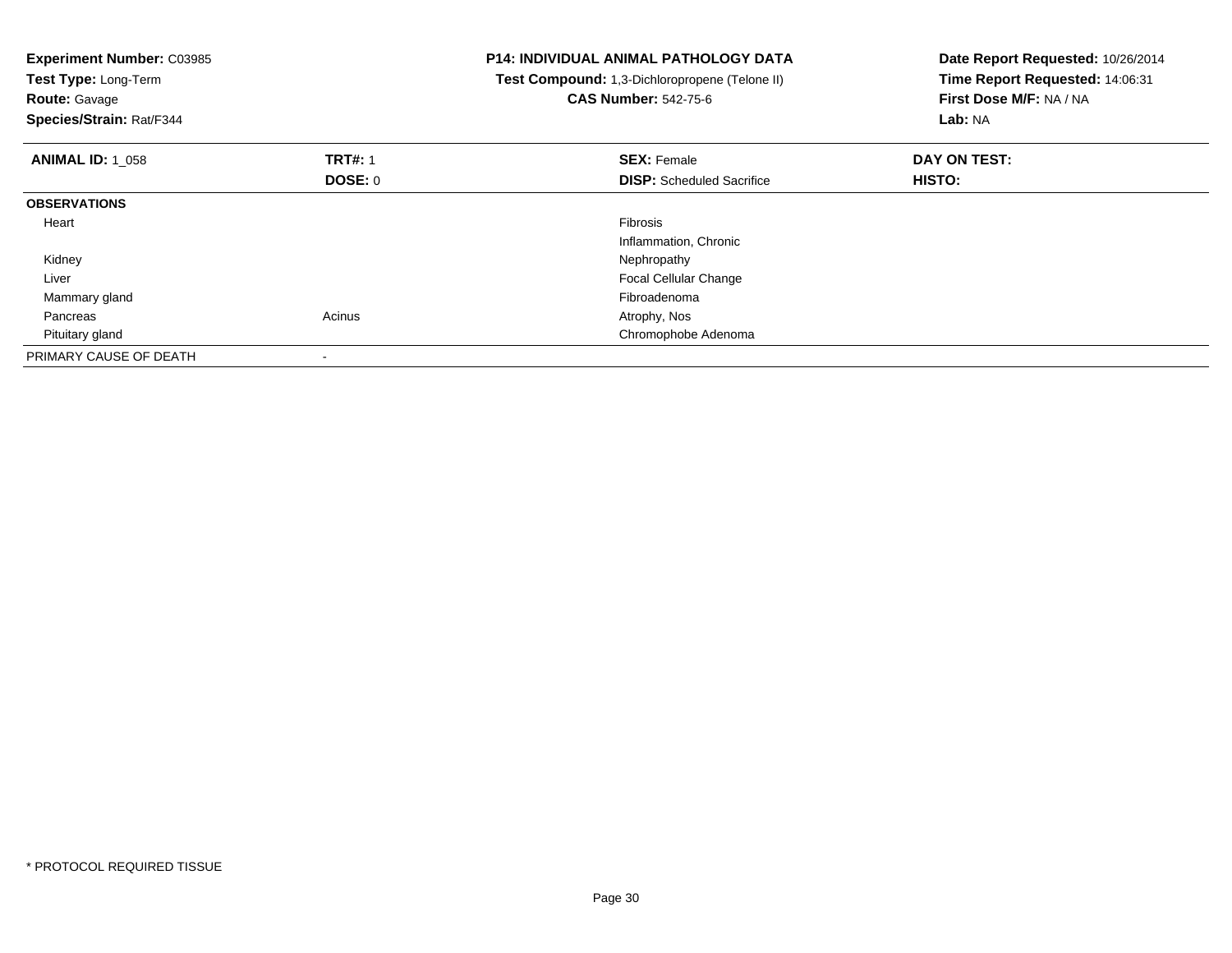| <b>Experiment Number: C03985</b><br><b>Test Type: Long-Term</b> |                | <b>P14: INDIVIDUAL ANIMAL PATHOLOGY DATA</b>   | Date Report Requested: 10/26/2014<br>Time Report Requested: 14:06:31 |  |
|-----------------------------------------------------------------|----------------|------------------------------------------------|----------------------------------------------------------------------|--|
|                                                                 |                | Test Compound: 1,3-Dichloropropene (Telone II) |                                                                      |  |
| <b>Route: Gavage</b>                                            |                | <b>CAS Number: 542-75-6</b>                    | First Dose M/F: NA / NA                                              |  |
| Species/Strain: Rat/F344                                        |                |                                                | Lab: NA                                                              |  |
| <b>ANIMAL ID: 1_060</b>                                         | <b>TRT#: 1</b> | <b>SEX: Female</b>                             | DAY ON TEST:                                                         |  |
|                                                                 | <b>DOSE: 0</b> | <b>DISP:</b> Scheduled Sacrifice               | HISTO:                                                               |  |
| <b>OBSERVATIONS</b>                                             |                |                                                |                                                                      |  |
| Adrenal gland                                                   | Cortex Nos     | Hyperplasia, Focal                             |                                                                      |  |
| Heart                                                           |                | <b>Fibrosis</b>                                |                                                                      |  |
|                                                                 |                | Inflammation, Chronic                          |                                                                      |  |
| Kidney                                                          |                | Nephropathy                                    |                                                                      |  |
| Liver                                                           |                | Focal Cellular Change                          |                                                                      |  |
| Mammary gland                                                   |                | Adenoma, Nos                                   |                                                                      |  |
| Pituitary gland                                                 |                | Chromophobe Adenoma                            |                                                                      |  |
| Thyroid                                                         |                | Hyperplasia, C Cell                            |                                                                      |  |
| Uterus                                                          |                | <b>Endometrial Stromal Polyp</b>               |                                                                      |  |
| PRIMARY CAUSE OF DEATH                                          |                |                                                |                                                                      |  |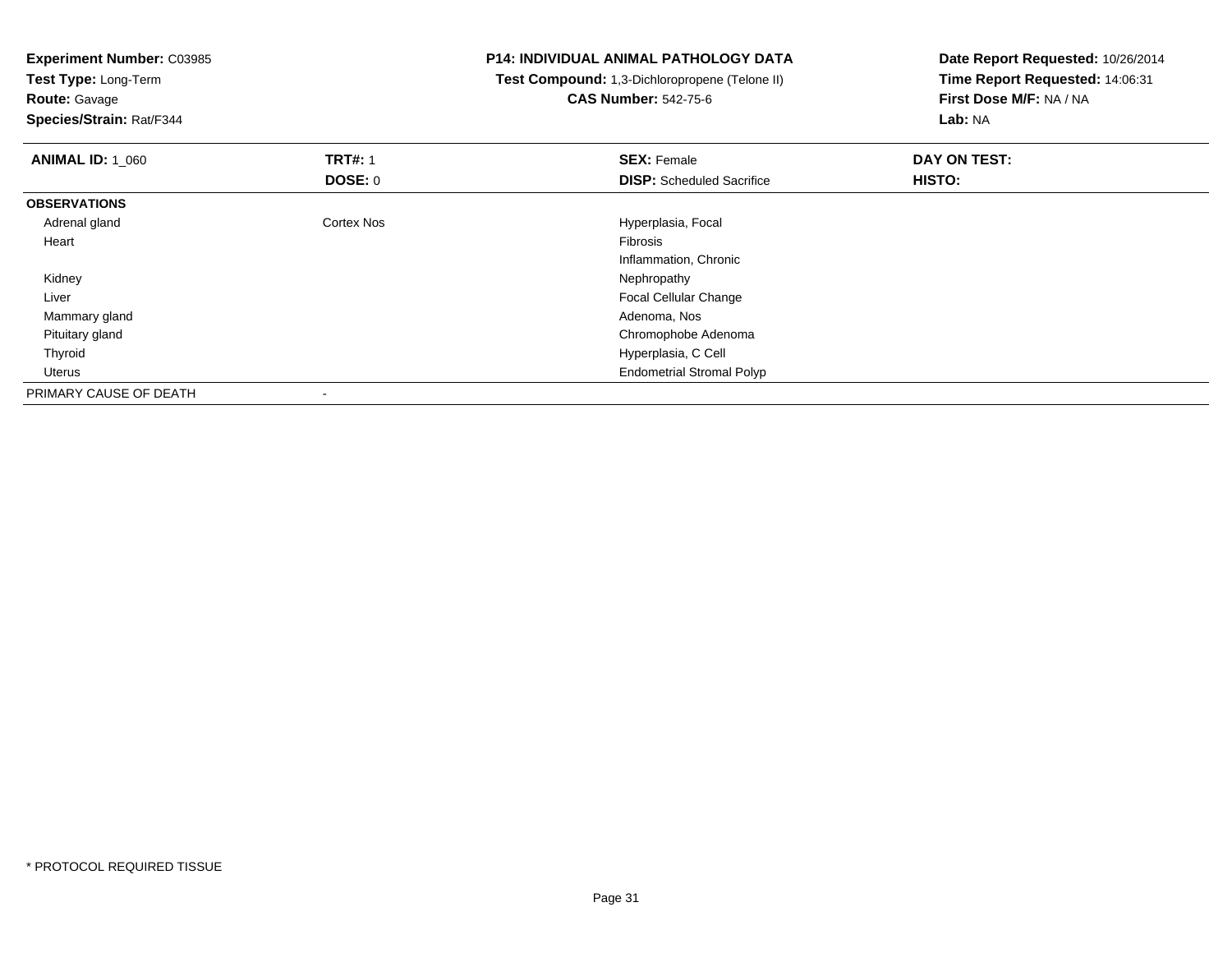| <b>Experiment Number: C03985</b><br>Test Type: Long-Term<br><b>Route: Gavage</b><br>Species/Strain: Rat/F344 |                     | <b>P14: INDIVIDUAL ANIMAL PATHOLOGY DATA</b><br>Test Compound: 1,3-Dichloropropene (Telone II)<br><b>CAS Number: 542-75-6</b> | Date Report Requested: 10/26/2014<br>Time Report Requested: 14:06:31<br>First Dose M/F: NA / NA<br>Lab: NA |
|--------------------------------------------------------------------------------------------------------------|---------------------|-------------------------------------------------------------------------------------------------------------------------------|------------------------------------------------------------------------------------------------------------|
| <b>ANIMAL ID: 1 062</b>                                                                                      | <b>TRT#: 1</b>      | <b>SEX: Female</b>                                                                                                            | DAY ON TEST:                                                                                               |
|                                                                                                              | DOSE: 0             | <b>DISP:</b> Natural Death                                                                                                    | <b>HISTO:</b>                                                                                              |
| <b>OBSERVATIONS</b>                                                                                          |                     |                                                                                                                               |                                                                                                            |
| Liver                                                                                                        |                     | Metamorphosis, Fatty                                                                                                          |                                                                                                            |
| Lung                                                                                                         |                     | Hyperplasia, Adenomatous                                                                                                      |                                                                                                            |
| Pituitary gland                                                                                              |                     | Chromophobe Adenoma                                                                                                           |                                                                                                            |
| Unspecified                                                                                                  | Multiple Organs Nos | Leukemia, Monocytic                                                                                                           |                                                                                                            |
| Uterus                                                                                                       |                     | Leiomyoma                                                                                                                     |                                                                                                            |
| PRIMARY CAUSE OF DEATH                                                                                       |                     |                                                                                                                               |                                                                                                            |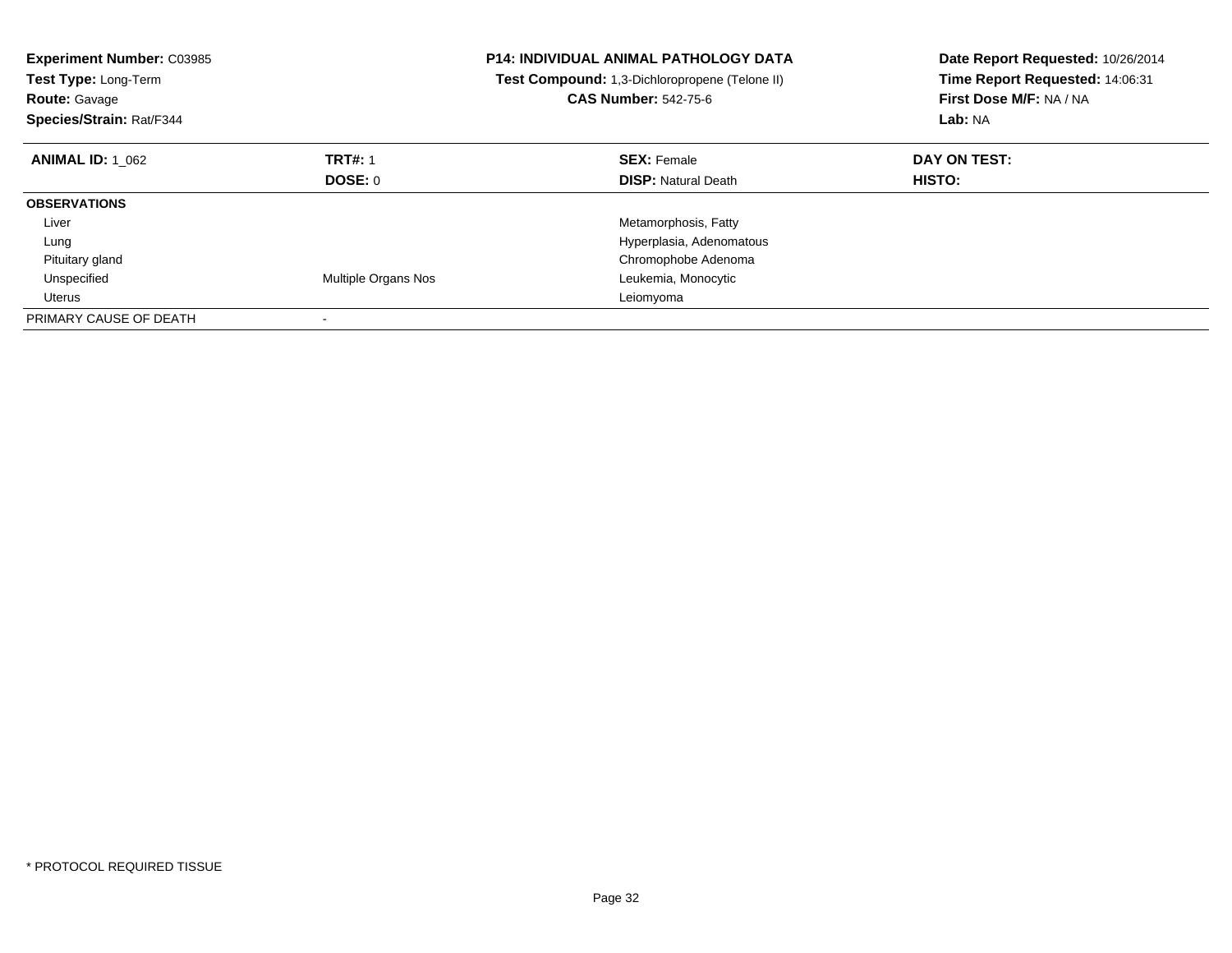| <b>Experiment Number: C03985</b><br><b>Test Type: Long-Term</b><br><b>Route: Gavage</b> |                            | <b>P14: INDIVIDUAL ANIMAL PATHOLOGY DATA</b><br>Test Compound: 1,3-Dichloropropene (Telone II)<br><b>CAS Number: 542-75-6</b> | Date Report Requested: 10/26/2014<br>Time Report Requested: 14:06:31<br>First Dose M/F: NA / NA |  |
|-----------------------------------------------------------------------------------------|----------------------------|-------------------------------------------------------------------------------------------------------------------------------|-------------------------------------------------------------------------------------------------|--|
| Species/Strain: Rat/F344                                                                |                            |                                                                                                                               | Lab: NA                                                                                         |  |
| <b>ANIMAL ID: 1 064</b>                                                                 | <b>TRT#: 1</b>             | <b>SEX: Female</b>                                                                                                            | DAY ON TEST:                                                                                    |  |
|                                                                                         | DOSE: 0                    | <b>DISP:</b> Scheduled Sacrifice                                                                                              | HISTO:                                                                                          |  |
| <b>OBSERVATIONS</b>                                                                     |                            |                                                                                                                               |                                                                                                 |  |
| Adrenal gland                                                                           | Cortex Nos                 | Hyperplasia, Focal                                                                                                            |                                                                                                 |  |
| Intestine Small                                                                         | <b>Mesentery Nos</b>       | Necrosis, Fat                                                                                                                 |                                                                                                 |  |
| Liver                                                                                   |                            | <b>Focal Cellular Change</b>                                                                                                  |                                                                                                 |  |
| Lymph node                                                                              | Mediastinal Lymph Node     | Granuloma, Pyogenic                                                                                                           |                                                                                                 |  |
| Pituitary gland                                                                         |                            | Chromophobe Adenoma                                                                                                           |                                                                                                 |  |
| Stomach                                                                                 |                            | Hyperplasia, Epithelial                                                                                                       |                                                                                                 |  |
| Unspecified                                                                             | <b>Multiple Organs Nos</b> | Leukemia, Monocytic                                                                                                           |                                                                                                 |  |
| PRIMARY CAUSE OF DEATH                                                                  |                            |                                                                                                                               |                                                                                                 |  |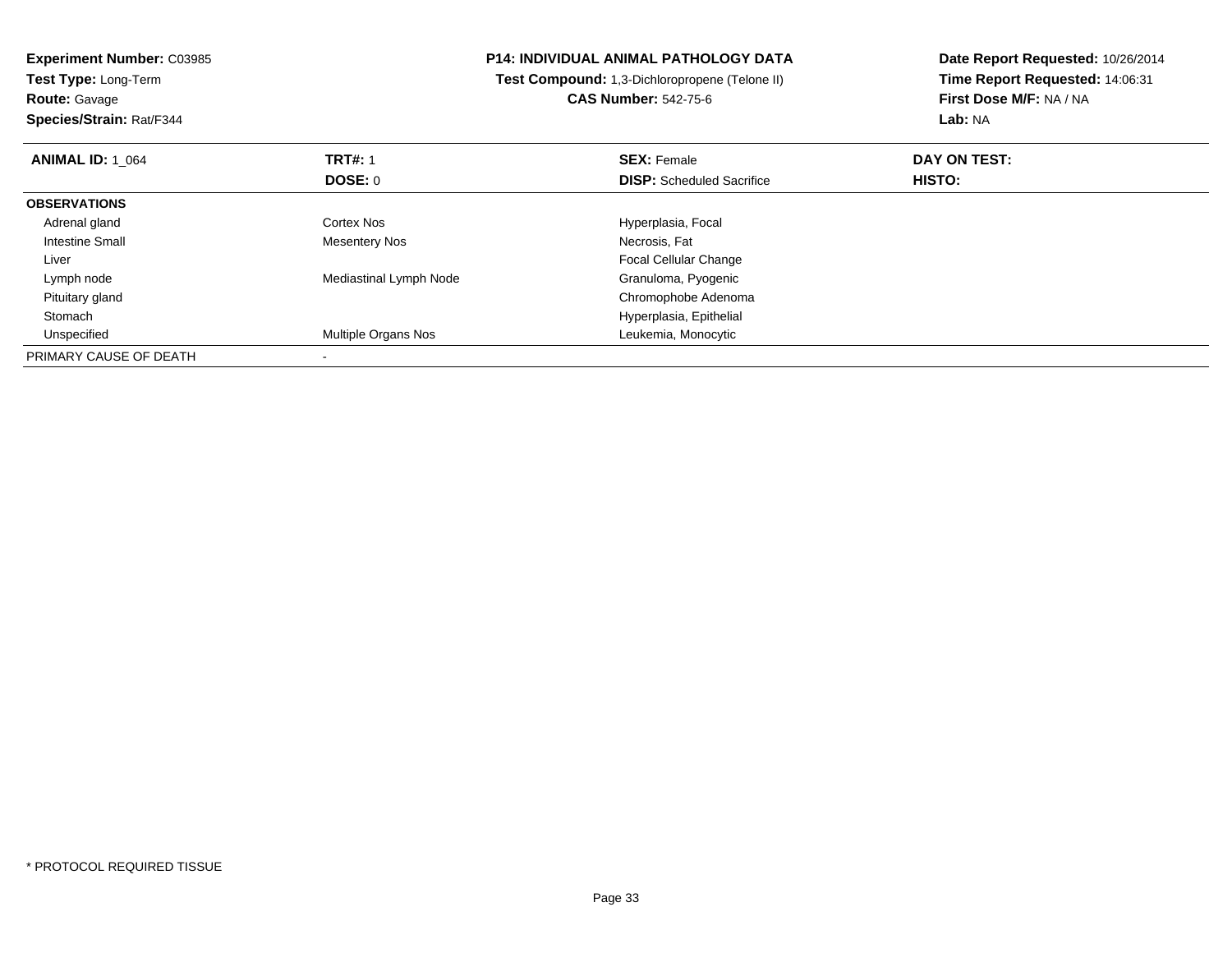| <b>Experiment Number: C03985</b><br>Test Type: Long-Term<br><b>Route: Gavage</b><br>Species/Strain: Rat/F344 |                | <b>P14: INDIVIDUAL ANIMAL PATHOLOGY DATA</b><br>Test Compound: 1,3-Dichloropropene (Telone II)<br><b>CAS Number: 542-75-6</b> | Date Report Requested: 10/26/2014<br>Time Report Requested: 14:06:31<br>First Dose M/F: NA / NA<br>Lab: NA |
|--------------------------------------------------------------------------------------------------------------|----------------|-------------------------------------------------------------------------------------------------------------------------------|------------------------------------------------------------------------------------------------------------|
| <b>ANIMAL ID: 1 066</b>                                                                                      | <b>TRT#:</b> 1 | <b>SEX: Female</b>                                                                                                            | DAY ON TEST:                                                                                               |
|                                                                                                              | <b>DOSE: 0</b> | <b>DISP:</b> Scheduled Sacrifice                                                                                              | HISTO:                                                                                                     |
| <b>OBSERVATIONS</b>                                                                                          |                |                                                                                                                               |                                                                                                            |
| Adrenal gland                                                                                                | Cortex Nos     | Hyperplasia, Focal                                                                                                            |                                                                                                            |
| Heart                                                                                                        |                | <b>Fibrosis</b>                                                                                                               |                                                                                                            |
|                                                                                                              |                | Inflammation, Chronic                                                                                                         |                                                                                                            |
| Liver                                                                                                        |                | Focal Cellular Change                                                                                                         |                                                                                                            |
| Lung                                                                                                         |                | Hyperplasia, Adenomatous                                                                                                      |                                                                                                            |
| Pituitary gland                                                                                              |                | Chromophobe Adenoma                                                                                                           |                                                                                                            |
| Stomach                                                                                                      |                | Inflammation, Chronic                                                                                                         |                                                                                                            |
| PRIMARY CAUSE OF DEATH                                                                                       |                |                                                                                                                               |                                                                                                            |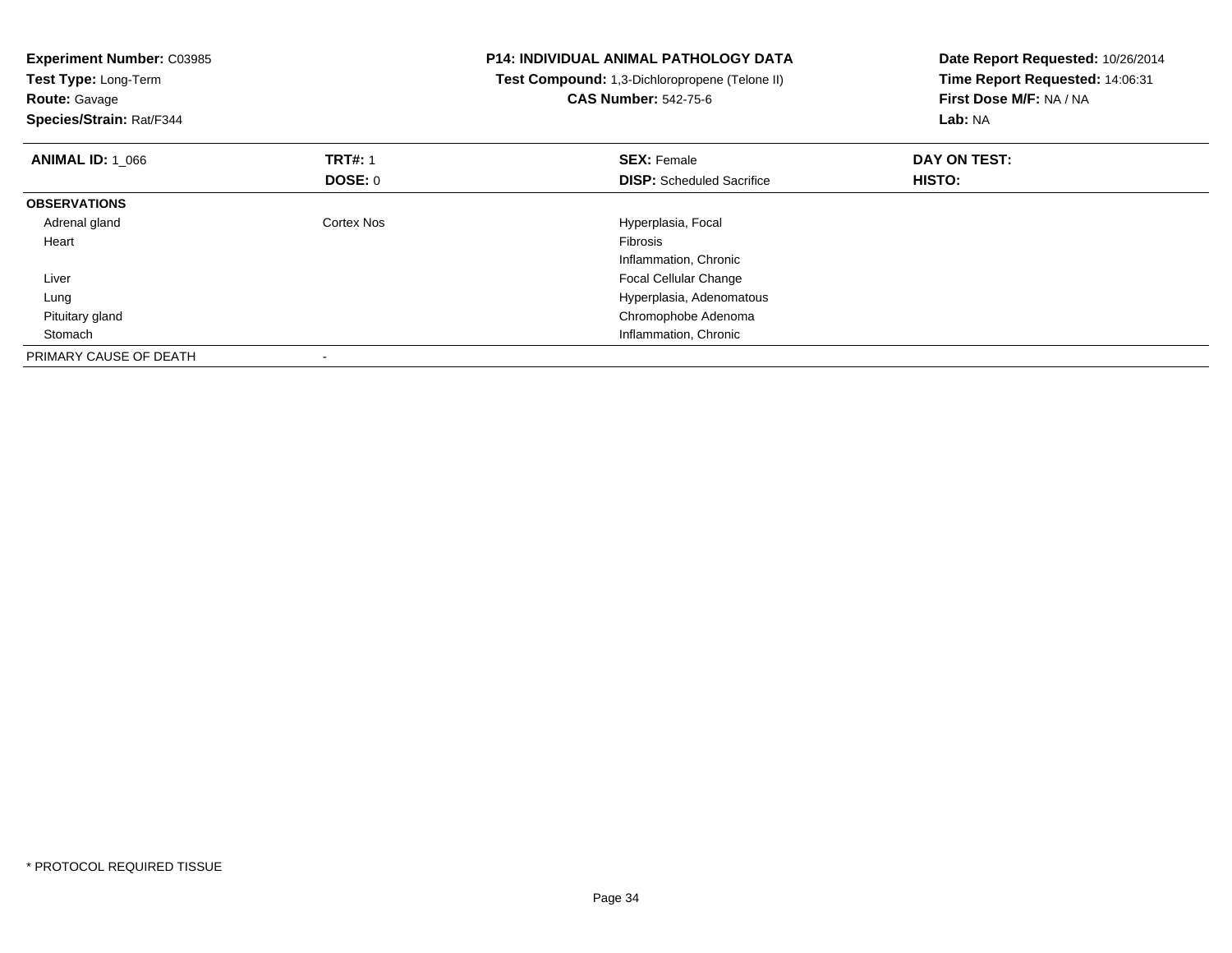| <b>Experiment Number: C03985</b><br><b>Test Type: Long-Term</b><br><b>Route: Gavage</b><br>Species/Strain: Rat/F344 |                                  | <b>P14: INDIVIDUAL ANIMAL PATHOLOGY DATA</b><br><b>Test Compound:</b> 1,3-Dichloropropene (Telone II)<br><b>CAS Number: 542-75-6</b> | Date Report Requested: 10/26/2014<br>Time Report Requested: 14:06:31<br>First Dose M/F: NA / NA<br>Lab: NA |
|---------------------------------------------------------------------------------------------------------------------|----------------------------------|--------------------------------------------------------------------------------------------------------------------------------------|------------------------------------------------------------------------------------------------------------|
| <b>ANIMAL ID: 1 068</b>                                                                                             | <b>TRT#: 1</b><br><b>DOSE: 0</b> | <b>SEX: Female</b><br><b>DISP:</b> Scheduled Sacrifice                                                                               | DAY ON TEST:<br><b>HISTO:</b>                                                                              |
| <b>OBSERVATIONS</b>                                                                                                 |                                  |                                                                                                                                      |                                                                                                            |
| Intestine Small                                                                                                     | <b>Mesentery Nos</b>             | Necrosis, Fat                                                                                                                        |                                                                                                            |
| Liver                                                                                                               |                                  | Focal Cellular Change                                                                                                                |                                                                                                            |
| Pituitary gland                                                                                                     |                                  | Chromophobe Adenoma                                                                                                                  |                                                                                                            |
| Uterus                                                                                                              |                                  | <b>Endometrial Stromal Polyp</b>                                                                                                     |                                                                                                            |
| PRIMARY CAUSE OF DEATH                                                                                              | $\overline{\phantom{a}}$         |                                                                                                                                      |                                                                                                            |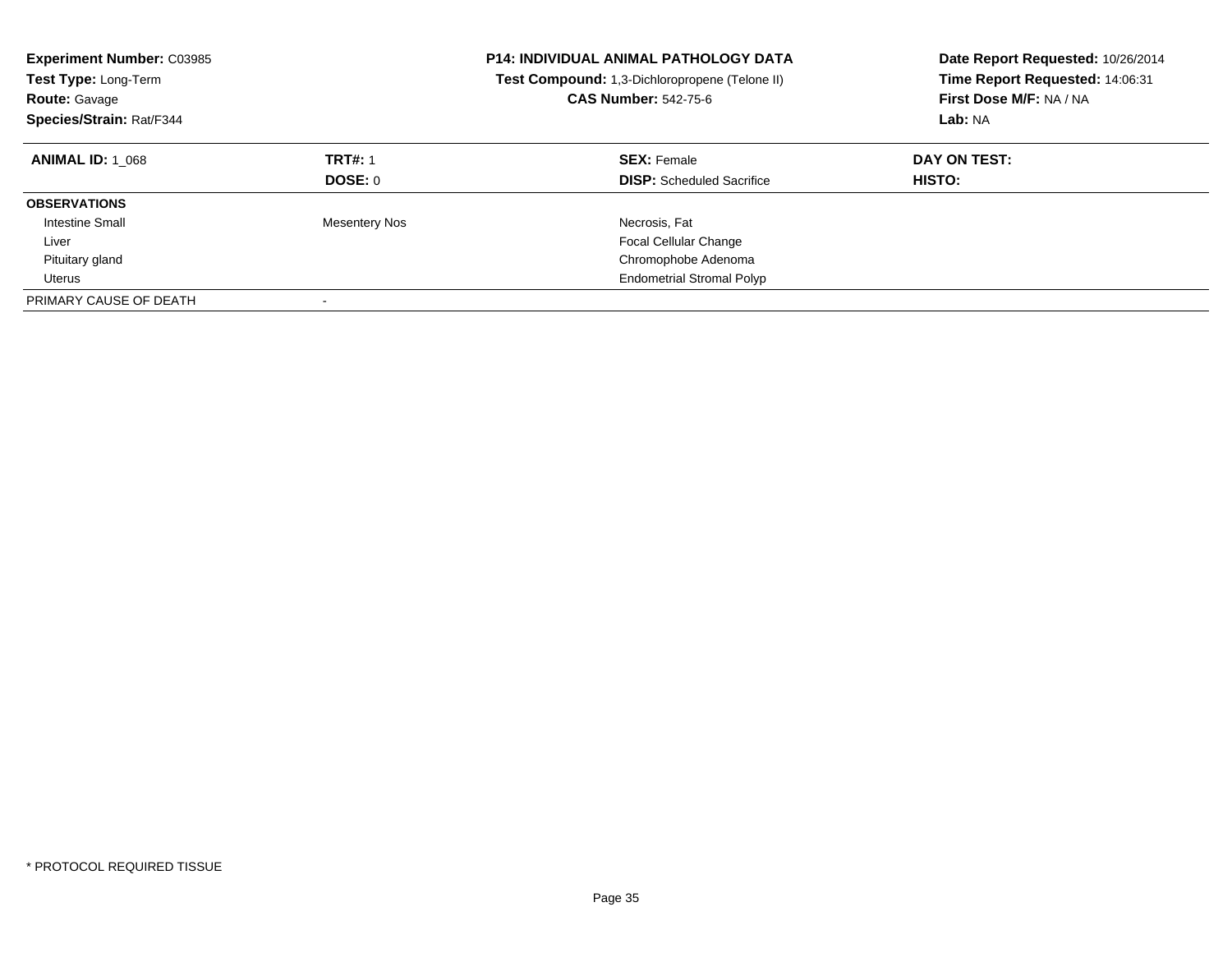| <b>Experiment Number: C03985</b><br>Test Type: Long-Term<br><b>Route: Gavage</b><br>Species/Strain: Rat/F344 |                     | <b>P14: INDIVIDUAL ANIMAL PATHOLOGY DATA</b><br>Test Compound: 1,3-Dichloropropene (Telone II)<br><b>CAS Number: 542-75-6</b> | Date Report Requested: 10/26/2014<br>Time Report Requested: 14:06:31<br>First Dose M/F: NA / NA<br>Lab: NA |
|--------------------------------------------------------------------------------------------------------------|---------------------|-------------------------------------------------------------------------------------------------------------------------------|------------------------------------------------------------------------------------------------------------|
| <b>ANIMAL ID: 1 070</b>                                                                                      | <b>TRT#: 1</b>      | <b>SEX: Female</b>                                                                                                            | DAY ON TEST:                                                                                               |
|                                                                                                              | DOSE: 0             | <b>DISP:</b> Natural Death                                                                                                    | <b>HISTO:</b>                                                                                              |
| <b>OBSERVATIONS</b>                                                                                          |                     |                                                                                                                               |                                                                                                            |
| Heart                                                                                                        |                     | <b>Fibrosis</b>                                                                                                               |                                                                                                            |
|                                                                                                              |                     | Inflammation, Chronic                                                                                                         |                                                                                                            |
| Unspecified                                                                                                  | Multiple Organs Nos | Leukemia, Monocytic                                                                                                           |                                                                                                            |
|                                                                                                              |                     | Rhabdomyosarcoma                                                                                                              |                                                                                                            |
| Urinary bladder                                                                                              |                     | <b>Transitional-Cell Carcinoma</b>                                                                                            |                                                                                                            |
| PRIMARY CAUSE OF DEATH                                                                                       |                     |                                                                                                                               |                                                                                                            |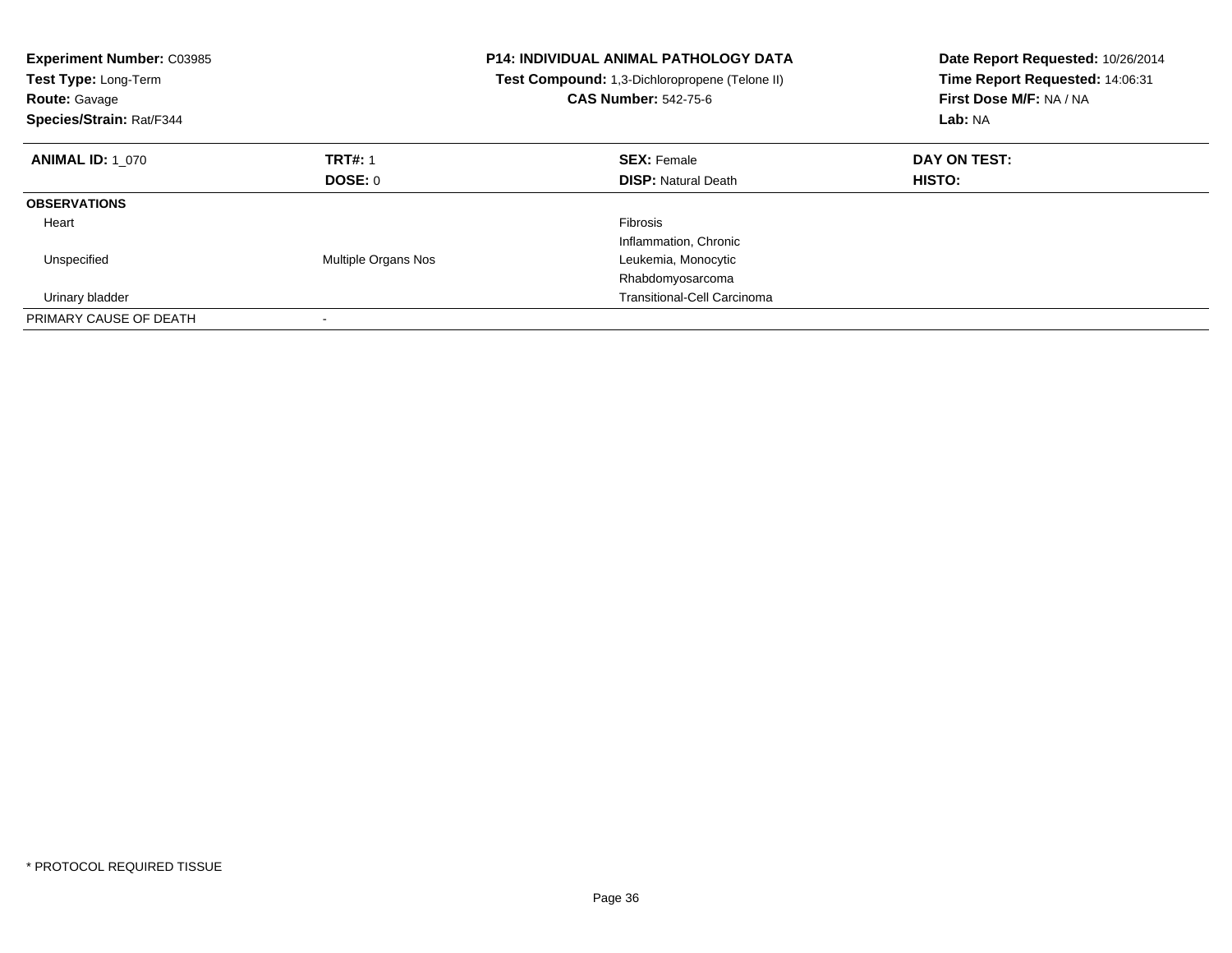| <b>Experiment Number: C03985</b><br>Test Type: Long-Term<br><b>Route: Gavage</b><br>Species/Strain: Rat/F344 |                   | <b>P14: INDIVIDUAL ANIMAL PATHOLOGY DATA</b><br>Test Compound: 1,3-Dichloropropene (Telone II)<br><b>CAS Number: 542-75-6</b> | Date Report Requested: 10/26/2014<br>Time Report Requested: 14:06:31<br>First Dose M/F: NA / NA<br>Lab: NA |
|--------------------------------------------------------------------------------------------------------------|-------------------|-------------------------------------------------------------------------------------------------------------------------------|------------------------------------------------------------------------------------------------------------|
| <b>ANIMAL ID: 1 072</b>                                                                                      | <b>TRT#: 1</b>    | <b>SEX: Female</b>                                                                                                            | DAY ON TEST:                                                                                               |
|                                                                                                              | <b>DOSE: 0</b>    | <b>DISP:</b> Scheduled Sacrifice                                                                                              | HISTO:                                                                                                     |
| <b>OBSERVATIONS</b>                                                                                          |                   |                                                                                                                               |                                                                                                            |
| Adrenal gland                                                                                                | <b>Cortex Nos</b> | Hyperplasia, Focal                                                                                                            |                                                                                                            |
| Kidney                                                                                                       |                   | Nephropathy                                                                                                                   |                                                                                                            |
| Liver                                                                                                        |                   | Focal Cellular Change                                                                                                         |                                                                                                            |
| Mammary gland                                                                                                |                   | Adenocarcinoma, Nos                                                                                                           |                                                                                                            |
| Pituitary gland                                                                                              |                   | Chromophobe Adenoma                                                                                                           |                                                                                                            |
| Stomach                                                                                                      |                   | Hyperplasia, Focal                                                                                                            |                                                                                                            |
| Uterus                                                                                                       |                   | <b>Endometrial Stromal Polyp</b>                                                                                              |                                                                                                            |
|                                                                                                              | Endometrium       | Hyperplasia, Cystic                                                                                                           |                                                                                                            |
| PRIMARY CAUSE OF DEATH                                                                                       |                   |                                                                                                                               |                                                                                                            |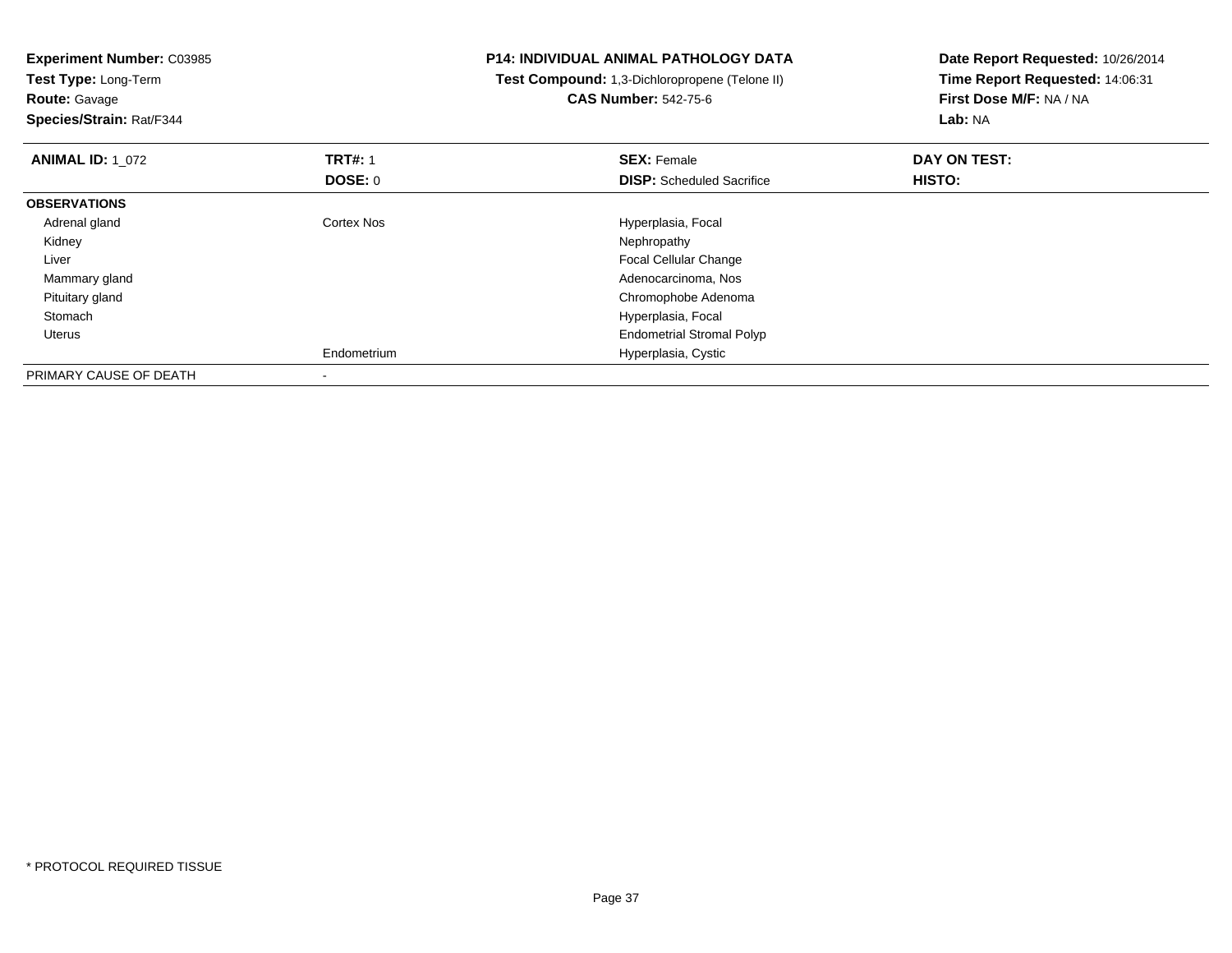| <b>Experiment Number: C03985</b><br>Test Type: Long-Term<br><b>Route: Gavage</b><br>Species/Strain: Rat/F344 |                     | <b>P14: INDIVIDUAL ANIMAL PATHOLOGY DATA</b><br>Test Compound: 1,3-Dichloropropene (Telone II)<br><b>CAS Number: 542-75-6</b> | Date Report Requested: 10/26/2014<br>Time Report Requested: 14:06:31<br>First Dose M/F: NA / NA<br>Lab: NA |
|--------------------------------------------------------------------------------------------------------------|---------------------|-------------------------------------------------------------------------------------------------------------------------------|------------------------------------------------------------------------------------------------------------|
| <b>ANIMAL ID: 1 074</b>                                                                                      | <b>TRT#: 1</b>      | <b>SEX: Female</b>                                                                                                            | DAY ON TEST:                                                                                               |
|                                                                                                              | DOSE: 0             | <b>DISP:</b> Scheduled Sacrifice                                                                                              | HISTO:                                                                                                     |
| <b>OBSERVATIONS</b>                                                                                          |                     |                                                                                                                               |                                                                                                            |
| Adrenal gland                                                                                                |                     | Cortical Adenoma                                                                                                              |                                                                                                            |
| Liver                                                                                                        |                     | <b>Focal Cellular Change</b>                                                                                                  |                                                                                                            |
| Pancreas                                                                                                     | Acinus              | Atrophy, Nos                                                                                                                  |                                                                                                            |
| Unspecified                                                                                                  | Multiple Organs Nos | Leukemia, Monocytic                                                                                                           |                                                                                                            |
| PRIMARY CAUSE OF DEATH                                                                                       |                     |                                                                                                                               |                                                                                                            |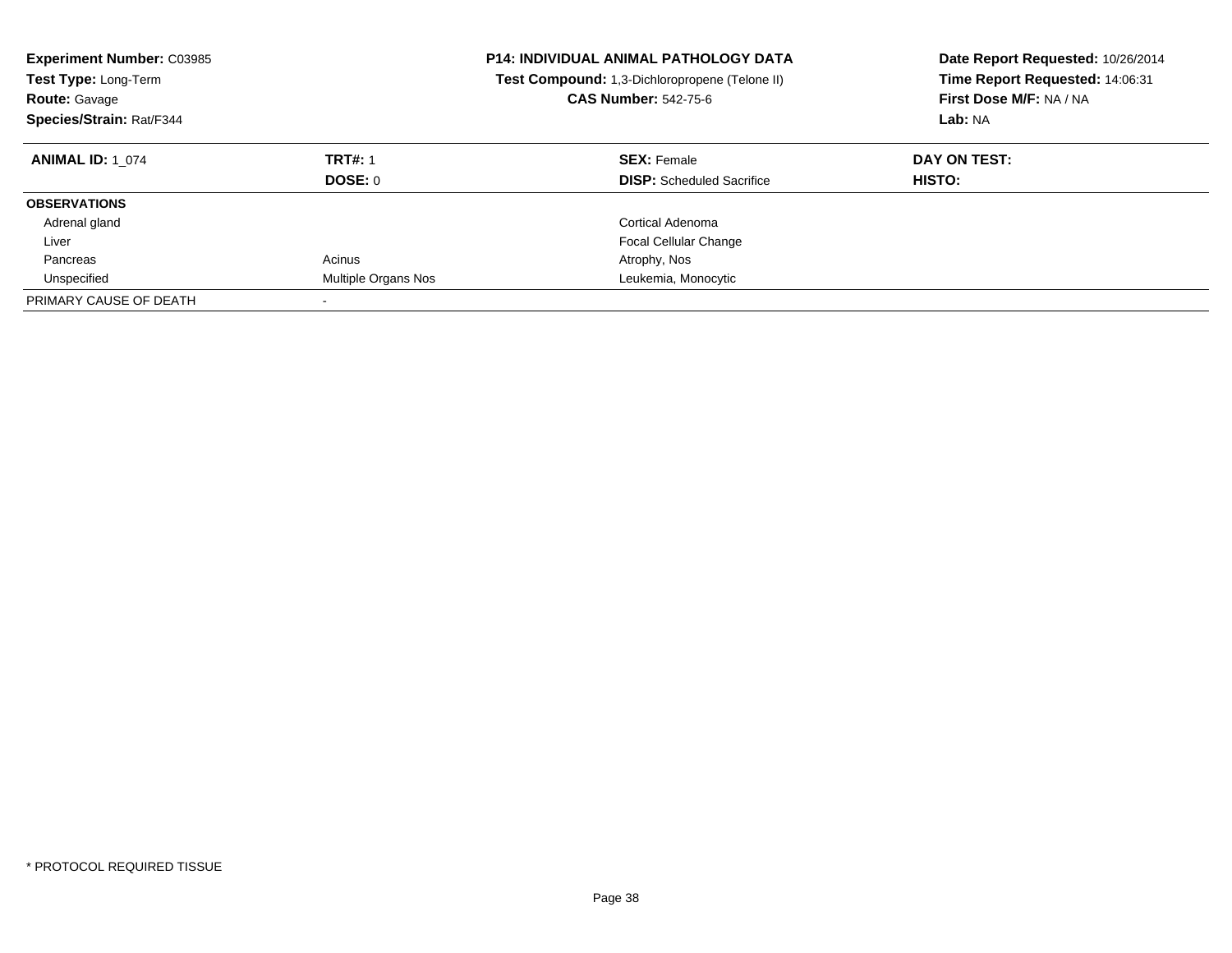| <b>Experiment Number: C03985</b><br>Test Type: Long-Term |                           | <b>P14: INDIVIDUAL ANIMAL PATHOLOGY DATA</b><br>Test Compound: 1,3-Dichloropropene (Telone II)<br><b>CAS Number: 542-75-6</b> | Date Report Requested: 10/26/2014<br>Time Report Requested: 14:06:31<br>First Dose M/F: NA / NA |
|----------------------------------------------------------|---------------------------|-------------------------------------------------------------------------------------------------------------------------------|-------------------------------------------------------------------------------------------------|
| <b>Route: Gavage</b><br>Species/Strain: Rat/F344         |                           |                                                                                                                               | Lab: NA                                                                                         |
| <b>ANIMAL ID:</b> 1 076                                  | <b>TRT#: 1</b><br>DOSE: 0 | <b>SEX: Female</b><br><b>DISP:</b> Scheduled Sacrifice                                                                        | DAY ON TEST:<br>HISTO:                                                                          |
| <b>OBSERVATIONS</b>                                      |                           |                                                                                                                               |                                                                                                 |
| Liver                                                    |                           | <b>Focal Cellular Change</b>                                                                                                  |                                                                                                 |
| Lung                                                     |                           | Alveolar/Bronchiolar Carcinoma                                                                                                |                                                                                                 |
| PRIMARY CAUSE OF DEATH                                   |                           |                                                                                                                               |                                                                                                 |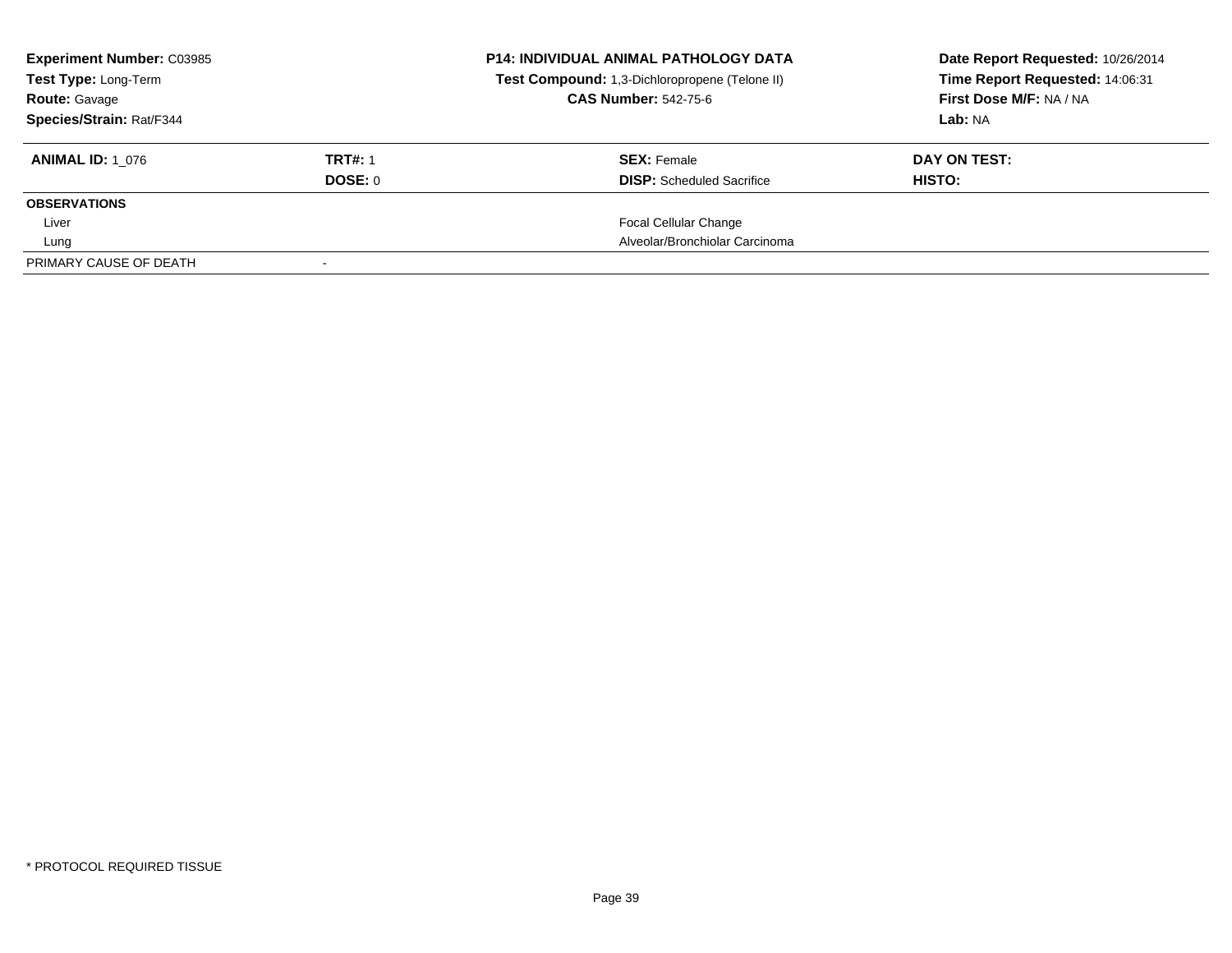| <b>Experiment Number: C03985</b><br>Test Type: Long-Term<br><b>Route: Gavage</b><br>Species/Strain: Rat/F344 |                | <b>P14: INDIVIDUAL ANIMAL PATHOLOGY DATA</b><br>Test Compound: 1,3-Dichloropropene (Telone II)<br><b>CAS Number: 542-75-6</b> | Date Report Requested: 10/26/2014<br>Time Report Requested: 14:06:31<br>First Dose M/F: NA / NA<br>Lab: NA |
|--------------------------------------------------------------------------------------------------------------|----------------|-------------------------------------------------------------------------------------------------------------------------------|------------------------------------------------------------------------------------------------------------|
| <b>ANIMAL ID: 1_078</b>                                                                                      | <b>TRT#: 1</b> | <b>SEX: Female</b>                                                                                                            | DAY ON TEST:                                                                                               |
|                                                                                                              | DOSE: 0        | <b>DISP: Natural Death</b>                                                                                                    | HISTO:                                                                                                     |
| <b>OBSERVATIONS</b>                                                                                          |                |                                                                                                                               |                                                                                                            |
| Heart                                                                                                        |                | Inflammation, Chronic                                                                                                         |                                                                                                            |
|                                                                                                              | Atrium         | Thrombus, Organized                                                                                                           |                                                                                                            |
| Kidney                                                                                                       |                | Nephropathy                                                                                                                   |                                                                                                            |
| Liver                                                                                                        | Centrilobular  | Congestion, Nos                                                                                                               |                                                                                                            |
|                                                                                                              |                | <b>Focal Cellular Change</b>                                                                                                  |                                                                                                            |
|                                                                                                              |                | Necrosis, Central                                                                                                             |                                                                                                            |
| Pancreas                                                                                                     | Acinus         | Atrophy, Nos                                                                                                                  |                                                                                                            |
| Pituitary gland                                                                                              |                | Chromophobe Adenoma                                                                                                           |                                                                                                            |
| PRIMARY CAUSE OF DEATH                                                                                       |                |                                                                                                                               |                                                                                                            |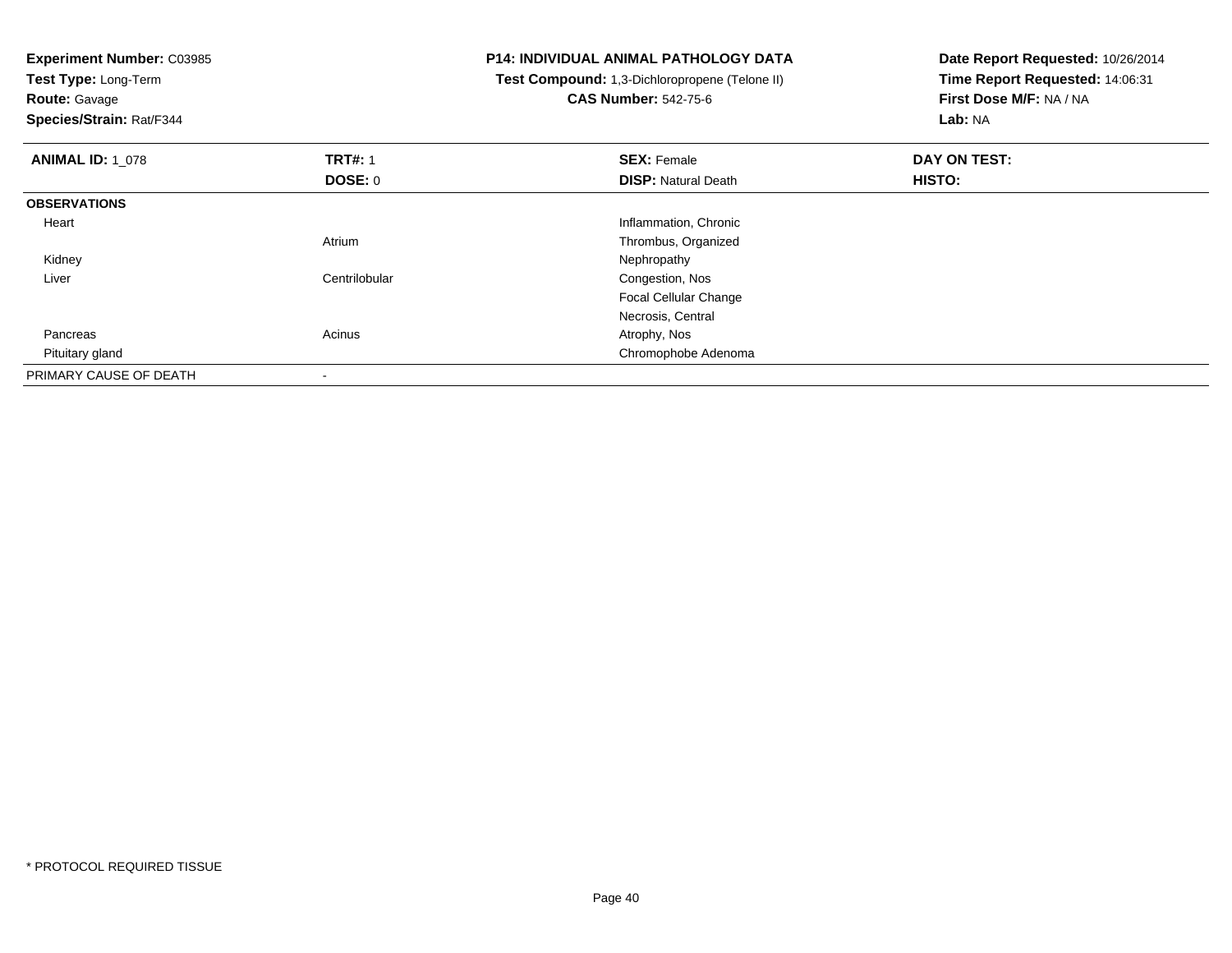| <b>Experiment Number: C03985</b><br>Test Type: Long-Term<br><b>Route: Gavage</b><br>Species/Strain: Rat/F344 |                     | P14: INDIVIDUAL ANIMAL PATHOLOGY DATA<br>Test Compound: 1,3-Dichloropropene (Telone II)<br><b>CAS Number: 542-75-6</b> | Date Report Requested: 10/26/2014<br>Time Report Requested: 14:06:31<br>First Dose M/F: NA / NA<br>Lab: NA |
|--------------------------------------------------------------------------------------------------------------|---------------------|------------------------------------------------------------------------------------------------------------------------|------------------------------------------------------------------------------------------------------------|
| <b>ANIMAL ID: 1 080</b>                                                                                      | <b>TRT#: 1</b>      | <b>SEX: Female</b>                                                                                                     | DAY ON TEST:                                                                                               |
|                                                                                                              | DOSE: 0             | <b>DISP:</b> Natural Death                                                                                             | HISTO:                                                                                                     |
| <b>OBSERVATIONS</b>                                                                                          |                     |                                                                                                                        |                                                                                                            |
| Heart                                                                                                        |                     | Inflammation, Chronic                                                                                                  |                                                                                                            |
| Liver                                                                                                        |                     | Necrosis, Focal                                                                                                        |                                                                                                            |
| Pituitary gland                                                                                              |                     | Chromophobe Adenoma                                                                                                    |                                                                                                            |
| Unspecified                                                                                                  | Multiple Organs Nos | Leukemia, Monocytic                                                                                                    |                                                                                                            |
| Uterus                                                                                                       |                     | <b>Endometrial Stromal Polyp</b>                                                                                       |                                                                                                            |
| PRIMARY CAUSE OF DEATH                                                                                       |                     |                                                                                                                        |                                                                                                            |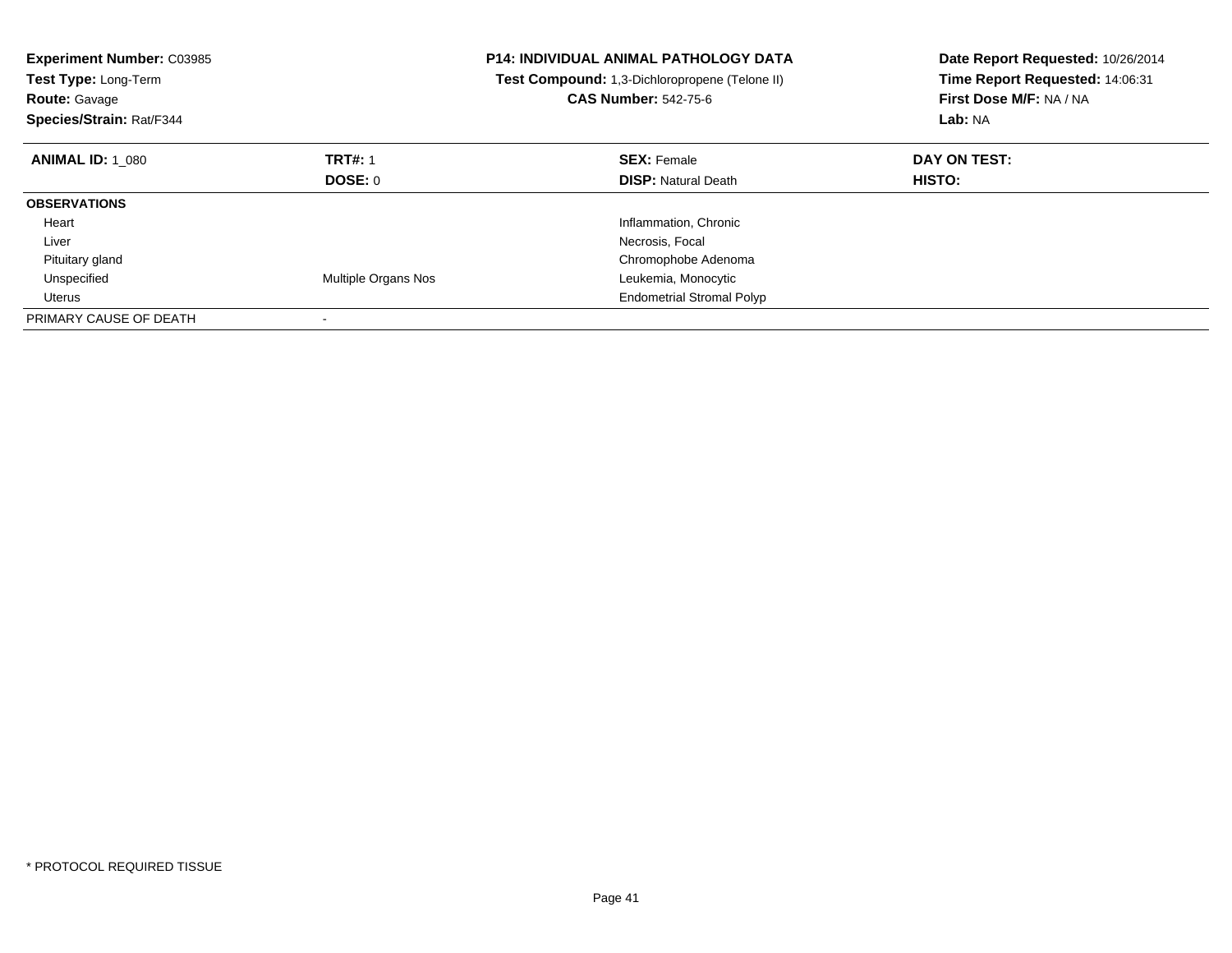| <b>Experiment Number: C03985</b><br>Test Type: Long-Term<br><b>Route: Gavage</b><br>Species/Strain: Rat/F344 |                           | <b>P14: INDIVIDUAL ANIMAL PATHOLOGY DATA</b><br>Test Compound: 1,3-Dichloropropene (Telone II)<br><b>CAS Number: 542-75-6</b> | Date Report Requested: 10/26/2014<br>Time Report Requested: 14:06:31<br>First Dose M/F: NA / NA<br><b>Lab:</b> NA |
|--------------------------------------------------------------------------------------------------------------|---------------------------|-------------------------------------------------------------------------------------------------------------------------------|-------------------------------------------------------------------------------------------------------------------|
| <b>ANIMAL ID: 1 082</b>                                                                                      | <b>TRT#: 1</b><br>DOSE: 0 | <b>SEX: Female</b><br><b>DISP: Natural Death</b>                                                                              | DAY ON TEST:<br><b>HISTO:</b>                                                                                     |
| <b>OBSERVATIONS</b>                                                                                          |                           |                                                                                                                               |                                                                                                                   |
| Unspecified                                                                                                  | Multiple Organs Nos       | Leukemia, Monocytic                                                                                                           |                                                                                                                   |
| PRIMARY CAUSE OF DEATH                                                                                       |                           |                                                                                                                               |                                                                                                                   |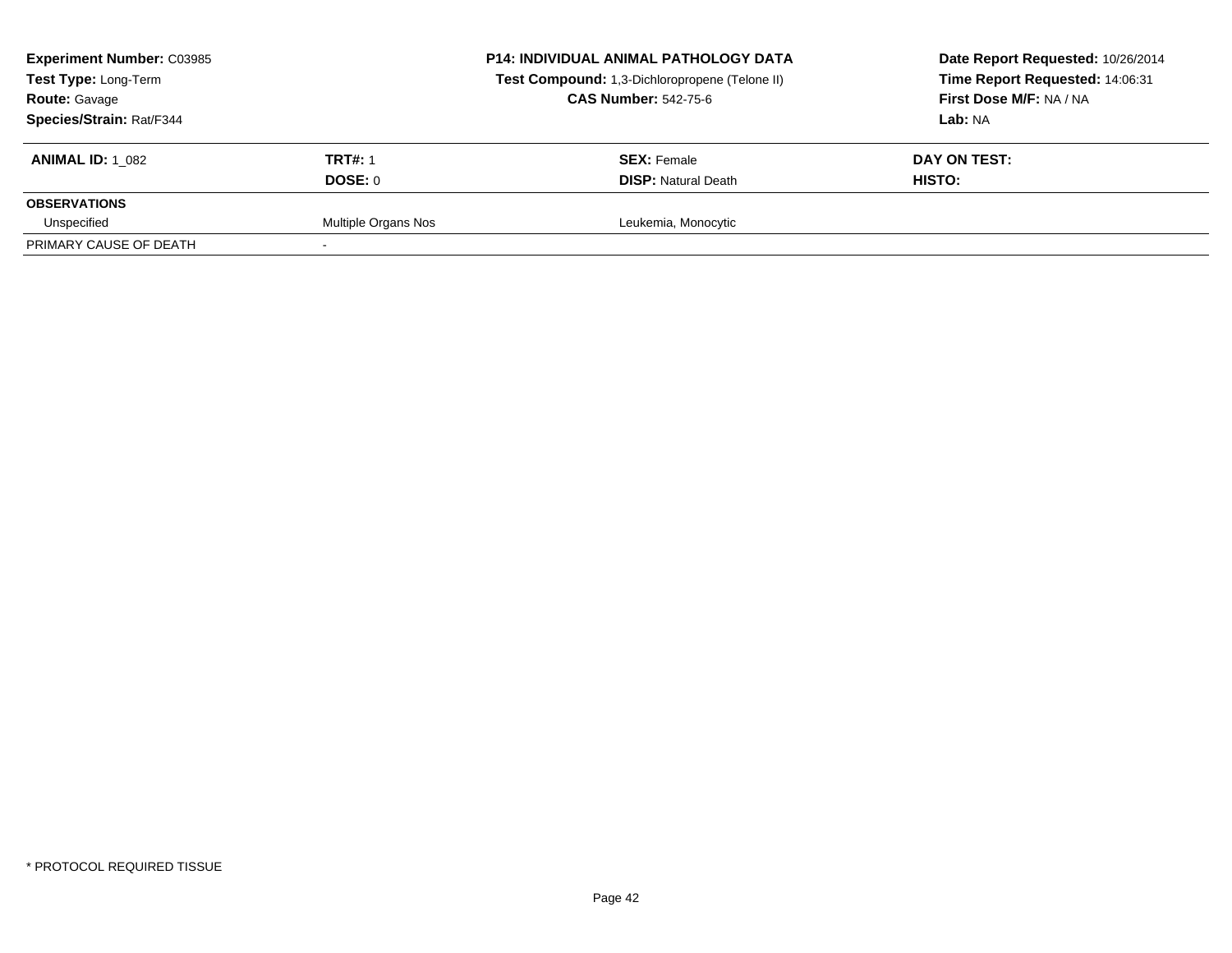| <b>Experiment Number: C03985</b><br>Test Type: Long-Term<br><b>Route: Gavage</b> |                   | <b>P14: INDIVIDUAL ANIMAL PATHOLOGY DATA</b><br>Test Compound: 1,3-Dichloropropene (Telone II)<br><b>CAS Number: 542-75-6</b> | Date Report Requested: 10/26/2014<br>Time Report Requested: 14:06:31<br>First Dose M/F: NA / NA |
|----------------------------------------------------------------------------------|-------------------|-------------------------------------------------------------------------------------------------------------------------------|-------------------------------------------------------------------------------------------------|
| Species/Strain: Rat/F344                                                         |                   |                                                                                                                               | Lab: NA                                                                                         |
| <b>ANIMAL ID: 1 084</b>                                                          | <b>TRT#: 1</b>    | <b>SEX: Female</b>                                                                                                            | DAY ON TEST:                                                                                    |
|                                                                                  | DOSE: 0           | <b>DISP:</b> Scheduled Sacrifice                                                                                              | HISTO:                                                                                          |
| <b>OBSERVATIONS</b>                                                              |                   |                                                                                                                               |                                                                                                 |
| Adrenal gland                                                                    | <b>Cortex Nos</b> | Hyperplasia, Focal                                                                                                            |                                                                                                 |
| Heart                                                                            |                   | <b>Fibrosis</b>                                                                                                               |                                                                                                 |
|                                                                                  |                   | Inflammation, Chronic                                                                                                         |                                                                                                 |
| Kidney                                                                           |                   | Nephropathy                                                                                                                   |                                                                                                 |
| Liver                                                                            |                   | <b>Focal Cellular Change</b>                                                                                                  |                                                                                                 |
| Mammary gland                                                                    |                   | Adenocarcinoma, Nos                                                                                                           |                                                                                                 |
|                                                                                  |                   | Fibroadenoma                                                                                                                  |                                                                                                 |
| Pituitary gland                                                                  |                   | Chromophobe Adenoma                                                                                                           |                                                                                                 |
| PRIMARY CAUSE OF DEATH                                                           |                   |                                                                                                                               |                                                                                                 |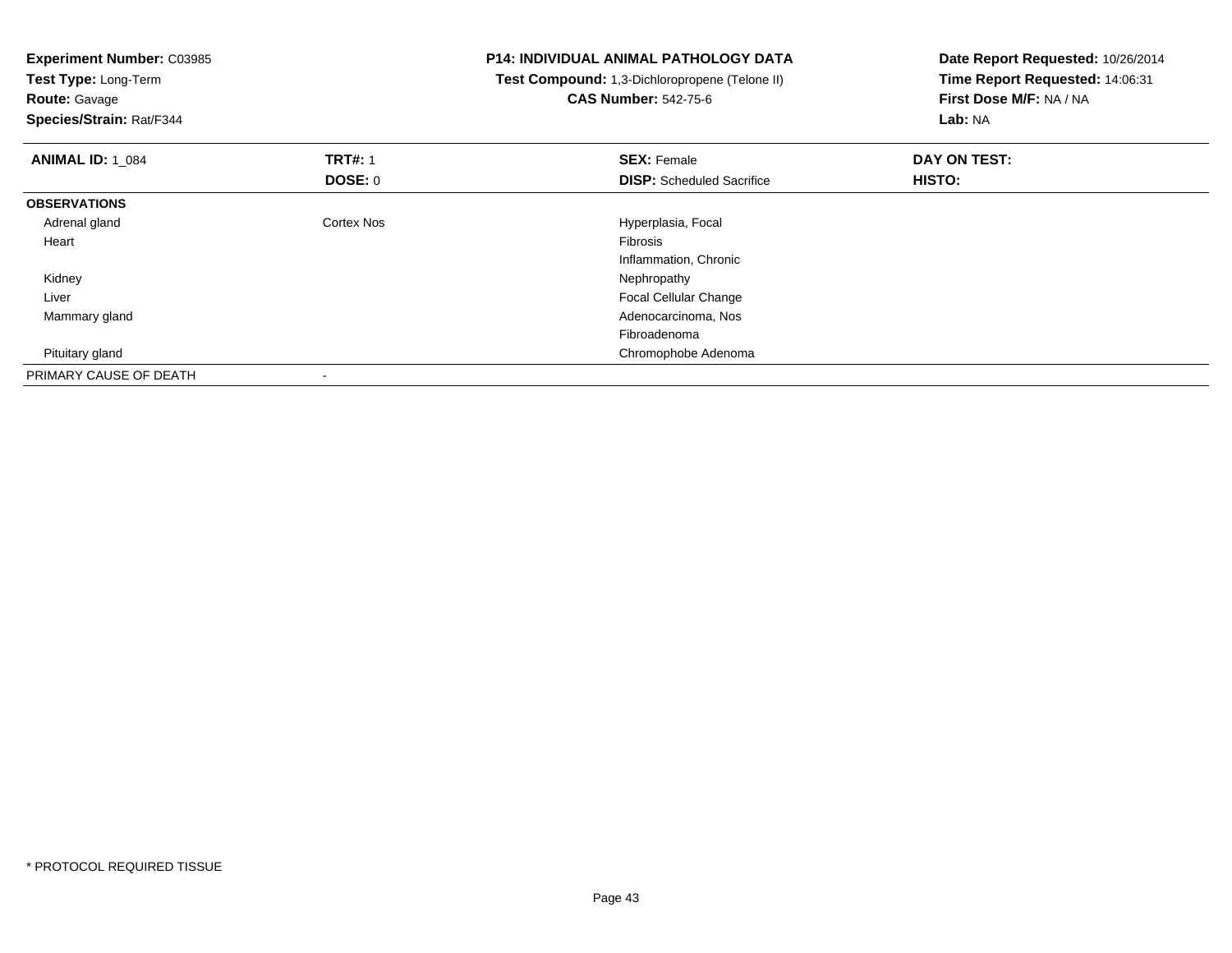**Experiment Number:** C03985**Test Type:** Long-Term**Route:** Gavage **Species/Strain:** Rat/F344**P14: INDIVIDUAL ANIMAL PATHOLOGY DATA Test Compound:** 1,3-Dichloropropene (Telone II)**CAS Number:** 542-75-6**Date Report Requested:** 10/26/2014**Time Report Requested:** 14:06:31**First Dose M/F:** NA / NA**Lab:** NA**ANIMAL ID: 1\_086 6 DAY ON TEST:** 1 **SEX:** Female **SEX: Female DAY ON TEST: DOSE:** 0**DISP:** Scheduled Sacrifice **HISTO: OBSERVATIONS** Adrenal glandCortex Nos **Exercía Exercía Exercía Exercía Exercía Exercía Exercía Exercía Exercía Exercía Exercía Exercía E**<br>Fibrosis Heartt de la constitución de la constitución de la constitución de la constitución de la constitución de la constitución Inflammation, Chronic Kidneyy the control of the control of the control of the control of the control of the control of the control of the control of the control of the control of the control of the control of the control of the control of the contro Liver Focal Cellular Change Mammary glandd and the control of the control of the control of the control of the control of the control of the control of the control of the control of the control of the control of the control of the control of the control of the co Pituitary gland Chromophobe Adenoma Uterus Endometrial Stromal PolypEndometrium Hyperplasia, Cystic PRIMARY CAUSE OF DEATH-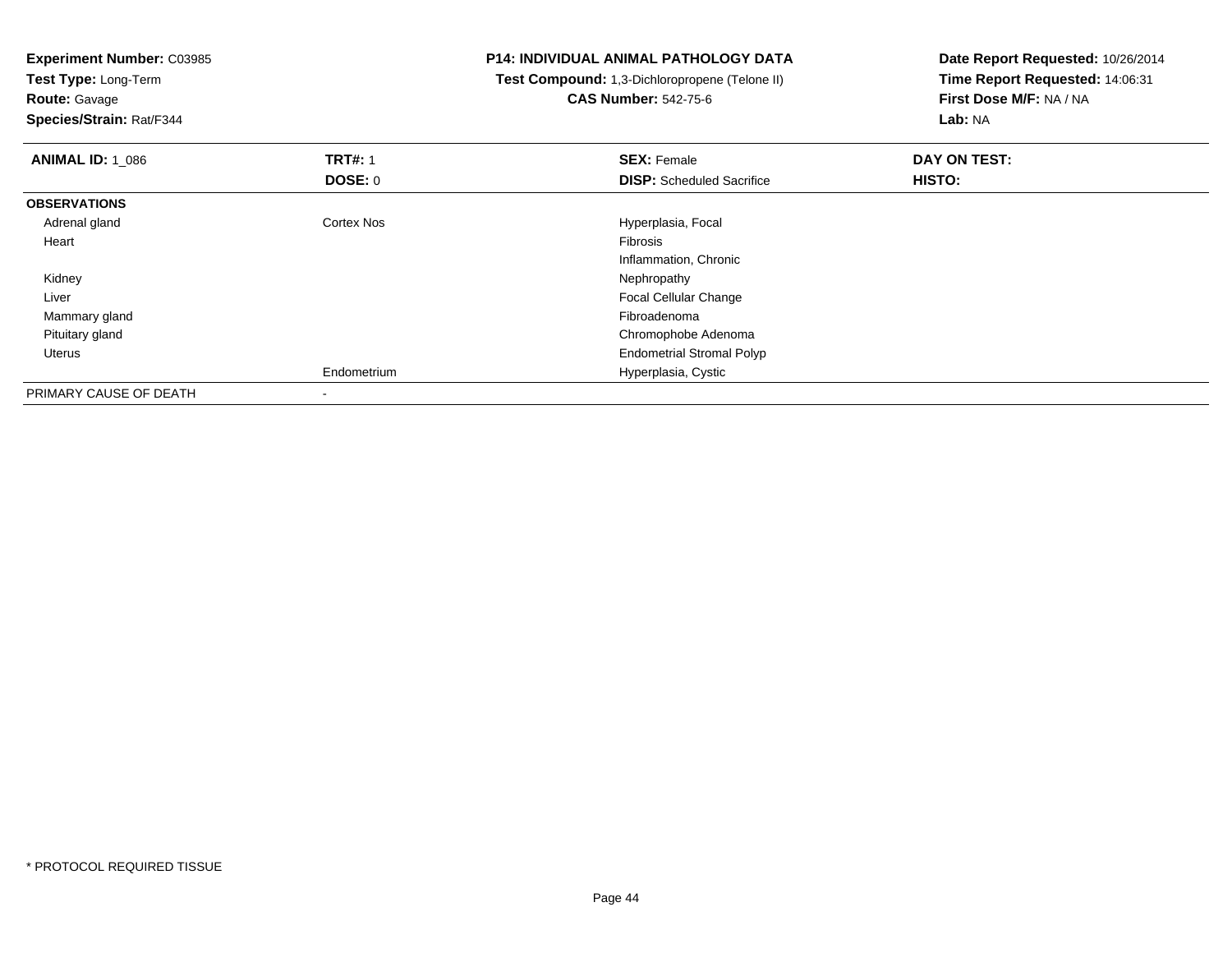| <b>Experiment Number: C03985</b><br>Test Type: Long-Term<br><b>Route: Gavage</b><br>Species/Strain: Rat/F344 |                           | <b>P14: INDIVIDUAL ANIMAL PATHOLOGY DATA</b><br>Test Compound: 1,3-Dichloropropene (Telone II)<br><b>CAS Number: 542-75-6</b> | Date Report Requested: 10/26/2014<br>Time Report Requested: 14:06:31<br>First Dose M/F: NA / NA<br>Lab: NA |
|--------------------------------------------------------------------------------------------------------------|---------------------------|-------------------------------------------------------------------------------------------------------------------------------|------------------------------------------------------------------------------------------------------------|
| <b>ANIMAL ID: 1 088</b>                                                                                      | <b>TRT#: 1</b><br>DOSE: 0 | <b>SEX: Female</b><br><b>DISP:</b> Scheduled Sacrifice                                                                        | DAY ON TEST:<br>HISTO:                                                                                     |
|                                                                                                              |                           |                                                                                                                               |                                                                                                            |
| <b>OBSERVATIONS</b>                                                                                          |                           |                                                                                                                               |                                                                                                            |
| Adrenal gland                                                                                                | Cortex Nos                | Hyperplasia, Focal                                                                                                            |                                                                                                            |
| Heart                                                                                                        |                           | Fibrosis                                                                                                                      |                                                                                                            |
|                                                                                                              |                           | Inflammation, Chronic                                                                                                         |                                                                                                            |
| Liver                                                                                                        |                           | Neoplastic Nodule                                                                                                             |                                                                                                            |
| Pituitary gland                                                                                              |                           | Hyperplasia, Focal                                                                                                            |                                                                                                            |
| Unspecified                                                                                                  |                           | Cyst, Nos                                                                                                                     |                                                                                                            |
| Uterus                                                                                                       | Endometrium               | Hyperplasia, Cystic                                                                                                           |                                                                                                            |
| PRIMARY CAUSE OF DEATH                                                                                       |                           |                                                                                                                               |                                                                                                            |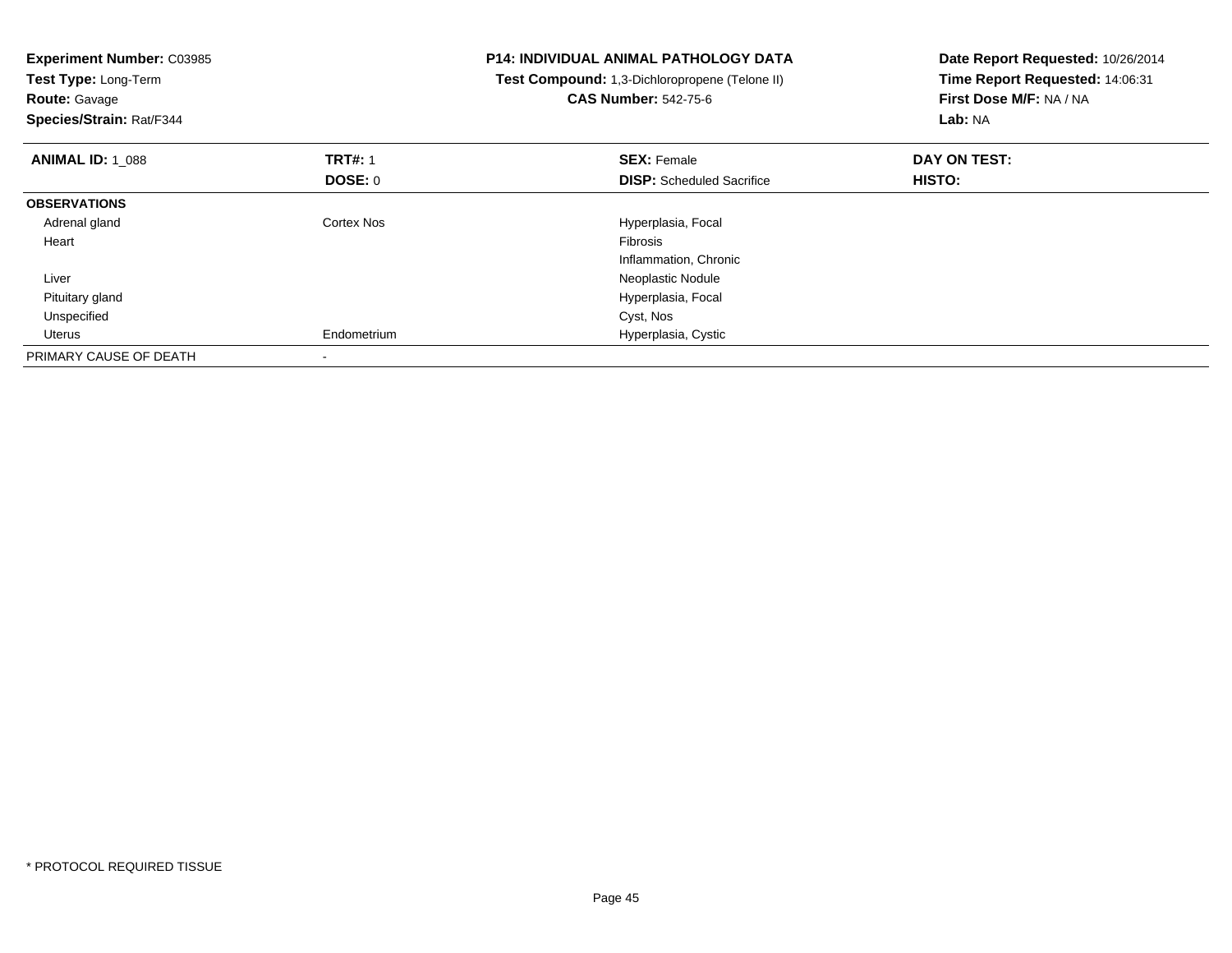| <b>Experiment Number: C03985</b><br>Test Type: Long-Term<br><b>Route: Gavage</b><br>Species/Strain: Rat/F344 |                | <b>P14: INDIVIDUAL ANIMAL PATHOLOGY DATA</b><br>Test Compound: 1,3-Dichloropropene (Telone II)<br><b>CAS Number: 542-75-6</b> | Date Report Requested: 10/26/2014<br>Time Report Requested: 14:06:31<br>First Dose M/F: NA / NA<br>Lab: NA |
|--------------------------------------------------------------------------------------------------------------|----------------|-------------------------------------------------------------------------------------------------------------------------------|------------------------------------------------------------------------------------------------------------|
| <b>ANIMAL ID: 1 090</b>                                                                                      | <b>TRT#: 1</b> | <b>SEX: Female</b>                                                                                                            | DAY ON TEST:                                                                                               |
|                                                                                                              | DOSE: 0        | <b>DISP:</b> Scheduled Sacrifice                                                                                              | <b>HISTO:</b>                                                                                              |
| <b>OBSERVATIONS</b>                                                                                          |                |                                                                                                                               |                                                                                                            |
| Heart                                                                                                        |                | <b>Fibrosis</b>                                                                                                               |                                                                                                            |
|                                                                                                              |                | Inflammation, Chronic                                                                                                         |                                                                                                            |
| Liver                                                                                                        |                | <b>Focal Cellular Change</b>                                                                                                  |                                                                                                            |
| Pituitary gland                                                                                              |                | Chromophobe Adenoma                                                                                                           |                                                                                                            |
| Uterus                                                                                                       |                | <b>Endometrial Stromal Polyp</b>                                                                                              |                                                                                                            |
|                                                                                                              |                | Metaplasia, Squamous                                                                                                          |                                                                                                            |
| PRIMARY CAUSE OF DEATH                                                                                       |                |                                                                                                                               |                                                                                                            |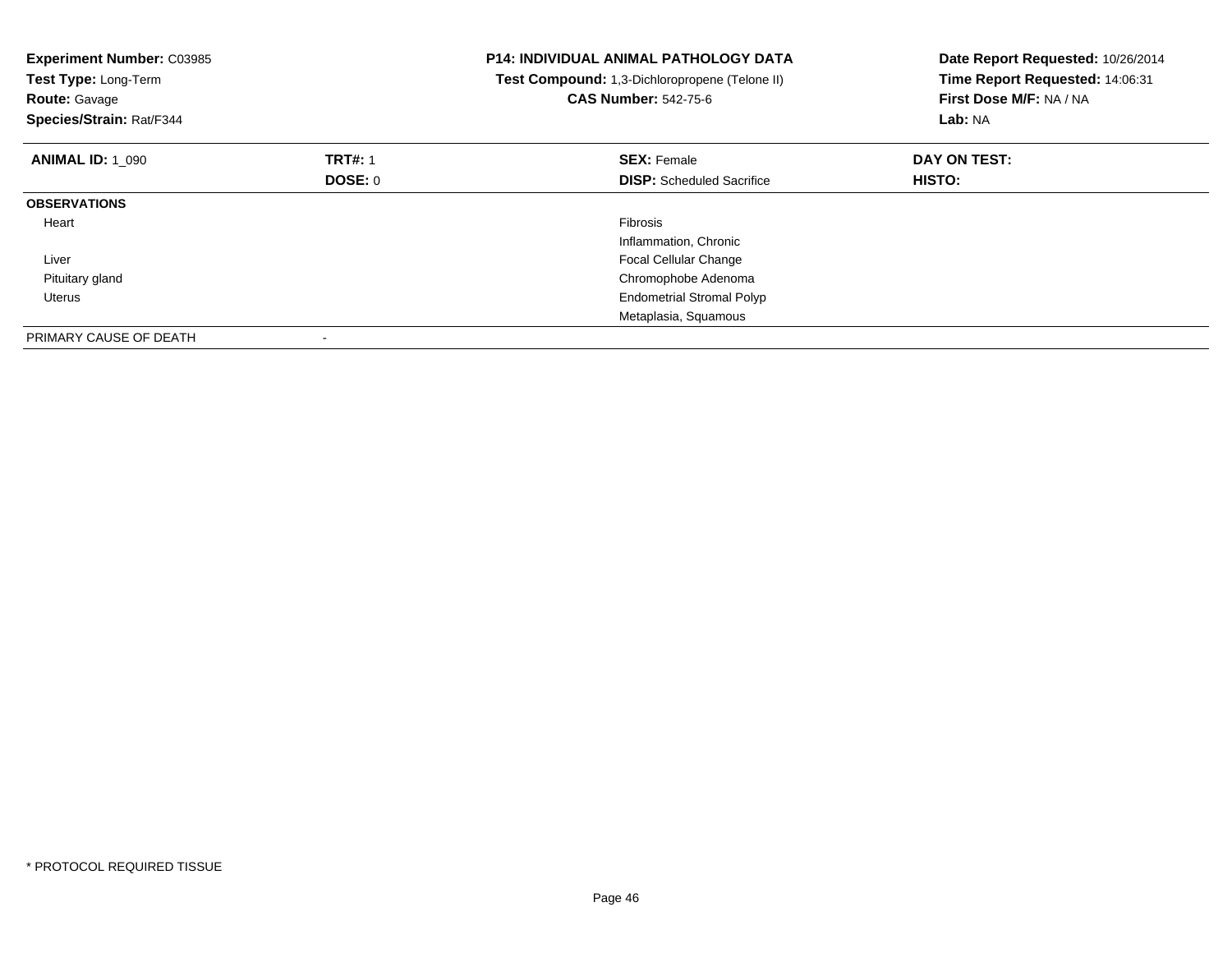| <b>Experiment Number: C03985</b><br><b>Test Type: Long-Term</b><br><b>Route: Gavage</b><br>Species/Strain: Rat/F344 |                                  | <b>P14: INDIVIDUAL ANIMAL PATHOLOGY DATA</b><br><b>Test Compound:</b> 1,3-Dichloropropene (Telone II)<br><b>CAS Number: 542-75-6</b> | Date Report Requested: 10/26/2014<br>Time Report Requested: 14:06:31<br>First Dose M/F: NA / NA<br>Lab: NA |
|---------------------------------------------------------------------------------------------------------------------|----------------------------------|--------------------------------------------------------------------------------------------------------------------------------------|------------------------------------------------------------------------------------------------------------|
| <b>ANIMAL ID: 1 092</b>                                                                                             | <b>TRT#: 1</b><br><b>DOSE: 0</b> | <b>SEX: Female</b><br><b>DISP:</b> Scheduled Sacrifice                                                                               | DAY ON TEST:<br><b>HISTO:</b>                                                                              |
| <b>OBSERVATIONS</b>                                                                                                 |                                  |                                                                                                                                      |                                                                                                            |
| Adrenal gland                                                                                                       | Cortex Nos                       | Hyperplasia, Focal                                                                                                                   |                                                                                                            |
| Thyroid                                                                                                             |                                  | C-Cell Carcinoma                                                                                                                     |                                                                                                            |
| Unspecified                                                                                                         | Multiple Organs Nos              | Leukemia, Monocytic                                                                                                                  |                                                                                                            |
| Uterus                                                                                                              |                                  | <b>Endometrial Stromal Polyp</b>                                                                                                     |                                                                                                            |
| PRIMARY CAUSE OF DEATH                                                                                              |                                  |                                                                                                                                      |                                                                                                            |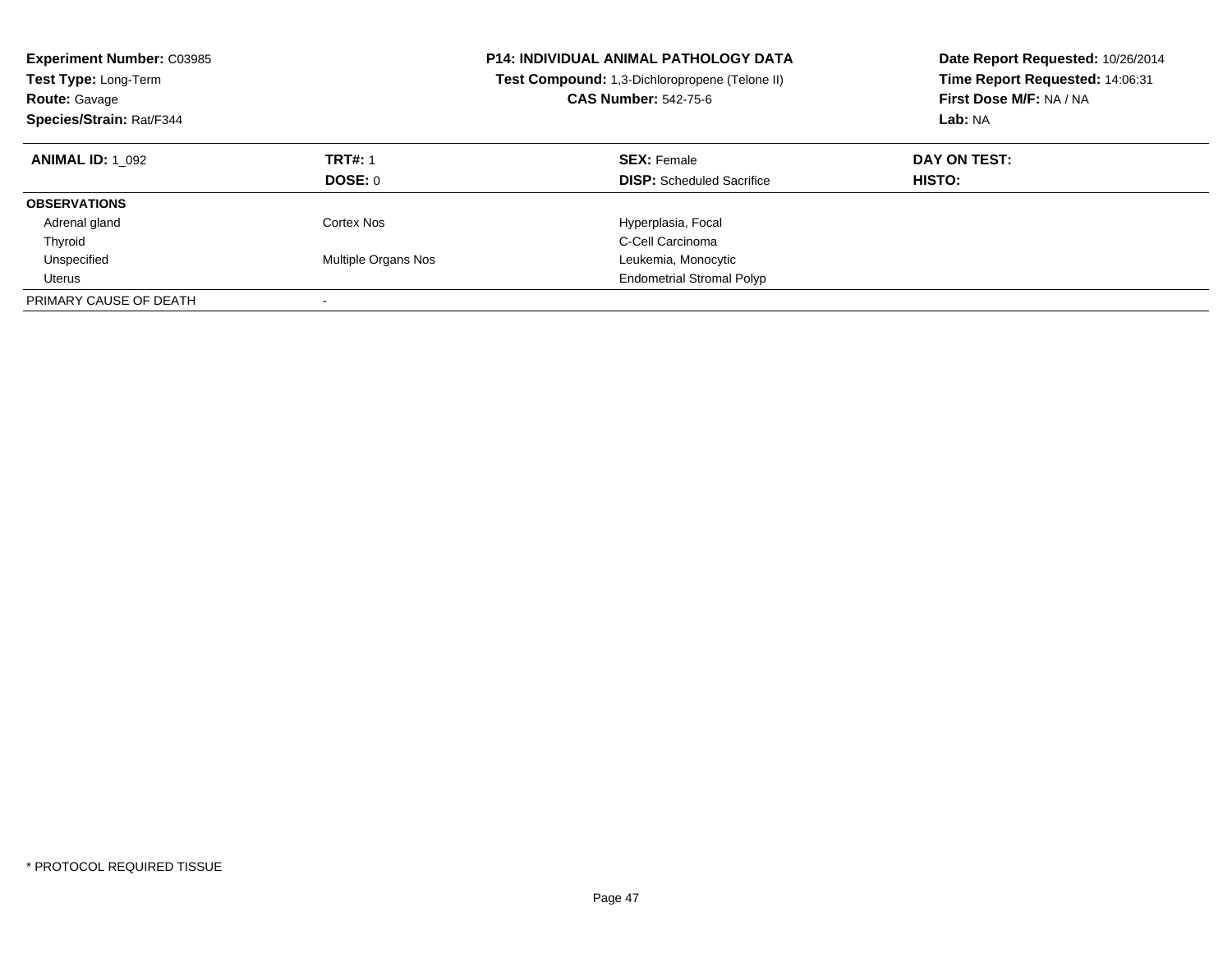| <b>Experiment Number: C03985</b><br>Test Type: Long-Term<br><b>Route: Gavage</b><br>Species/Strain: Rat/F344 |                | <b>P14: INDIVIDUAL ANIMAL PATHOLOGY DATA</b><br>Test Compound: 1,3-Dichloropropene (Telone II)<br><b>CAS Number: 542-75-6</b> | Date Report Requested: 10/26/2014<br>Time Report Requested: 14:06:31<br>First Dose M/F: NA / NA<br>Lab: NA |
|--------------------------------------------------------------------------------------------------------------|----------------|-------------------------------------------------------------------------------------------------------------------------------|------------------------------------------------------------------------------------------------------------|
| <b>ANIMAL ID: 1 094</b>                                                                                      | <b>TRT#: 1</b> | <b>SEX: Female</b>                                                                                                            | DAY ON TEST:                                                                                               |
|                                                                                                              | DOSE: 0        | <b>DISP:</b> Scheduled Sacrifice                                                                                              | HISTO:                                                                                                     |
| <b>OBSERVATIONS</b>                                                                                          |                |                                                                                                                               |                                                                                                            |
| Bone marrow                                                                                                  |                | Hyperplasia, Nos                                                                                                              |                                                                                                            |
| Heart                                                                                                        |                | <b>Fibrosis</b>                                                                                                               |                                                                                                            |
|                                                                                                              |                | Inflammation, Chronic                                                                                                         |                                                                                                            |
| Liver                                                                                                        |                | <b>Focal Cellular Change</b>                                                                                                  |                                                                                                            |
| Mammary gland                                                                                                |                | Fibroadenoma                                                                                                                  |                                                                                                            |
| Pancreas                                                                                                     | Acinus         | Atrophy, Nos                                                                                                                  |                                                                                                            |
|                                                                                                              | <b>Islets</b>  | Islet-Cell Adenoma                                                                                                            |                                                                                                            |
| Pituitary gland                                                                                              |                | Chromophobe Adenoma                                                                                                           |                                                                                                            |
| PRIMARY CAUSE OF DEATH                                                                                       |                |                                                                                                                               |                                                                                                            |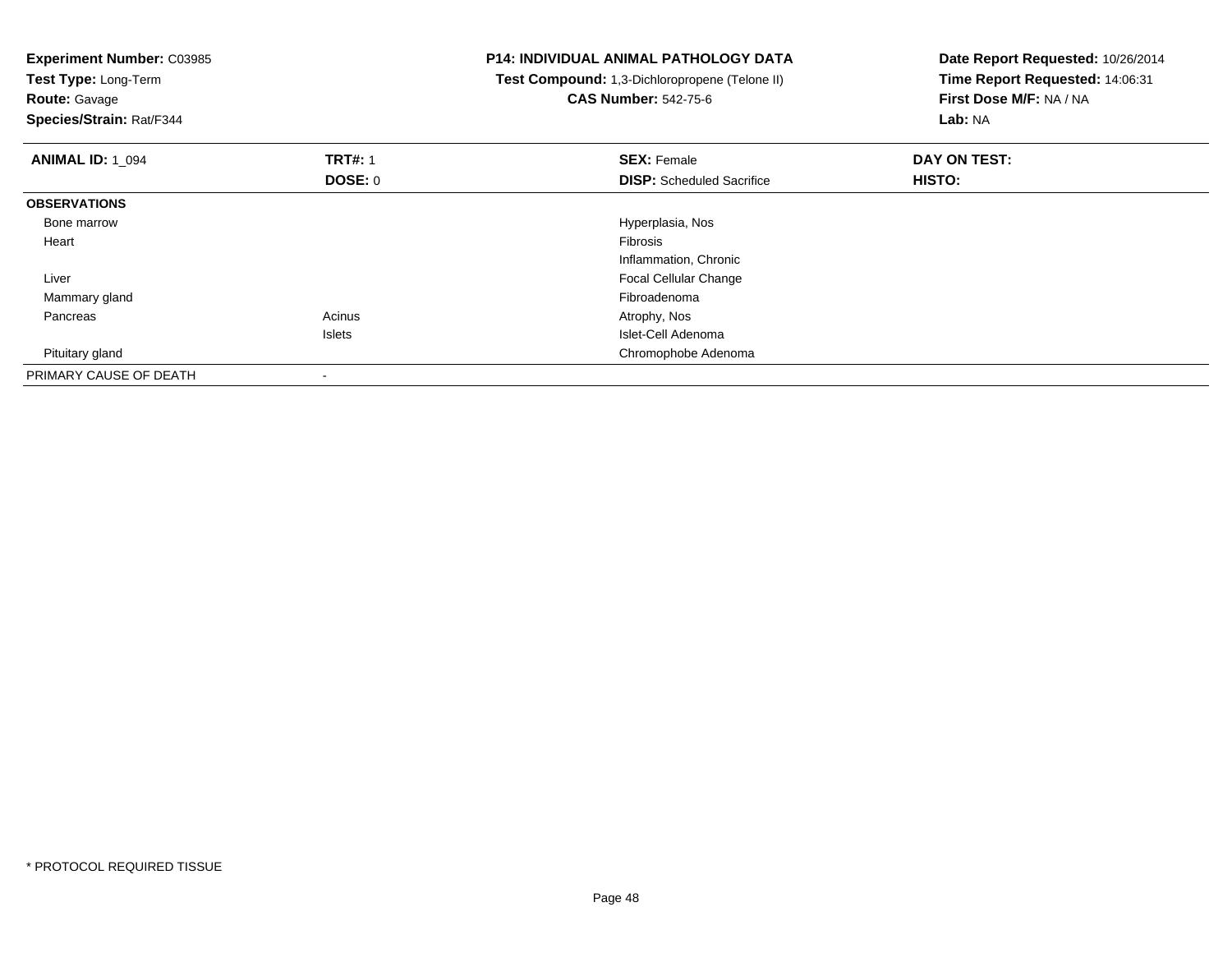| <b>Experiment Number: C03985</b><br>Test Type: Long-Term<br><b>Route: Gavage</b><br>Species/Strain: Rat/F344 |                      | <b>P14: INDIVIDUAL ANIMAL PATHOLOGY DATA</b><br>Test Compound: 1,3-Dichloropropene (Telone II)<br><b>CAS Number: 542-75-6</b> | Date Report Requested: 10/26/2014<br>Time Report Requested: 14:06:31<br>First Dose M/F: NA / NA<br>Lab: NA |
|--------------------------------------------------------------------------------------------------------------|----------------------|-------------------------------------------------------------------------------------------------------------------------------|------------------------------------------------------------------------------------------------------------|
| <b>ANIMAL ID: 1 096</b>                                                                                      | <b>TRT#: 1</b>       | <b>SEX: Female</b>                                                                                                            | DAY ON TEST:                                                                                               |
|                                                                                                              | DOSE: 0              | <b>DISP:</b> Natural Death                                                                                                    | HISTO:                                                                                                     |
| <b>OBSERVATIONS</b>                                                                                          |                      |                                                                                                                               |                                                                                                            |
| Intestine Small                                                                                              | <b>Mesentery Nos</b> | Necrosis, Fat                                                                                                                 |                                                                                                            |
| Kidney                                                                                                       |                      | Nephropathy                                                                                                                   |                                                                                                            |
| Mammary gland                                                                                                |                      | Fibroadenoma                                                                                                                  |                                                                                                            |
| Pituitary gland                                                                                              |                      | Chromophobe Adenoma                                                                                                           |                                                                                                            |
| Spleen                                                                                                       |                      | Hemosiderosis                                                                                                                 |                                                                                                            |
| PRIMARY CAUSE OF DEATH                                                                                       |                      |                                                                                                                               |                                                                                                            |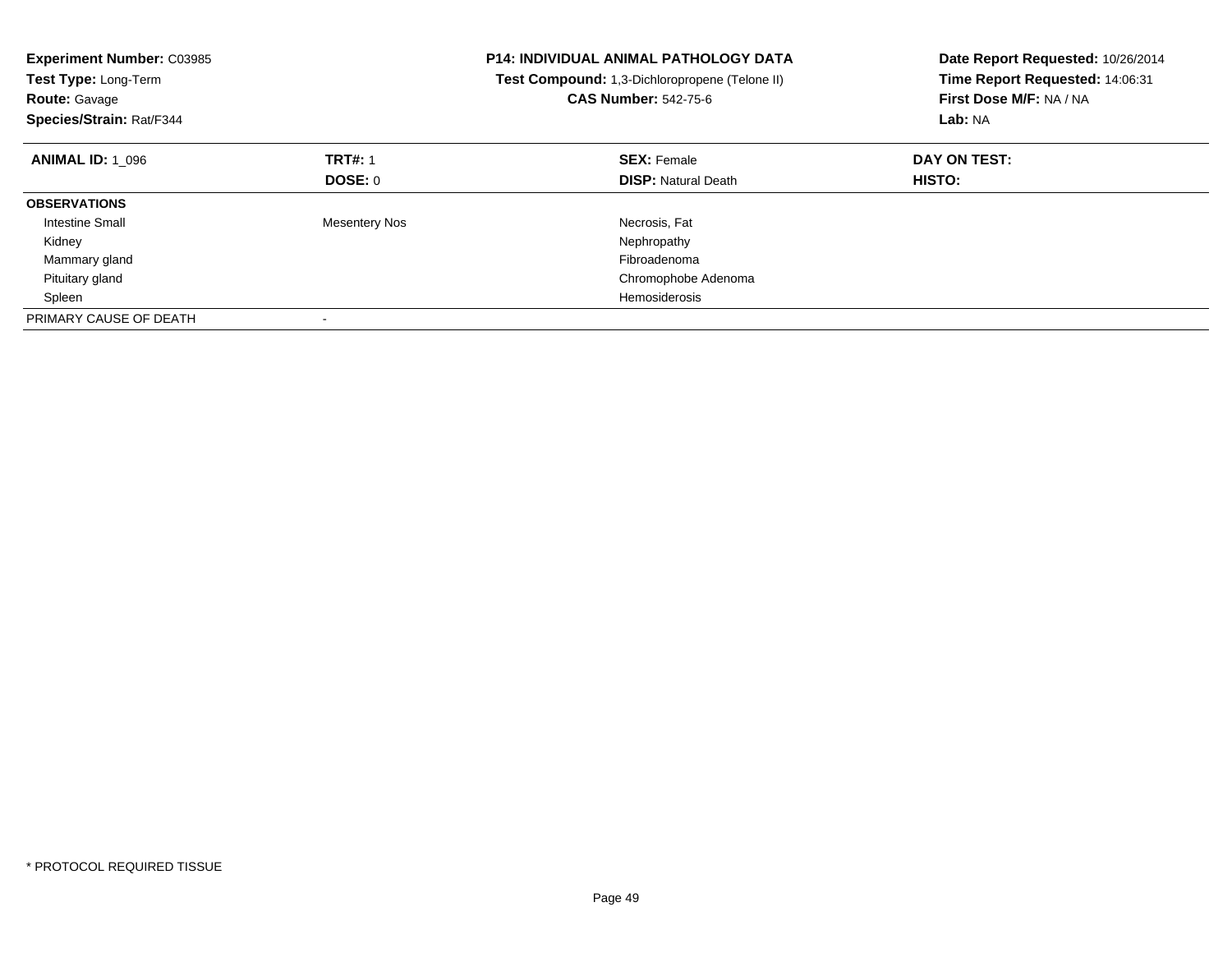| <b>Experiment Number: C03985</b><br>Test Type: Long-Term<br><b>Route: Gavage</b><br>Species/Strain: Rat/F344 |                     | <b>P14: INDIVIDUAL ANIMAL PATHOLOGY DATA</b><br>Test Compound: 1,3-Dichloropropene (Telone II)<br><b>CAS Number: 542-75-6</b> | Date Report Requested: 10/26/2014<br>Time Report Requested: 14:06:31<br>First Dose M/F: NA / NA<br>Lab: NA |
|--------------------------------------------------------------------------------------------------------------|---------------------|-------------------------------------------------------------------------------------------------------------------------------|------------------------------------------------------------------------------------------------------------|
| <b>ANIMAL ID: 1 098</b>                                                                                      | <b>TRT#: 1</b>      | <b>SEX: Female</b>                                                                                                            | DAY ON TEST:                                                                                               |
|                                                                                                              | <b>DOSE: 0</b>      | <b>DISP: Natural Death</b>                                                                                                    | <b>HISTO:</b>                                                                                              |
| <b>OBSERVATIONS</b>                                                                                          |                     |                                                                                                                               |                                                                                                            |
| Heart                                                                                                        |                     | Fibrosis                                                                                                                      |                                                                                                            |
|                                                                                                              |                     | Inflammation, Chronic                                                                                                         |                                                                                                            |
| Liver                                                                                                        |                     | Necrosis, Central                                                                                                             |                                                                                                            |
| Lung                                                                                                         |                     | Pneumonia, Interstitial Chronic                                                                                               |                                                                                                            |
| Mammary gland                                                                                                |                     | Fibroadenoma                                                                                                                  |                                                                                                            |
| Unspecified                                                                                                  | Multiple Organs Nos | Lymphoma, Nos-Malignant                                                                                                       |                                                                                                            |
| PRIMARY CAUSE OF DEATH                                                                                       |                     |                                                                                                                               |                                                                                                            |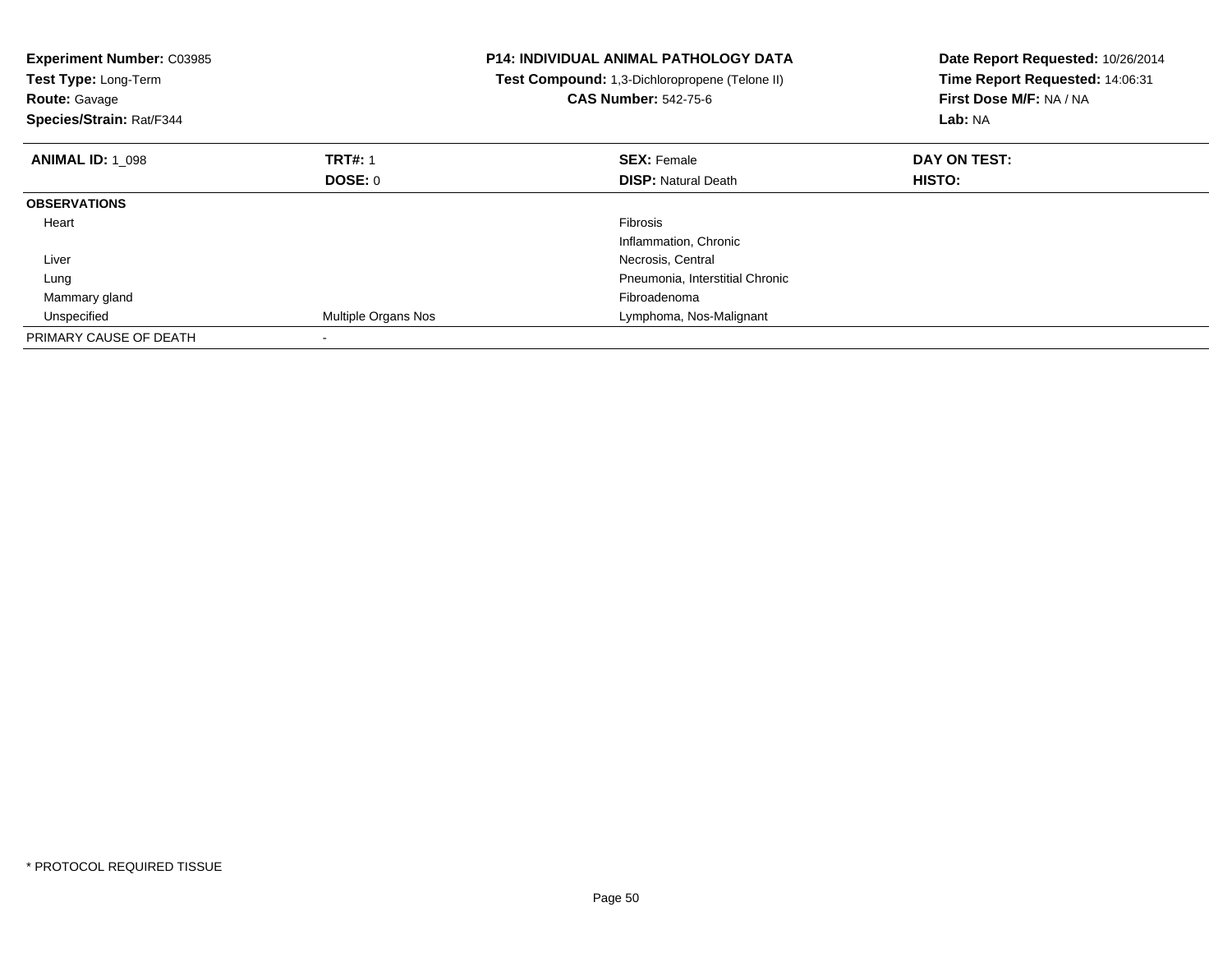| <b>Experiment Number: C03985</b><br>Test Type: Long-Term |                | <b>P14: INDIVIDUAL ANIMAL PATHOLOGY DATA</b>   | Date Report Requested: 10/26/2014 |
|----------------------------------------------------------|----------------|------------------------------------------------|-----------------------------------|
|                                                          |                | Test Compound: 1,3-Dichloropropene (Telone II) | Time Report Requested: 14:06:31   |
| <b>Route:</b> Gavage                                     |                | <b>CAS Number: 542-75-6</b>                    | First Dose M/F: NA / NA           |
| Species/Strain: Rat/F344                                 |                |                                                | Lab: NA                           |
| <b>ANIMAL ID: 1 100</b>                                  | <b>TRT#: 1</b> | <b>SEX: Female</b>                             | DAY ON TEST:                      |
|                                                          | DOSE: 0        | <b>DISP:</b> Natural Death                     | HISTO:                            |
| <b>OBSERVATIONS</b>                                      |                |                                                |                                   |
| Lung                                                     |                | Bronchopneumonia, Acute                        |                                   |
| Spleen                                                   |                | <b>Hemosiderosis</b>                           |                                   |
| PRIMARY CAUSE OF DEATH                                   |                |                                                |                                   |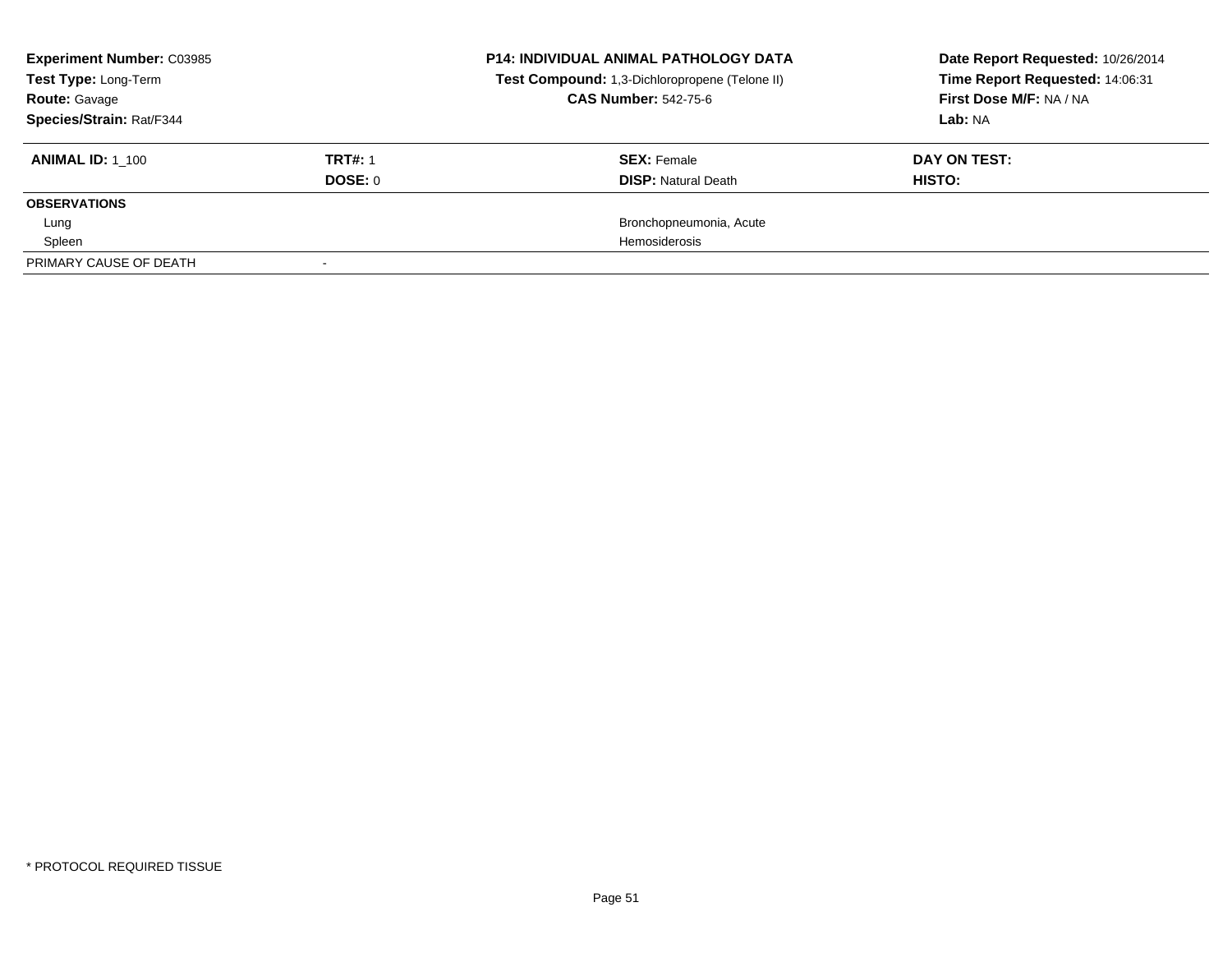| <b>Experiment Number: C03985</b><br>Test Type: Long-Term |                | <b>P14: INDIVIDUAL ANIMAL PATHOLOGY DATA</b><br>Test Compound: 1,3-Dichloropropene (Telone II) | Date Report Requested: 10/26/2014<br>Time Report Requested: 14:06:31<br>First Dose M/F: NA / NA |
|----------------------------------------------------------|----------------|------------------------------------------------------------------------------------------------|-------------------------------------------------------------------------------------------------|
| <b>Route: Gavage</b>                                     |                | <b>CAS Number: 542-75-6</b>                                                                    |                                                                                                 |
| Species/Strain: Rat/F344                                 |                |                                                                                                | Lab: NA                                                                                         |
| <b>ANIMAL ID: 1 102</b>                                  | <b>TRT#: 1</b> | <b>SEX: Female</b>                                                                             | DAY ON TEST:                                                                                    |
|                                                          | DOSE: 0        | <b>DISP:</b> Scheduled Sacrifice                                                               | HISTO:                                                                                          |
| <b>OBSERVATIONS</b>                                      |                |                                                                                                |                                                                                                 |
| Heart                                                    |                | Inflammation, Chronic                                                                          |                                                                                                 |
| Liver                                                    |                | <b>Focal Cellular Change</b>                                                                   |                                                                                                 |
| PRIMARY CAUSE OF DEATH                                   |                |                                                                                                |                                                                                                 |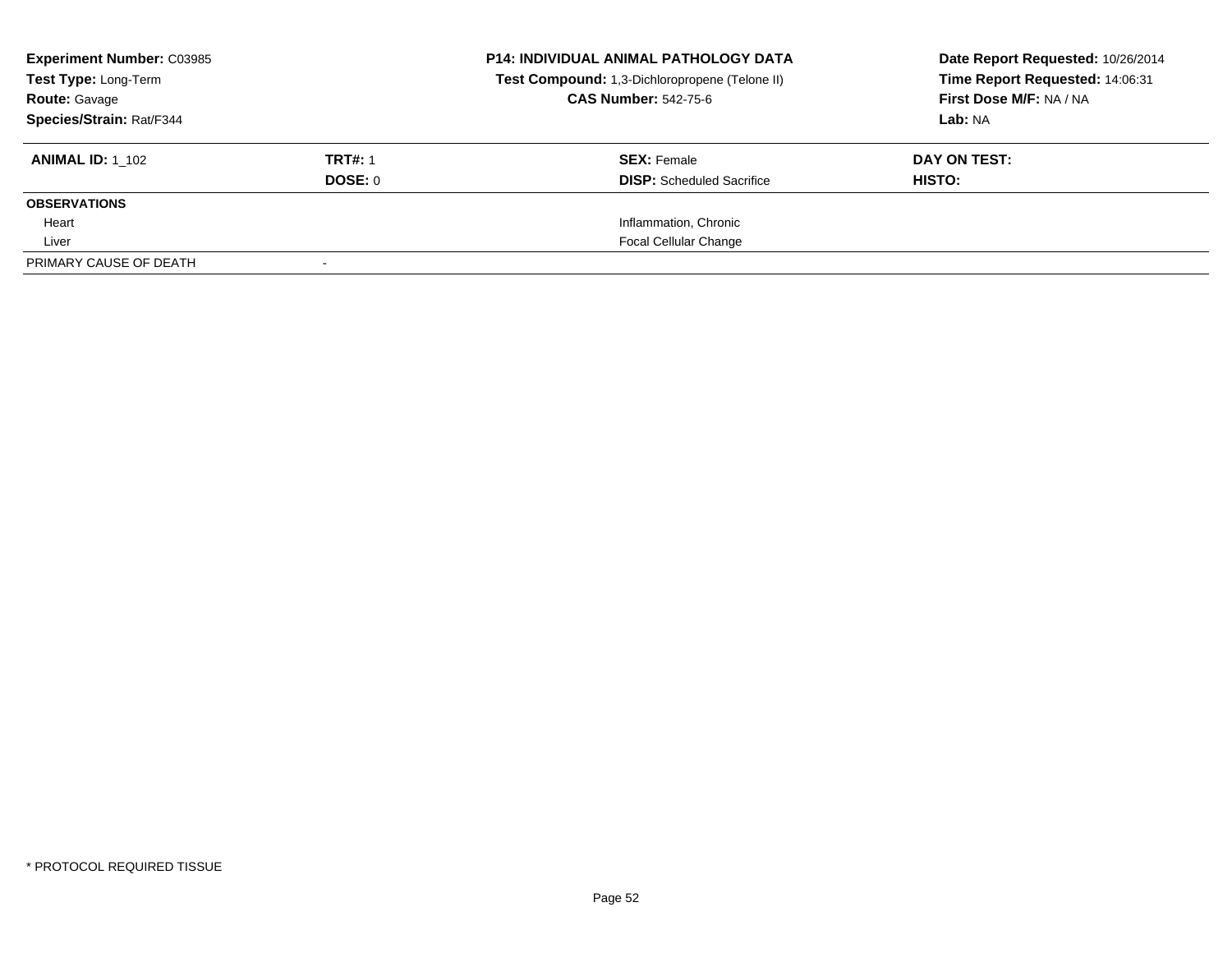| <b>Experiment Number: C03985</b><br>Test Type: Long-Term<br><b>Route: Gavage</b><br>Species/Strain: Rat/F344 |                | <b>P14: INDIVIDUAL ANIMAL PATHOLOGY DATA</b><br>Test Compound: 1,3-Dichloropropene (Telone II)<br><b>CAS Number: 542-75-6</b> | Date Report Requested: 10/26/2014<br>Time Report Requested: 14:06:31<br>First Dose M/F: NA / NA<br>Lab: NA |
|--------------------------------------------------------------------------------------------------------------|----------------|-------------------------------------------------------------------------------------------------------------------------------|------------------------------------------------------------------------------------------------------------|
| <b>ANIMAL ID: 1 104</b>                                                                                      | <b>TRT#: 1</b> | <b>SEX: Female</b>                                                                                                            | DAY ON TEST:                                                                                               |
|                                                                                                              | <b>DOSE: 0</b> | <b>DISP:</b> Scheduled Sacrifice                                                                                              | HISTO:                                                                                                     |
| <b>OBSERVATIONS</b>                                                                                          |                |                                                                                                                               |                                                                                                            |
| Heart                                                                                                        |                | Inflammation, Chronic                                                                                                         |                                                                                                            |
| Liver                                                                                                        |                | <b>Focal Cellular Change</b>                                                                                                  |                                                                                                            |
| Mammary gland                                                                                                |                | Fibroadenoma                                                                                                                  |                                                                                                            |
| Pituitary gland                                                                                              |                | Chromophobe Adenoma                                                                                                           |                                                                                                            |
| Thyroid                                                                                                      |                | C-Cell Adenoma                                                                                                                |                                                                                                            |
| PRIMARY CAUSE OF DEATH                                                                                       |                |                                                                                                                               |                                                                                                            |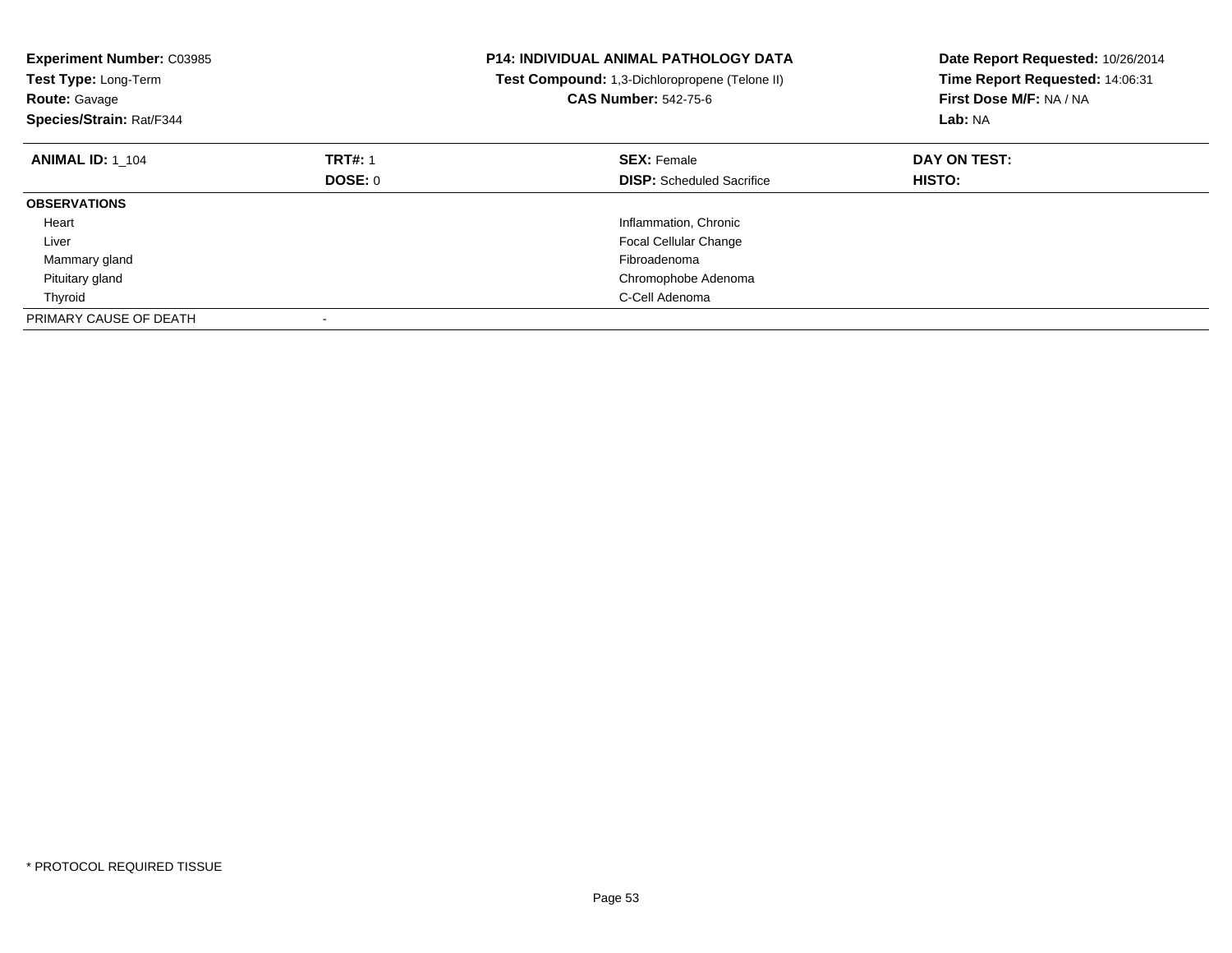| <b>Experiment Number: C03985</b><br>Test Type: Long-Term<br>Route: Gavage<br>Species/Strain: Rat/F344 | <b>P14: INDIVIDUAL ANIMAL PATHOLOGY DATA</b><br>Test Compound: 1,3-Dichloropropene (Telone II)<br><b>CAS Number: 542-75-6</b> |                                  | Date Report Requested: 10/26/2014<br>Time Report Requested: 14:06:31<br>First Dose M/F: NA / NA<br>Lab: NA |
|-------------------------------------------------------------------------------------------------------|-------------------------------------------------------------------------------------------------------------------------------|----------------------------------|------------------------------------------------------------------------------------------------------------|
| <b>ANIMAL ID: 2 202</b>                                                                               | TRT#: 2                                                                                                                       | <b>SEX: Female</b>               | DAY ON TEST:                                                                                               |
|                                                                                                       | <b>DOSE: 025.0 MG/KG</b>                                                                                                      | <b>DISP:</b> Scheduled Sacrifice | <b>HISTO:</b>                                                                                              |
| <b>OBSERVATIONS</b>                                                                                   |                                                                                                                               |                                  |                                                                                                            |
| Adrenal gland                                                                                         | Cortex Nos                                                                                                                    | Hyperplasia, Focal               |                                                                                                            |
| Heart                                                                                                 |                                                                                                                               | Inflammation, Chronic            |                                                                                                            |
| Liver                                                                                                 |                                                                                                                               | <b>Focal Cellular Change</b>     |                                                                                                            |
| PRIMARY CAUSE OF DEATH                                                                                |                                                                                                                               |                                  |                                                                                                            |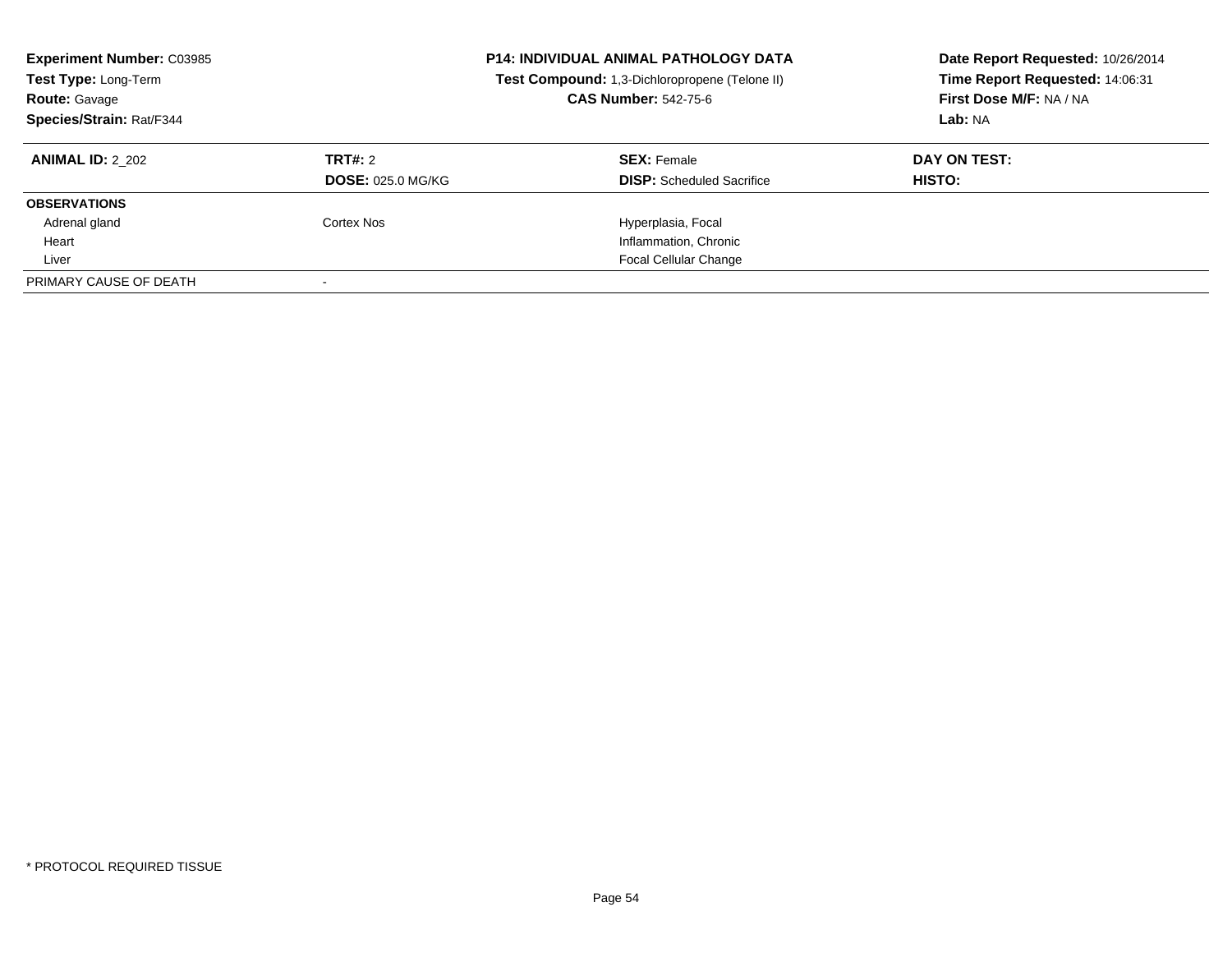| <b>Experiment Number: C03985</b><br><b>Test Type: Long-Term</b><br><b>Route: Gavage</b><br>Species/Strain: Rat/F344 |                                     | <b>P14: INDIVIDUAL ANIMAL PATHOLOGY DATA</b><br>Test Compound: 1,3-Dichloropropene (Telone II)<br><b>CAS Number: 542-75-6</b> | Date Report Requested: 10/26/2014<br>Time Report Requested: 14:06:31<br>First Dose M/F: NA / NA<br>Lab: NA |
|---------------------------------------------------------------------------------------------------------------------|-------------------------------------|-------------------------------------------------------------------------------------------------------------------------------|------------------------------------------------------------------------------------------------------------|
| <b>ANIMAL ID: 2 204</b>                                                                                             | TRT#: 2<br><b>DOSE: 025.0 MG/KG</b> | <b>SEX: Female</b><br><b>DISP:</b> Scheduled Sacrifice                                                                        | DAY ON TEST:<br>HISTO:                                                                                     |
| <b>OBSERVATIONS</b>                                                                                                 |                                     |                                                                                                                               |                                                                                                            |
| Adrenal gland                                                                                                       |                                     | Angiectasis                                                                                                                   |                                                                                                            |
|                                                                                                                     |                                     | Congestion, Nos                                                                                                               |                                                                                                            |
| Heart                                                                                                               |                                     | Inflammation, Chronic                                                                                                         |                                                                                                            |
| Liver                                                                                                               |                                     | <b>Focal Cellular Change</b>                                                                                                  |                                                                                                            |
| PRIMARY CAUSE OF DEATH                                                                                              |                                     |                                                                                                                               |                                                                                                            |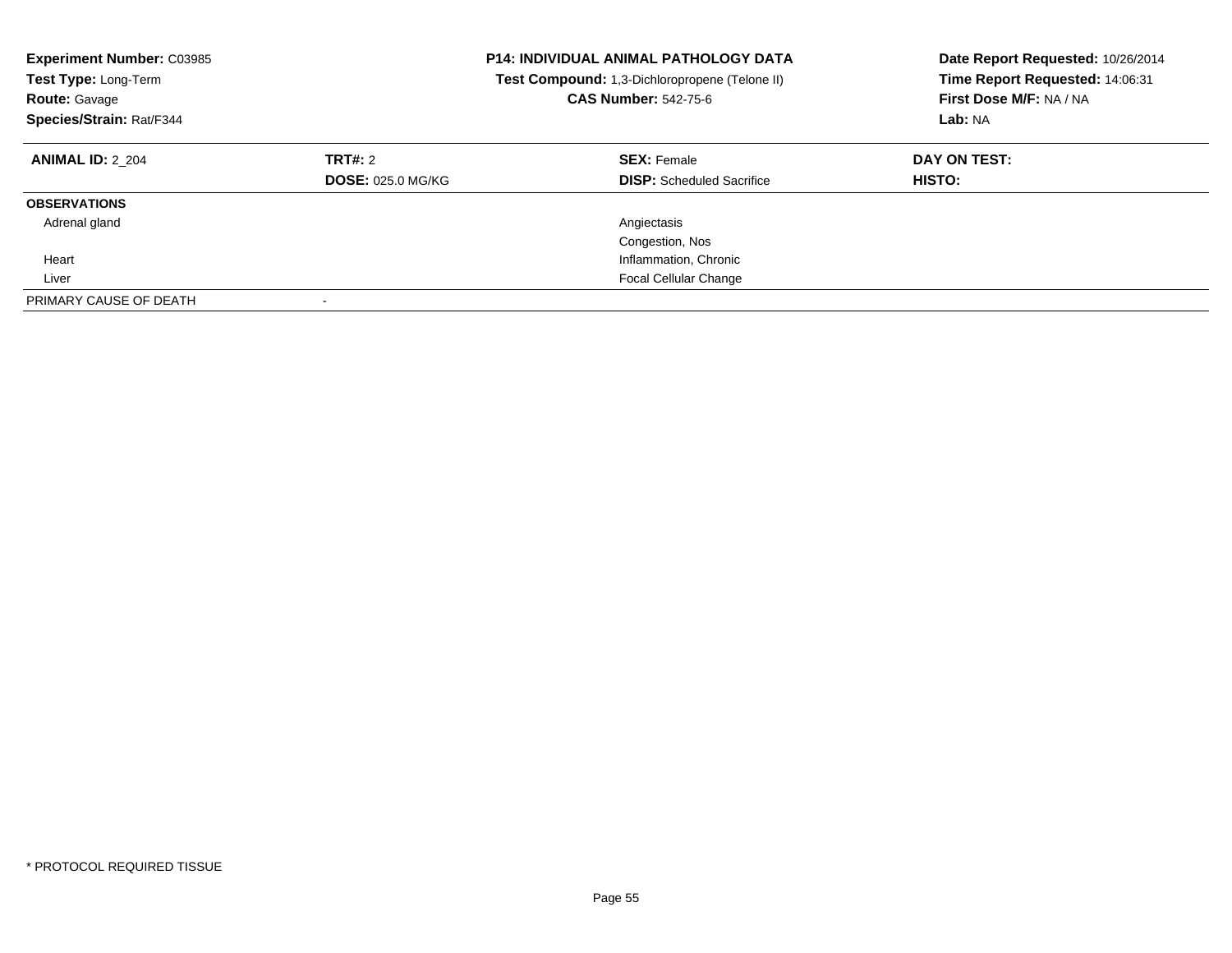**Test Type:** Long-Term

**Route:** Gavage

**Species/Strain:** Rat/F344

## **P14: INDIVIDUAL ANIMAL PATHOLOGY DATA**

 **Test Compound:** 1,3-Dichloropropene (Telone II)**CAS Number:** 542-75-6

| <b>ANIMAL ID: 2 206</b> | <b>TRT#: 2</b>           | <b>SEX: Female</b>           | DAY ON TEST: |  |
|-------------------------|--------------------------|------------------------------|--------------|--|
|                         | <b>DOSE: 025.0 MG/KG</b> | <b>DISP: Natural Death</b>   | HISTO:       |  |
| <b>OBSERVATIONS</b>     |                          |                              |              |  |
| Heart                   |                          | Fibrosis                     |              |  |
|                         |                          | Inflammation, Chronic        |              |  |
| Intestine Small         | <b>Mesentery Nos</b>     | Necrosis, Fat                |              |  |
| Liver                   |                          | <b>Focal Cellular Change</b> |              |  |
|                         |                          | Metamorphosis, Fatty         |              |  |
| Lung                    |                          | Hyperplasia, Adenomatous     |              |  |
| Pituitary gland         |                          | Chromophobe Adenoma          |              |  |
| Spleen                  |                          | Hemosiderosis                |              |  |
| Stomach                 |                          | Squamous Cell Papilloma      |              |  |
| PRIMARY CAUSE OF DEATH  |                          |                              |              |  |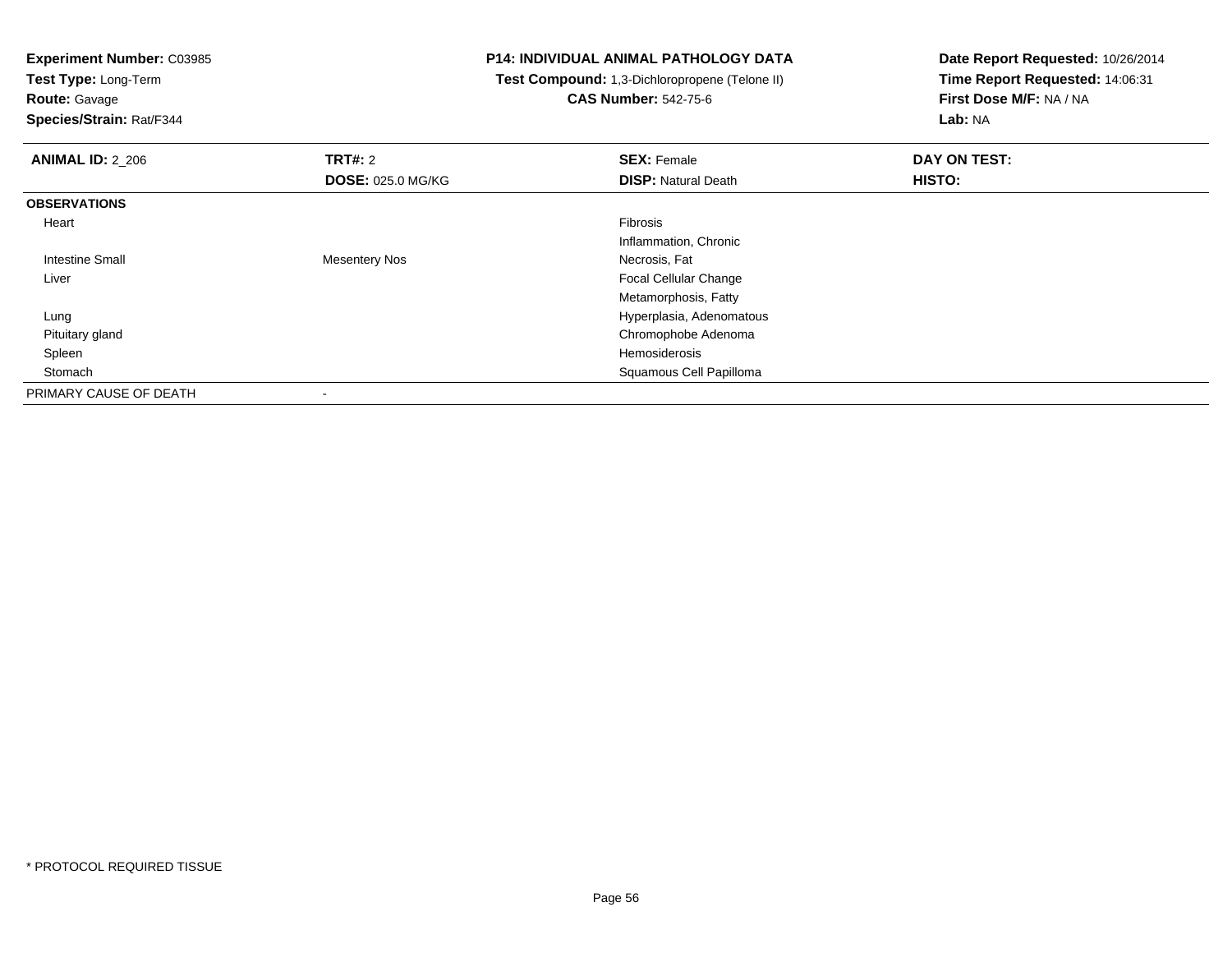| <b>Experiment Number: C03985</b><br>Test Type: Long-Term<br><b>Route: Gavage</b><br>Species/Strain: Rat/F344 |                          | <b>P14: INDIVIDUAL ANIMAL PATHOLOGY DATA</b><br>Test Compound: 1,3-Dichloropropene (Telone II)<br><b>CAS Number: 542-75-6</b> | Date Report Requested: 10/26/2014<br>Time Report Requested: 14:06:31<br>First Dose M/F: NA / NA<br>Lab: NA |  |
|--------------------------------------------------------------------------------------------------------------|--------------------------|-------------------------------------------------------------------------------------------------------------------------------|------------------------------------------------------------------------------------------------------------|--|
| <b>ANIMAL ID: 2 208</b>                                                                                      | TRT#: 2                  | <b>SEX: Female</b>                                                                                                            | DAY ON TEST:                                                                                               |  |
|                                                                                                              | <b>DOSE: 025.0 MG/KG</b> | <b>DISP:</b> Scheduled Sacrifice                                                                                              | HISTO:                                                                                                     |  |
| <b>OBSERVATIONS</b>                                                                                          |                          |                                                                                                                               |                                                                                                            |  |
| Heart                                                                                                        |                          | <b>Fibrosis</b>                                                                                                               |                                                                                                            |  |
|                                                                                                              |                          | Inflammation, Chronic                                                                                                         |                                                                                                            |  |
| Kidney                                                                                                       |                          | Nephropathy                                                                                                                   |                                                                                                            |  |
| Liver                                                                                                        |                          | Angiectasis                                                                                                                   |                                                                                                            |  |
|                                                                                                              |                          | <b>Focal Cellular Change</b>                                                                                                  |                                                                                                            |  |
| Pancreas                                                                                                     | <b>Islets</b>            | Islet-Cell Adenoma                                                                                                            |                                                                                                            |  |
| Stomach                                                                                                      |                          | Squamous Cell Papilloma                                                                                                       |                                                                                                            |  |
| PRIMARY CAUSE OF DEATH                                                                                       |                          |                                                                                                                               |                                                                                                            |  |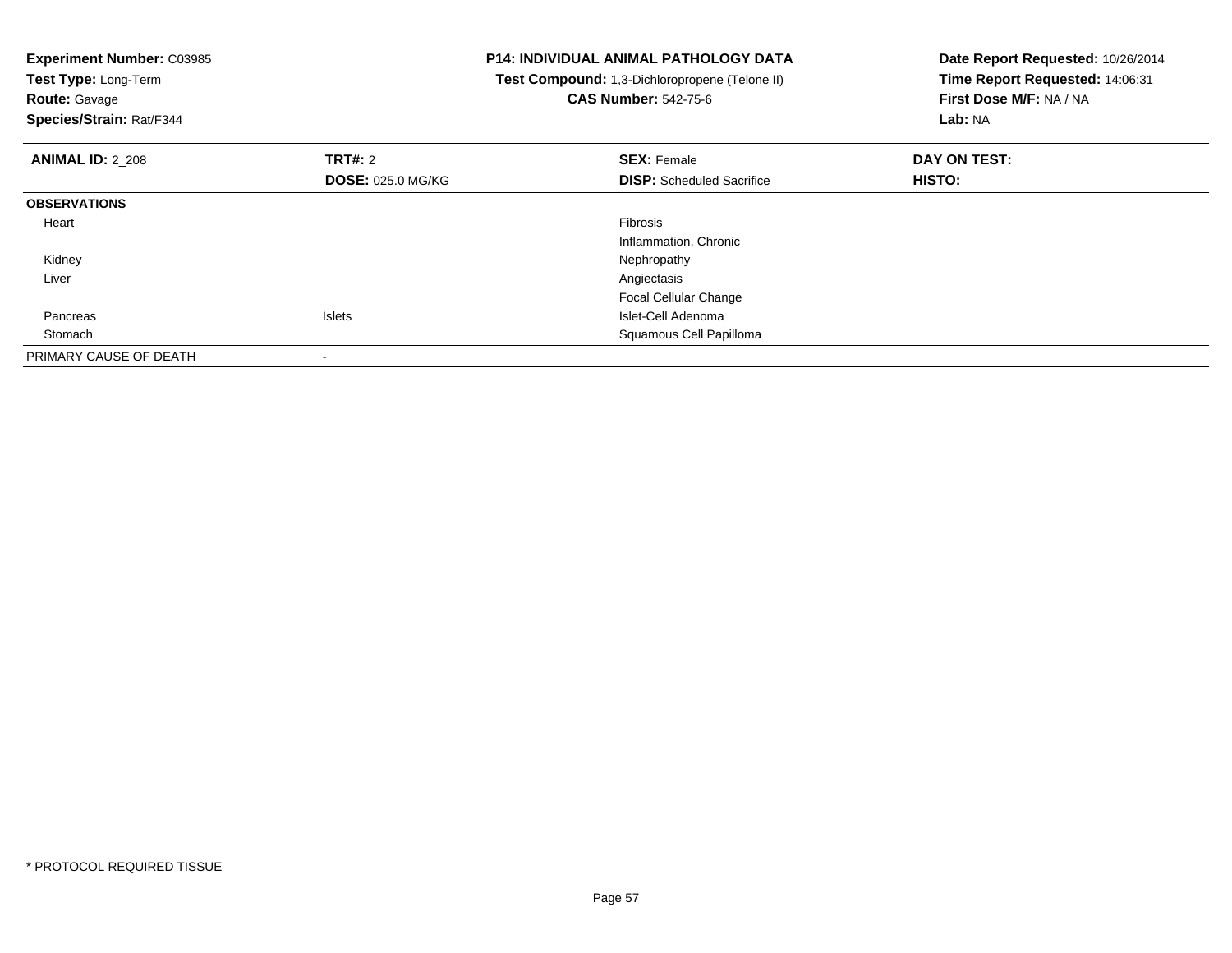| <b>Experiment Number: C03985</b><br><b>Test Type: Long-Term</b><br><b>Route: Gavage</b><br>Species/Strain: Rat/F344 |                                            | <b>P14: INDIVIDUAL ANIMAL PATHOLOGY DATA</b><br><b>Test Compound:</b> 1,3-Dichloropropene (Telone II)<br><b>CAS Number: 542-75-6</b> | Date Report Requested: 10/26/2014<br>Time Report Requested: 14:06:31<br>First Dose M/F: NA / NA<br>Lab: NA |
|---------------------------------------------------------------------------------------------------------------------|--------------------------------------------|--------------------------------------------------------------------------------------------------------------------------------------|------------------------------------------------------------------------------------------------------------|
| <b>ANIMAL ID: 2 210</b>                                                                                             | <b>TRT#: 2</b><br><b>DOSE: 025.0 MG/KG</b> | <b>SEX: Female</b><br><b>DISP:</b> Scheduled Sacrifice                                                                               | DAY ON TEST:<br><b>HISTO:</b>                                                                              |
| <b>OBSERVATIONS</b>                                                                                                 |                                            |                                                                                                                                      |                                                                                                            |
| Adrenal gland                                                                                                       | Cortex Nos                                 | Hyperplasia, Nos                                                                                                                     |                                                                                                            |
| Kidney                                                                                                              |                                            | Nephropathy                                                                                                                          |                                                                                                            |
| Liver                                                                                                               |                                            | Neoplastic Nodule                                                                                                                    |                                                                                                            |
| Mammary gland                                                                                                       |                                            | Fibroadenoma                                                                                                                         |                                                                                                            |
| PRIMARY CAUSE OF DEATH                                                                                              |                                            |                                                                                                                                      |                                                                                                            |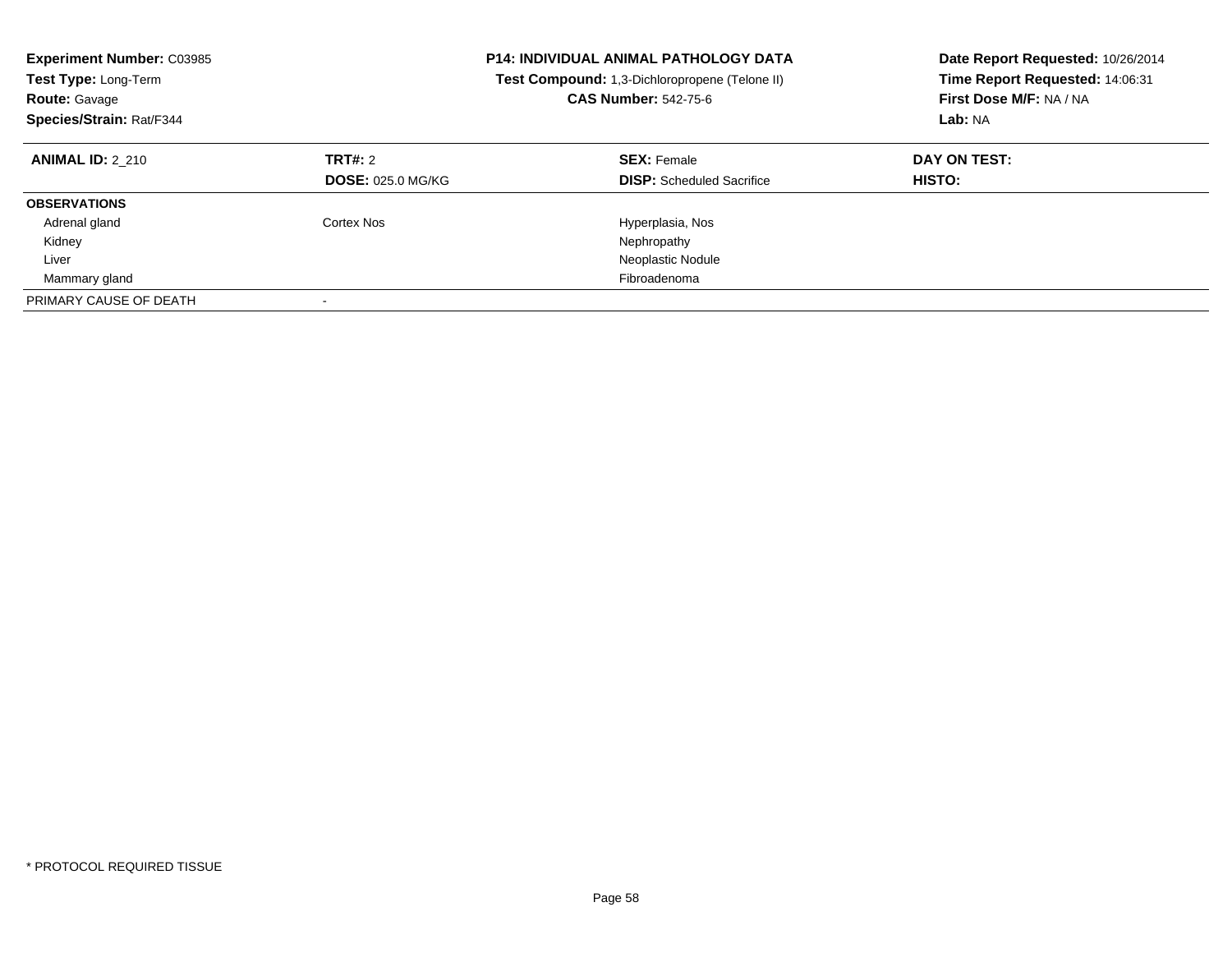| <b>Experiment Number: C03985</b><br>Test Type: Long-Term<br><b>Route: Gavage</b><br>Species/Strain: Rat/F344 |                                     | <b>P14: INDIVIDUAL ANIMAL PATHOLOGY DATA</b><br>Test Compound: 1,3-Dichloropropene (Telone II)<br><b>CAS Number: 542-75-6</b> | Date Report Requested: 10/26/2014<br>Time Report Requested: 14:06:31<br>First Dose M/F: NA / NA<br>Lab: NA |
|--------------------------------------------------------------------------------------------------------------|-------------------------------------|-------------------------------------------------------------------------------------------------------------------------------|------------------------------------------------------------------------------------------------------------|
| <b>ANIMAL ID: 2 212</b>                                                                                      | TRT#: 2<br><b>DOSE: 025.0 MG/KG</b> | <b>SEX: Female</b><br><b>DISP:</b> Scheduled Sacrifice                                                                        | DAY ON TEST:<br><b>HISTO:</b>                                                                              |
| <b>OBSERVATIONS</b>                                                                                          |                                     |                                                                                                                               |                                                                                                            |
| Liver                                                                                                        |                                     | <b>Focal Cellular Change</b>                                                                                                  |                                                                                                            |
| Mammary gland                                                                                                |                                     | Fibroadenoma                                                                                                                  |                                                                                                            |
| Pancreas                                                                                                     | Acinus                              | Atrophy, Nos                                                                                                                  |                                                                                                            |
| Pituitary gland                                                                                              |                                     | Chromophobe Adenoma                                                                                                           |                                                                                                            |
| PRIMARY CAUSE OF DEATH                                                                                       |                                     |                                                                                                                               |                                                                                                            |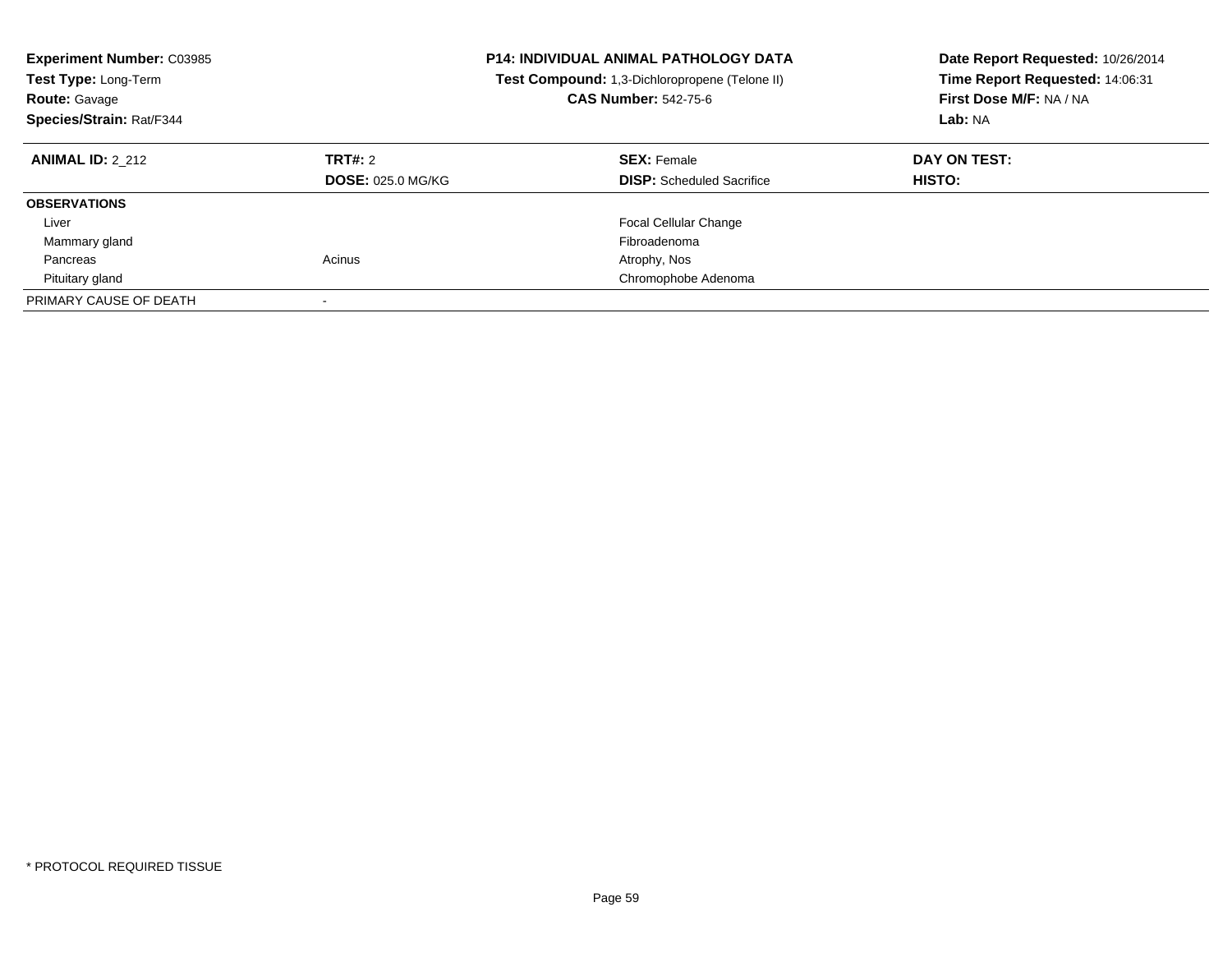**Test Type:** Long-Term**Route:** Gavage

**Species/Strain:** Rat/F344

## **P14: INDIVIDUAL ANIMAL PATHOLOGY DATA**

 **Test Compound:** 1,3-Dichloropropene (Telone II)**CAS Number:** 542-75-6

| <b>ANIMAL ID: 2_214</b> | TRT#: 2                    | <b>SEX: Female</b>               | DAY ON TEST: |  |
|-------------------------|----------------------------|----------------------------------|--------------|--|
|                         | <b>DOSE: 025.0 MG/KG</b>   | <b>DISP:</b> Scheduled Sacrifice | HISTO:       |  |
| <b>OBSERVATIONS</b>     |                            |                                  |              |  |
| Adrenal gland           | <b>Cortex Nos</b>          | Hyperplasia, Nos                 |              |  |
| Liver                   |                            | Focal Cellular Change            |              |  |
|                         | <b>Bile Duct</b>           | Hyperplasia, Nos                 |              |  |
| Lung                    |                            | Granuloma, Nos                   |              |  |
|                         |                            | Hyperplasia, Adenomatous         |              |  |
| Mammary gland           |                            | Fibroadenoma                     |              |  |
| Pancreas                | Acinus                     | Atrophy, Nos                     |              |  |
| Pituitary gland         |                            | Chromophobe Adenoma              |              |  |
| Unspecified             | <b>Multiple Organs Nos</b> | Leukemia, Monocytic              |              |  |
| Uterus                  |                            | <b>Endometrial Stromal Polyp</b> |              |  |
| PRIMARY CAUSE OF DEATH  | $\overline{\phantom{a}}$   |                                  |              |  |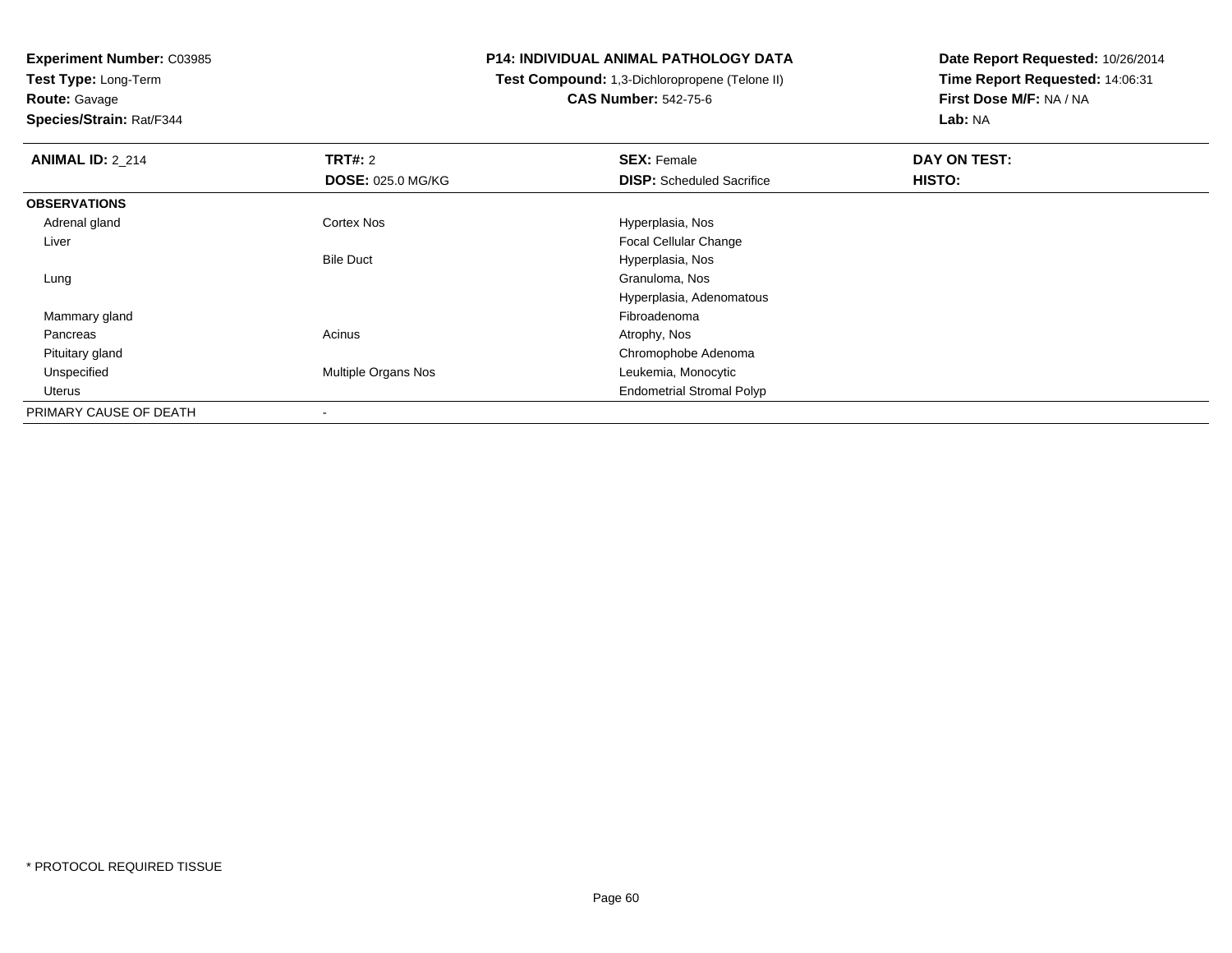**Test Type:** Long-Term

**Route:** Gavage

**Species/Strain:** Rat/F344

## **P14: INDIVIDUAL ANIMAL PATHOLOGY DATA**

 **Test Compound:** 1,3-Dichloropropene (Telone II)**CAS Number:** 542-75-6

| <b>ANIMAL ID: 2 216</b> | <b>TRT#: 2</b>           | <b>SEX: Female</b>               | DAY ON TEST: |  |
|-------------------------|--------------------------|----------------------------------|--------------|--|
|                         | <b>DOSE: 025.0 MG/KG</b> | <b>DISP:</b> Scheduled Sacrifice | HISTO:       |  |
| <b>OBSERVATIONS</b>     |                          |                                  |              |  |
| Adrenal gland           |                          | <b>Cortical Carcinoma</b>        |              |  |
| Heart                   |                          | Fibrosis                         |              |  |
|                         |                          | Inflammation, Chronic            |              |  |
| Liver                   |                          | <b>Focal Cellular Change</b>     |              |  |
| Mammary gland           |                          | Fibroadenoma                     |              |  |
| Thyroid                 |                          | Follicular-Cell Carcinoma        |              |  |
| Unspecified             | Multiple Organs Nos      | Leukemia, Monocytic              |              |  |
| Uterus                  |                          | <b>Endometrial Stromal Polyp</b> |              |  |
| PRIMARY CAUSE OF DEATH  |                          |                                  |              |  |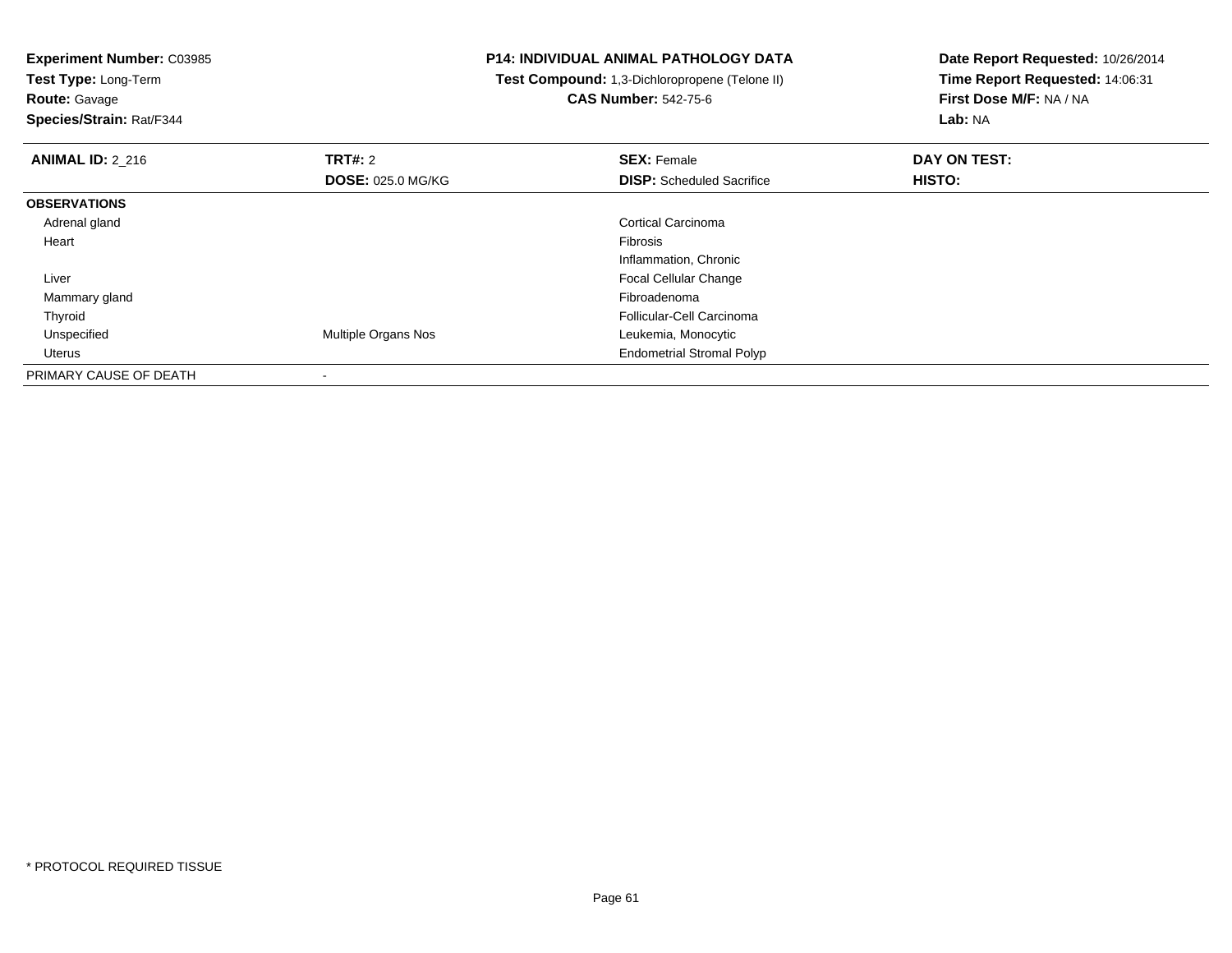**Experiment Number:** C03985**Test Type:** Long-Term**Route:** Gavage **Species/Strain:** Rat/F344**P14: INDIVIDUAL ANIMAL PATHOLOGY DATA Test Compound:** 1,3-Dichloropropene (Telone II)**CAS Number:** 542-75-6**Date Report Requested:** 10/26/2014**Time Report Requested:** 14:06:31**First Dose M/F:** NA / NA**Lab:** NA**ANIMAL ID:** 2\_218**REX:** Female **DAY ON TEST: CONSIST: SEX:** Female **DAY ON TEST: DOSE:** 025.0 MG/KG**DISP:** Natural Death **HISTO: OBSERVATIONS** Heartt de la constitución de la constitución de la constitución de la constitución de la constitución de la constitución Inflammation, Chronic Kidneyy the control of the control of the control of the control of the control of the control of the control of the control of the control of the control of the control of the control of the control of the control of the contro Liver Focal Cellular Change Mammary gland Dilatation, Ducts Fibroadenomad<sub>d</sub> Chromophobe Adenoma Pituitary gland Spleenn de la constitución de la constitución de la constitución de la constitución de la constitución de la constitución<br>En la constitución de la constitución de la constitución de la constitución de la constitución de la const PRIMARY CAUSE OF DEATH-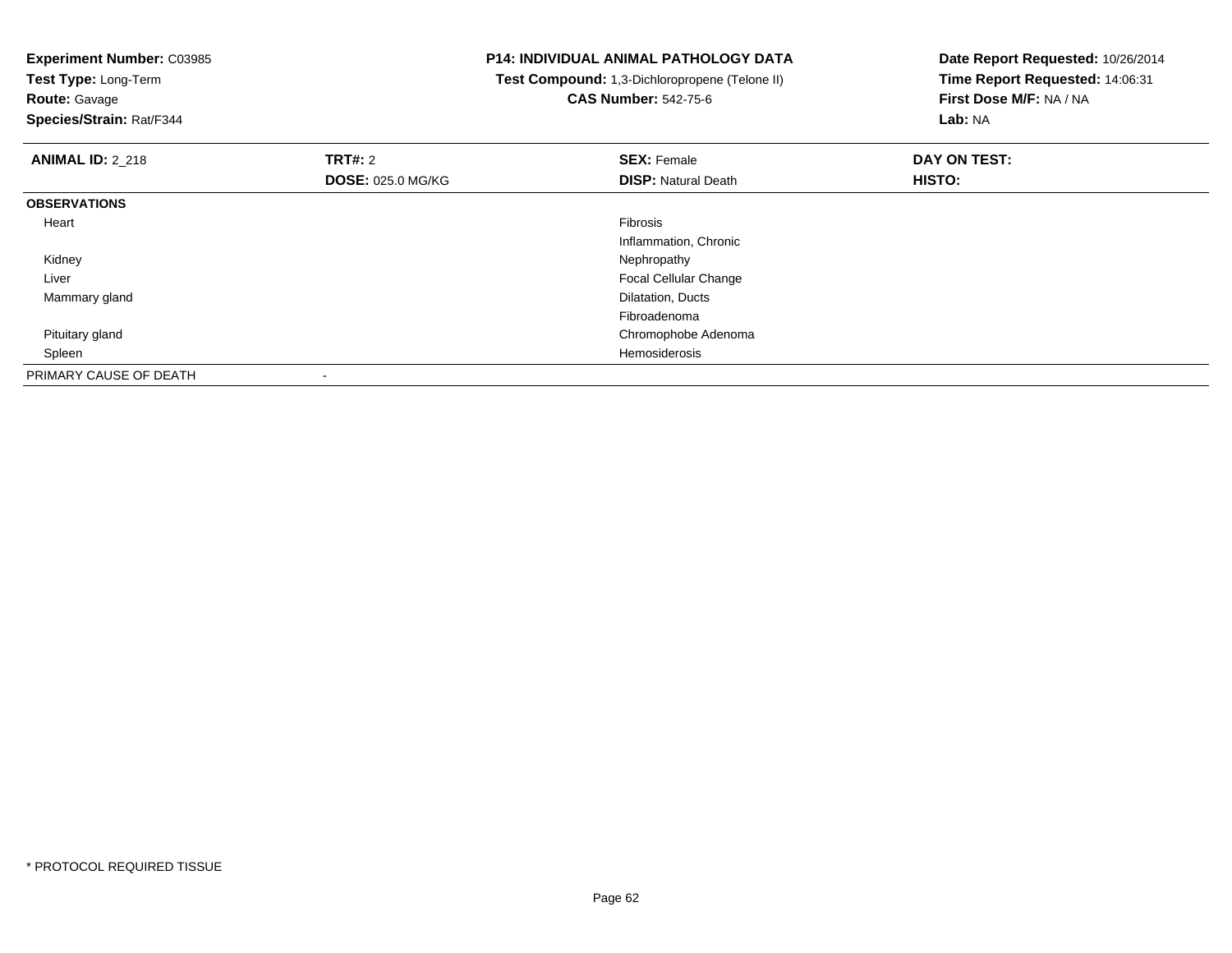| <b>Experiment Number: C03985</b><br>Test Type: Long-Term<br><b>Route: Gavage</b><br>Species/Strain: Rat/F344 | <b>P14: INDIVIDUAL ANIMAL PATHOLOGY DATA</b><br>Test Compound: 1,3-Dichloropropene (Telone II)<br><b>CAS Number: 542-75-6</b> |                              | Date Report Requested: 10/26/2014<br>Time Report Requested: 14:06:31<br>First Dose M/F: NA / NA<br>Lab: NA |  |
|--------------------------------------------------------------------------------------------------------------|-------------------------------------------------------------------------------------------------------------------------------|------------------------------|------------------------------------------------------------------------------------------------------------|--|
| <b>ANIMAL ID: 2 220</b>                                                                                      | TRT#: 2                                                                                                                       | <b>SEX: Female</b>           | DAY ON TEST:                                                                                               |  |
|                                                                                                              | <b>DOSE: 025.0 MG/KG</b>                                                                                                      | <b>DISP:</b> Natural Death   | HISTO:                                                                                                     |  |
| <b>OBSERVATIONS</b>                                                                                          |                                                                                                                               |                              |                                                                                                            |  |
| Kidney                                                                                                       |                                                                                                                               | Nephropathy                  |                                                                                                            |  |
| Liver                                                                                                        |                                                                                                                               | <b>Focal Cellular Change</b> |                                                                                                            |  |
| Lung                                                                                                         |                                                                                                                               | Bronchopneumonia, Acute      |                                                                                                            |  |
| Pancreas                                                                                                     |                                                                                                                               | Periarteritis                |                                                                                                            |  |
| Pituitary gland                                                                                              |                                                                                                                               | Chromophobe Adenoma          |                                                                                                            |  |
| Spleen                                                                                                       |                                                                                                                               | Hemosiderosis                |                                                                                                            |  |
| PRIMARY CAUSE OF DEATH                                                                                       |                                                                                                                               |                              |                                                                                                            |  |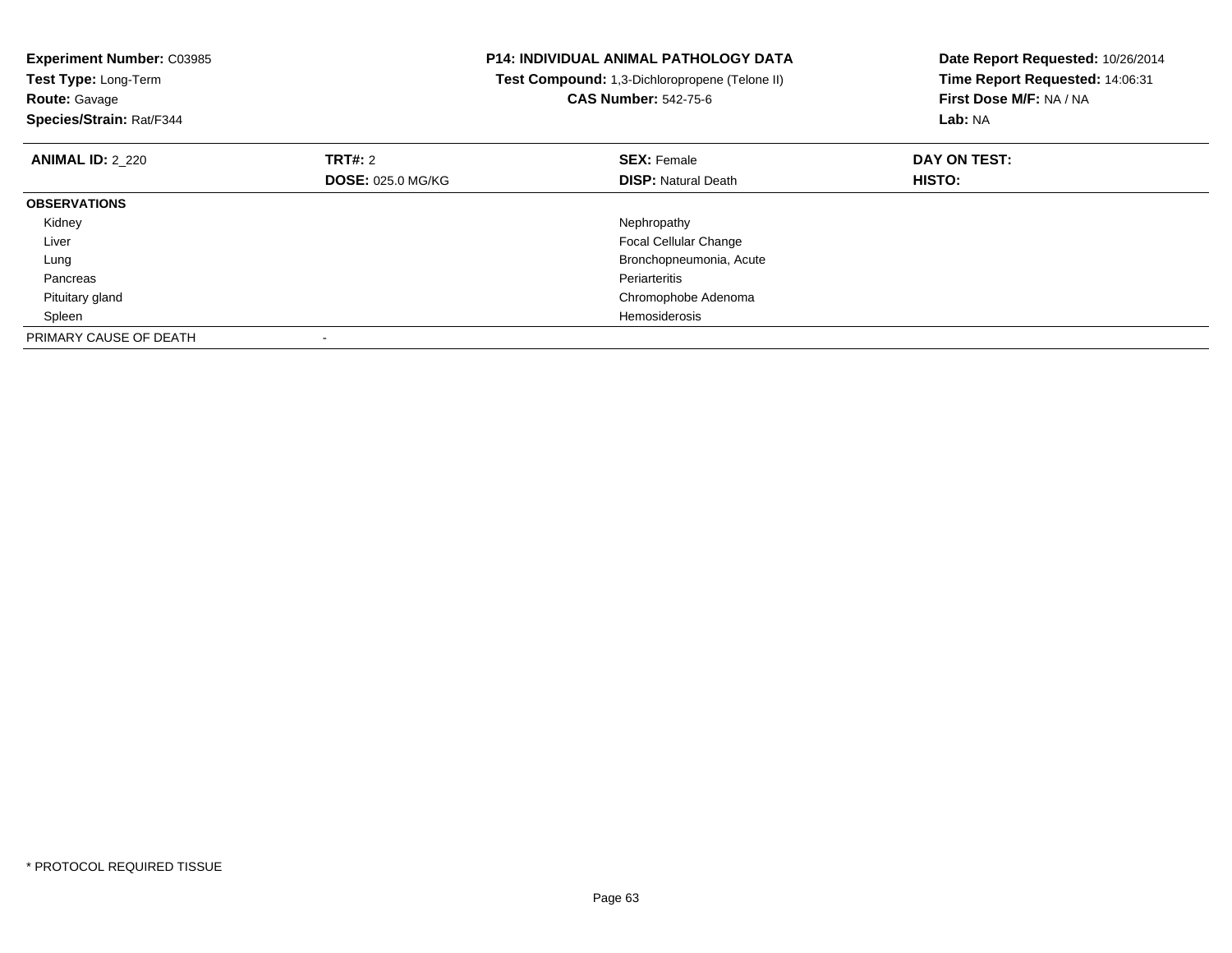| <b>Experiment Number: C03985</b><br>Test Type: Long-Term<br><b>Route: Gavage</b><br>Species/Strain: Rat/F344 |                          | <b>P14: INDIVIDUAL ANIMAL PATHOLOGY DATA</b><br>Test Compound: 1,3-Dichloropropene (Telone II)<br><b>CAS Number: 542-75-6</b> | Date Report Requested: 10/26/2014<br>Time Report Requested: 14:06:31<br>First Dose M/F: NA / NA<br>Lab: NA |  |
|--------------------------------------------------------------------------------------------------------------|--------------------------|-------------------------------------------------------------------------------------------------------------------------------|------------------------------------------------------------------------------------------------------------|--|
| <b>ANIMAL ID: 2 222</b>                                                                                      | TRT#: 2                  | <b>SEX: Female</b>                                                                                                            | DAY ON TEST:                                                                                               |  |
|                                                                                                              | <b>DOSE: 025.0 MG/KG</b> | <b>DISP:</b> Scheduled Sacrifice                                                                                              | HISTO:                                                                                                     |  |
| <b>OBSERVATIONS</b>                                                                                          |                          |                                                                                                                               |                                                                                                            |  |
| Heart                                                                                                        |                          | Fibrosis                                                                                                                      |                                                                                                            |  |
|                                                                                                              |                          | Inflammation, Chronic                                                                                                         |                                                                                                            |  |
| Kidney                                                                                                       |                          | Infarct, Healed                                                                                                               |                                                                                                            |  |
|                                                                                                              |                          | Nephropathy                                                                                                                   |                                                                                                            |  |
| Liver                                                                                                        |                          | Focal Cellular Change                                                                                                         |                                                                                                            |  |
| Uterus                                                                                                       | Endometrium              | Empyema                                                                                                                       |                                                                                                            |  |
|                                                                                                              |                          | <b>Endometrial Stromal Polyp</b>                                                                                              |                                                                                                            |  |
| PRIMARY CAUSE OF DEATH                                                                                       |                          |                                                                                                                               |                                                                                                            |  |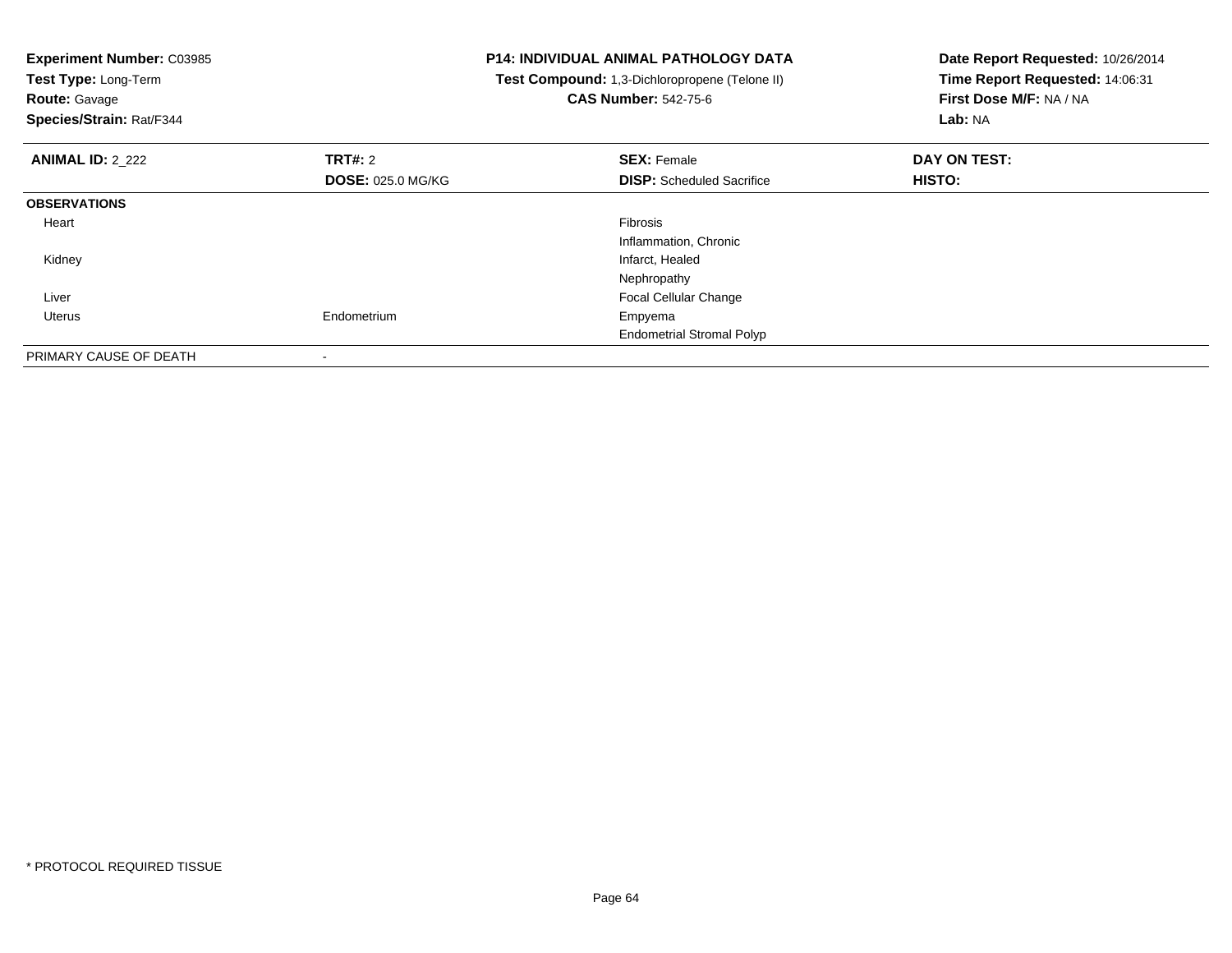| <b>Experiment Number: C03985</b><br>Test Type: Long-Term<br><b>Route: Gavage</b><br>Species/Strain: Rat/F344 | <b>P14: INDIVIDUAL ANIMAL PATHOLOGY DATA</b><br>Test Compound: 1,3-Dichloropropene (Telone II) |                                  | Date Report Requested: 10/26/2014<br>Time Report Requested: 14:06:31<br>First Dose M/F: NA / NA<br>Lab: NA |  |
|--------------------------------------------------------------------------------------------------------------|------------------------------------------------------------------------------------------------|----------------------------------|------------------------------------------------------------------------------------------------------------|--|
| <b>ANIMAL ID: 2 224</b>                                                                                      | TRT#: 2                                                                                        | <b>SEX: Female</b>               | DAY ON TEST:                                                                                               |  |
|                                                                                                              | <b>DOSE: 025.0 MG/KG</b>                                                                       | <b>DISP:</b> Scheduled Sacrifice | <b>HISTO:</b>                                                                                              |  |
| <b>OBSERVATIONS</b>                                                                                          |                                                                                                |                                  |                                                                                                            |  |
| Heart                                                                                                        |                                                                                                | Inflammation, Chronic            |                                                                                                            |  |
| <b>Intestine Small</b>                                                                                       | <b>Mesentery Nos</b>                                                                           | Periarteritis                    |                                                                                                            |  |
| Liver                                                                                                        |                                                                                                | Focal Cellular Change            |                                                                                                            |  |
| Lung                                                                                                         |                                                                                                | Alveolar/Bronchiolar Carcinoma   |                                                                                                            |  |
| Pancreas                                                                                                     | Acinus                                                                                         | Atrophy, Nos                     |                                                                                                            |  |
| Thyroid                                                                                                      |                                                                                                | C-Cell Adenoma                   |                                                                                                            |  |
| PRIMARY CAUSE OF DEATH                                                                                       |                                                                                                |                                  |                                                                                                            |  |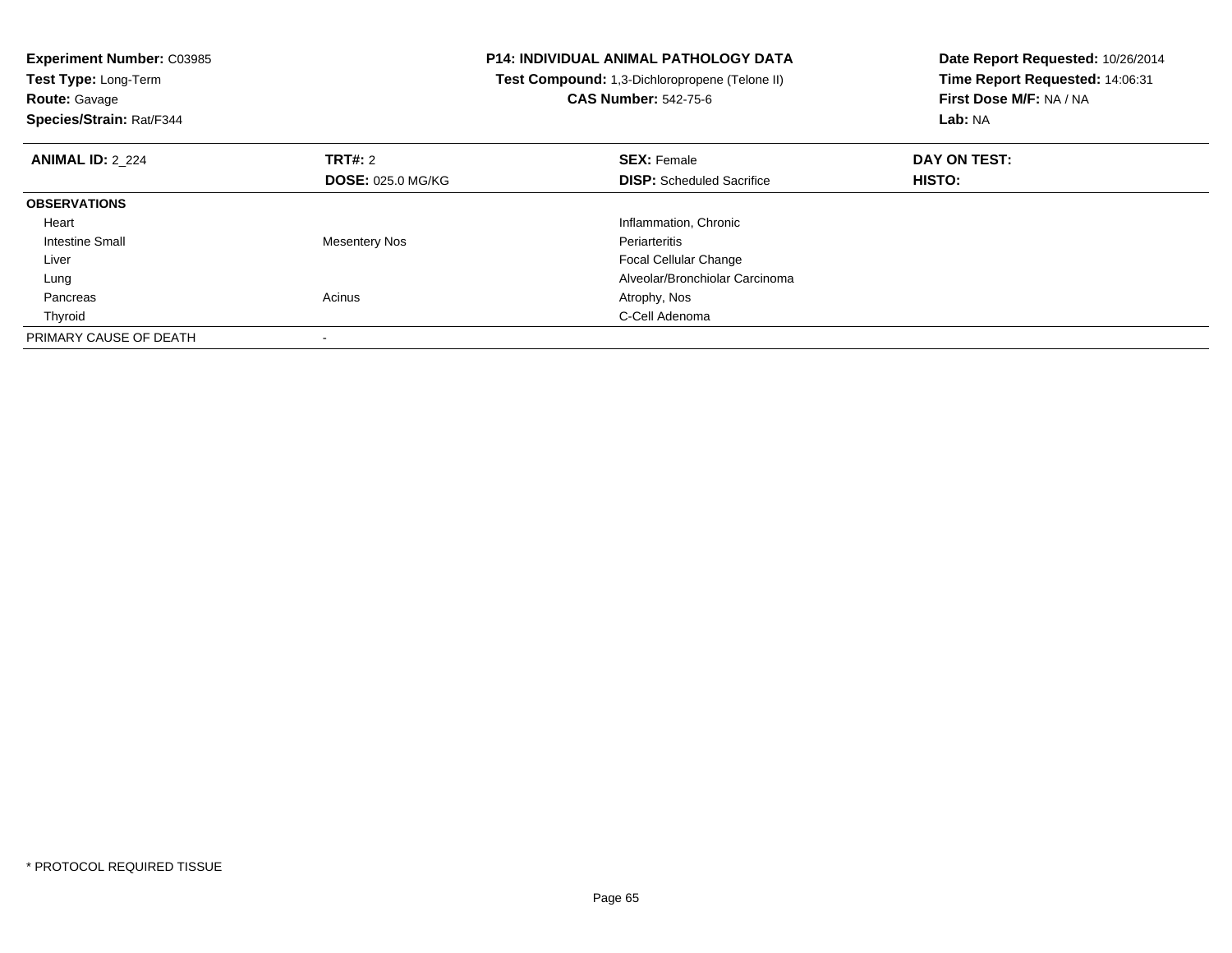| <b>Experiment Number: C03985</b><br>Test Type: Long-Term<br><b>Route: Gavage</b><br>Species/Strain: Rat/F344 |                          | <b>P14: INDIVIDUAL ANIMAL PATHOLOGY DATA</b><br>Test Compound: 1,3-Dichloropropene (Telone II)<br><b>CAS Number: 542-75-6</b> | Date Report Requested: 10/26/2014<br>Time Report Requested: 14:06:31<br>First Dose M/F: NA / NA<br>Lab: NA |  |
|--------------------------------------------------------------------------------------------------------------|--------------------------|-------------------------------------------------------------------------------------------------------------------------------|------------------------------------------------------------------------------------------------------------|--|
| <b>ANIMAL ID: 2 226</b>                                                                                      | TRT#: 2                  | <b>SEX: Female</b>                                                                                                            | DAY ON TEST:                                                                                               |  |
|                                                                                                              | <b>DOSE: 025.0 MG/KG</b> | <b>DISP:</b> Scheduled Sacrifice                                                                                              | <b>HISTO:</b>                                                                                              |  |
| <b>OBSERVATIONS</b>                                                                                          |                          |                                                                                                                               |                                                                                                            |  |
| Adrenal gland                                                                                                | Cortex Nos               | Hyperplasia, Nos                                                                                                              |                                                                                                            |  |
| Liver                                                                                                        |                          | <b>Focal Cellular Change</b>                                                                                                  |                                                                                                            |  |
| Mammary gland                                                                                                |                          | Fibroadenoma                                                                                                                  |                                                                                                            |  |
| Pituitary gland                                                                                              |                          | Chromophobe Adenoma                                                                                                           |                                                                                                            |  |
| Thyroid                                                                                                      |                          | C-Cell Adenoma                                                                                                                |                                                                                                            |  |
| Urinary bladder                                                                                              |                          | Adenomatous Polyp, Nos                                                                                                        |                                                                                                            |  |
| PRIMARY CAUSE OF DEATH                                                                                       |                          |                                                                                                                               |                                                                                                            |  |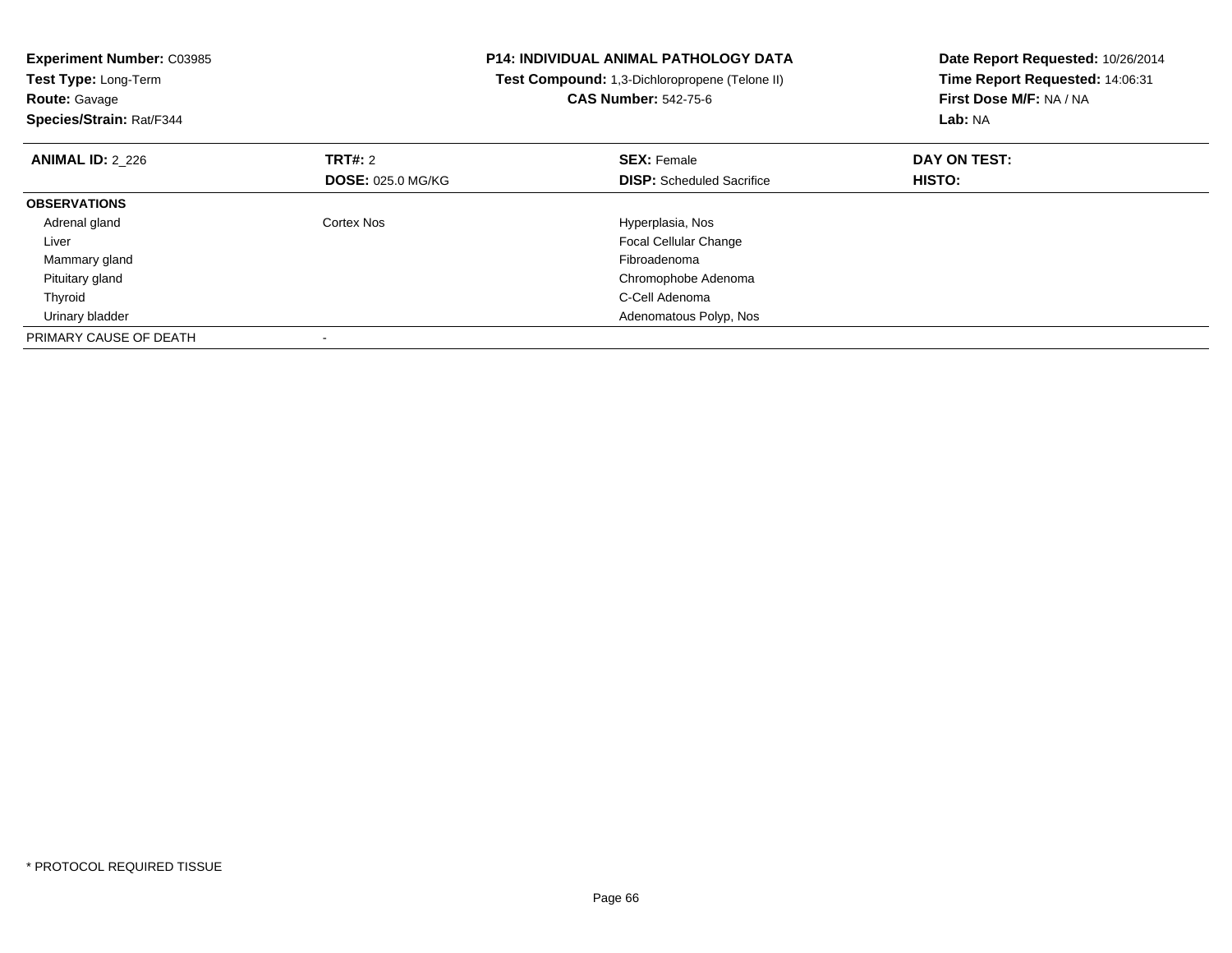**Experiment Number:** C03985**Test Type:** Long-Term**Route:** Gavage **Species/Strain:** Rat/F344**P14: INDIVIDUAL ANIMAL PATHOLOGY DATA Test Compound:** 1,3-Dichloropropene (Telone II)**CAS Number:** 542-75-6**Date Report Requested:** 10/26/2014**Time Report Requested:** 14:06:31**First Dose M/F:** NA / NA**Lab:** NA**ANIMAL ID:** 2\_228**REX:** Female **DAY ON TEST: CONSIST: SEX:** Female **DAY ON TEST: DOSE:** 025.0 MG/KG**DISP:** Scheduled Sacrifice **HISTO: OBSERVATIONS** Adrenal glandCortex Nos **Exercise Serverse Exercise Serverse Exercise Serverse Exercise Serverse Exercise Serverse Exercise**  Heart Inflammation, Chronic Kidneyy the control of the control of the control of the control of the control of the control of the control of the control of the control of the control of the control of the control of the control of the control of the contro Liver Focal Cellular Change Inflammation, Granulomatous Focal Lung Pancreass and the contract of the contract of the contract of the contract of the contract  $\mathsf{A}$  at  $\mathsf{A}$  and  $\mathsf{A}$  and  $\mathsf{A}$  and  $\mathsf{A}$  and  $\mathsf{A}$  are contract of  $\mathsf{A}$  and  $\mathsf{A}$  and  $\mathsf{A}$  are contract of Pituitary gland Chromophobe Adenoma PRIMARY CAUSE OF DEATH-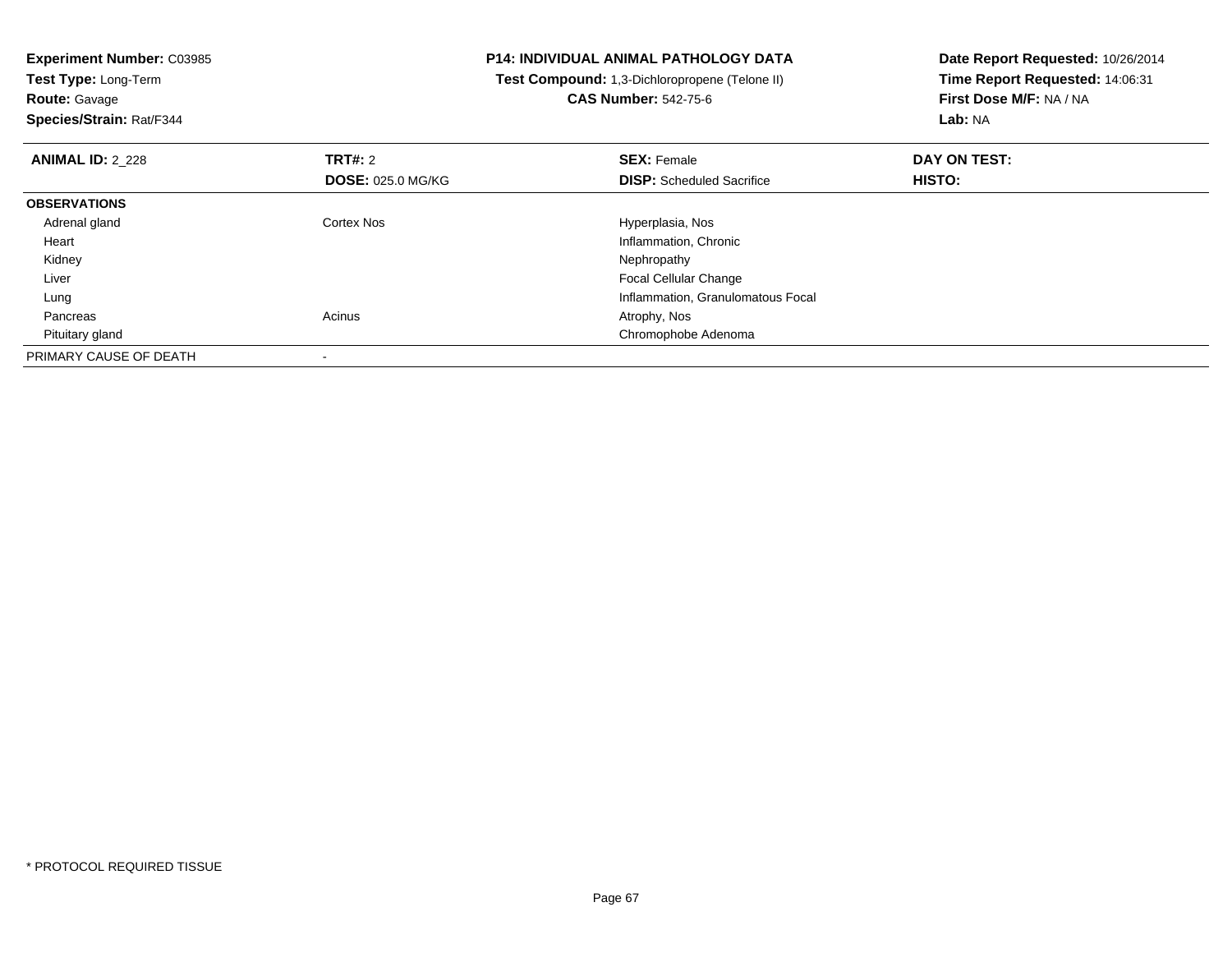| <b>Experiment Number: C03985</b><br>Test Type: Long-Term<br><b>Route: Gavage</b><br>Species/Strain: Rat/F344 | <b>P14: INDIVIDUAL ANIMAL PATHOLOGY DATA</b><br>Test Compound: 1,3-Dichloropropene (Telone II)<br><b>CAS Number: 542-75-6</b> |                                  | Date Report Requested: 10/26/2014<br>Time Report Requested: 14:06:31<br>First Dose M/F: NA / NA<br>Lab: NA |  |
|--------------------------------------------------------------------------------------------------------------|-------------------------------------------------------------------------------------------------------------------------------|----------------------------------|------------------------------------------------------------------------------------------------------------|--|
| <b>ANIMAL ID: 2 230</b>                                                                                      | TRT#: 2                                                                                                                       | <b>SEX: Female</b>               | DAY ON TEST:                                                                                               |  |
|                                                                                                              | <b>DOSE: 025.0 MG/KG</b>                                                                                                      | <b>DISP:</b> Scheduled Sacrifice | <b>HISTO:</b>                                                                                              |  |
| <b>OBSERVATIONS</b>                                                                                          |                                                                                                                               |                                  |                                                                                                            |  |
| Adrenal gland                                                                                                | Cortex Nos                                                                                                                    | Hyperplasia, Focal               |                                                                                                            |  |
| Kidney                                                                                                       |                                                                                                                               | Nephropathy                      |                                                                                                            |  |
| Liver                                                                                                        |                                                                                                                               | <b>Focal Cellular Change</b>     |                                                                                                            |  |
| Lung                                                                                                         |                                                                                                                               | Hyperplasia, Adenomatous         |                                                                                                            |  |
| Mammary gland                                                                                                |                                                                                                                               | Fibroadenoma                     |                                                                                                            |  |
| Pituitary gland                                                                                              |                                                                                                                               | Cyst, Nos                        |                                                                                                            |  |
| PRIMARY CAUSE OF DEATH                                                                                       |                                                                                                                               |                                  |                                                                                                            |  |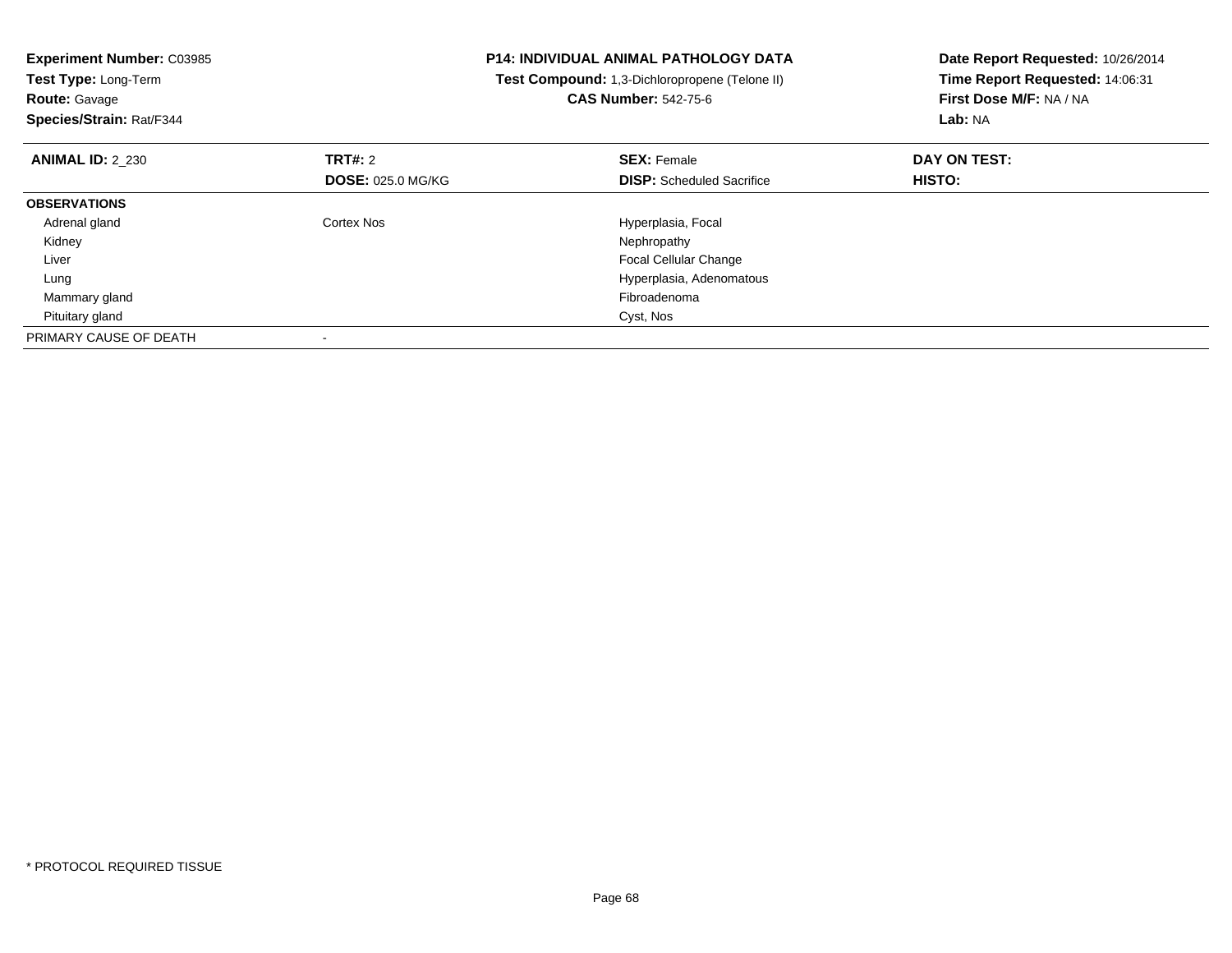| <b>Experiment Number: C03985</b><br>Test Type: Long-Term<br><b>Route: Gavage</b><br>Species/Strain: Rat/F344 |                          | <b>P14: INDIVIDUAL ANIMAL PATHOLOGY DATA</b><br>Test Compound: 1,3-Dichloropropene (Telone II)<br><b>CAS Number: 542-75-6</b> | Date Report Requested: 10/26/2014<br>Time Report Requested: 14:06:31<br>First Dose M/F: NA / NA<br>Lab: NA |  |
|--------------------------------------------------------------------------------------------------------------|--------------------------|-------------------------------------------------------------------------------------------------------------------------------|------------------------------------------------------------------------------------------------------------|--|
| <b>ANIMAL ID: 2 232</b>                                                                                      | TRT#: 2                  | <b>SEX: Female</b>                                                                                                            | DAY ON TEST:                                                                                               |  |
|                                                                                                              | <b>DOSE: 025.0 MG/KG</b> | <b>DISP:</b> Natural Death                                                                                                    | <b>HISTO:</b>                                                                                              |  |
| <b>OBSERVATIONS</b>                                                                                          |                          |                                                                                                                               |                                                                                                            |  |
| Kidney                                                                                                       |                          | Nephropathy                                                                                                                   |                                                                                                            |  |
| Liver                                                                                                        |                          | Neoplastic Nodule                                                                                                             |                                                                                                            |  |
| Mammary gland                                                                                                |                          | Fibroadenoma                                                                                                                  |                                                                                                            |  |
| Pituitary gland                                                                                              |                          | Chromophobe Adenoma                                                                                                           |                                                                                                            |  |
| Spleen                                                                                                       |                          | <b>Hemosiderosis</b>                                                                                                          |                                                                                                            |  |
| Stomach                                                                                                      |                          | Edema, Nos                                                                                                                    |                                                                                                            |  |
|                                                                                                              |                          | Inflammation, Chronic                                                                                                         |                                                                                                            |  |
| PRIMARY CAUSE OF DEATH                                                                                       |                          |                                                                                                                               |                                                                                                            |  |

-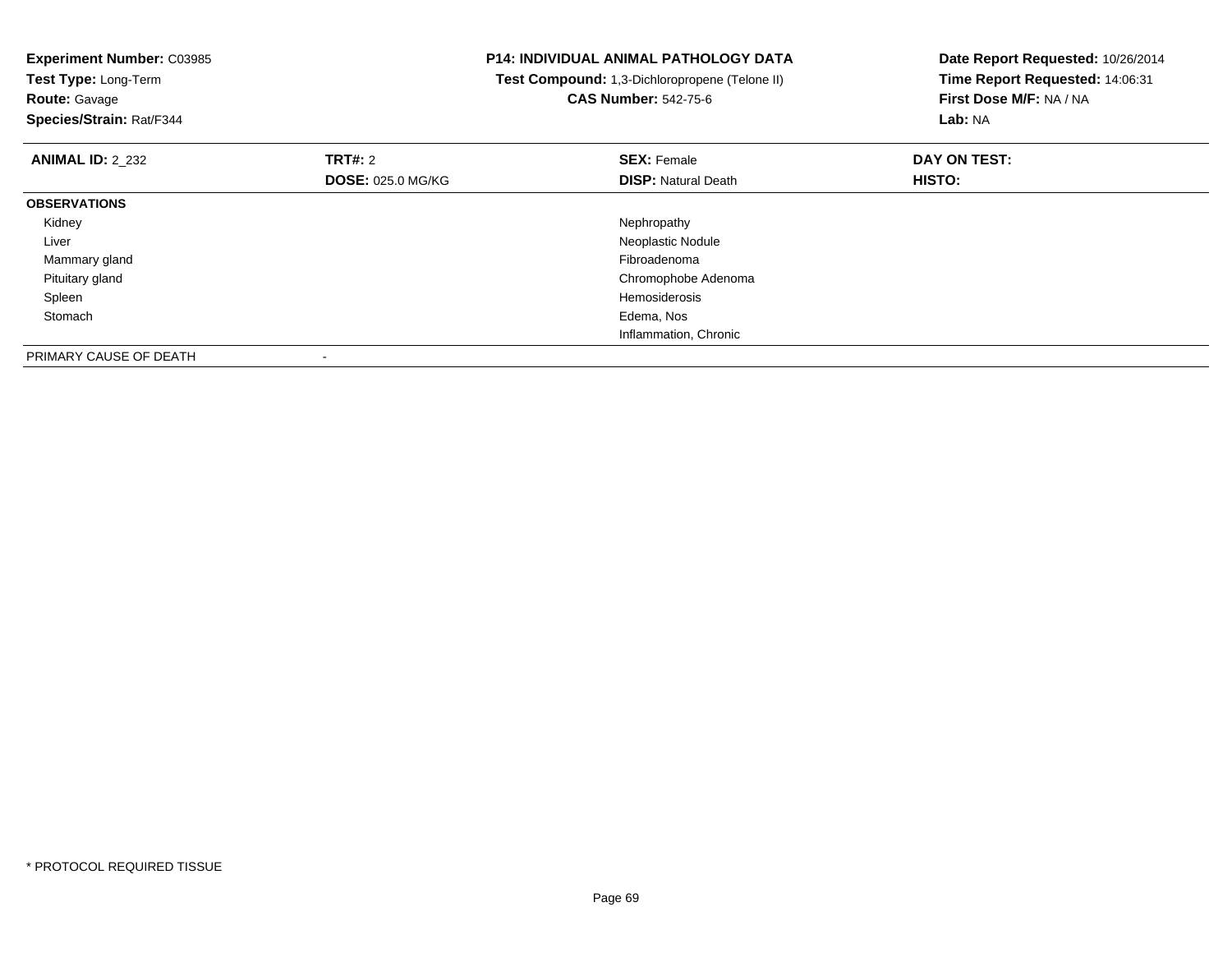**Experiment Number:** C03985**Test Type:** Long-Term**Route:** Gavage **Species/Strain:** Rat/F344**P14: INDIVIDUAL ANIMAL PATHOLOGY DATA Test Compound:** 1,3-Dichloropropene (Telone II)**CAS Number:** 542-75-6**Date Report Requested:** 10/26/2014**Time Report Requested:** 14:06:31**First Dose M/F:** NA / NA**Lab:** NA**ANIMAL ID:** 2\_234**TRT#:** 2 **SEX:** Female **DAY ON TEST: DOSE:** 025.0 MG/KG**DISP:** Scheduled Sacrifice **HISTO: OBSERVATIONS** Adrenal glandCortex Nos **Exercía Exercía Exercía Exercía Exercía Exercía Exercía Exercía Exercía Exercía Exercía Exercía Exercí<br>
Exercía Exercía Exercía Exercía Exercía Exercía Exercía Exercía Exercía Exercía Exercía Exercía Exercía Ex**  Kidneyy the control of the control of the control of the control of the control of the control of the control of the control of the control of the control of the control of the control of the control of the control of the contro Liver Focal Cellular Change Mammary glandd and the control of the control of the control of the control of the control of the control of the control of the control of the control of the control of the control of the control of the control of the control of the co Pancreass and the contract of the contract of the contract of the contract of the contract  $\mathsf{A}$  at  $\mathsf{A}$  and  $\mathsf{A}$  and  $\mathsf{A}$  and  $\mathsf{A}$  and  $\mathsf{A}$  are contract of  $\mathsf{A}$  and  $\mathsf{A}$  and  $\mathsf{A}$  are contract of Pituitary gland Chromophobe Adenoma Preputial gland Carcinoma, Nos PRIMARY CAUSE OF DEATH-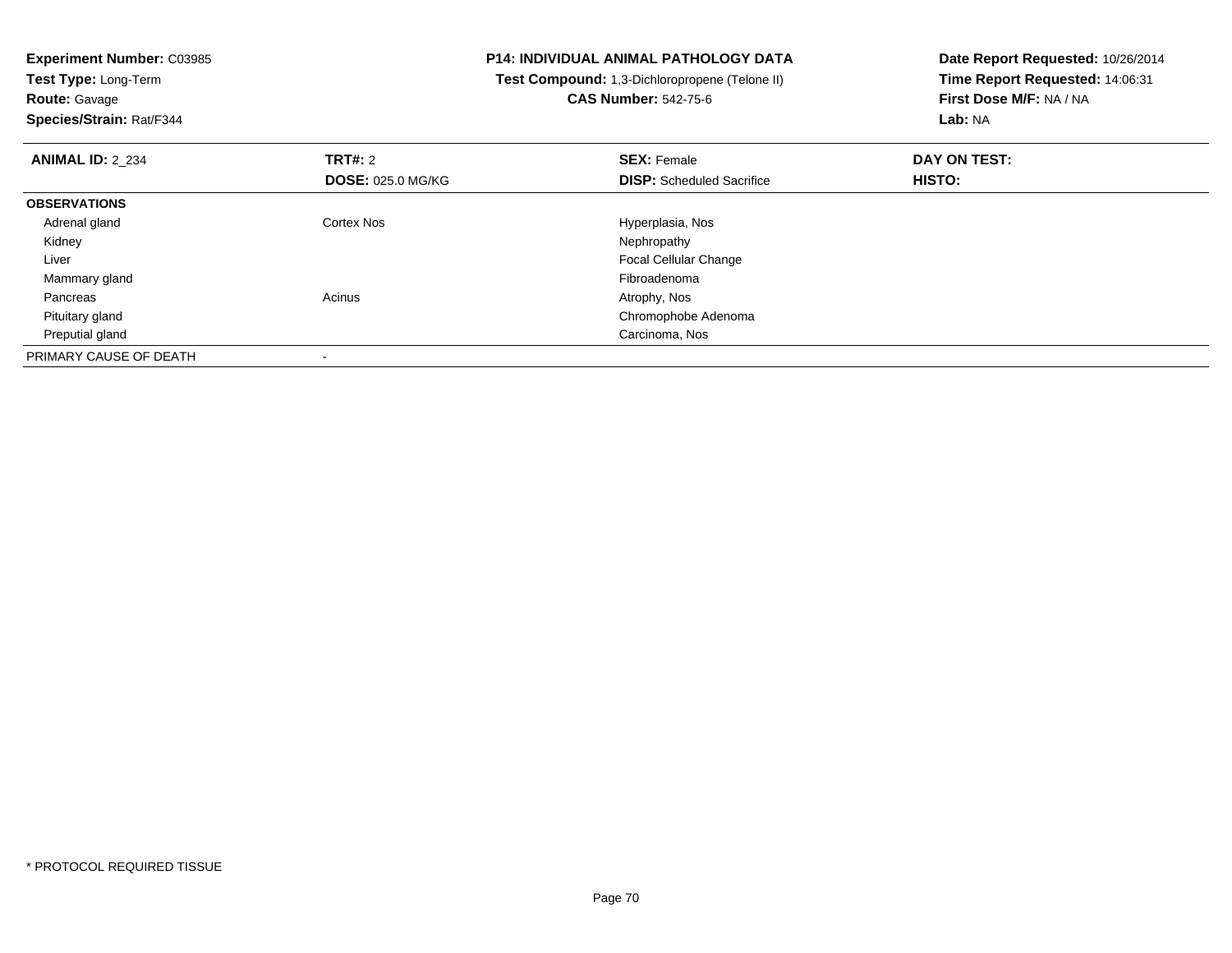| <b>Experiment Number: C03985</b><br>Test Type: Long-Term<br><b>Route: Gavage</b><br>Species/Strain: Rat/F344 |                          | <b>P14: INDIVIDUAL ANIMAL PATHOLOGY DATA</b><br>Test Compound: 1,3-Dichloropropene (Telone II)<br><b>CAS Number: 542-75-6</b> | Date Report Requested: 10/26/2014<br>Time Report Requested: 14:06:31<br>First Dose M/F: NA / NA<br>Lab: NA |  |
|--------------------------------------------------------------------------------------------------------------|--------------------------|-------------------------------------------------------------------------------------------------------------------------------|------------------------------------------------------------------------------------------------------------|--|
| <b>ANIMAL ID: 2_238</b>                                                                                      | TRT#: 2                  | <b>SEX: Female</b>                                                                                                            | DAY ON TEST:                                                                                               |  |
|                                                                                                              | <b>DOSE: 025.0 MG/KG</b> | <b>DISP:</b> Scheduled Sacrifice                                                                                              | HISTO:                                                                                                     |  |
| <b>OBSERVATIONS</b>                                                                                          |                          |                                                                                                                               |                                                                                                            |  |
| Heart                                                                                                        |                          | Inflammation, Chronic                                                                                                         |                                                                                                            |  |
| Kidney                                                                                                       |                          | Nephropathy                                                                                                                   |                                                                                                            |  |
| Liver                                                                                                        |                          | <b>Focal Cellular Change</b>                                                                                                  |                                                                                                            |  |
| Mammary gland                                                                                                |                          | Fibroadenoma                                                                                                                  |                                                                                                            |  |
| Pancreas                                                                                                     | Acinus                   | Atrophy, Nos                                                                                                                  |                                                                                                            |  |
| Thyroid                                                                                                      |                          | C-Cell Adenoma                                                                                                                |                                                                                                            |  |
| PRIMARY CAUSE OF DEATH                                                                                       |                          |                                                                                                                               |                                                                                                            |  |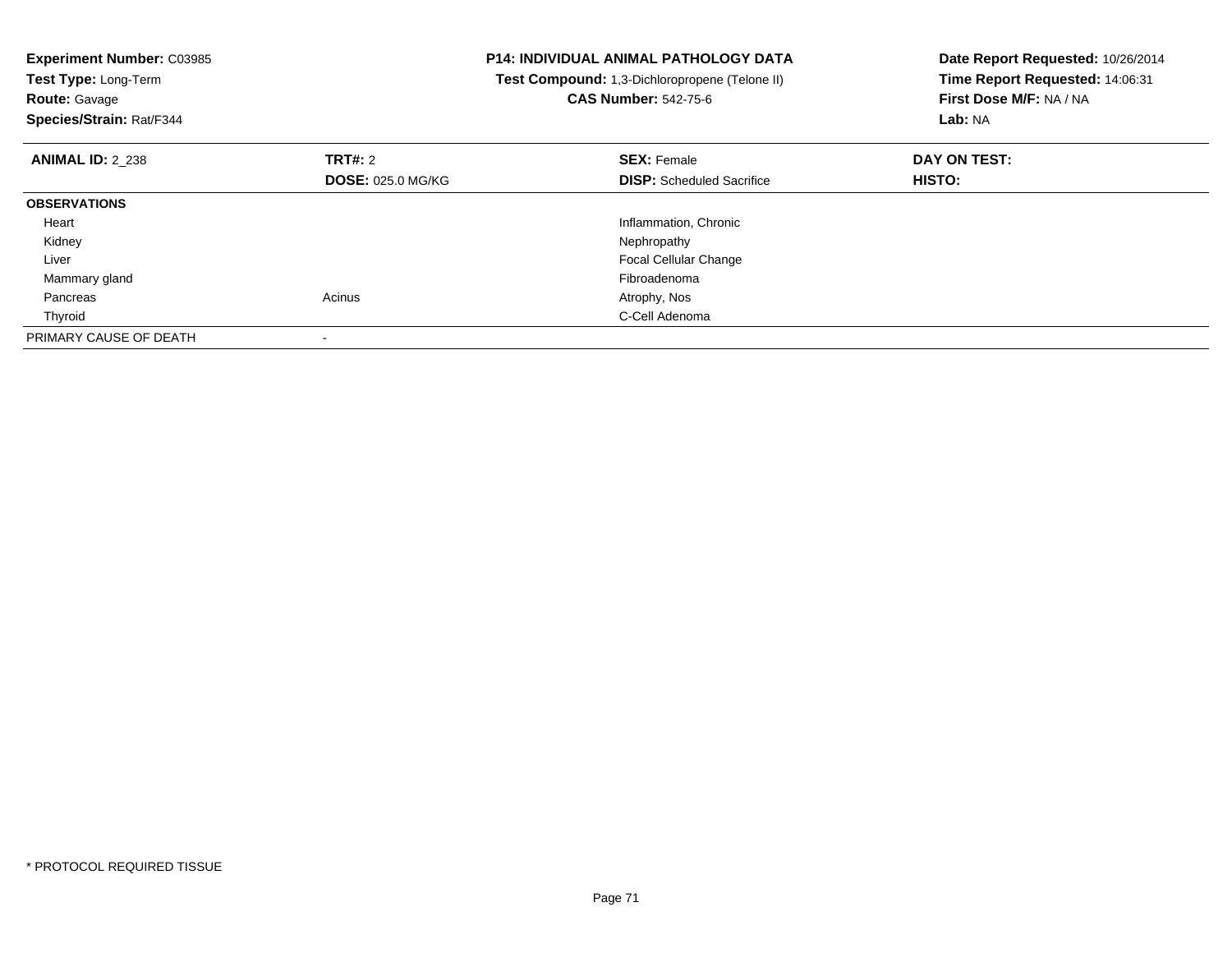**Test Type:** Long-Term

**Route:** Gavage

**Species/Strain:** Rat/F344

## **P14: INDIVIDUAL ANIMAL PATHOLOGY DATA**

 **Test Compound:** 1,3-Dichloropropene (Telone II)**CAS Number:** 542-75-6

| <b>ANIMAL ID: 2 240</b> | TRT#: 2                  | <b>SEX: Female</b>               | DAY ON TEST:  |  |
|-------------------------|--------------------------|----------------------------------|---------------|--|
|                         | <b>DOSE: 025.0 MG/KG</b> | <b>DISP:</b> Scheduled Sacrifice | <b>HISTO:</b> |  |
| <b>OBSERVATIONS</b>     |                          |                                  |               |  |
| Adrenal gland           | <b>Cortex Nos</b>        | Hyperplasia, Nos                 |               |  |
| Heart                   |                          | Fibrosis                         |               |  |
|                         |                          | Inflammation, Chronic            |               |  |
| Kidney                  |                          | Nephropathy                      |               |  |
| Liver                   |                          | Focal Cellular Change            |               |  |
| Mammary gland           |                          | Fibroadenoma                     |               |  |
| Pancreas                | Acinus                   | Atrophy, Nos                     |               |  |
| Pituitary gland         |                          | Chromophobe Adenoma              |               |  |
| PRIMARY CAUSE OF DEATH  |                          |                                  |               |  |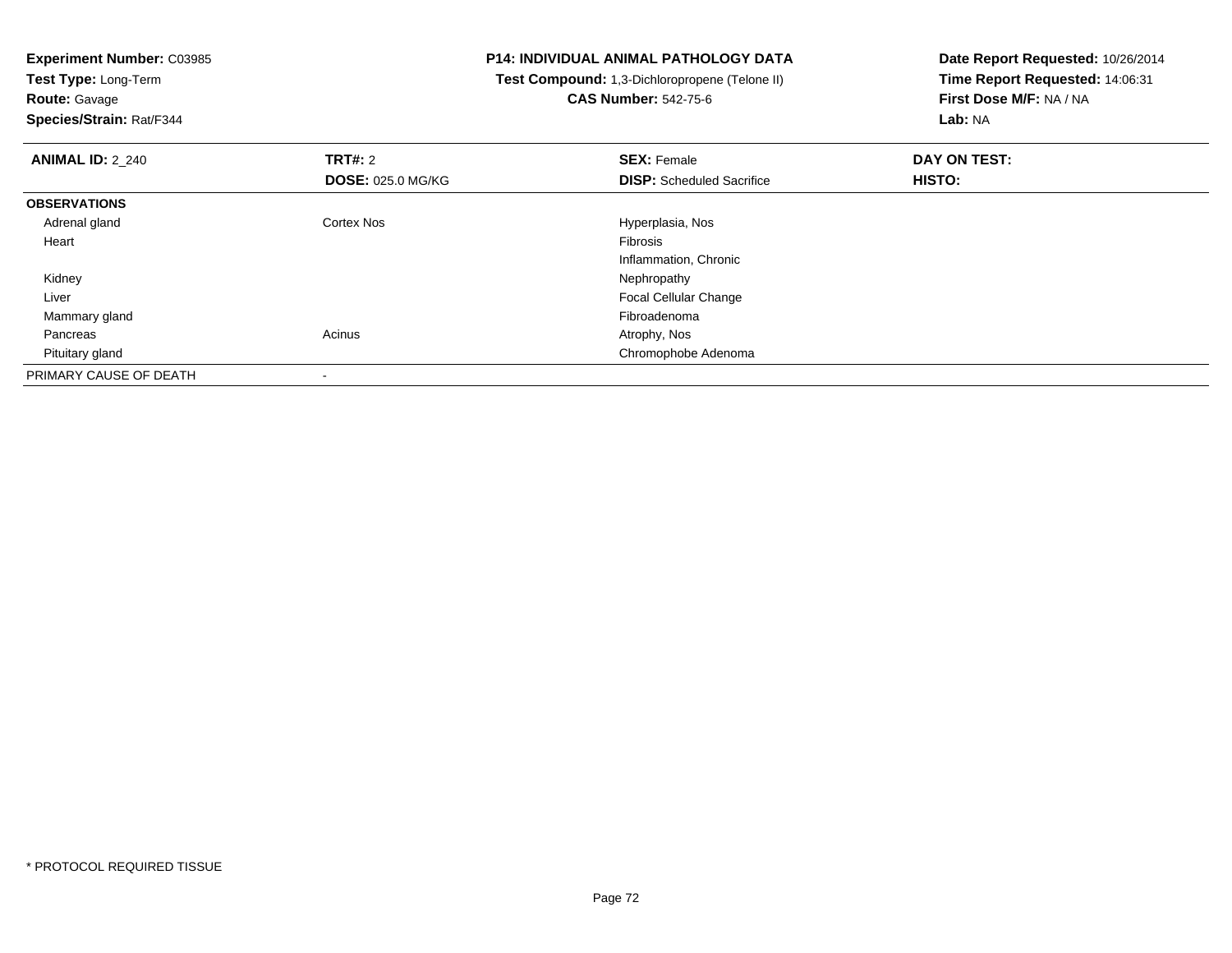| <b>Experiment Number: C03985</b><br>Test Type: Long-Term<br><b>Route: Gavage</b><br>Species/Strain: Rat/F344 |                          | <b>P14: INDIVIDUAL ANIMAL PATHOLOGY DATA</b><br>Test Compound: 1,3-Dichloropropene (Telone II)<br><b>CAS Number: 542-75-6</b> | Date Report Requested: 10/26/2014<br>Time Report Requested: 14:06:31<br>First Dose M/F: NA / NA<br>Lab: NA |
|--------------------------------------------------------------------------------------------------------------|--------------------------|-------------------------------------------------------------------------------------------------------------------------------|------------------------------------------------------------------------------------------------------------|
| <b>ANIMAL ID: 2 242</b>                                                                                      | TRT#: 2                  | <b>SEX: Female</b>                                                                                                            | DAY ON TEST:                                                                                               |
|                                                                                                              | <b>DOSE: 025.0 MG/KG</b> | <b>DISP: Natural Death</b>                                                                                                    | HISTO:                                                                                                     |
| <b>OBSERVATIONS</b>                                                                                          |                          |                                                                                                                               |                                                                                                            |
| Lung                                                                                                         |                          | Abscess, Nos                                                                                                                  |                                                                                                            |
| Pituitary gland                                                                                              |                          | Chromophobe Carcinoma                                                                                                         |                                                                                                            |
| Spleen                                                                                                       |                          | Hemosiderosis                                                                                                                 |                                                                                                            |
| PRIMARY CAUSE OF DEATH                                                                                       |                          |                                                                                                                               |                                                                                                            |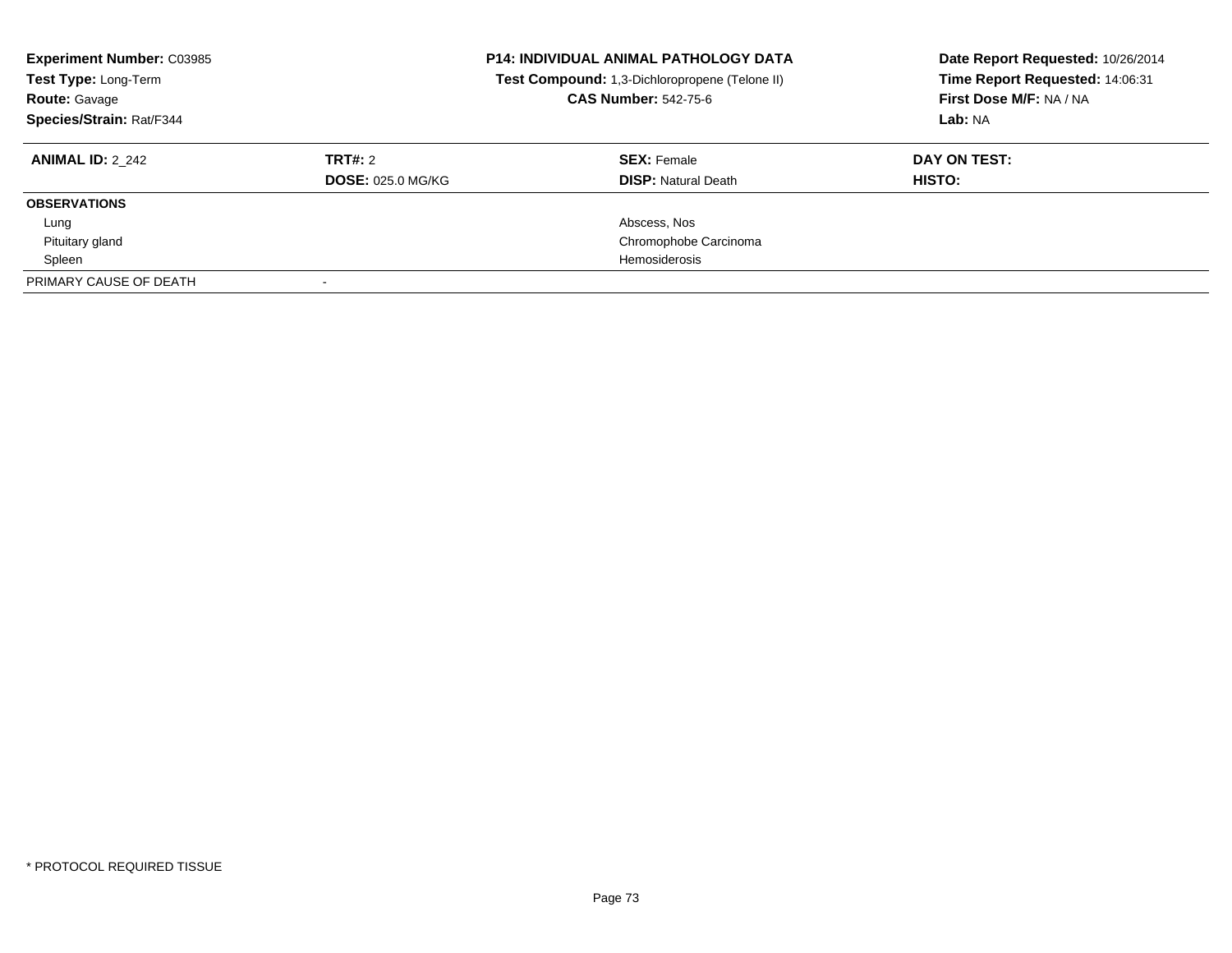| <b>Experiment Number: C03985</b><br>Test Type: Long-Term<br><b>Route: Gavage</b><br><b>Species/Strain: Rat/F344</b> |                                     | <b>P14: INDIVIDUAL ANIMAL PATHOLOGY DATA</b><br>Test Compound: 1,3-Dichloropropene (Telone II)<br><b>CAS Number: 542-75-6</b> | Date Report Requested: 10/26/2014<br>Time Report Requested: 14:06:31<br>First Dose M/F: NA / NA<br>Lab: NA |
|---------------------------------------------------------------------------------------------------------------------|-------------------------------------|-------------------------------------------------------------------------------------------------------------------------------|------------------------------------------------------------------------------------------------------------|
| <b>ANIMAL ID: 2 244</b>                                                                                             | TRT#: 2<br><b>DOSE: 025.0 MG/KG</b> | <b>SEX:</b> Female<br><b>DISP:</b> Natural Death                                                                              | DAY ON TEST:<br>HISTO:                                                                                     |
| <b>OBSERVATIONS</b>                                                                                                 |                                     |                                                                                                                               |                                                                                                            |
| Spleen                                                                                                              |                                     | <b>Hemosiderosis</b>                                                                                                          |                                                                                                            |
| PRIMARY CAUSE OF DEATH                                                                                              |                                     |                                                                                                                               |                                                                                                            |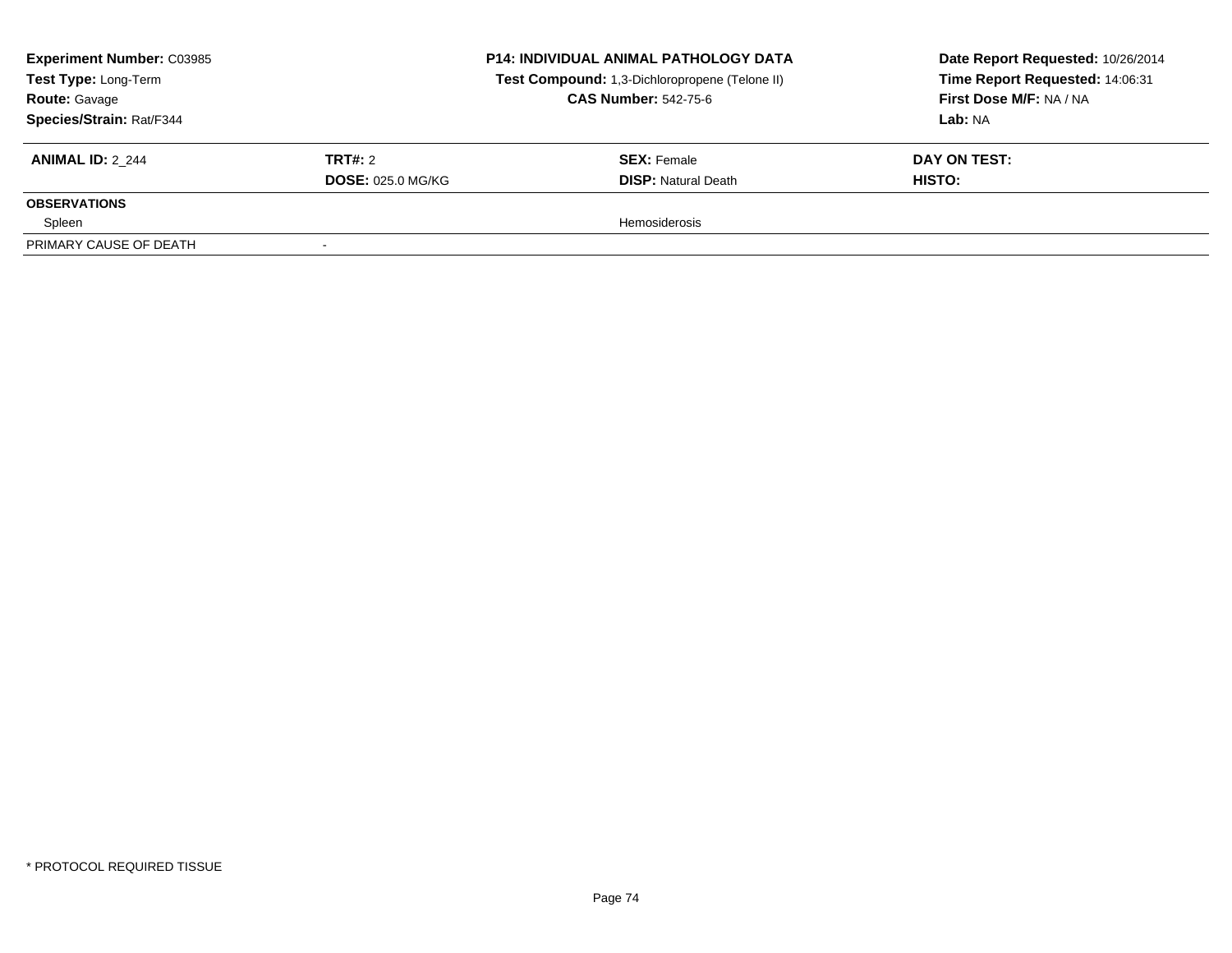**Test Type:** Long-Term

**Route:** Gavage

**Species/Strain:** Rat/F344

## **P14: INDIVIDUAL ANIMAL PATHOLOGY DATA**

 **Test Compound:** 1,3-Dichloropropene (Telone II)**CAS Number:** 542-75-6

| <b>ANIMAL ID: 2_246</b> | TRT#: 2                  | <b>SEX: Female</b>               | DAY ON TEST:  |  |
|-------------------------|--------------------------|----------------------------------|---------------|--|
|                         | <b>DOSE: 025.0 MG/KG</b> | <b>DISP:</b> Scheduled Sacrifice | <b>HISTO:</b> |  |
| <b>OBSERVATIONS</b>     |                          |                                  |               |  |
| Adrenal gland           |                          | Congestion, Nos                  |               |  |
| Heart                   |                          | Fibrosis                         |               |  |
|                         |                          | Inflammation, Chronic            |               |  |
| Kidney                  |                          | Nephropathy                      |               |  |
| Liver                   |                          | <b>Focal Cellular Change</b>     |               |  |
| Mammary gland           |                          | Fibroadenoma                     |               |  |
| Pancreas                | Acinus                   | Atrophy, Nos                     |               |  |
| Pituitary gland         |                          | Chromophobe Adenoma              |               |  |
| PRIMARY CAUSE OF DEATH  | -                        |                                  |               |  |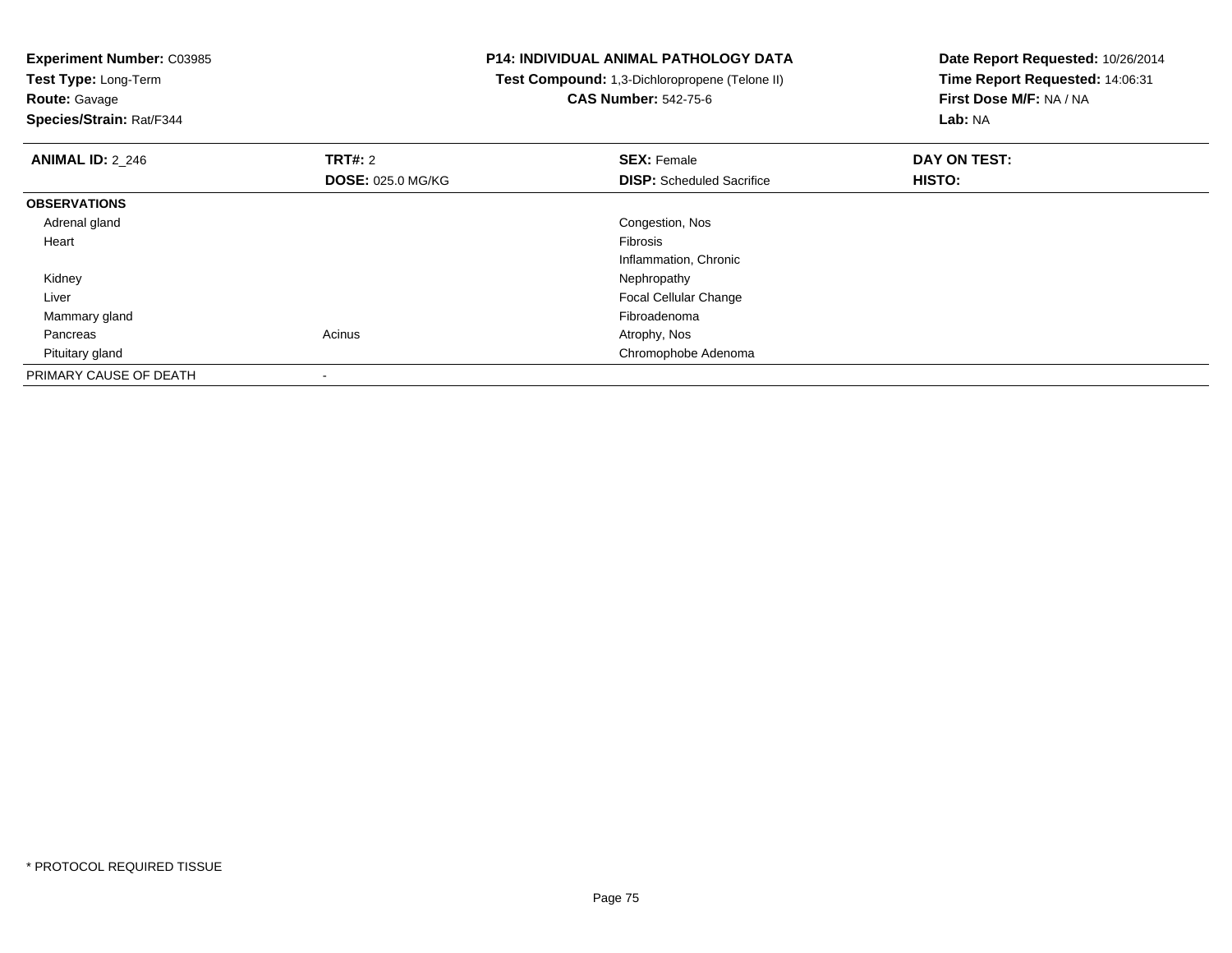| <b>Experiment Number: C03985</b><br>Test Type: Long-Term<br><b>Route: Gavage</b><br>Species/Strain: Rat/F344 |                          | <b>P14: INDIVIDUAL ANIMAL PATHOLOGY DATA</b><br>Test Compound: 1,3-Dichloropropene (Telone II)<br><b>CAS Number: 542-75-6</b> | Date Report Requested: 10/26/2014<br>Time Report Requested: 14:06:31<br>First Dose M/F: NA / NA<br>Lab: NA |
|--------------------------------------------------------------------------------------------------------------|--------------------------|-------------------------------------------------------------------------------------------------------------------------------|------------------------------------------------------------------------------------------------------------|
| <b>ANIMAL ID: 2 248</b>                                                                                      | TRT#: 2                  | <b>SEX: Female</b>                                                                                                            | DAY ON TEST:                                                                                               |
|                                                                                                              | <b>DOSE: 025.0 MG/KG</b> | <b>DISP:</b> Scheduled Sacrifice                                                                                              | <b>HISTO:</b>                                                                                              |
| <b>OBSERVATIONS</b>                                                                                          |                          |                                                                                                                               |                                                                                                            |
| Adrenal gland                                                                                                |                          | Pheochromocytoma                                                                                                              |                                                                                                            |
| Heart                                                                                                        |                          | Fibrosis                                                                                                                      |                                                                                                            |
|                                                                                                              |                          | Inflammation, Chronic                                                                                                         |                                                                                                            |
| Liver                                                                                                        |                          | <b>Focal Cellular Change</b>                                                                                                  |                                                                                                            |
| Mammary gland                                                                                                |                          | Fibroadenoma                                                                                                                  |                                                                                                            |
| PRIMARY CAUSE OF DEATH                                                                                       |                          |                                                                                                                               |                                                                                                            |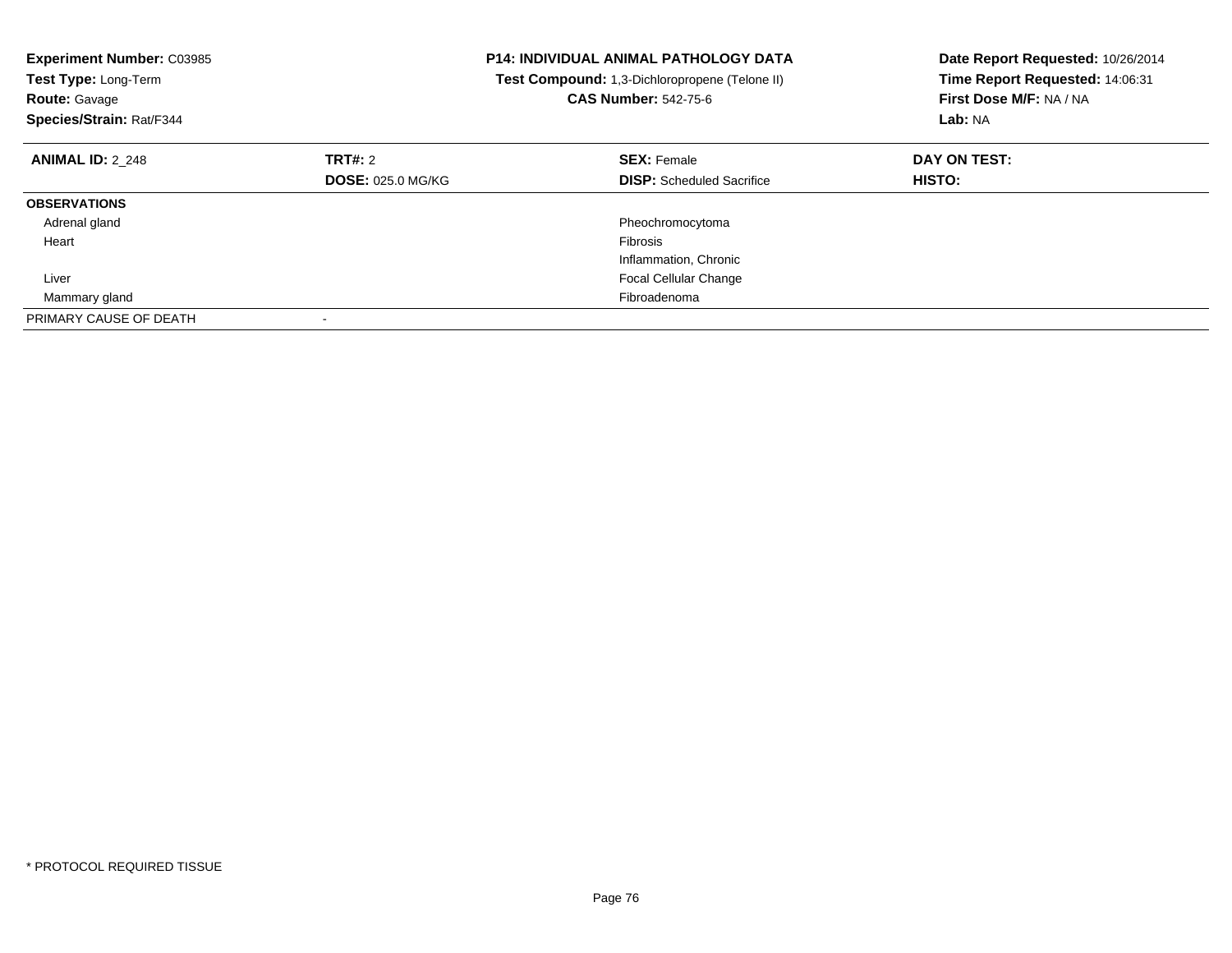| <b>Experiment Number: C03985</b><br><b>Test Type: Long-Term</b><br><b>Route: Gavage</b><br>Species/Strain: Rat/F344 |                                     | <b>P14: INDIVIDUAL ANIMAL PATHOLOGY DATA</b><br><b>Test Compound:</b> 1,3-Dichloropropene (Telone II)<br><b>CAS Number: 542-75-6</b> | Date Report Requested: 10/26/2014<br>Time Report Requested: 14:06:31<br>First Dose M/F: NA / NA<br>Lab: NA |
|---------------------------------------------------------------------------------------------------------------------|-------------------------------------|--------------------------------------------------------------------------------------------------------------------------------------|------------------------------------------------------------------------------------------------------------|
| <b>ANIMAL ID: 2 250</b>                                                                                             | TRT#: 2<br><b>DOSE: 025.0 MG/KG</b> | <b>SEX: Female</b><br><b>DISP:</b> Dosing Accident                                                                                   | DAY ON TEST:<br><b>HISTO:</b>                                                                              |
| <b>OBSERVATIONS</b>                                                                                                 |                                     |                                                                                                                                      |                                                                                                            |
| Heart                                                                                                               |                                     | Fibrosis<br>Inflammation, Chronic                                                                                                    |                                                                                                            |
| Pancreas                                                                                                            | Acinus                              | Atrophy, Nos                                                                                                                         |                                                                                                            |
| Unspecified                                                                                                         | Multiple Organs Nos                 | Leukemia, Monocytic                                                                                                                  |                                                                                                            |
| PRIMARY CAUSE OF DEATH                                                                                              |                                     |                                                                                                                                      |                                                                                                            |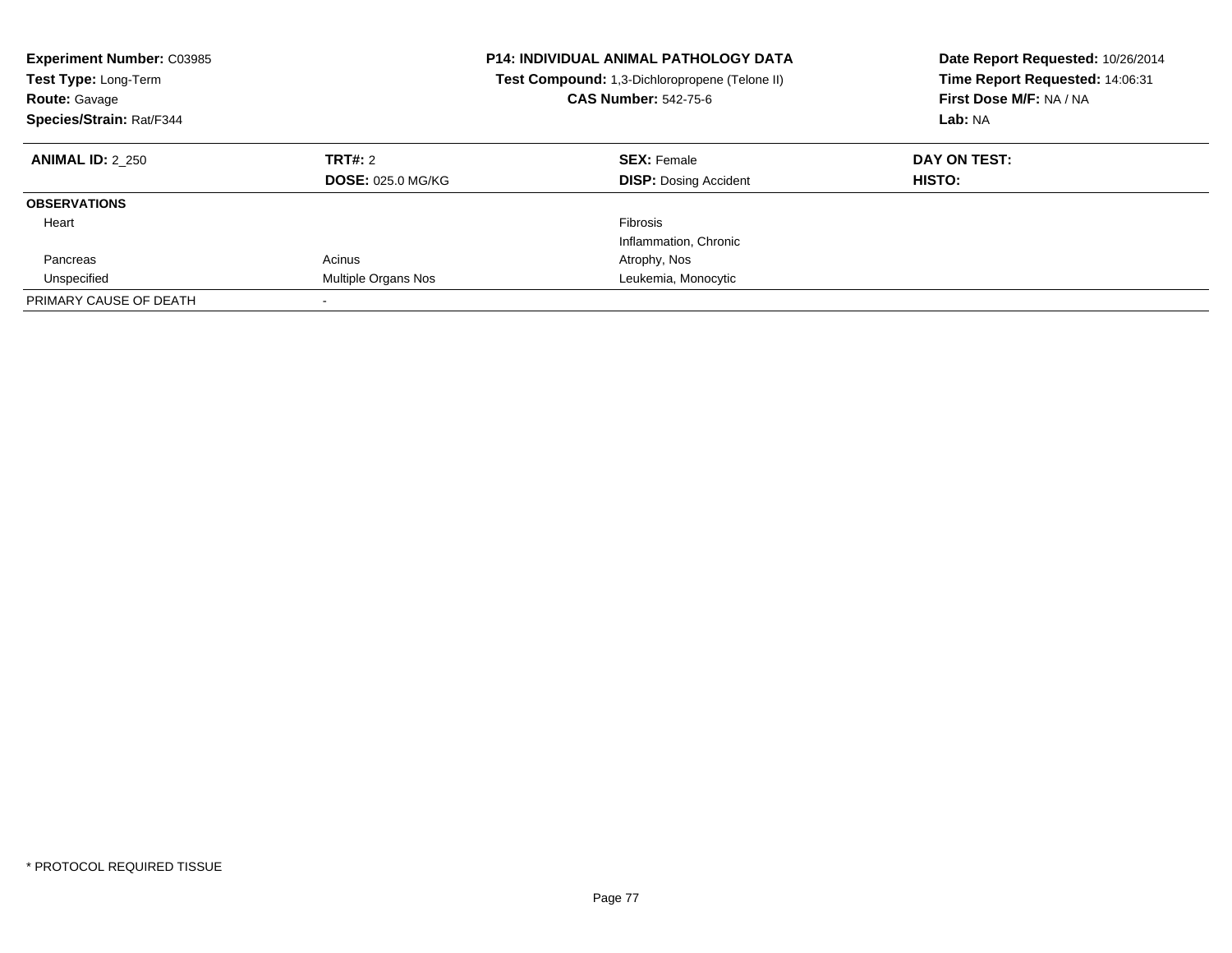| <b>Experiment Number: C03985</b><br>Test Type: Long-Term<br><b>Route: Gavage</b><br>Species/Strain: Rat/F344 |                          | <b>P14: INDIVIDUAL ANIMAL PATHOLOGY DATA</b><br>Test Compound: 1,3-Dichloropropene (Telone II)<br><b>CAS Number: 542-75-6</b> | Date Report Requested: 10/26/2014<br>Time Report Requested: 14:06:31<br>First Dose M/F: NA / NA<br>Lab: NA |
|--------------------------------------------------------------------------------------------------------------|--------------------------|-------------------------------------------------------------------------------------------------------------------------------|------------------------------------------------------------------------------------------------------------|
| <b>ANIMAL ID: 2_252</b>                                                                                      | TRT#: 2                  | <b>SEX: Female</b>                                                                                                            | DAY ON TEST:                                                                                               |
|                                                                                                              | <b>DOSE: 025.0 MG/KG</b> | <b>DISP:</b> Scheduled Sacrifice                                                                                              | HISTO:                                                                                                     |
| <b>OBSERVATIONS</b>                                                                                          |                          |                                                                                                                               |                                                                                                            |
| Adrenal gland                                                                                                | Cortex Nos               | Hyperplasia, Focal                                                                                                            |                                                                                                            |
| Heart                                                                                                        |                          | <b>Fibrosis</b>                                                                                                               |                                                                                                            |
|                                                                                                              |                          | Inflammation, Chronic                                                                                                         |                                                                                                            |
| Kidney                                                                                                       |                          | Nephropathy                                                                                                                   |                                                                                                            |
| Liver                                                                                                        |                          | Neoplastic Nodule                                                                                                             |                                                                                                            |
| Pituitary gland                                                                                              |                          | Chromophobe Adenoma                                                                                                           |                                                                                                            |
| PRIMARY CAUSE OF DEATH                                                                                       |                          |                                                                                                                               |                                                                                                            |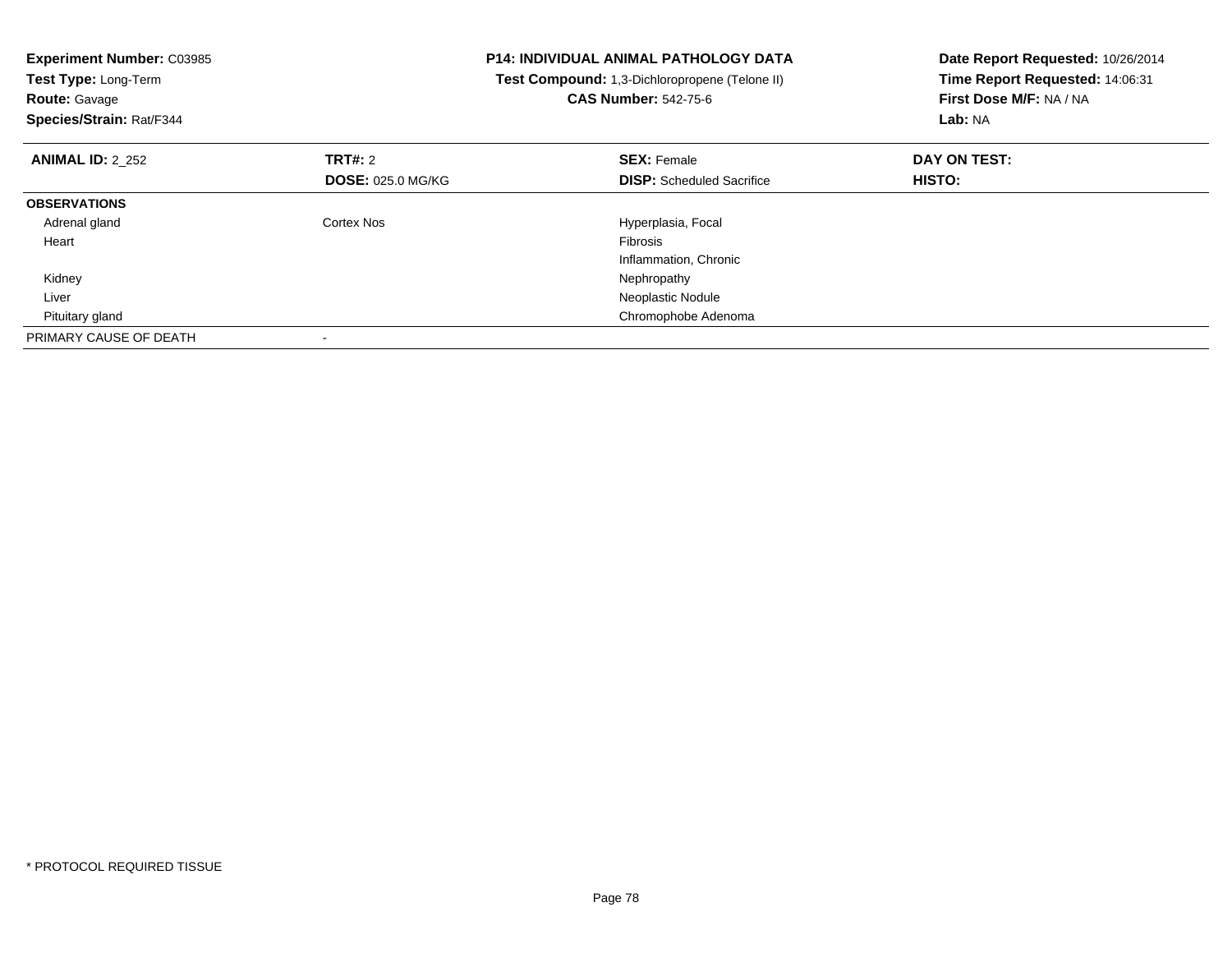| <b>Experiment Number: C03985</b><br>Test Type: Long-Term<br><b>Route: Gavage</b><br>Species/Strain: Rat/F344 |                          | <b>P14: INDIVIDUAL ANIMAL PATHOLOGY DATA</b><br>Test Compound: 1,3-Dichloropropene (Telone II)<br><b>CAS Number: 542-75-6</b> | Date Report Requested: 10/26/2014<br>Time Report Requested: 14:06:31<br>First Dose M/F: NA / NA<br>Lab: NA |
|--------------------------------------------------------------------------------------------------------------|--------------------------|-------------------------------------------------------------------------------------------------------------------------------|------------------------------------------------------------------------------------------------------------|
| <b>ANIMAL ID: 2 254</b>                                                                                      | TRT#: 2                  | <b>SEX: Female</b>                                                                                                            | DAY ON TEST:                                                                                               |
|                                                                                                              | <b>DOSE: 025.0 MG/KG</b> | <b>DISP:</b> Dosing Accident                                                                                                  | HISTO:                                                                                                     |
| <b>OBSERVATIONS</b>                                                                                          |                          |                                                                                                                               |                                                                                                            |
| Liver                                                                                                        |                          | Metamorphosis, Fatty                                                                                                          |                                                                                                            |
| Stomach                                                                                                      |                          | Hyperkeratosis                                                                                                                |                                                                                                            |
| Trachea                                                                                                      |                          | Aspiration, Foreign Body                                                                                                      |                                                                                                            |
| Unspecified                                                                                                  | Neck                     | Abscess, Nos                                                                                                                  |                                                                                                            |
|                                                                                                              | <b>Mediastinum Nos</b>   | Inflammation, Suppurative                                                                                                     |                                                                                                            |
| PRIMARY CAUSE OF DEATH                                                                                       |                          |                                                                                                                               |                                                                                                            |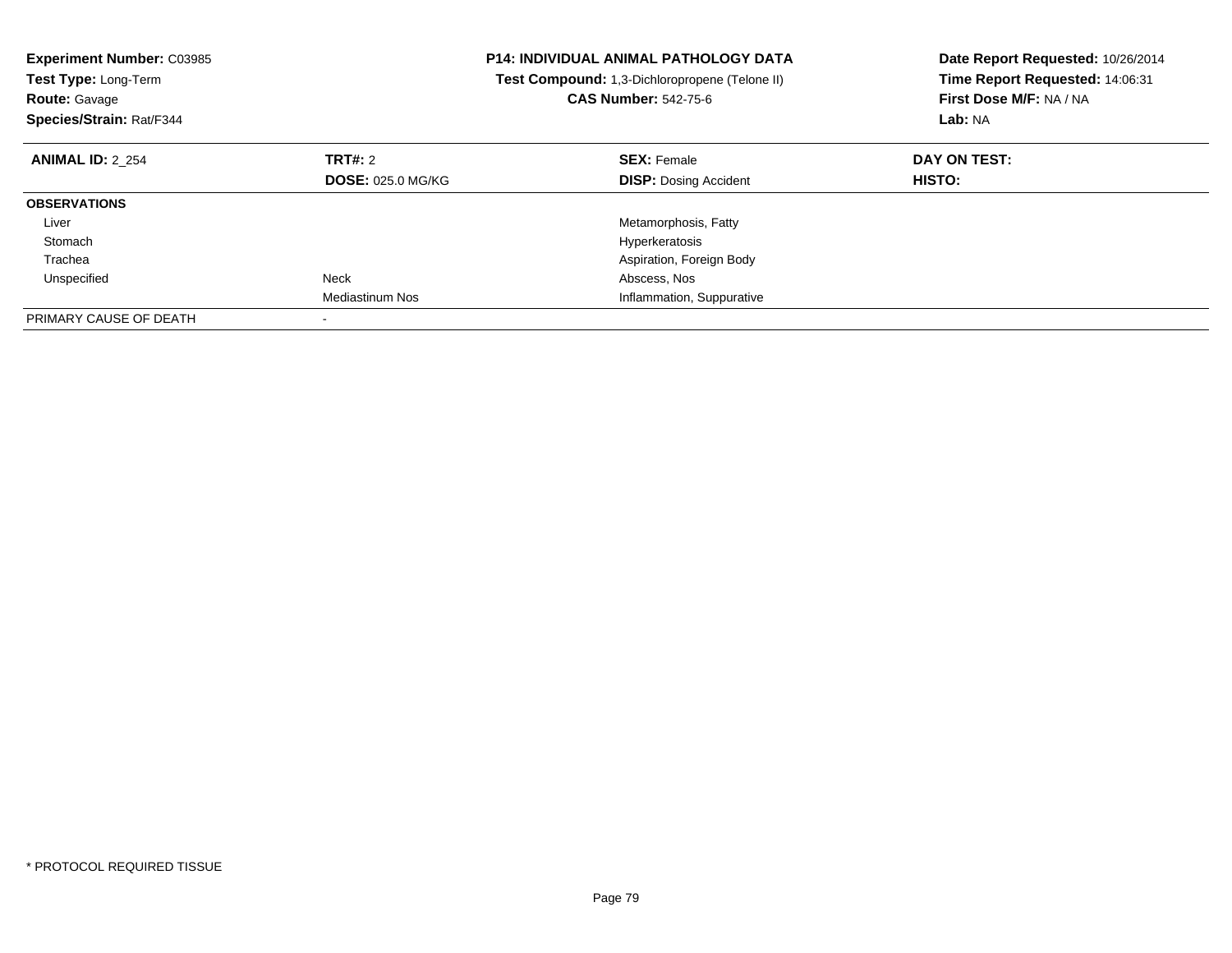| <b>Experiment Number: C03985</b><br>Test Type: Long-Term<br><b>Route: Gavage</b><br>Species/Strain: Rat/F344 |                                     | <b>P14: INDIVIDUAL ANIMAL PATHOLOGY DATA</b><br>Test Compound: 1,3-Dichloropropene (Telone II)<br><b>CAS Number: 542-75-6</b> | Date Report Requested: 10/26/2014<br>Time Report Requested: 14:06:31<br>First Dose M/F: NA / NA<br>Lab: NA |
|--------------------------------------------------------------------------------------------------------------|-------------------------------------|-------------------------------------------------------------------------------------------------------------------------------|------------------------------------------------------------------------------------------------------------|
| <b>ANIMAL ID: 2 256</b>                                                                                      | TRT#: 2<br><b>DOSE: 025.0 MG/KG</b> | <b>SEX: Female</b><br><b>DISP: Natural Death</b>                                                                              | DAY ON TEST:<br>HISTO:                                                                                     |
| <b>OBSERVATIONS</b>                                                                                          |                                     |                                                                                                                               |                                                                                                            |
| Heart                                                                                                        |                                     | Inflammation, Chronic                                                                                                         |                                                                                                            |
| Liver                                                                                                        |                                     | <b>Focal Cellular Change</b>                                                                                                  |                                                                                                            |
| PRIMARY CAUSE OF DEATH                                                                                       |                                     |                                                                                                                               |                                                                                                            |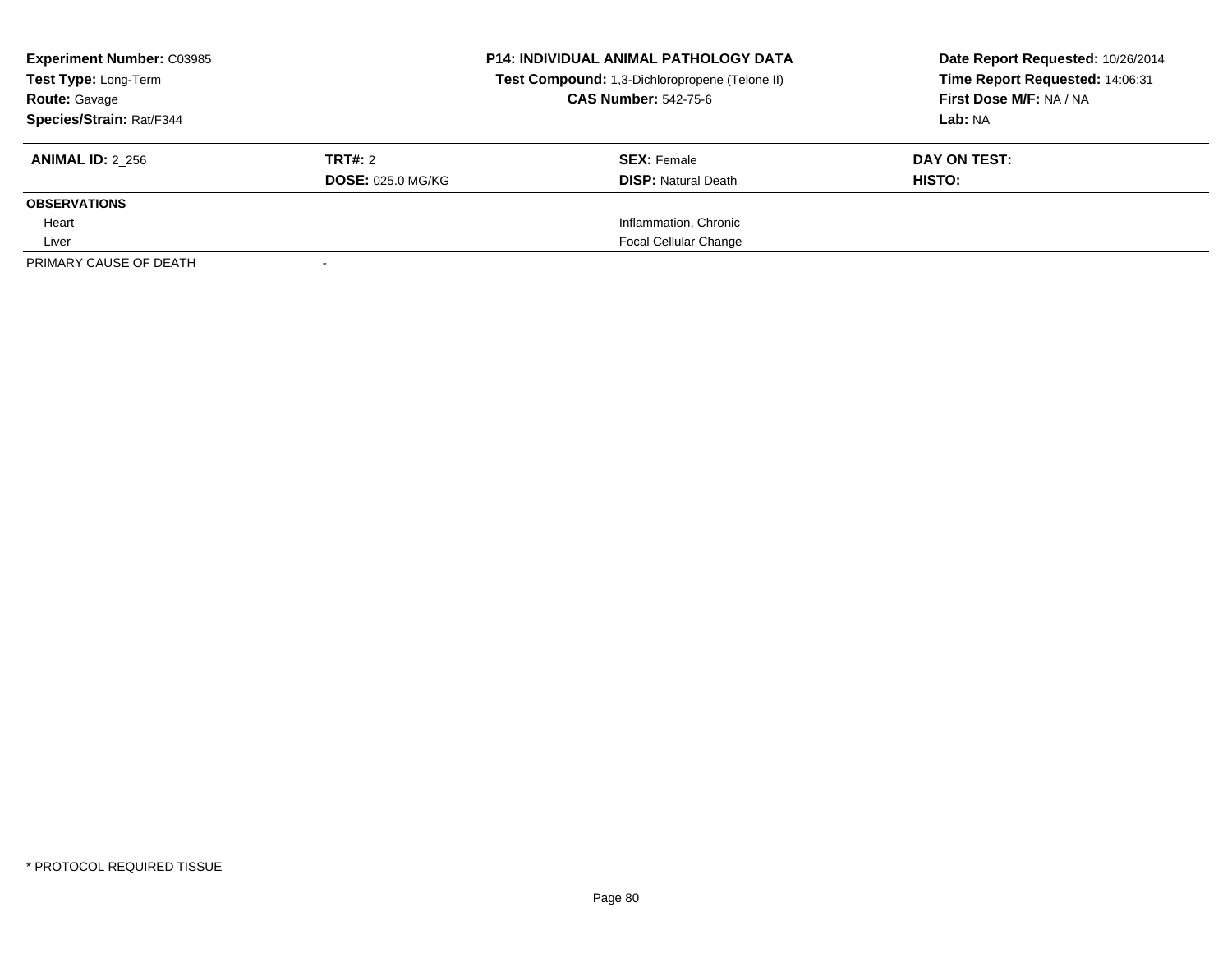| <b>Experiment Number: C03985</b><br>Test Type: Long-Term<br><b>Route: Gavage</b><br>Species/Strain: Rat/F344 |                          | <b>P14: INDIVIDUAL ANIMAL PATHOLOGY DATA</b><br>Test Compound: 1,3-Dichloropropene (Telone II)<br><b>CAS Number: 542-75-6</b> | Date Report Requested: 10/26/2014<br>Time Report Requested: 14:06:31<br>First Dose M/F: NA / NA<br>Lab: NA |
|--------------------------------------------------------------------------------------------------------------|--------------------------|-------------------------------------------------------------------------------------------------------------------------------|------------------------------------------------------------------------------------------------------------|
| <b>ANIMAL ID: 2 258</b>                                                                                      | TRT#: 2                  | <b>SEX: Female</b>                                                                                                            | DAY ON TEST:                                                                                               |
|                                                                                                              | <b>DOSE: 025.0 MG/KG</b> | <b>DISP: Natural Death</b>                                                                                                    | HISTO:                                                                                                     |
| <b>OBSERVATIONS</b>                                                                                          |                          |                                                                                                                               |                                                                                                            |
| Adrenal gland                                                                                                | Cortex Nos               | Hyperplasia, Focal                                                                                                            |                                                                                                            |
| Heart                                                                                                        |                          | Inflammation, Chronic                                                                                                         |                                                                                                            |
| Pancreas                                                                                                     | Acinus                   | Atrophy, Nos                                                                                                                  |                                                                                                            |
| Pituitary gland                                                                                              |                          | Chromophobe Adenoma                                                                                                           |                                                                                                            |
| Unspecified                                                                                                  | Multiple Organs Nos      | Leukemia, Monocytic                                                                                                           |                                                                                                            |
| PRIMARY CAUSE OF DEATH                                                                                       |                          |                                                                                                                               |                                                                                                            |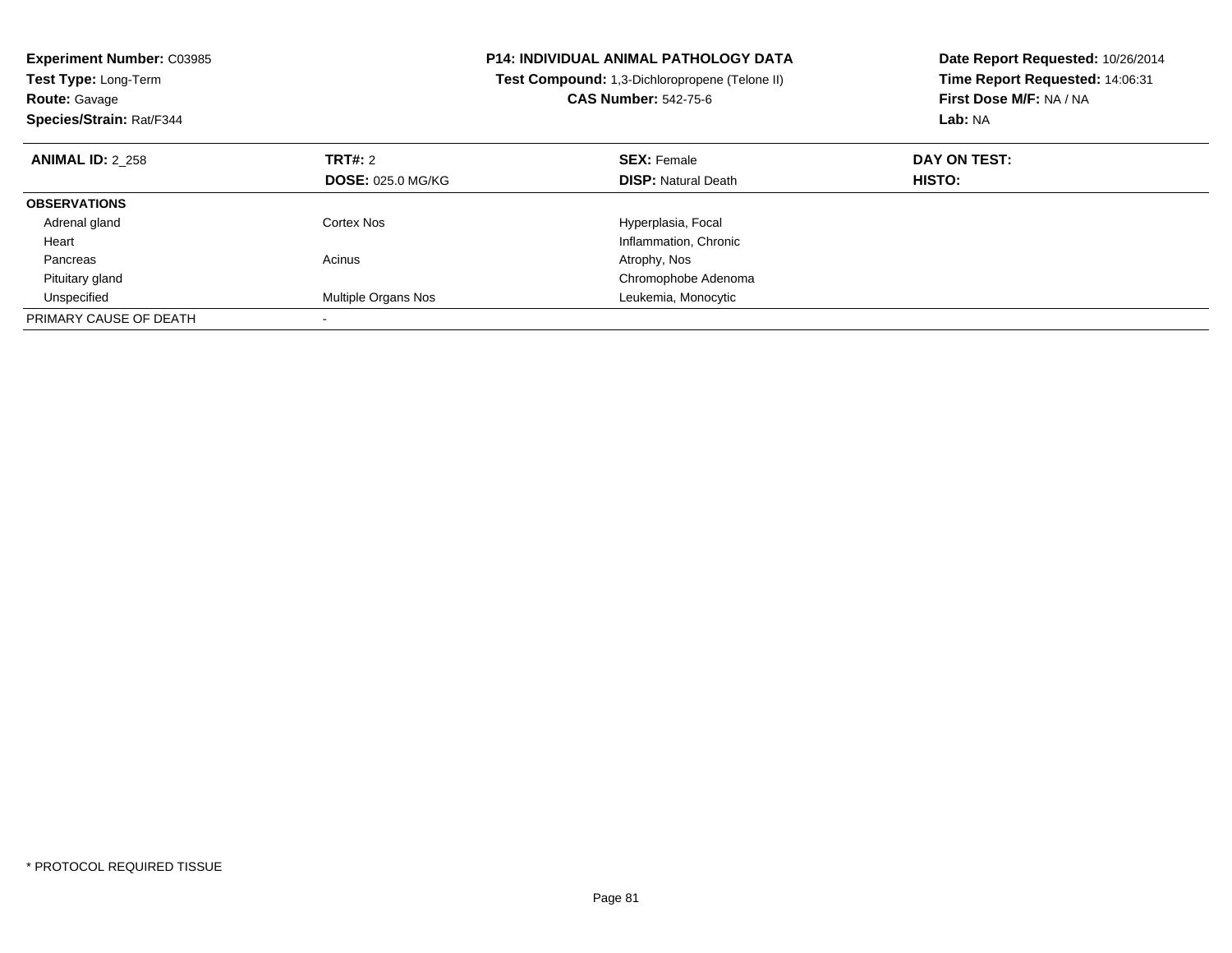| <b>Experiment Number: C03985</b><br>Test Type: Long-Term<br><b>Route: Gavage</b><br>Species/Strain: Rat/F344 |                          | <b>P14: INDIVIDUAL ANIMAL PATHOLOGY DATA</b><br>Test Compound: 1,3-Dichloropropene (Telone II)<br><b>CAS Number: 542-75-6</b> | Date Report Requested: 10/26/2014<br>Time Report Requested: 14:06:31<br>First Dose M/F: NA / NA<br>Lab: NA |
|--------------------------------------------------------------------------------------------------------------|--------------------------|-------------------------------------------------------------------------------------------------------------------------------|------------------------------------------------------------------------------------------------------------|
| <b>ANIMAL ID: 2 260</b>                                                                                      | <b>TRT#: 2</b>           | <b>SEX: Female</b>                                                                                                            | DAY ON TEST:                                                                                               |
|                                                                                                              | <b>DOSE: 025.0 MG/KG</b> | <b>DISP:</b> Scheduled Sacrifice                                                                                              | HISTO:                                                                                                     |
| <b>OBSERVATIONS</b>                                                                                          |                          |                                                                                                                               |                                                                                                            |
| Heart                                                                                                        |                          | <b>Fibrosis</b>                                                                                                               |                                                                                                            |
|                                                                                                              |                          | Inflammation, Chronic                                                                                                         |                                                                                                            |
| Kidney                                                                                                       |                          | Nephropathy                                                                                                                   |                                                                                                            |
| Liver                                                                                                        |                          | <b>Focal Cellular Change</b>                                                                                                  |                                                                                                            |
| Mammary gland                                                                                                |                          | Fibroadenoma                                                                                                                  |                                                                                                            |
| Pituitary gland                                                                                              |                          | Chromophobe Adenoma                                                                                                           |                                                                                                            |
| Uterus                                                                                                       |                          | <b>Endometrial Stromal Polyp</b>                                                                                              |                                                                                                            |
| PRIMARY CAUSE OF DEATH                                                                                       |                          |                                                                                                                               |                                                                                                            |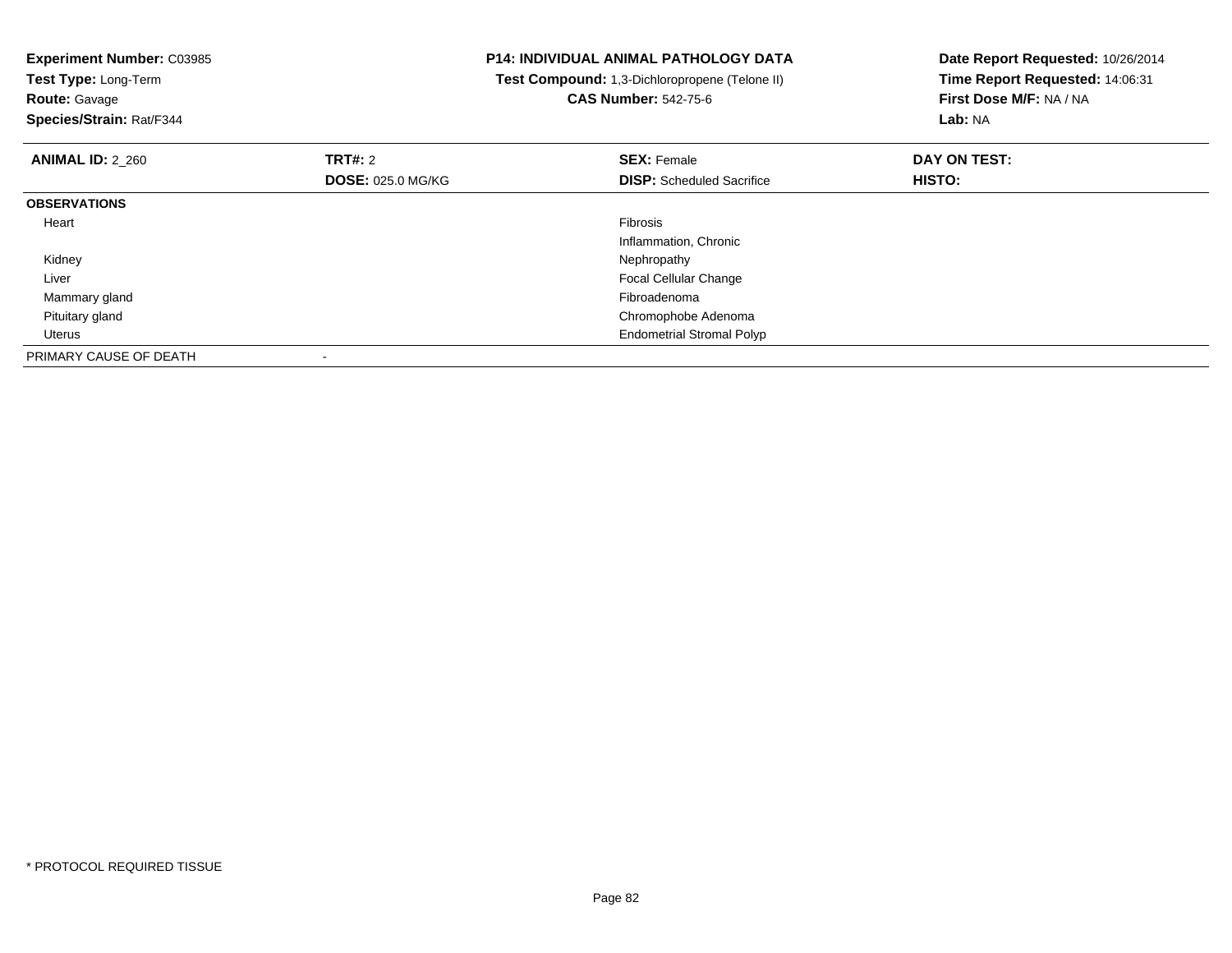**Test Type:** Long-Term**Route:** Gavage

**Species/Strain:** Rat/F344

# **P14: INDIVIDUAL ANIMAL PATHOLOGY DATA**

 **Test Compound:** 1,3-Dichloropropene (Telone II)**CAS Number:** 542-75-6

| <b>ANIMAL ID: 2 262</b> | <b>TRT#: 2</b>           | <b>SEX: Female</b>               | DAY ON TEST: |  |
|-------------------------|--------------------------|----------------------------------|--------------|--|
|                         | <b>DOSE: 025.0 MG/KG</b> | <b>DISP:</b> Scheduled Sacrifice | HISTO:       |  |
| <b>OBSERVATIONS</b>     |                          |                                  |              |  |
| Adrenal gland           | <b>Cortex Nos</b>        | Hyperplasia, Focal               |              |  |
| Heart                   |                          | Fibrosis                         |              |  |
|                         |                          | Inflammation, Chronic            |              |  |
| <b>Intestine Small</b>  | Mesentery Nos            | Necrosis, Fat                    |              |  |
| Kidney                  |                          | Nephropathy                      |              |  |
| Liver                   |                          | Focal Cellular Change            |              |  |
| Ovary                   |                          | Cyst, Follicular Nos             |              |  |
| Pituitary gland         |                          | Chromophobe Adenoma              |              |  |
| Thyroid                 |                          | C-Cell Carcinoma                 |              |  |
| PRIMARY CAUSE OF DEATH  | $\,$                     |                                  |              |  |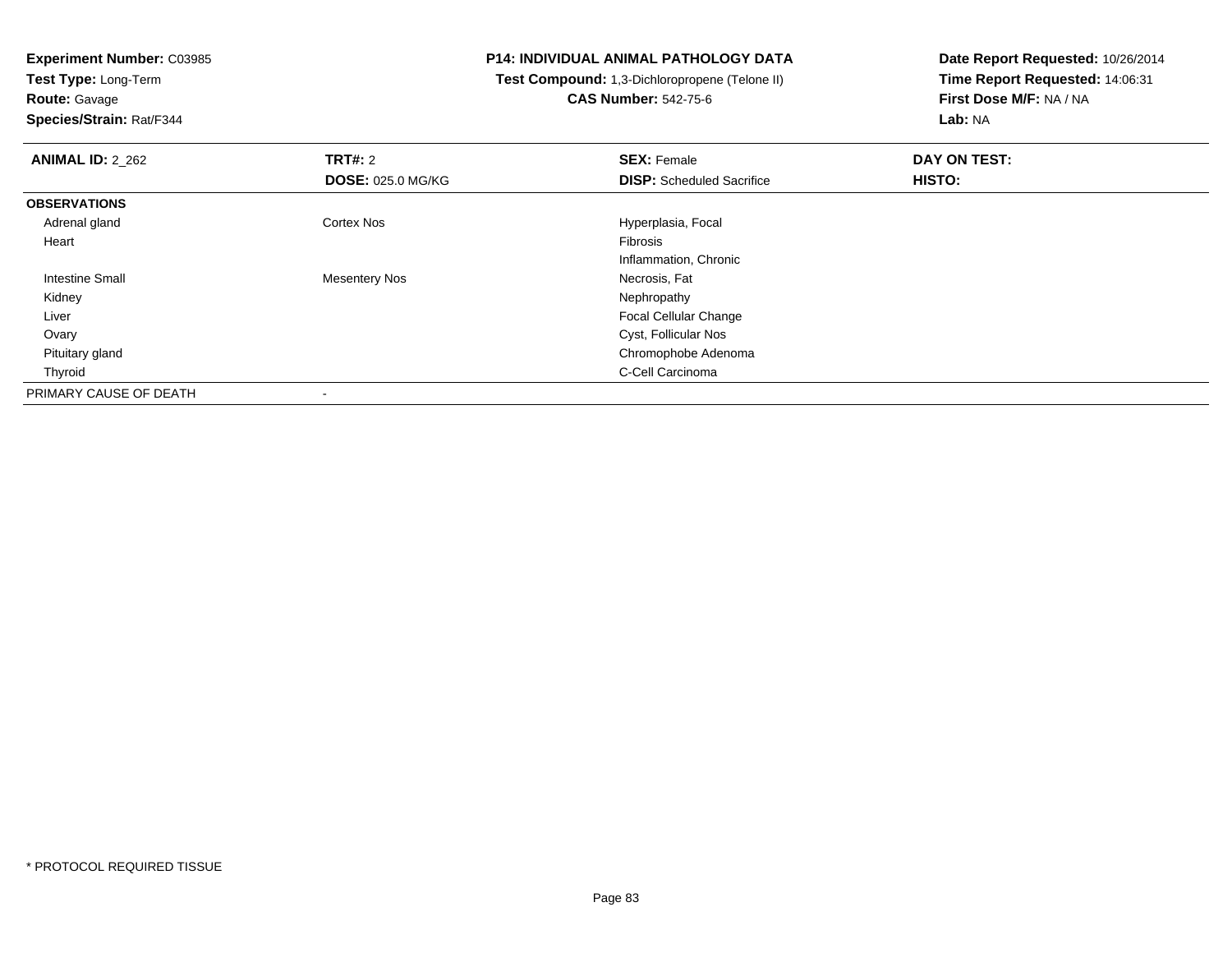| <b>Experiment Number: C03985</b><br><b>Test Type: Long-Term</b><br><b>Route: Gavage</b><br>Species/Strain: Rat/F344 |                                     | <b>P14: INDIVIDUAL ANIMAL PATHOLOGY DATA</b><br><b>Test Compound:</b> 1,3-Dichloropropene (Telone II)<br><b>CAS Number: 542-75-6</b> | Date Report Requested: 10/26/2014<br>Time Report Requested: 14:06:31<br>First Dose M/F: NA / NA<br>Lab: NA |
|---------------------------------------------------------------------------------------------------------------------|-------------------------------------|--------------------------------------------------------------------------------------------------------------------------------------|------------------------------------------------------------------------------------------------------------|
| <b>ANIMAL ID: 2 264</b>                                                                                             | TRT#: 2<br><b>DOSE: 025.0 MG/KG</b> | <b>SEX: Female</b><br><b>DISP:</b> Scheduled Sacrifice                                                                               | DAY ON TEST:<br><b>HISTO:</b>                                                                              |
| <b>OBSERVATIONS</b>                                                                                                 |                                     |                                                                                                                                      |                                                                                                            |
| Liver                                                                                                               |                                     | <b>Focal Cellular Change</b>                                                                                                         |                                                                                                            |
| Pancreas                                                                                                            | Acinus                              | Atrophy, Nos                                                                                                                         |                                                                                                            |
| Pituitary gland                                                                                                     |                                     | Chromophobe Adenoma                                                                                                                  |                                                                                                            |
| Thyroid                                                                                                             |                                     | C-Cell Adenoma                                                                                                                       |                                                                                                            |
| PRIMARY CAUSE OF DEATH                                                                                              | $\overline{\phantom{a}}$            |                                                                                                                                      |                                                                                                            |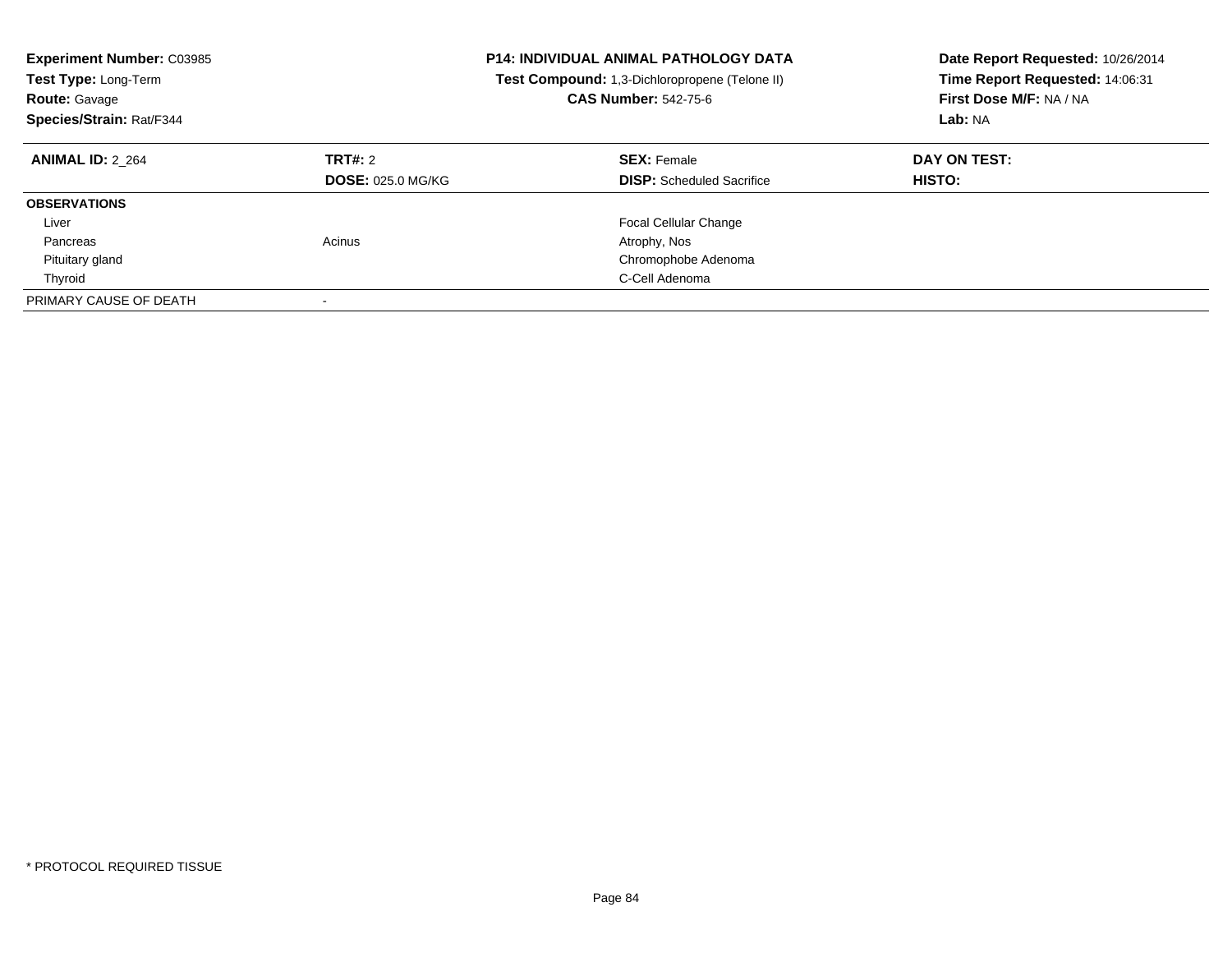| <b>Experiment Number: C03985</b><br>Test Type: Long-Term<br><b>Route: Gavage</b><br>Species/Strain: Rat/F344 |                          | <b>P14: INDIVIDUAL ANIMAL PATHOLOGY DATA</b><br>Test Compound: 1,3-Dichloropropene (Telone II)<br><b>CAS Number: 542-75-6</b> | Date Report Requested: 10/26/2014<br>Time Report Requested: 14:06:31<br>First Dose M/F: NA / NA<br>Lab: NA |
|--------------------------------------------------------------------------------------------------------------|--------------------------|-------------------------------------------------------------------------------------------------------------------------------|------------------------------------------------------------------------------------------------------------|
| <b>ANIMAL ID: 2 266</b>                                                                                      | TRT#: 2                  | <b>SEX: Female</b>                                                                                                            | DAY ON TEST:                                                                                               |
|                                                                                                              | <b>DOSE: 025.0 MG/KG</b> | <b>DISP: Natural Death</b>                                                                                                    | HISTO:                                                                                                     |
| <b>OBSERVATIONS</b>                                                                                          |                          |                                                                                                                               |                                                                                                            |
| Liver                                                                                                        |                          | Neoplastic Nodule                                                                                                             |                                                                                                            |
| Pituitary gland                                                                                              |                          | Chromophobe Adenoma                                                                                                           |                                                                                                            |
| Uterus                                                                                                       |                          | <b>Endometrial Stromal Polyp</b>                                                                                              |                                                                                                            |
| PRIMARY CAUSE OF DEATH                                                                                       |                          |                                                                                                                               |                                                                                                            |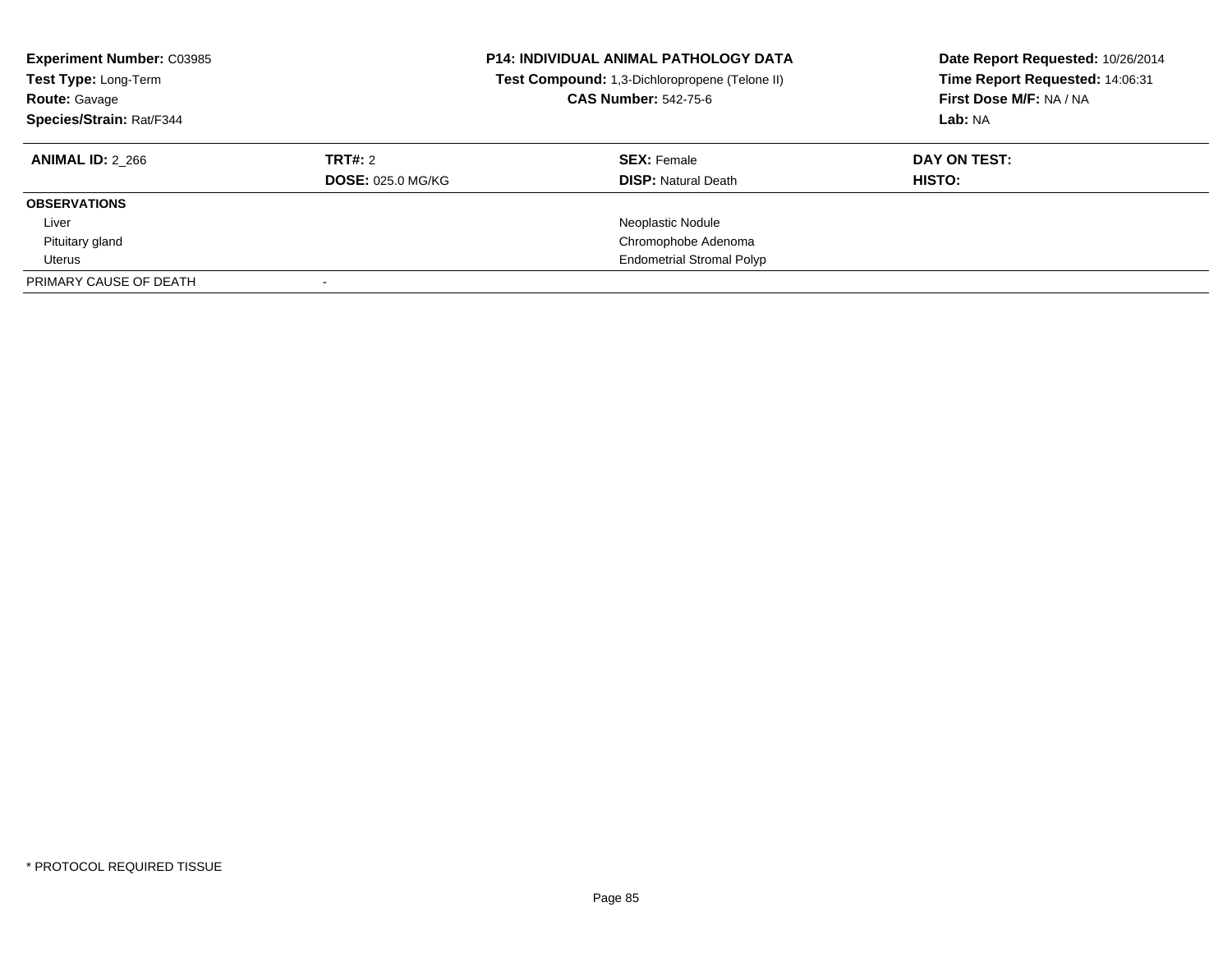**Test Type:** Long-Term

**Route:** Gavage

**Species/Strain:** Rat/F344

### **P14: INDIVIDUAL ANIMAL PATHOLOGY DATA**

 **Test Compound:** 1,3-Dichloropropene (Telone II)**CAS Number:** 542-75-6

| <b>ANIMAL ID: 2_268</b> | <b>TRT#: 2</b>           | <b>SEX: Female</b>               | DAY ON TEST: |
|-------------------------|--------------------------|----------------------------------|--------------|
|                         | <b>DOSE: 025.0 MG/KG</b> | <b>DISP:</b> Scheduled Sacrifice | HISTO:       |
| <b>OBSERVATIONS</b>     |                          |                                  |              |
| Heart                   |                          | Fibrosis                         |              |
|                         |                          | Inflammation, Chronic            |              |
| Kidney                  |                          | Nephropathy                      |              |
| Liver                   |                          | <b>Focal Cellular Change</b>     |              |
| Mammary gland           |                          | Fibroadenoma                     |              |
| Pancreas                | Acinus                   | Atrophy, Nos                     |              |
| Pituitary gland         |                          | Chromophobe Adenoma              |              |
| Thymus                  |                          | Thymoma, Benign                  |              |
| Thyroid                 |                          | C-Cell Carcinoma                 |              |
| Unspecified             | Multiple Organs Nos      | Leukemia, Mononuclear Cell       |              |
| PRIMARY CAUSE OF DEATH  |                          |                                  |              |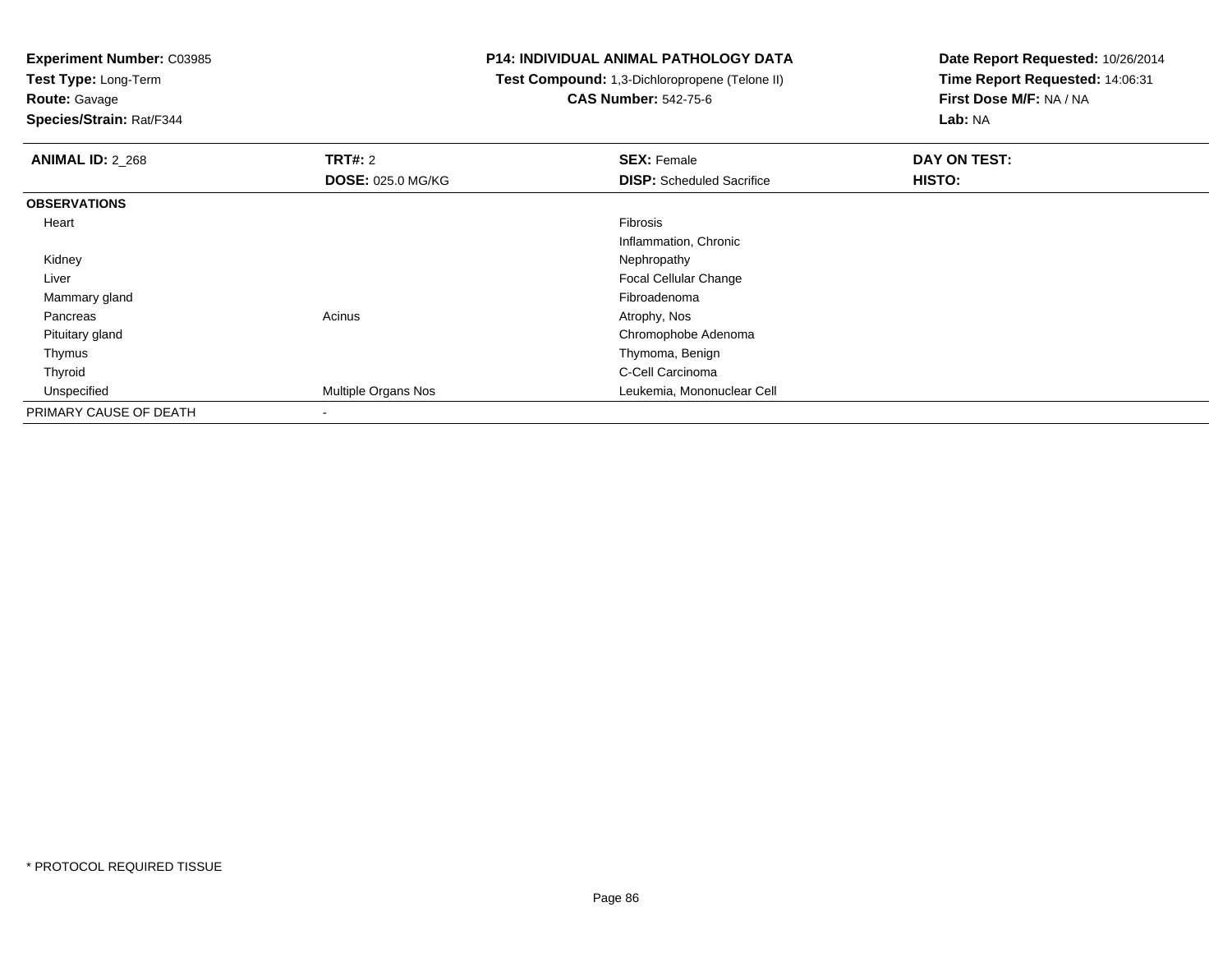| <b>Experiment Number: C03985</b><br>Test Type: Long-Term<br><b>Route: Gavage</b><br>Species/Strain: Rat/F344 |                          | <b>P14: INDIVIDUAL ANIMAL PATHOLOGY DATA</b><br>Test Compound: 1,3-Dichloropropene (Telone II)<br><b>CAS Number: 542-75-6</b> | Date Report Requested: 10/26/2014<br>Time Report Requested: 14:06:31<br>First Dose M/F: NA / NA<br>Lab: NA |
|--------------------------------------------------------------------------------------------------------------|--------------------------|-------------------------------------------------------------------------------------------------------------------------------|------------------------------------------------------------------------------------------------------------|
| <b>ANIMAL ID: 2 270</b>                                                                                      | TRT#: 2                  | <b>SEX: Female</b>                                                                                                            | DAY ON TEST:                                                                                               |
|                                                                                                              | <b>DOSE: 025.0 MG/KG</b> | <b>DISP:</b> Natural Death                                                                                                    | HISTO:                                                                                                     |
| <b>OBSERVATIONS</b>                                                                                          |                          |                                                                                                                               |                                                                                                            |
| Kidney                                                                                                       |                          | Nephropathy                                                                                                                   |                                                                                                            |
| Pituitary gland                                                                                              |                          | Chromophobe Adenoma                                                                                                           |                                                                                                            |
| Spleen                                                                                                       |                          | Hemosiderosis                                                                                                                 |                                                                                                            |
| Stomach                                                                                                      |                          | Hyperplasia, Focal                                                                                                            |                                                                                                            |
| Uterus                                                                                                       |                          | <b>Endometrial Stromal Polyp</b>                                                                                              |                                                                                                            |
| PRIMARY CAUSE OF DEATH                                                                                       |                          |                                                                                                                               |                                                                                                            |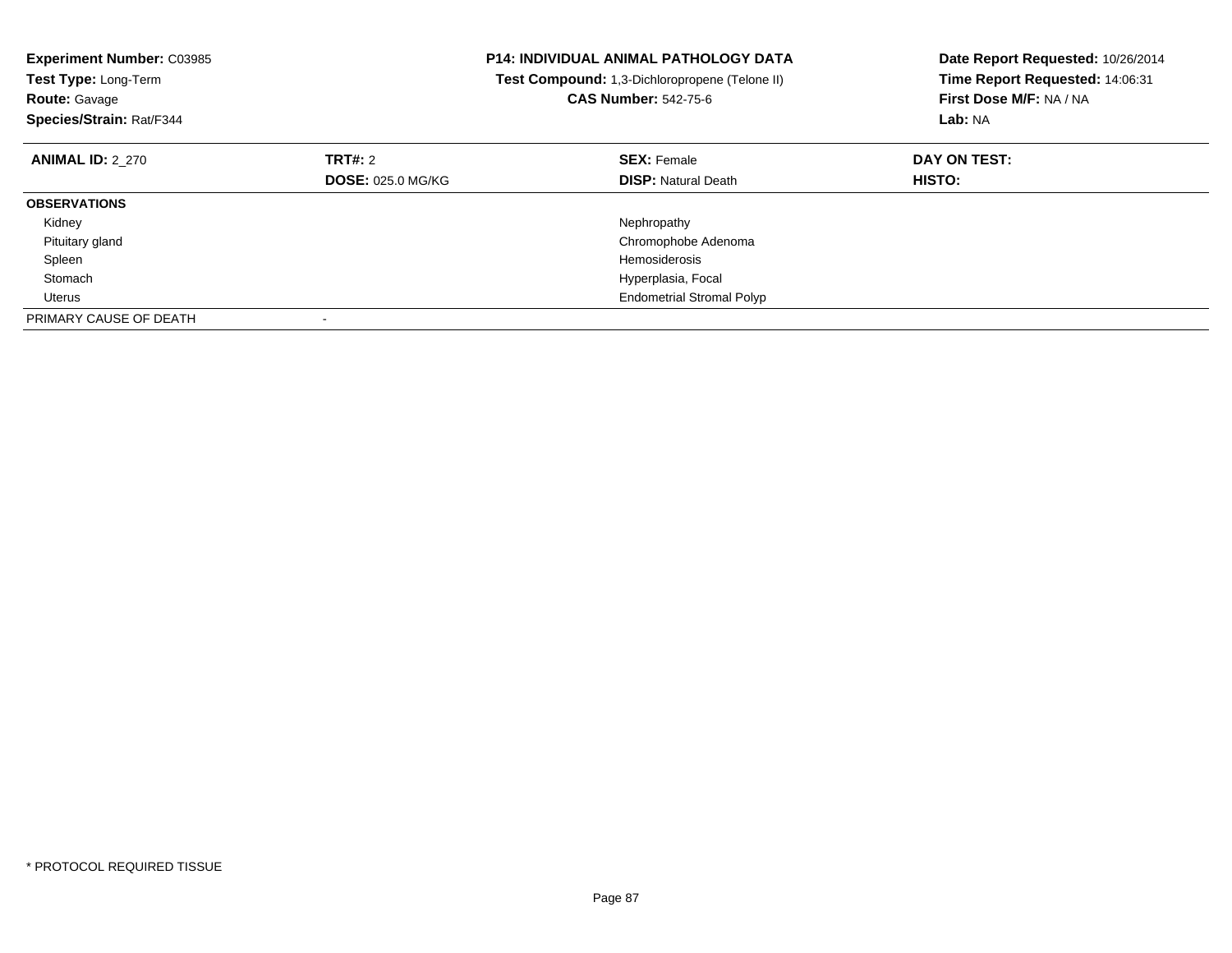**Test Type:** Long-Term

**Route:** Gavage

**Species/Strain:** Rat/F344

#### **P14: INDIVIDUAL ANIMAL PATHOLOGY DATA**

 **Test Compound:** 1,3-Dichloropropene (Telone II)**CAS Number:** 542-75-6

| <b>ANIMAL ID: 2_272</b> | <b>TRT#: 2</b>           | <b>SEX: Female</b>               | DAY ON TEST: |  |
|-------------------------|--------------------------|----------------------------------|--------------|--|
|                         | <b>DOSE: 025.0 MG/KG</b> | <b>DISP:</b> Scheduled Sacrifice | HISTO:       |  |
| <b>OBSERVATIONS</b>     |                          |                                  |              |  |
| Adrenal gland           | <b>Cortex Nos</b>        | Hyperplasia, Focal               |              |  |
| Brain                   |                          | Hydrocephalus, Internal          |              |  |
| Heart                   |                          | Fibrosis                         |              |  |
|                         |                          | Inflammation, Chronic            |              |  |
| Kidney                  |                          | Nephropathy                      |              |  |
| Liver                   |                          | Focal Cellular Change            |              |  |
| Peritoneum              |                          | Inflammation, Nos                |              |  |
| Pituitary gland         |                          | Chromophobe Adenoma              |              |  |
| Stomach                 |                          | Ulcer, Perforated                |              |  |
| Thyroid                 |                          | C-Cell Adenoma                   |              |  |
| PRIMARY CAUSE OF DEATH  |                          |                                  |              |  |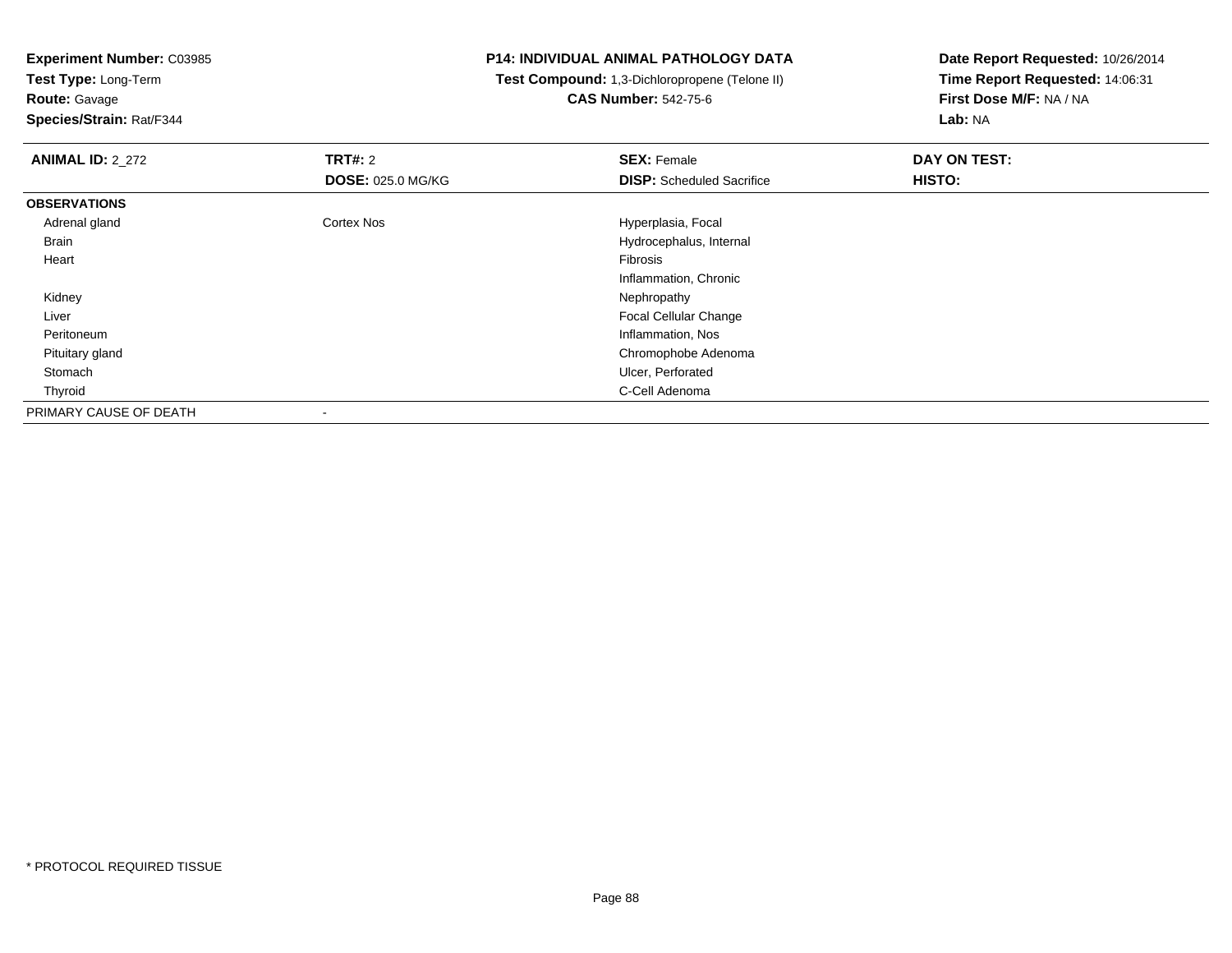| <b>Experiment Number: C03985</b><br>Test Type: Long-Term<br><b>Route: Gavage</b><br>Species/Strain: Rat/F344 |                          | <b>P14: INDIVIDUAL ANIMAL PATHOLOGY DATA</b><br>Test Compound: 1,3-Dichloropropene (Telone II)<br><b>CAS Number: 542-75-6</b> | Date Report Requested: 10/26/2014<br>Time Report Requested: 14:06:31<br>First Dose M/F: NA / NA<br>Lab: NA |
|--------------------------------------------------------------------------------------------------------------|--------------------------|-------------------------------------------------------------------------------------------------------------------------------|------------------------------------------------------------------------------------------------------------|
| <b>ANIMAL ID: 2 274</b>                                                                                      | TRT#: 2                  | <b>SEX: Female</b>                                                                                                            | DAY ON TEST:                                                                                               |
|                                                                                                              | <b>DOSE: 025.0 MG/KG</b> | <b>DISP:</b> Scheduled Sacrifice                                                                                              | HISTO:                                                                                                     |
| <b>OBSERVATIONS</b>                                                                                          |                          |                                                                                                                               |                                                                                                            |
| Heart                                                                                                        |                          | Inflammation, Chronic                                                                                                         |                                                                                                            |
| Liver                                                                                                        |                          | <b>Focal Cellular Change</b>                                                                                                  |                                                                                                            |
| Pituitary gland                                                                                              |                          | Chromophobe Adenoma                                                                                                           |                                                                                                            |
| Thyroid                                                                                                      |                          | Follicular-Cell Adenoma                                                                                                       |                                                                                                            |
|                                                                                                              |                          | Hyperplasia, C Cell                                                                                                           |                                                                                                            |
| PRIMARY CAUSE OF DEATH                                                                                       |                          |                                                                                                                               |                                                                                                            |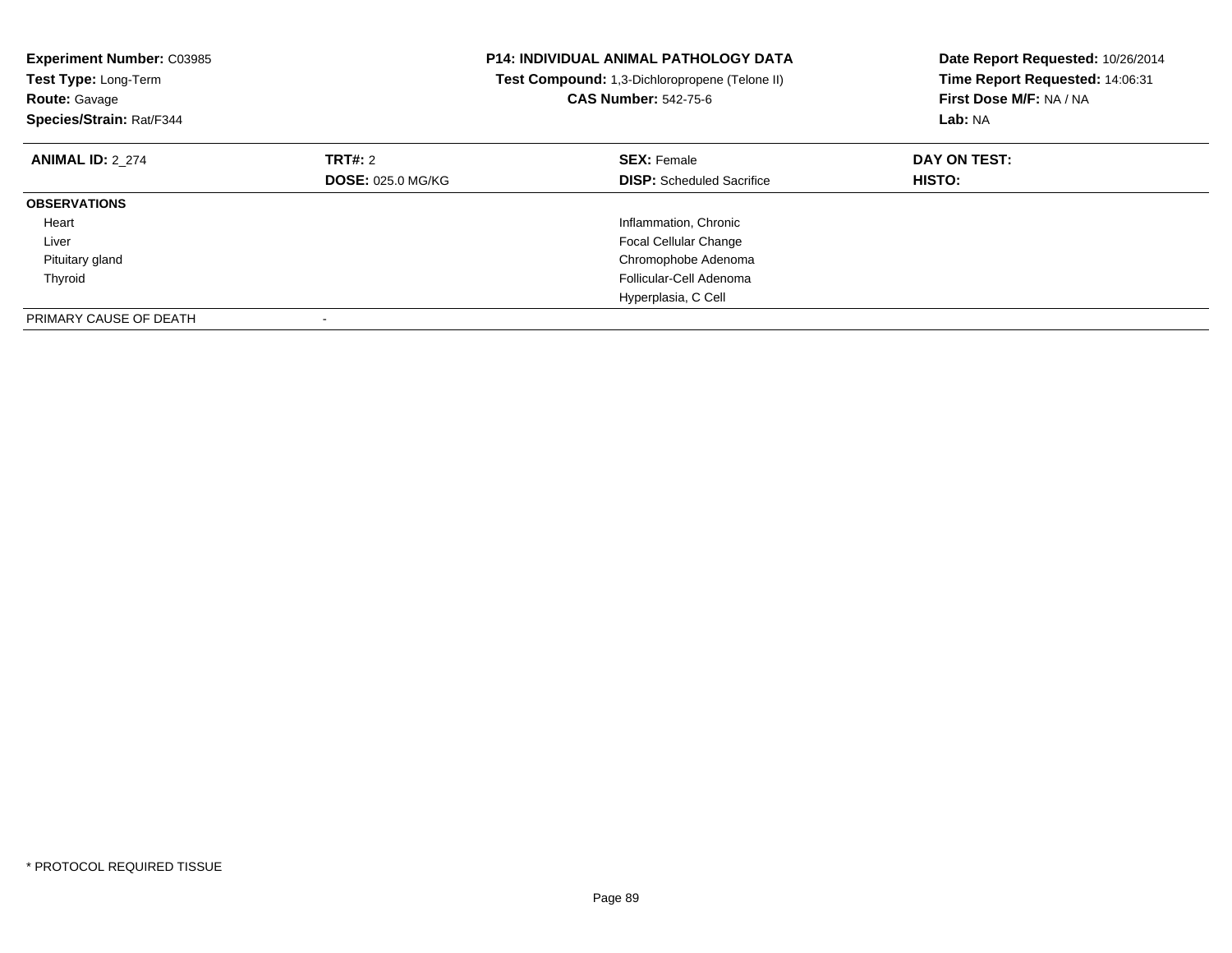| <b>Experiment Number: C03985</b><br>Test Type: Long-Term<br><b>Route: Gavage</b><br>Species/Strain: Rat/F344 |                          | <b>P14: INDIVIDUAL ANIMAL PATHOLOGY DATA</b><br>Test Compound: 1,3-Dichloropropene (Telone II)<br><b>CAS Number: 542-75-6</b> | Date Report Requested: 10/26/2014<br>Time Report Requested: 14:06:31<br>First Dose M/F: NA / NA<br>Lab: NA |
|--------------------------------------------------------------------------------------------------------------|--------------------------|-------------------------------------------------------------------------------------------------------------------------------|------------------------------------------------------------------------------------------------------------|
| <b>ANIMAL ID: 2 276</b>                                                                                      | TRT#: 2                  | <b>SEX: Female</b>                                                                                                            | DAY ON TEST:                                                                                               |
|                                                                                                              | <b>DOSE: 025.0 MG/KG</b> | <b>DISP:</b> Natural Death                                                                                                    | <b>HISTO:</b>                                                                                              |
| <b>OBSERVATIONS</b>                                                                                          |                          |                                                                                                                               |                                                                                                            |
| Liver                                                                                                        |                          | Regeneration, Nos                                                                                                             |                                                                                                            |
| Preputial gland                                                                                              |                          | Hyperplasia, Nos                                                                                                              |                                                                                                            |
| Unspecified                                                                                                  | Multiple Organs Nos      | Leukemia, Monocytic                                                                                                           |                                                                                                            |
| PRIMARY CAUSE OF DEATH                                                                                       |                          |                                                                                                                               |                                                                                                            |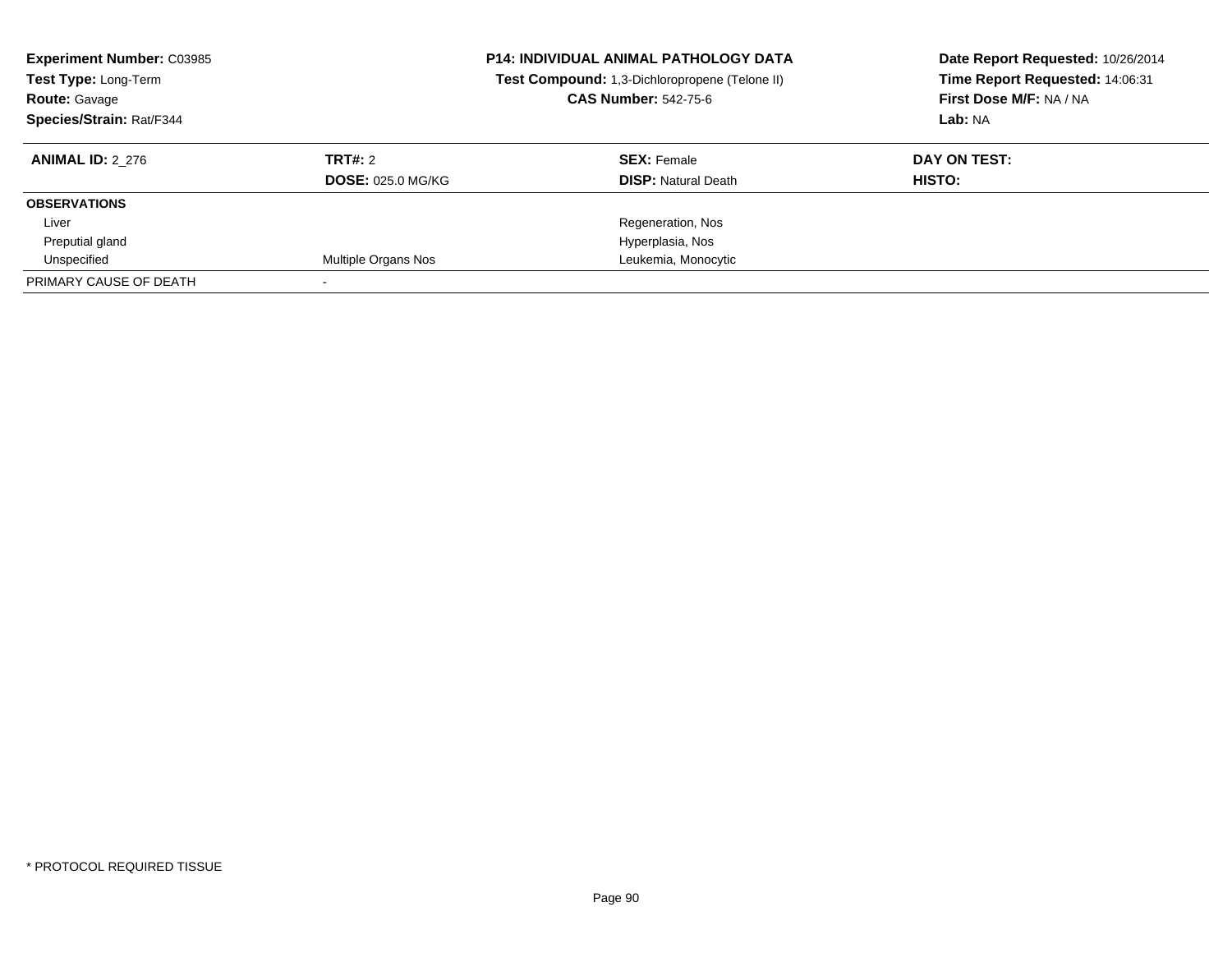| <b>Experiment Number: C03985</b><br>Test Type: Long-Term<br><b>Route: Gavage</b><br>Species/Strain: Rat/F344 |                          | <b>P14: INDIVIDUAL ANIMAL PATHOLOGY DATA</b><br>Test Compound: 1,3-Dichloropropene (Telone II)<br><b>CAS Number: 542-75-6</b> | Date Report Requested: 10/26/2014<br>Time Report Requested: 14:06:31<br>First Dose M/F: NA / NA<br>Lab: NA |
|--------------------------------------------------------------------------------------------------------------|--------------------------|-------------------------------------------------------------------------------------------------------------------------------|------------------------------------------------------------------------------------------------------------|
| <b>ANIMAL ID: 2_278</b>                                                                                      | <b>TRT#: 2</b>           | <b>SEX: Female</b>                                                                                                            | DAY ON TEST:                                                                                               |
|                                                                                                              | <b>DOSE: 025.0 MG/KG</b> | <b>DISP:</b> Scheduled Sacrifice                                                                                              | HISTO:                                                                                                     |
| <b>OBSERVATIONS</b>                                                                                          |                          |                                                                                                                               |                                                                                                            |
| Adrenal gland                                                                                                | Cortex Nos               | Hyperplasia, Nos                                                                                                              |                                                                                                            |
| Heart                                                                                                        |                          | Fibrosis                                                                                                                      |                                                                                                            |
|                                                                                                              |                          | Inflammation, Chronic                                                                                                         |                                                                                                            |
| Liver                                                                                                        |                          | <b>Focal Cellular Change</b>                                                                                                  |                                                                                                            |
| Uterus                                                                                                       |                          | <b>Endometrial Stromal Polyp</b>                                                                                              |                                                                                                            |
| PRIMARY CAUSE OF DEATH                                                                                       |                          |                                                                                                                               |                                                                                                            |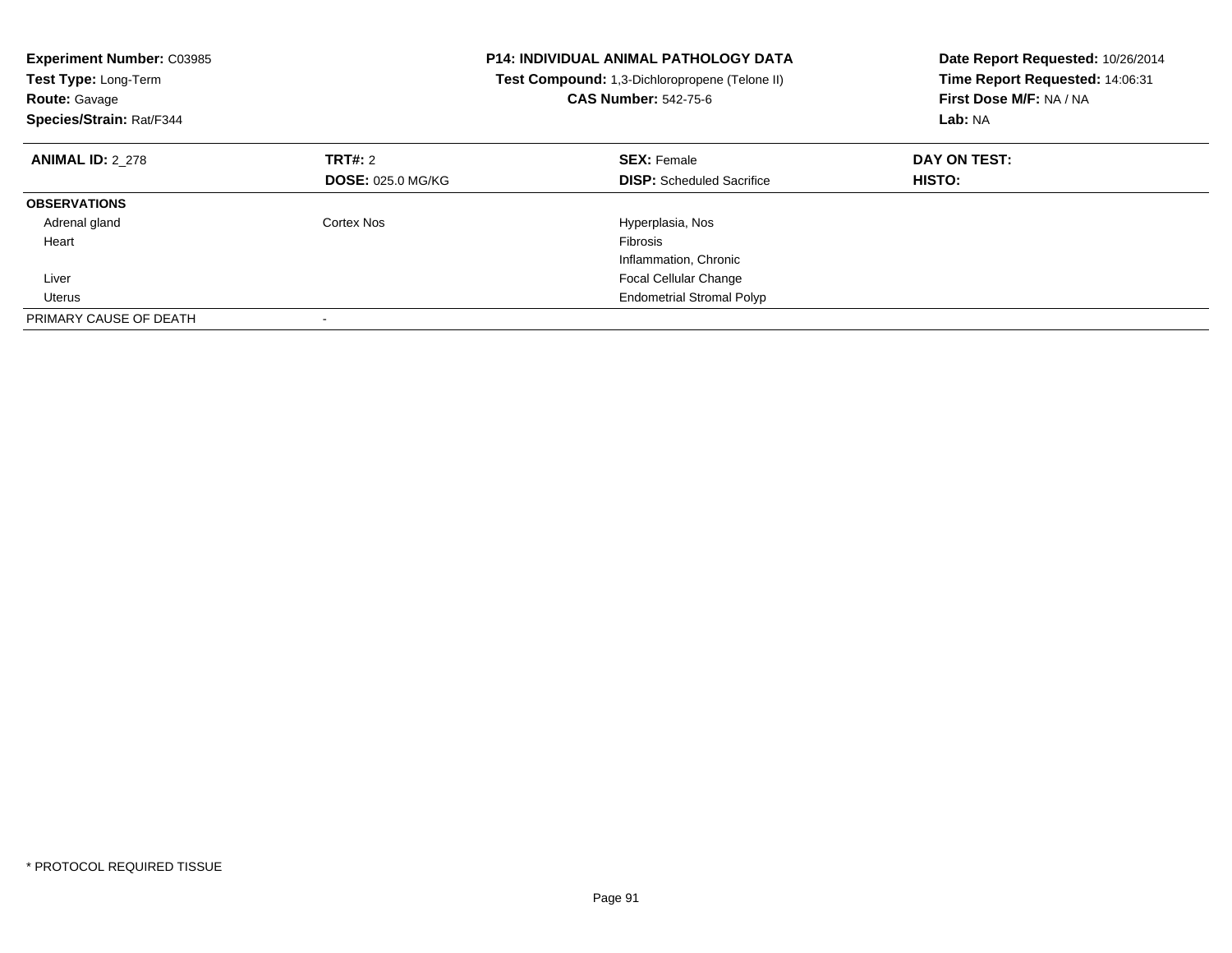**Experiment Number:** C03985**Test Type:** Long-Term**Route:** Gavage **Species/Strain:** Rat/F344**P14: INDIVIDUAL ANIMAL PATHOLOGY DATA Test Compound:** 1,3-Dichloropropene (Telone II)**CAS Number:** 542-75-6**Date Report Requested:** 10/26/2014**Time Report Requested:** 14:06:31**First Dose M/F:** NA / NA**Lab:** NA**ANIMAL ID:** 2\_280**Communist SEX: Female DAY ON TEST: DAY ON TEST: DOSE:** 025.0 MG/KG**DISP:** Scheduled Sacrifice **HISTO: OBSERVATIONS** Adrenal glandCortex Nos **Exercise Serverse Exercise Serverse Exercise Adventurers** Hyperplasia, Nos Pheochromocytoma Leukocytosis, Neutrophilic Blood Kidney Hematopoiesis Nephropathy Focal Cellular Change Liver Pituitary gland Cyst, Nos Unspecifiedd Fibroma and the contract of the contract of the contract of the contract of the contract of the contract of the contract of the contract of the contract of the contract of the contract of the contract of the contract of PRIMARY CAUSE OF DEATH-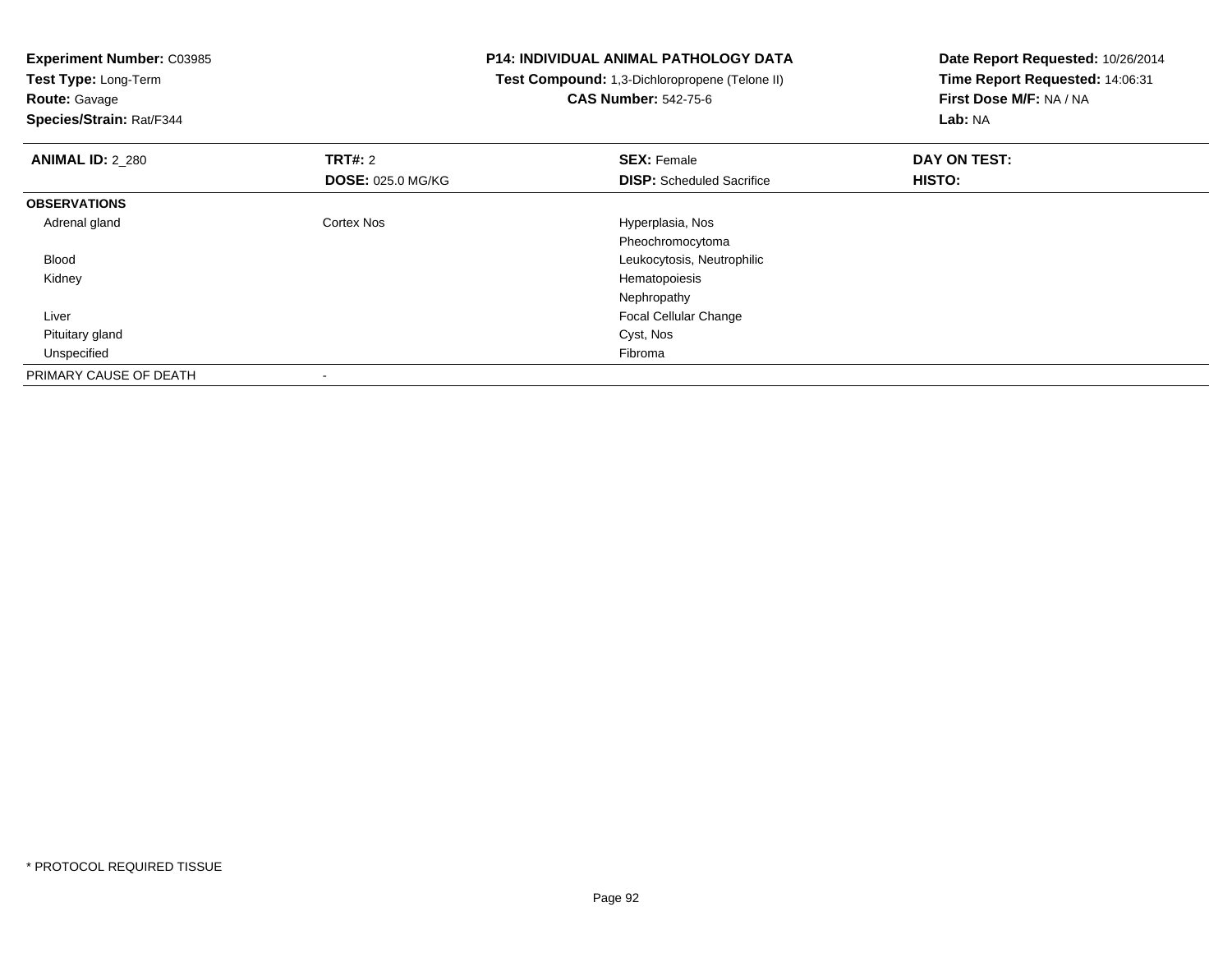**Experiment Number:** C03985**Test Type:** Long-Term

**Route:** Gavage

**Species/Strain:** Rat/F344

# **P14: INDIVIDUAL ANIMAL PATHOLOGY DATA**

 **Test Compound:** 1,3-Dichloropropene (Telone II)**CAS Number:** 542-75-6

| <b>ANIMAL ID: 2_282</b> | TRT#: 2                    | <b>SEX: Female</b>               | DAY ON TEST: |  |
|-------------------------|----------------------------|----------------------------------|--------------|--|
|                         | <b>DOSE: 025.0 MG/KG</b>   | <b>DISP:</b> Scheduled Sacrifice | HISTO:       |  |
| <b>OBSERVATIONS</b>     |                            |                                  |              |  |
| Adrenal gland           | <b>Cortex Nos</b>          | Hyperplasia, Nos                 |              |  |
| Heart                   |                            | Inflammation, Chronic            |              |  |
| Kidney                  |                            | Nephropathy                      |              |  |
| Liver                   |                            | <b>Focal Cellular Change</b>     |              |  |
| Pituitary gland         |                            | Chromophobe Adenoma              |              |  |
| Thyroid                 |                            | C-Cell Adenoma                   |              |  |
| Unspecified             | <b>Multiple Organs Nos</b> | Leukemia, Monocytic              |              |  |
| Uterus                  |                            | <b>Endometrial Stromal Polyp</b> |              |  |
| PRIMARY CAUSE OF DEATH  |                            |                                  |              |  |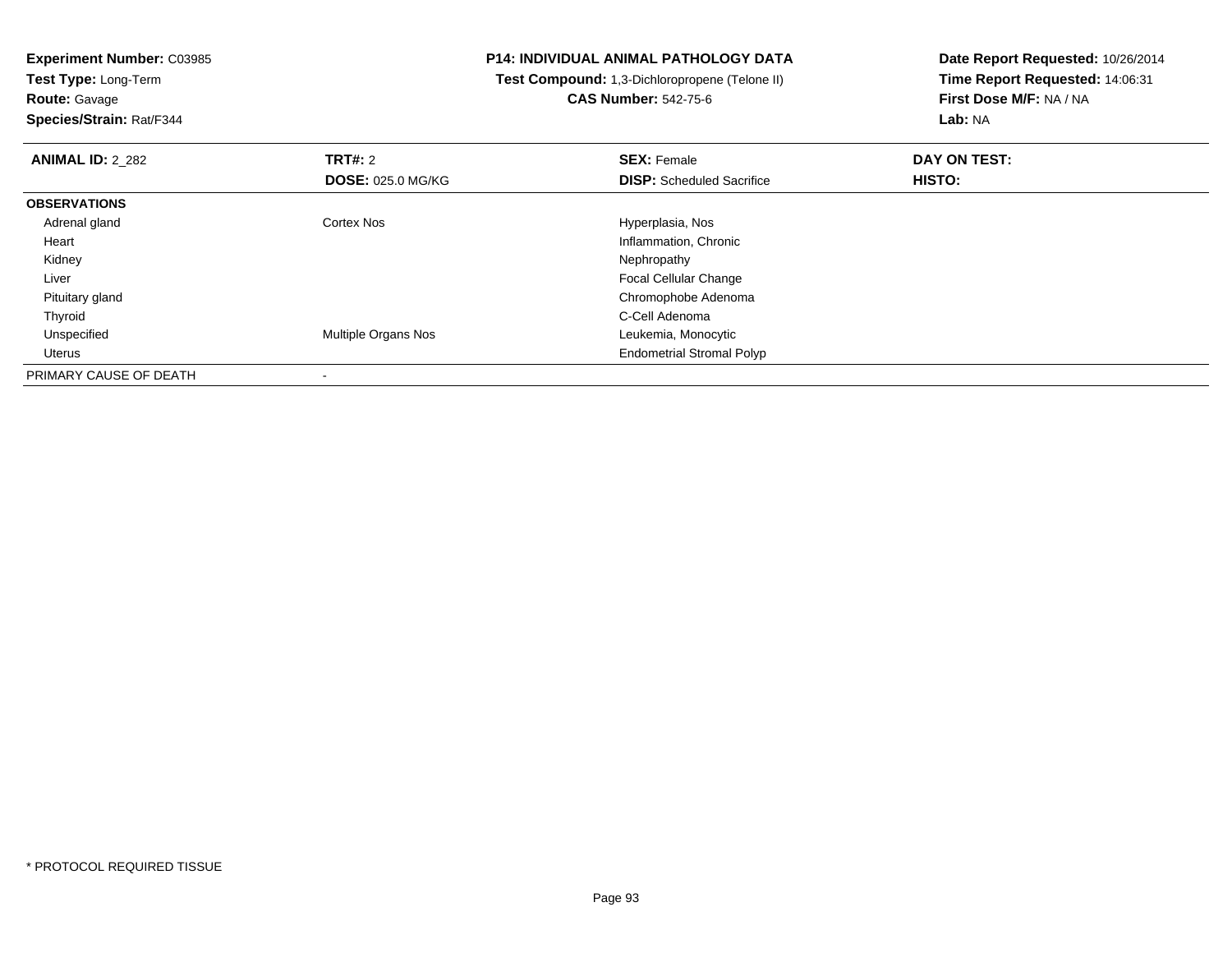| <b>Experiment Number: C03985</b><br>Test Type: Long-Term<br><b>Route: Gavage</b><br>Species/Strain: Rat/F344 |                          | <b>P14: INDIVIDUAL ANIMAL PATHOLOGY DATA</b><br>Test Compound: 1,3-Dichloropropene (Telone II)<br><b>CAS Number: 542-75-6</b> | Date Report Requested: 10/26/2014<br>Time Report Requested: 14:06:31<br>First Dose M/F: NA / NA<br>Lab: NA |
|--------------------------------------------------------------------------------------------------------------|--------------------------|-------------------------------------------------------------------------------------------------------------------------------|------------------------------------------------------------------------------------------------------------|
| <b>ANIMAL ID: 2 284</b>                                                                                      | <b>TRT#: 2</b>           | <b>SEX: Female</b>                                                                                                            | DAY ON TEST:                                                                                               |
|                                                                                                              | <b>DOSE: 025.0 MG/KG</b> | <b>DISP:</b> Scheduled Sacrifice                                                                                              | HISTO:                                                                                                     |
| <b>OBSERVATIONS</b>                                                                                          |                          |                                                                                                                               |                                                                                                            |
| Heart                                                                                                        |                          | Inflammation, Chronic                                                                                                         |                                                                                                            |
| Kidney                                                                                                       |                          | Nephropathy                                                                                                                   |                                                                                                            |
| Liver                                                                                                        |                          | <b>Focal Cellular Change</b>                                                                                                  |                                                                                                            |
| Mammary gland                                                                                                |                          | Fibroadenoma                                                                                                                  |                                                                                                            |
| Pituitary gland                                                                                              |                          | Chromophobe Adenoma                                                                                                           |                                                                                                            |
| Uterus                                                                                                       |                          | <b>Endometrial Stromal Polyp</b>                                                                                              |                                                                                                            |
|                                                                                                              | Endometrium              | Hyperplasia, Cystic                                                                                                           |                                                                                                            |
| PRIMARY CAUSE OF DEATH                                                                                       |                          |                                                                                                                               |                                                                                                            |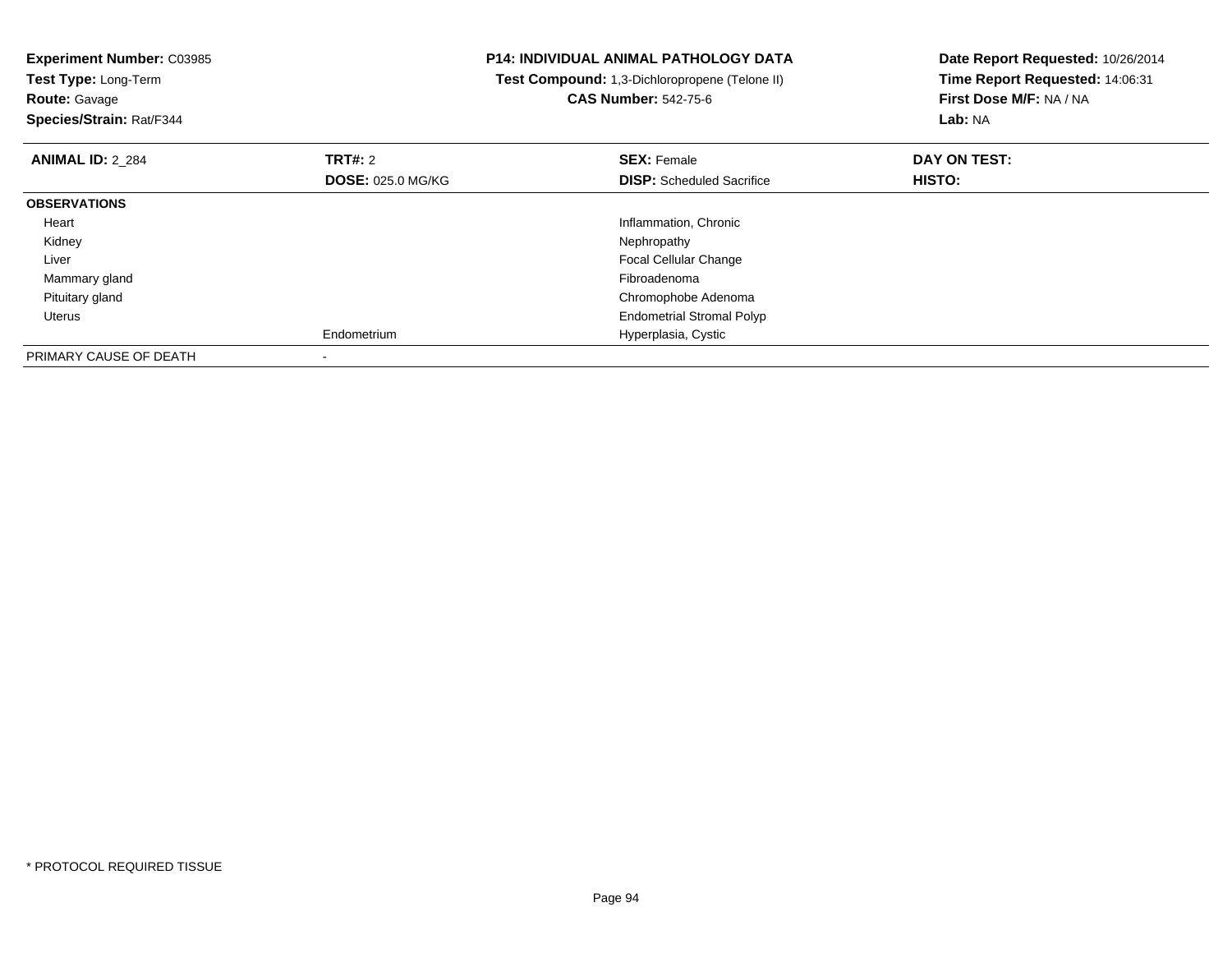| <b>Experiment Number: C03985</b><br>Test Type: Long-Term<br><b>Route: Gavage</b><br>Species/Strain: Rat/F344 |                          | <b>P14: INDIVIDUAL ANIMAL PATHOLOGY DATA</b><br>Test Compound: 1,3-Dichloropropene (Telone II)<br><b>CAS Number: 542-75-6</b> | Date Report Requested: 10/26/2014<br>Time Report Requested: 14:06:31<br>First Dose M/F: NA / NA<br>Lab: NA |
|--------------------------------------------------------------------------------------------------------------|--------------------------|-------------------------------------------------------------------------------------------------------------------------------|------------------------------------------------------------------------------------------------------------|
| <b>ANIMAL ID: 2 286</b>                                                                                      | TRT#: 2                  | <b>SEX: Female</b>                                                                                                            | DAY ON TEST:                                                                                               |
|                                                                                                              | <b>DOSE: 025.0 MG/KG</b> | <b>DISP:</b> Scheduled Sacrifice                                                                                              | HISTO:                                                                                                     |
| <b>OBSERVATIONS</b>                                                                                          |                          |                                                                                                                               |                                                                                                            |
| Heart                                                                                                        |                          | Fibrosis                                                                                                                      |                                                                                                            |
|                                                                                                              |                          | Inflammation, Chronic                                                                                                         |                                                                                                            |
| Kidney                                                                                                       |                          | Nephropathy                                                                                                                   |                                                                                                            |
| Liver                                                                                                        |                          | <b>Focal Cellular Change</b>                                                                                                  |                                                                                                            |
| Mammary gland                                                                                                |                          | Fibroadenoma                                                                                                                  |                                                                                                            |
| Pancreas                                                                                                     | Acinus                   | Atrophy, Nos                                                                                                                  |                                                                                                            |
| Pituitary gland                                                                                              |                          | Chromophobe Adenoma                                                                                                           |                                                                                                            |
| PRIMARY CAUSE OF DEATH                                                                                       |                          |                                                                                                                               |                                                                                                            |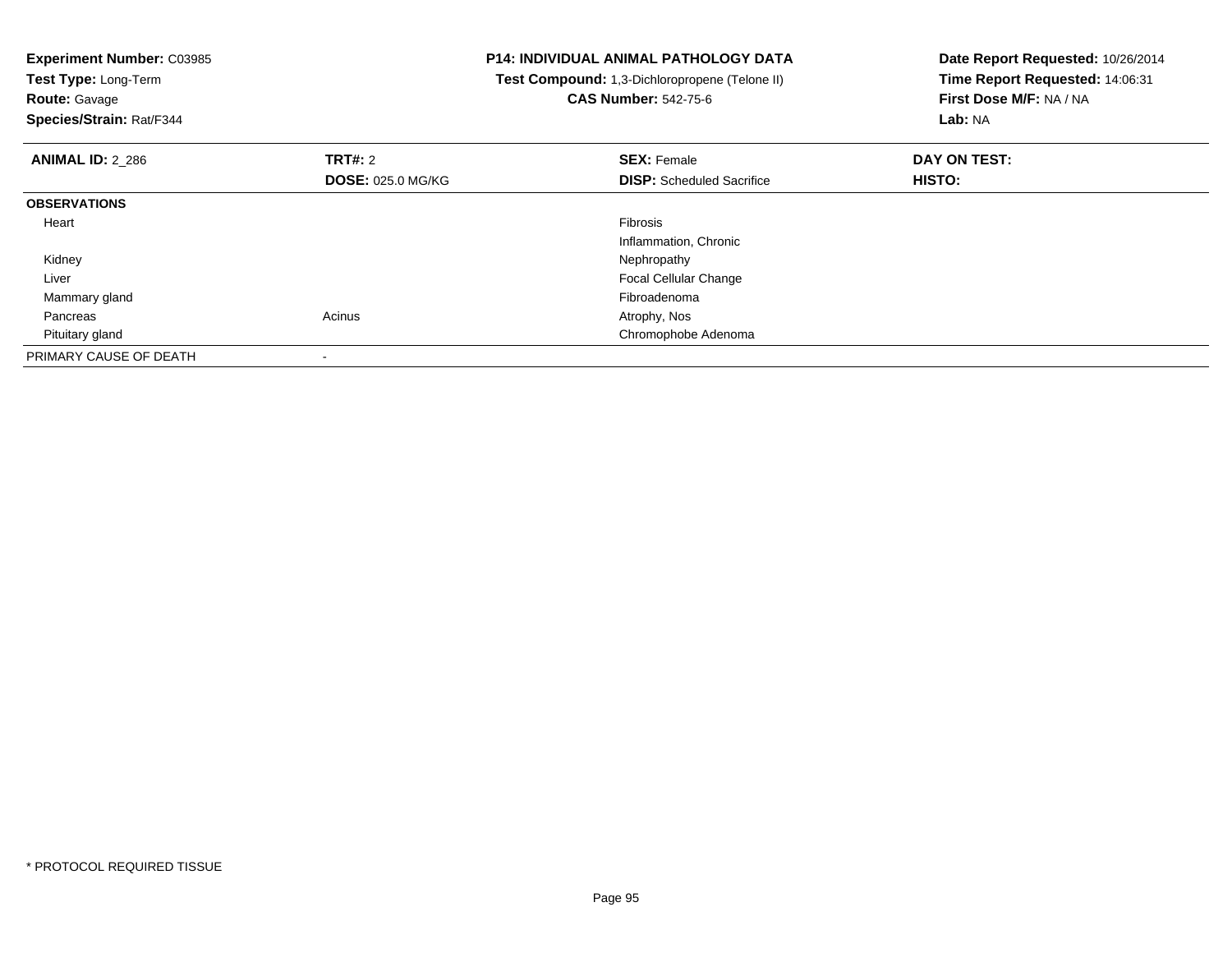| <b>Experiment Number: C03985</b><br><b>Test Type: Long-Term</b><br><b>Route: Gavage</b><br><b>Species/Strain: Rat/F344</b> |                            | <b>P14: INDIVIDUAL ANIMAL PATHOLOGY DATA</b><br>Test Compound: 1,3-Dichloropropene (Telone II)<br><b>CAS Number: 542-75-6</b> | Date Report Requested: 10/26/2014<br>Time Report Requested: 14:06:31<br>First Dose M/F: NA / NA<br>Lab: NA |  |
|----------------------------------------------------------------------------------------------------------------------------|----------------------------|-------------------------------------------------------------------------------------------------------------------------------|------------------------------------------------------------------------------------------------------------|--|
| <b>ANIMAL ID: 2 288</b>                                                                                                    | TRT#: 2                    | <b>SEX: Female</b>                                                                                                            | DAY ON TEST:                                                                                               |  |
| <b>OBSERVATIONS</b>                                                                                                        | <b>DOSE: 025.0 MG/KG</b>   | <b>DISP: Dosing Accident</b>                                                                                                  | HISTO:                                                                                                     |  |
| Unspecified                                                                                                                | <b>Thoracic Cavity Nos</b> | Abscess, Chronic                                                                                                              |                                                                                                            |  |
| PRIMARY CAUSE OF DEATH                                                                                                     |                            |                                                                                                                               |                                                                                                            |  |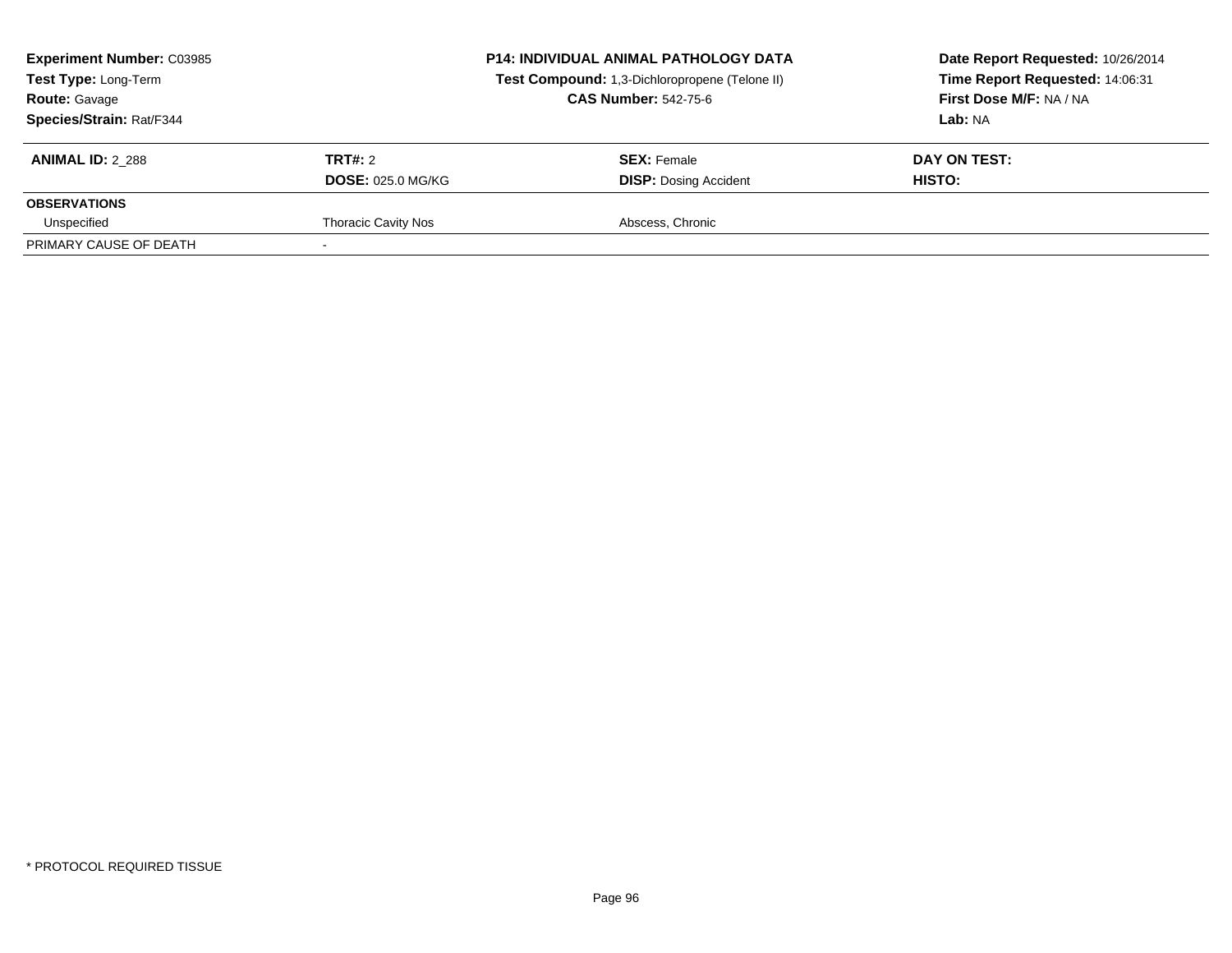| <b>Experiment Number: C03985</b><br>Test Type: Long-Term<br><b>Route: Gavage</b><br>Species/Strain: Rat/F344 |                          | <b>P14: INDIVIDUAL ANIMAL PATHOLOGY DATA</b><br>Test Compound: 1,3-Dichloropropene (Telone II)<br><b>CAS Number: 542-75-6</b> | Date Report Requested: 10/26/2014<br>Time Report Requested: 14:06:31<br>First Dose M/F: NA / NA<br>Lab: NA |
|--------------------------------------------------------------------------------------------------------------|--------------------------|-------------------------------------------------------------------------------------------------------------------------------|------------------------------------------------------------------------------------------------------------|
| <b>ANIMAL ID: 2 290</b>                                                                                      | TRT#: 2                  | <b>SEX: Female</b>                                                                                                            | DAY ON TEST:                                                                                               |
|                                                                                                              | <b>DOSE: 025.0 MG/KG</b> | <b>DISP:</b> Scheduled Sacrifice                                                                                              | HISTO:                                                                                                     |
| <b>OBSERVATIONS</b>                                                                                          |                          |                                                                                                                               |                                                                                                            |
| Heart                                                                                                        |                          | Inflammation, Chronic                                                                                                         |                                                                                                            |
| Kidney                                                                                                       |                          | Nephropathy                                                                                                                   |                                                                                                            |
| Liver                                                                                                        |                          | Neoplastic Nodule                                                                                                             |                                                                                                            |
| Lung                                                                                                         |                          | Hyperplasia, Adenomatous                                                                                                      |                                                                                                            |
| Mammary gland                                                                                                |                          | Fibroadenoma                                                                                                                  |                                                                                                            |
| Pituitary gland                                                                                              |                          | Chromophobe Adenoma                                                                                                           |                                                                                                            |
| PRIMARY CAUSE OF DEATH                                                                                       |                          |                                                                                                                               |                                                                                                            |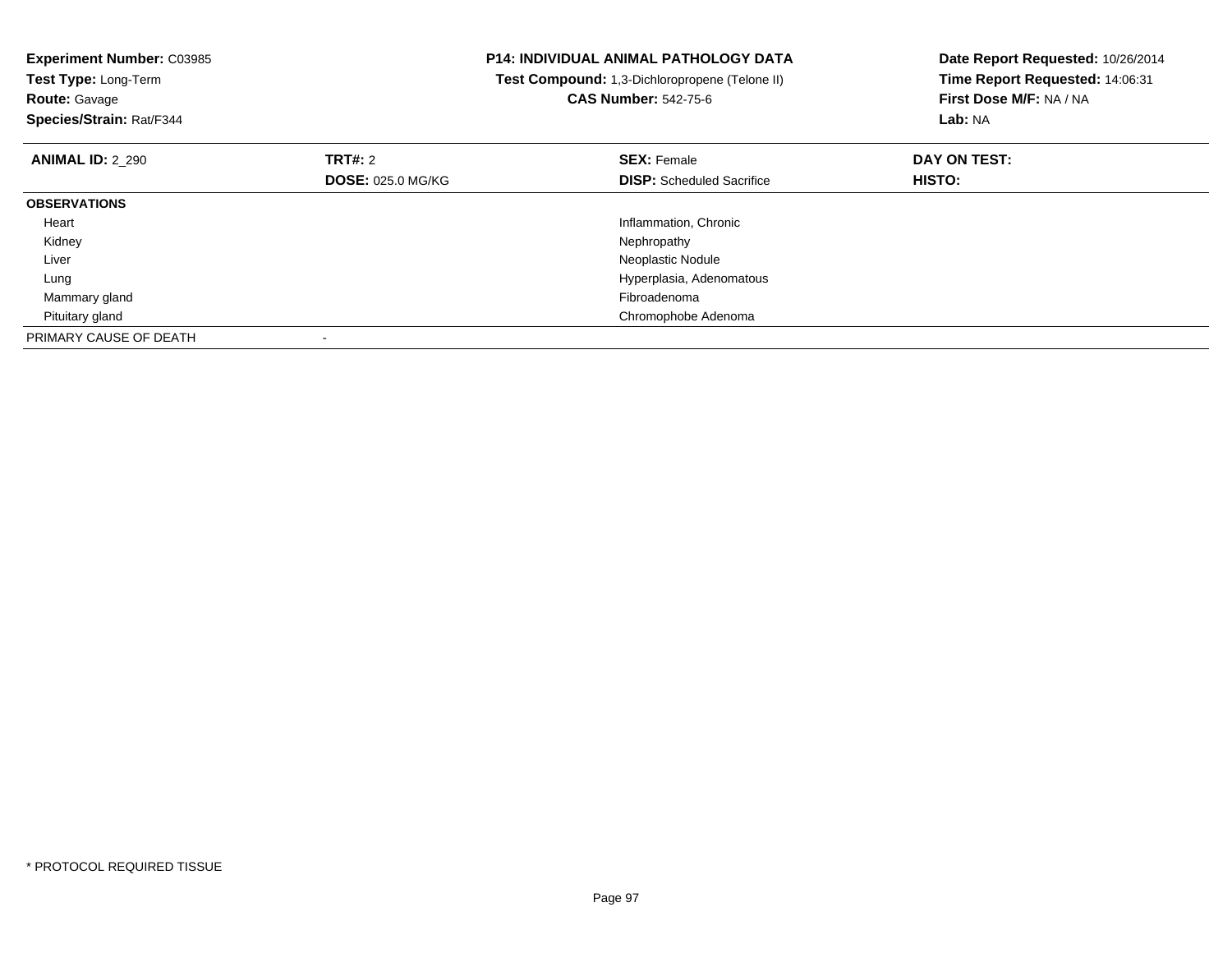| <b>Experiment Number: C03985</b><br>Test Type: Long-Term<br><b>Route: Gavage</b><br>Species/Strain: Rat/F344 |                                     | <b>P14: INDIVIDUAL ANIMAL PATHOLOGY DATA</b><br>Test Compound: 1,3-Dichloropropene (Telone II)<br><b>CAS Number: 542-75-6</b> | Date Report Requested: 10/26/2014<br>Time Report Requested: 14:06:31<br>First Dose M/F: NA / NA<br>Lab: NA |
|--------------------------------------------------------------------------------------------------------------|-------------------------------------|-------------------------------------------------------------------------------------------------------------------------------|------------------------------------------------------------------------------------------------------------|
| <b>ANIMAL ID: 2 292</b>                                                                                      | TRT#: 2<br><b>DOSE: 025.0 MG/KG</b> | <b>SEX: Female</b><br><b>DISP: Natural Death</b>                                                                              | DAY ON TEST:<br>HISTO:                                                                                     |
| <b>OBSERVATIONS</b>                                                                                          |                                     |                                                                                                                               |                                                                                                            |
| Heart                                                                                                        |                                     | Inflammation, Chronic                                                                                                         |                                                                                                            |
| Liver                                                                                                        |                                     | Infection, Bacterial                                                                                                          |                                                                                                            |
|                                                                                                              |                                     | Necrosis, Focal                                                                                                               |                                                                                                            |
| PRIMARY CAUSE OF DEATH                                                                                       |                                     |                                                                                                                               |                                                                                                            |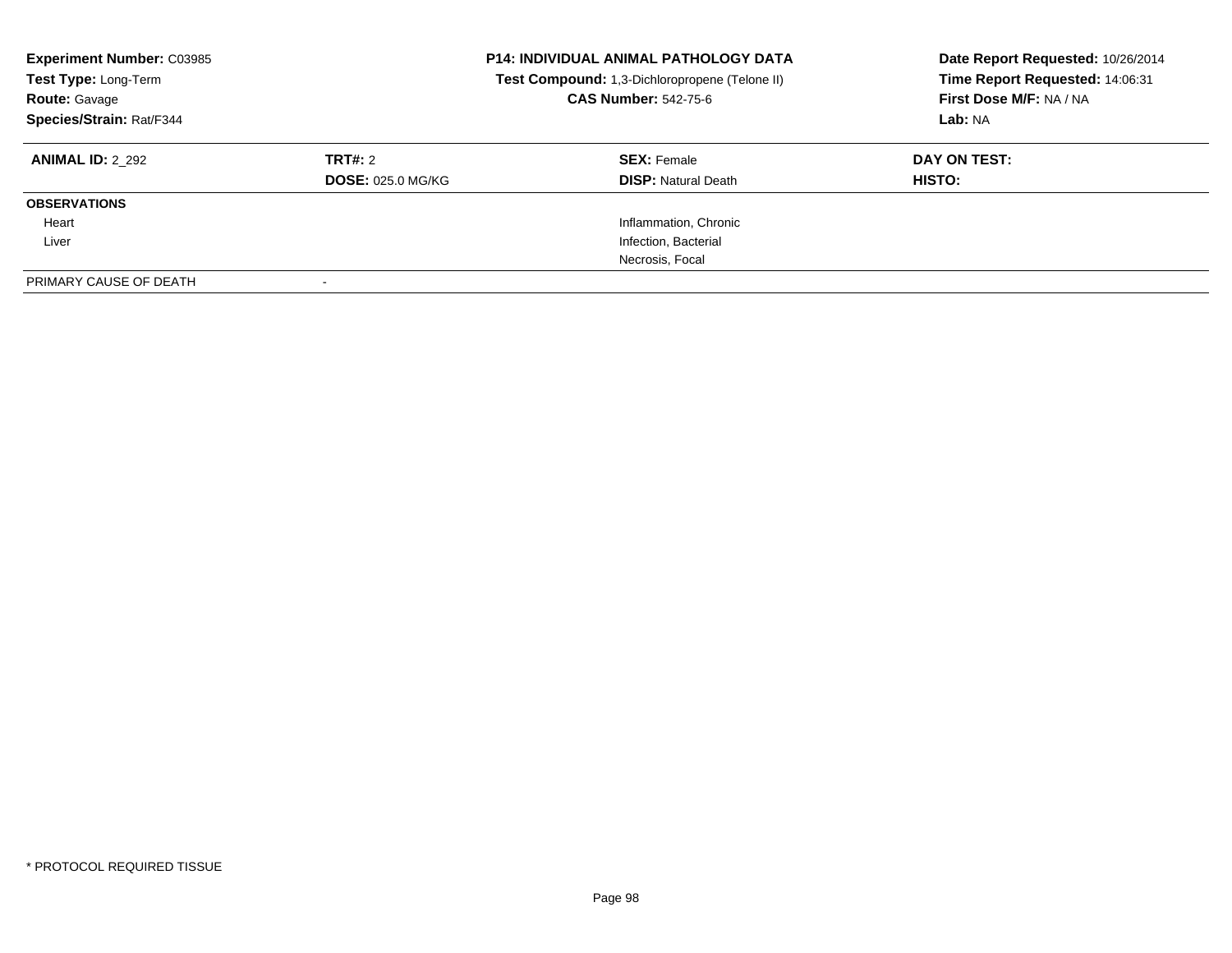**Test Type:** Long-Term**Route:** Gavage

**Species/Strain:** Rat/F344

## **P14: INDIVIDUAL ANIMAL PATHOLOGY DATA**

 **Test Compound:** 1,3-Dichloropropene (Telone II)**CAS Number:** 542-75-6

| <b>ANIMAL ID: 2_294</b> | <b>TRT#: 2</b>           | <b>SEX: Female</b>               | DAY ON TEST: |  |
|-------------------------|--------------------------|----------------------------------|--------------|--|
|                         | <b>DOSE: 025.0 MG/KG</b> | <b>DISP:</b> Scheduled Sacrifice | HISTO:       |  |
| <b>OBSERVATIONS</b>     |                          |                                  |              |  |
| Adrenal gland           | <b>Cortex Nos</b>        | Hyperplasia, Nos                 |              |  |
| Clitoral gland          |                          | Adenoma, Nos                     |              |  |
| Heart                   |                          | Fibrosis                         |              |  |
|                         |                          | Inflammation, Chronic            |              |  |
| Intestine Small         | <b>Mesentery Nos</b>     | Necrosis, Fat                    |              |  |
| Kidney                  |                          | Nephropathy                      |              |  |
| Liver                   |                          | <b>Focal Cellular Change</b>     |              |  |
| Pancreas                | Acinus                   | Atrophy, Nos                     |              |  |
| Unspecified             | Multiple Organs Nos      | Leukemia, Monocytic              |              |  |
| PRIMARY CAUSE OF DEATH  |                          |                                  |              |  |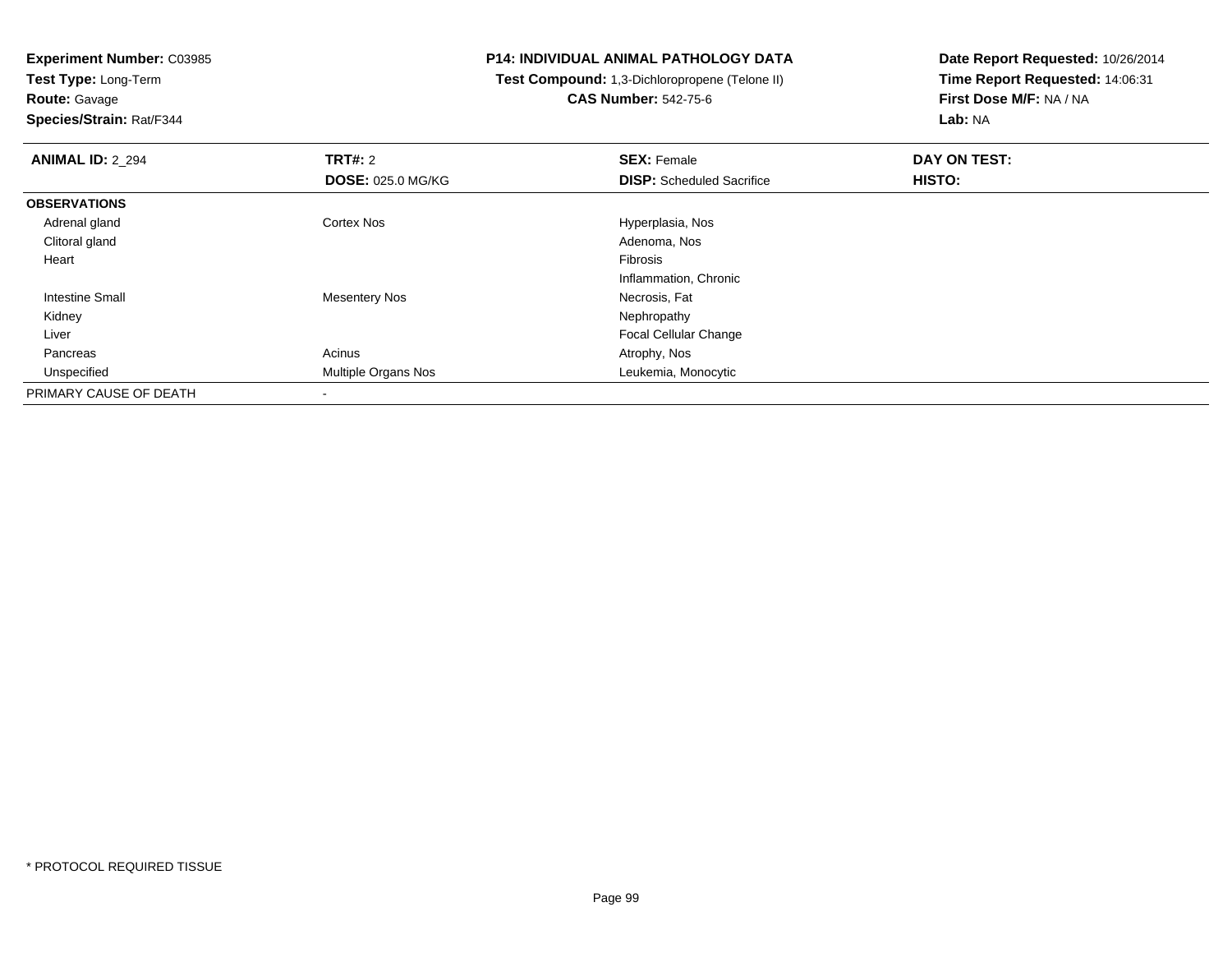| <b>Experiment Number: C03985</b><br><b>Test Type: Long-Term</b><br><b>Route: Gavage</b><br>Species/Strain: Rat/F344 |                                     | <b>P14: INDIVIDUAL ANIMAL PATHOLOGY DATA</b><br><b>Test Compound:</b> 1,3-Dichloropropene (Telone II)<br><b>CAS Number: 542-75-6</b> | Date Report Requested: 10/26/2014<br>Time Report Requested: 14:06:31<br>First Dose M/F: NA / NA<br>Lab: NA |
|---------------------------------------------------------------------------------------------------------------------|-------------------------------------|--------------------------------------------------------------------------------------------------------------------------------------|------------------------------------------------------------------------------------------------------------|
| <b>ANIMAL ID: 2 296</b>                                                                                             | TRT#: 2<br><b>DOSE: 025.0 MG/KG</b> | <b>SEX: Female</b><br><b>DISP:</b> Scheduled Sacrifice                                                                               | DAY ON TEST:<br>HISTO:                                                                                     |
| <b>OBSERVATIONS</b>                                                                                                 |                                     |                                                                                                                                      |                                                                                                            |
| Liver                                                                                                               |                                     | <b>Focal Cellular Change</b>                                                                                                         |                                                                                                            |
| Lung                                                                                                                |                                     | Hyperplasia, Adenomatous                                                                                                             |                                                                                                            |
| Pancreas                                                                                                            | Acinus                              | Atrophy, Nos                                                                                                                         |                                                                                                            |
| Unspecified                                                                                                         | Multiple Organs Nos                 | Leukemia, Monocytic                                                                                                                  |                                                                                                            |
| PRIMARY CAUSE OF DEATH                                                                                              |                                     |                                                                                                                                      |                                                                                                            |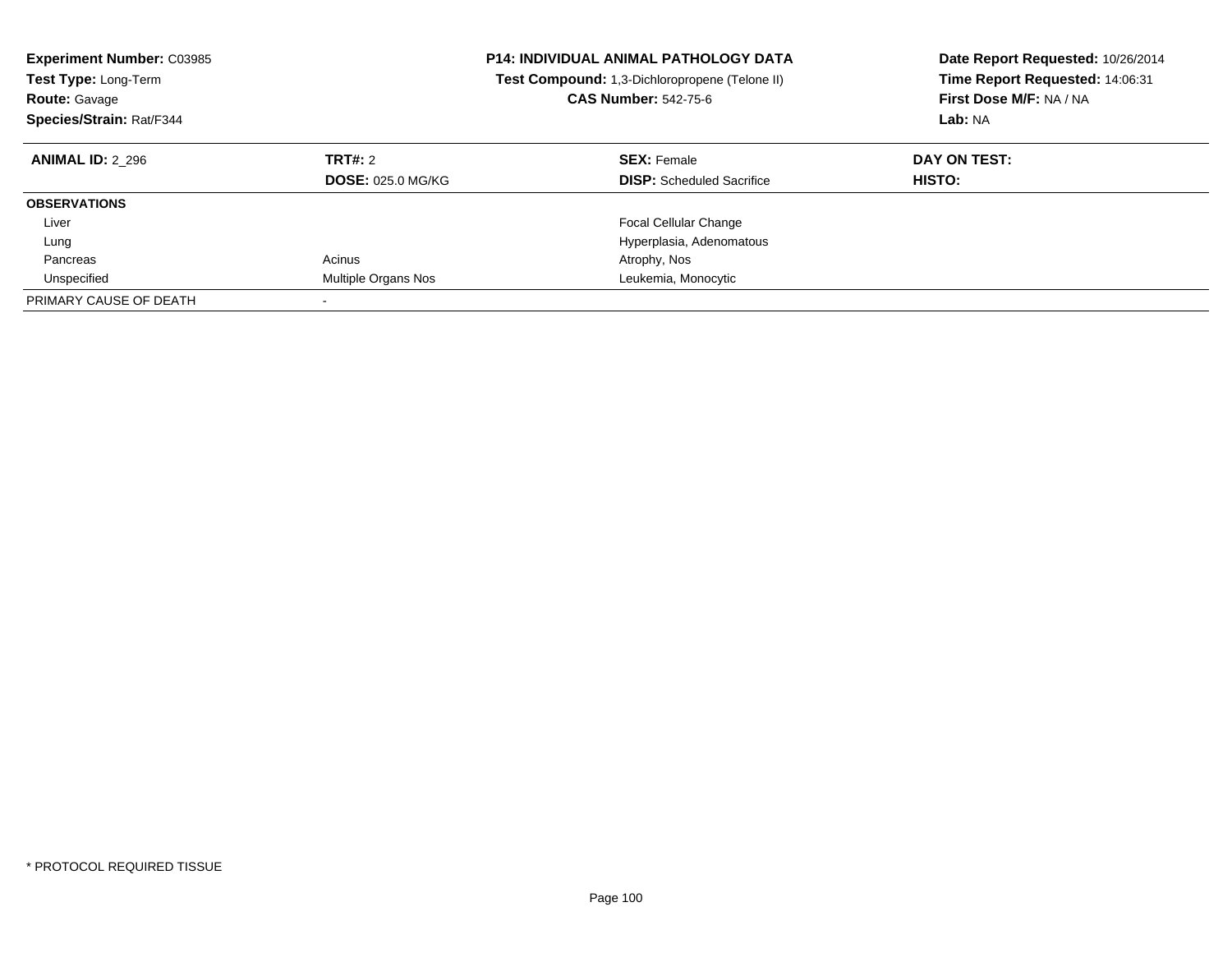| <b>Experiment Number: C03985</b><br>Test Type: Long-Term<br><b>Route: Gavage</b><br>Species/Strain: Rat/F344 |                          | <b>P14: INDIVIDUAL ANIMAL PATHOLOGY DATA</b><br>Test Compound: 1,3-Dichloropropene (Telone II)<br><b>CAS Number: 542-75-6</b> | Date Report Requested: 10/26/2014<br>Time Report Requested: 14:06:31<br>First Dose M/F: NA / NA<br>Lab: NA |
|--------------------------------------------------------------------------------------------------------------|--------------------------|-------------------------------------------------------------------------------------------------------------------------------|------------------------------------------------------------------------------------------------------------|
| <b>ANIMAL ID: 2_298</b>                                                                                      | <b>TRT#: 2</b>           | <b>SEX: Female</b>                                                                                                            | DAY ON TEST:                                                                                               |
|                                                                                                              | <b>DOSE: 025.0 MG/KG</b> | <b>DISP:</b> Scheduled Sacrifice                                                                                              | HISTO:                                                                                                     |
| <b>OBSERVATIONS</b>                                                                                          |                          |                                                                                                                               |                                                                                                            |
| Heart                                                                                                        |                          | <b>Fibrosis</b>                                                                                                               |                                                                                                            |
|                                                                                                              |                          | Inflammation, Chronic                                                                                                         |                                                                                                            |
| Liver                                                                                                        |                          | Neoplastic Nodule                                                                                                             |                                                                                                            |
| Ovary                                                                                                        |                          | Cyst, Follicular Nos                                                                                                          |                                                                                                            |
| Pituitary gland                                                                                              |                          | Chromophobe Adenoma                                                                                                           |                                                                                                            |
| PRIMARY CAUSE OF DEATH                                                                                       |                          |                                                                                                                               |                                                                                                            |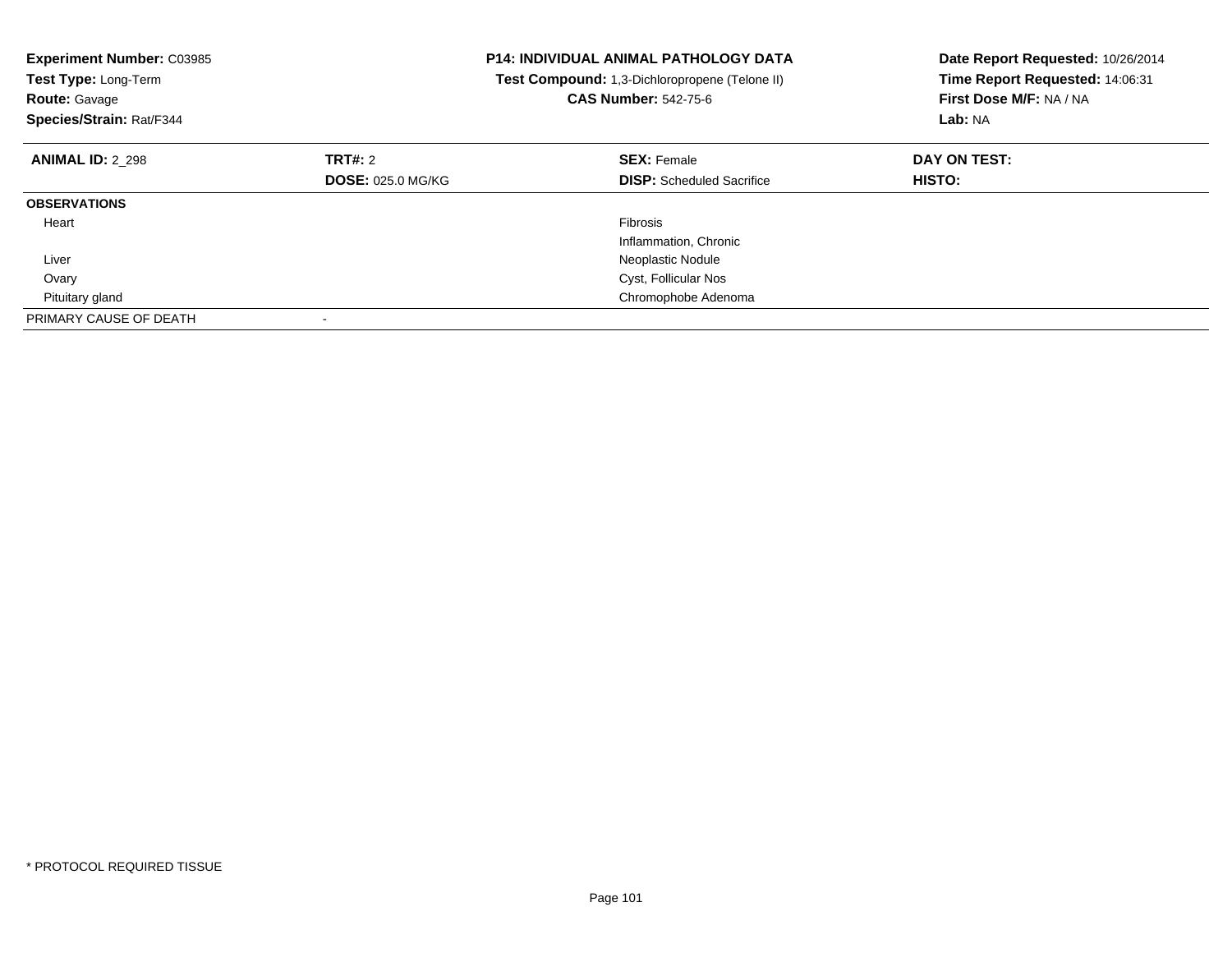| <b>Experiment Number: C03985</b><br>Test Type: Long-Term<br><b>Route: Gavage</b><br>Species/Strain: Rat/F344 |                          | <b>P14: INDIVIDUAL ANIMAL PATHOLOGY DATA</b><br>Test Compound: 1,3-Dichloropropene (Telone II)<br><b>CAS Number: 542-75-6</b> | Date Report Requested: 10/26/2014<br>Time Report Requested: 14:06:31<br>First Dose M/F: NA / NA<br>Lab: NA |
|--------------------------------------------------------------------------------------------------------------|--------------------------|-------------------------------------------------------------------------------------------------------------------------------|------------------------------------------------------------------------------------------------------------|
| <b>ANIMAL ID: 2 300</b>                                                                                      | TRT#: 2                  | <b>SEX: Female</b>                                                                                                            | DAY ON TEST:                                                                                               |
|                                                                                                              | <b>DOSE: 025.0 MG/KG</b> | <b>DISP:</b> Scheduled Sacrifice                                                                                              | HISTO:                                                                                                     |
| <b>OBSERVATIONS</b>                                                                                          |                          |                                                                                                                               |                                                                                                            |
| Adrenal gland                                                                                                | Cortex Nos               | Hyperplasia, Focal                                                                                                            |                                                                                                            |
| Liver                                                                                                        |                          | Focal Cellular Change                                                                                                         |                                                                                                            |
| Mammary gland                                                                                                |                          | Fibroadenoma                                                                                                                  |                                                                                                            |
| Salivary gland                                                                                               |                          | Atrophy, Nos                                                                                                                  |                                                                                                            |
| Uterus                                                                                                       |                          | <b>Endometrial Stromal Polyp</b>                                                                                              |                                                                                                            |
| PRIMARY CAUSE OF DEATH                                                                                       |                          |                                                                                                                               |                                                                                                            |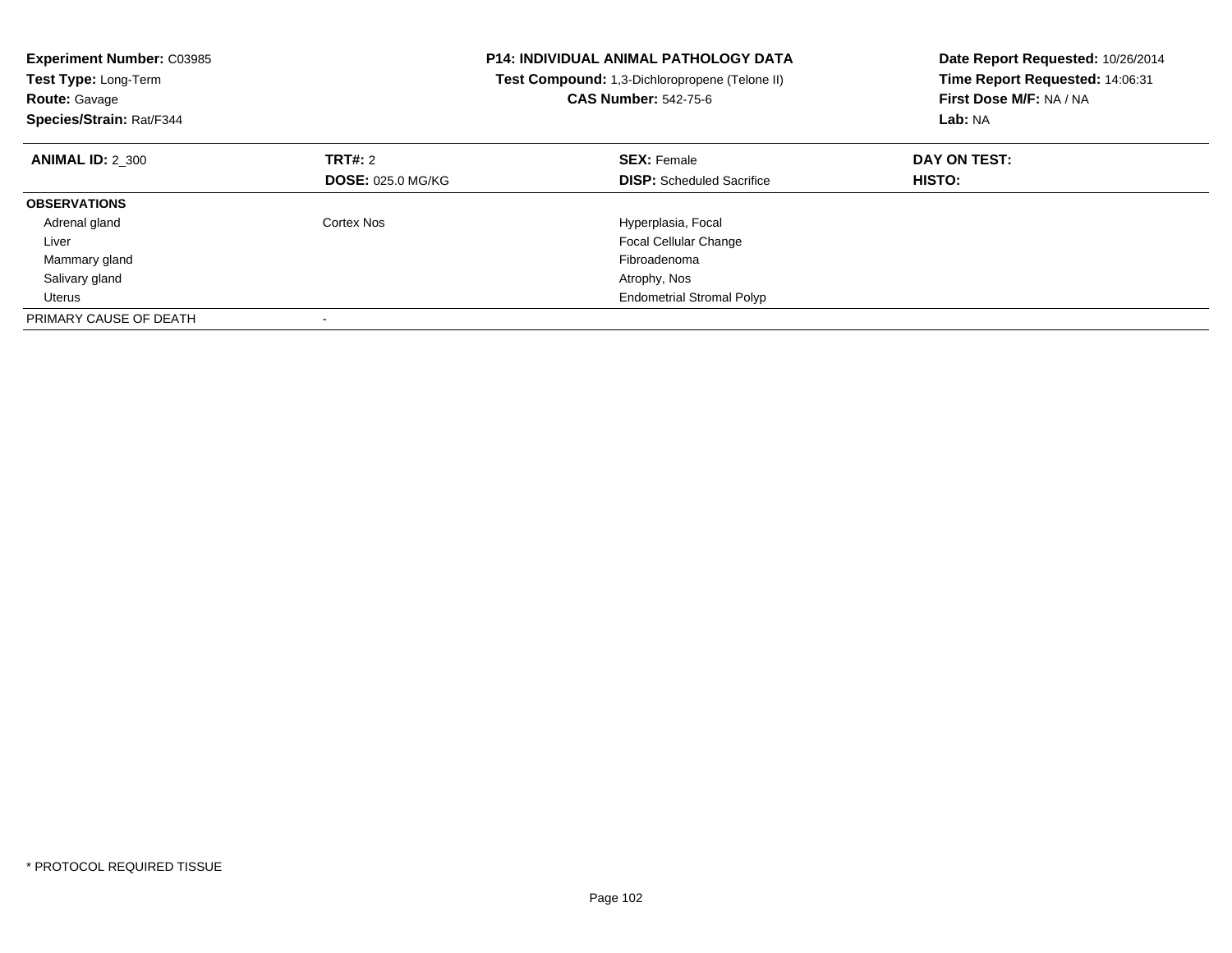| <b>Experiment Number: C03985</b><br>Test Type: Long-Term<br><b>Route: Gavage</b><br>Species/Strain: Rat/F344 |                          | <b>P14: INDIVIDUAL ANIMAL PATHOLOGY DATA</b><br>Test Compound: 1,3-Dichloropropene (Telone II)<br><b>CAS Number: 542-75-6</b><br>Lab: NA |               | Date Report Requested: 10/26/2014<br>Time Report Requested: 14:06:31<br>First Dose M/F: NA / NA |  |
|--------------------------------------------------------------------------------------------------------------|--------------------------|------------------------------------------------------------------------------------------------------------------------------------------|---------------|-------------------------------------------------------------------------------------------------|--|
| <b>ANIMAL ID: 2 302</b>                                                                                      | TRT#: 2                  | <b>SEX: Female</b>                                                                                                                       | DAY ON TEST:  |                                                                                                 |  |
|                                                                                                              | <b>DOSE: 025.0 MG/KG</b> | <b>DISP:</b> Natural Death                                                                                                               | <b>HISTO:</b> |                                                                                                 |  |
| <b>OBSERVATIONS</b>                                                                                          |                          |                                                                                                                                          |               |                                                                                                 |  |
| Liver                                                                                                        |                          | <b>Focal Cellular Change</b>                                                                                                             |               |                                                                                                 |  |
| Mammary gland                                                                                                |                          | Fibroadenoma                                                                                                                             |               |                                                                                                 |  |
| Unspecified                                                                                                  | Multiple Organs Nos      | Leukemia, Monocytic                                                                                                                      |               |                                                                                                 |  |
| PRIMARY CAUSE OF DEATH                                                                                       |                          |                                                                                                                                          |               |                                                                                                 |  |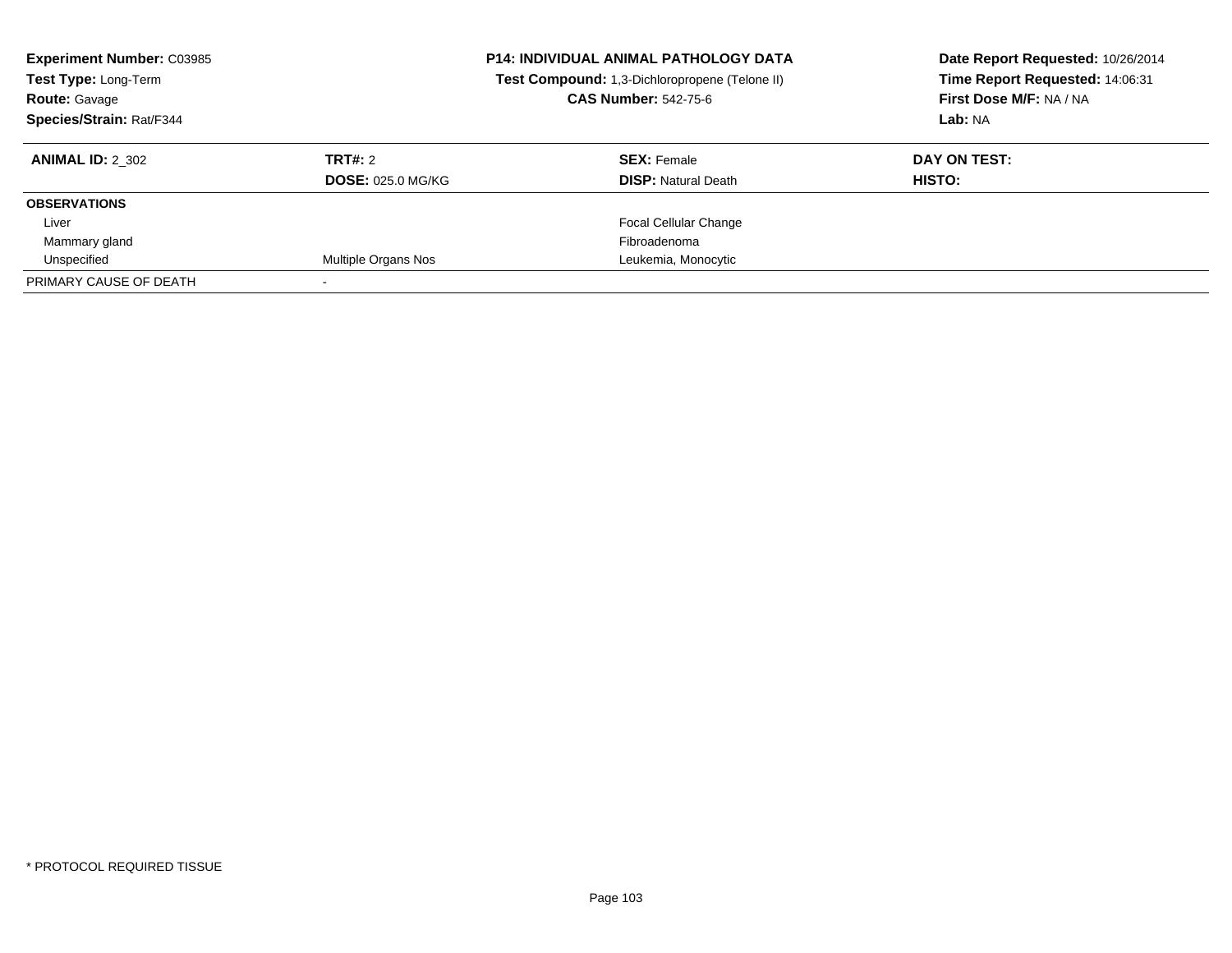| <b>Experiment Number: C03985</b><br>Test Type: Long-Term<br><b>Route: Gavage</b><br>Species/Strain: Rat/F344 |                          | <b>P14: INDIVIDUAL ANIMAL PATHOLOGY DATA</b><br>Test Compound: 1,3-Dichloropropene (Telone II)<br><b>CAS Number: 542-75-6</b> | Date Report Requested: 10/26/2014<br>Time Report Requested: 14:06:31<br>First Dose M/F: NA / NA<br>Lab: NA |
|--------------------------------------------------------------------------------------------------------------|--------------------------|-------------------------------------------------------------------------------------------------------------------------------|------------------------------------------------------------------------------------------------------------|
| <b>ANIMAL ID: 2 304</b>                                                                                      | TRT#: 2                  | <b>SEX: Female</b>                                                                                                            | DAY ON TEST:                                                                                               |
|                                                                                                              | <b>DOSE: 025.0 MG/KG</b> | <b>DISP:</b> Scheduled Sacrifice                                                                                              | HISTO:                                                                                                     |
| <b>OBSERVATIONS</b>                                                                                          |                          |                                                                                                                               |                                                                                                            |
| Clitoral gland                                                                                               |                          | Carcinoma, Nos                                                                                                                |                                                                                                            |
| Heart                                                                                                        |                          | Fibrosis                                                                                                                      |                                                                                                            |
|                                                                                                              |                          | Inflammation, Chronic                                                                                                         |                                                                                                            |
| Liver                                                                                                        |                          | <b>Focal Cellular Change</b>                                                                                                  |                                                                                                            |
| Pancreas                                                                                                     | Acinus                   | Atrophy, Nos                                                                                                                  |                                                                                                            |
| PRIMARY CAUSE OF DEATH                                                                                       |                          |                                                                                                                               |                                                                                                            |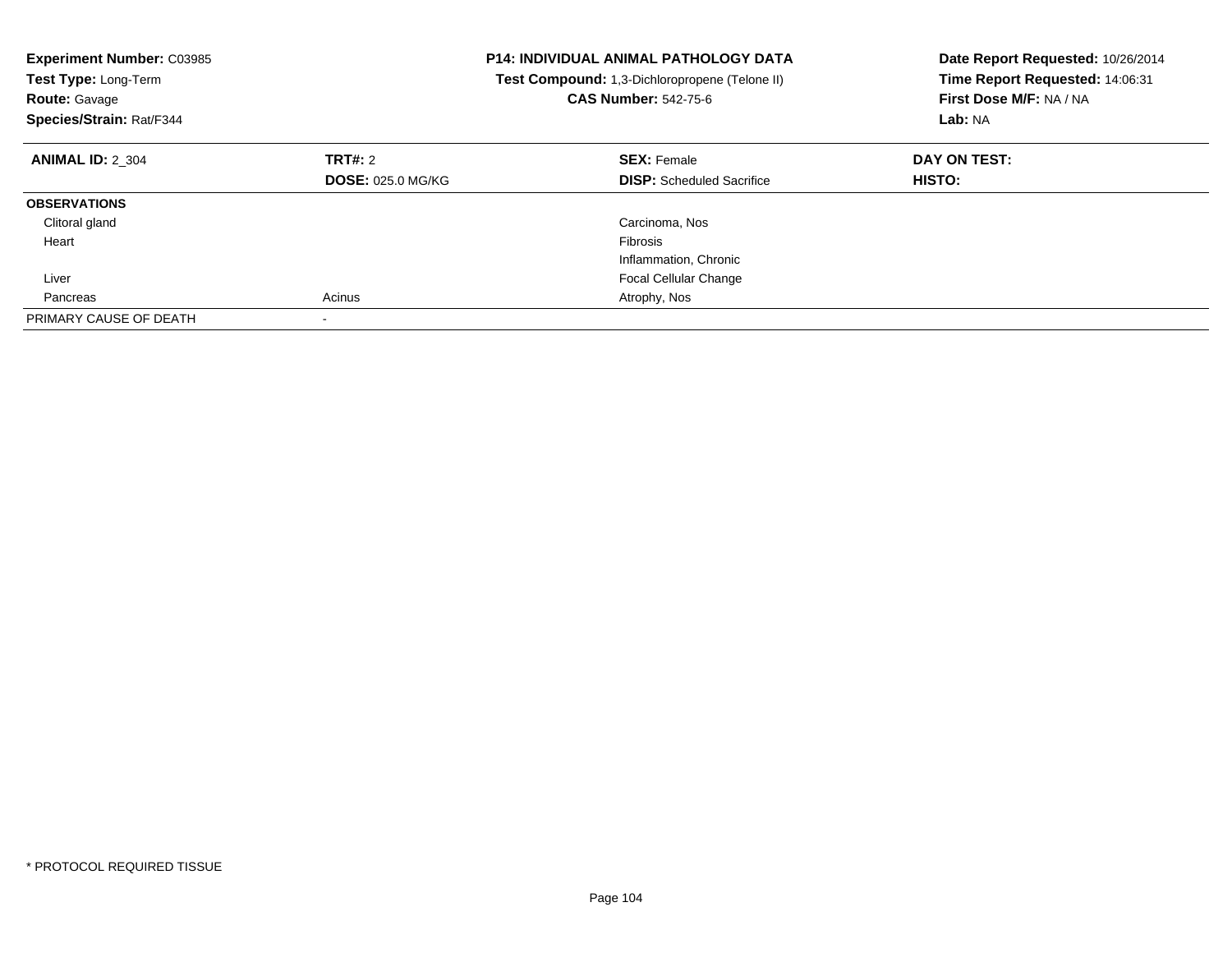| <b>Experiment Number: C03985</b><br>Test Type: Long-Term<br><b>Route: Gavage</b><br>Species/Strain: Rat/F344 |                          | <b>P14: INDIVIDUAL ANIMAL PATHOLOGY DATA</b><br>Test Compound: 1,3-Dichloropropene (Telone II)<br><b>CAS Number: 542-75-6</b> | Date Report Requested: 10/26/2014<br>Time Report Requested: 14:06:31<br>First Dose M/F: NA / NA<br>Lab: NA |
|--------------------------------------------------------------------------------------------------------------|--------------------------|-------------------------------------------------------------------------------------------------------------------------------|------------------------------------------------------------------------------------------------------------|
| <b>ANIMAL ID: 3_402</b>                                                                                      | TRT#: 3                  | <b>SEX: Female</b>                                                                                                            | DAY ON TEST:                                                                                               |
|                                                                                                              | <b>DOSE: 050.0 MG/KG</b> | <b>DISP:</b> Scheduled Sacrifice                                                                                              | HISTO:                                                                                                     |
| <b>OBSERVATIONS</b>                                                                                          |                          |                                                                                                                               |                                                                                                            |
| Heart                                                                                                        |                          | Inflammation, Chronic                                                                                                         |                                                                                                            |
| Liver                                                                                                        |                          | Neoplastic Nodule                                                                                                             |                                                                                                            |
| Mammary gland                                                                                                |                          | Fibroadenoma                                                                                                                  |                                                                                                            |
| Pancreas                                                                                                     | Acinus                   | Atrophy, Nos                                                                                                                  |                                                                                                            |
| Pituitary gland                                                                                              |                          | Cyst, Nos                                                                                                                     |                                                                                                            |
| Stomach                                                                                                      |                          | Hyperplasia, Basal Cell                                                                                                       |                                                                                                            |
| PRIMARY CAUSE OF DEATH                                                                                       |                          |                                                                                                                               |                                                                                                            |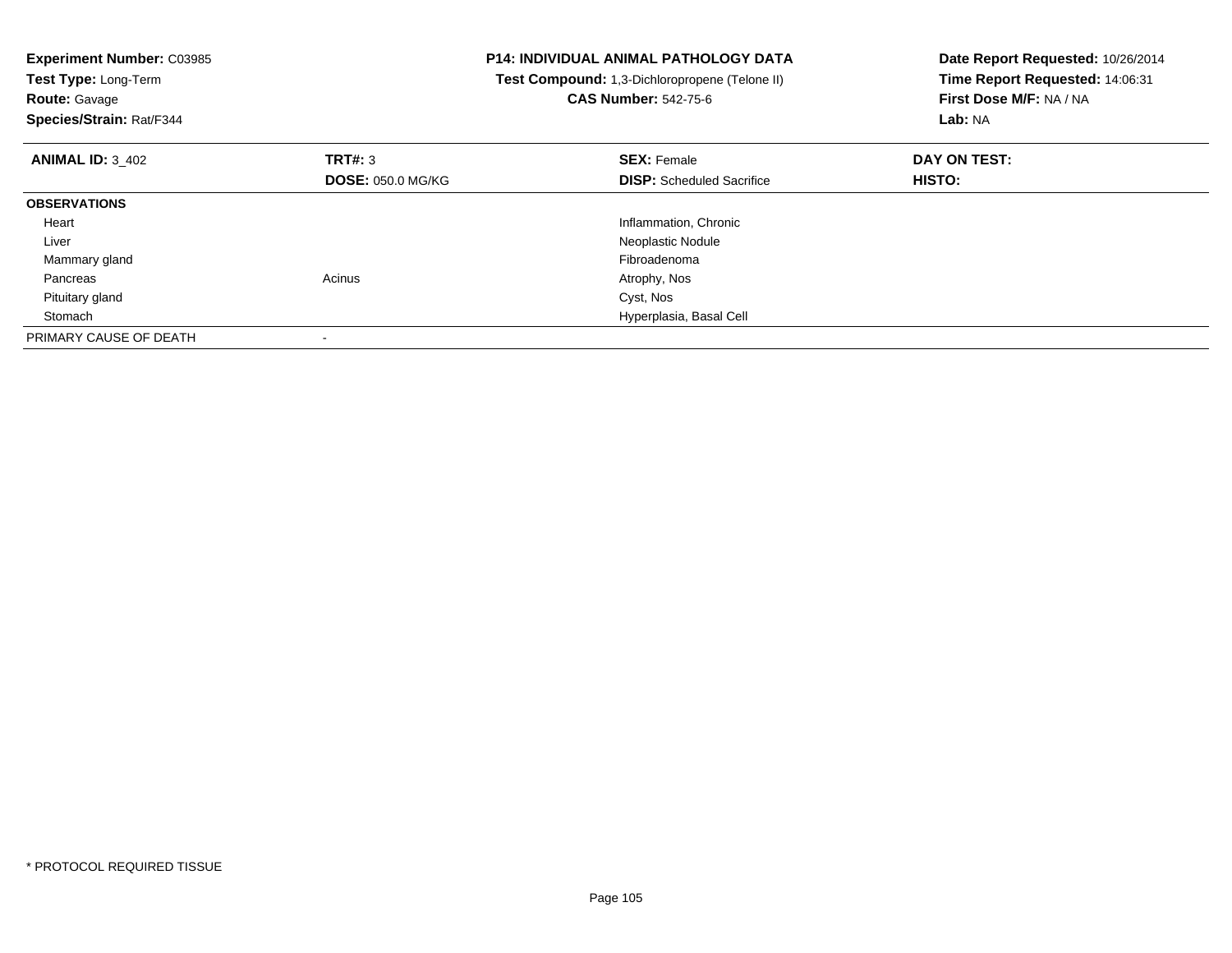| <b>Experiment Number: C03985</b><br>Test Type: Long-Term<br><b>Route: Gavage</b><br>Species/Strain: Rat/F344 |                          | <b>P14: INDIVIDUAL ANIMAL PATHOLOGY DATA</b><br>Test Compound: 1,3-Dichloropropene (Telone II)<br><b>CAS Number: 542-75-6</b> | Date Report Requested: 10/26/2014<br>Time Report Requested: 14:06:31<br>First Dose M/F: NA / NA<br>Lab: NA |
|--------------------------------------------------------------------------------------------------------------|--------------------------|-------------------------------------------------------------------------------------------------------------------------------|------------------------------------------------------------------------------------------------------------|
| <b>ANIMAL ID: 3 404</b>                                                                                      | TRT#: 3                  | <b>SEX: Female</b>                                                                                                            | DAY ON TEST:                                                                                               |
|                                                                                                              | <b>DOSE: 050.0 MG/KG</b> | <b>DISP:</b> Scheduled Sacrifice                                                                                              | <b>HISTO:</b>                                                                                              |
| <b>OBSERVATIONS</b>                                                                                          |                          |                                                                                                                               |                                                                                                            |
| Heart                                                                                                        |                          | Inflammation, Chronic                                                                                                         |                                                                                                            |
| Liver                                                                                                        |                          | <b>Focal Cellular Change</b>                                                                                                  |                                                                                                            |
| Mammary gland                                                                                                |                          | Fibroadenoma                                                                                                                  |                                                                                                            |
| Pancreas                                                                                                     | Acinus                   | Atrophy, Nos                                                                                                                  |                                                                                                            |
| Spleen                                                                                                       |                          | Fibrosis, Focal                                                                                                               |                                                                                                            |
|                                                                                                              |                          | <b>Hemosiderosis</b>                                                                                                          |                                                                                                            |
| PRIMARY CAUSE OF DEATH                                                                                       |                          |                                                                                                                               |                                                                                                            |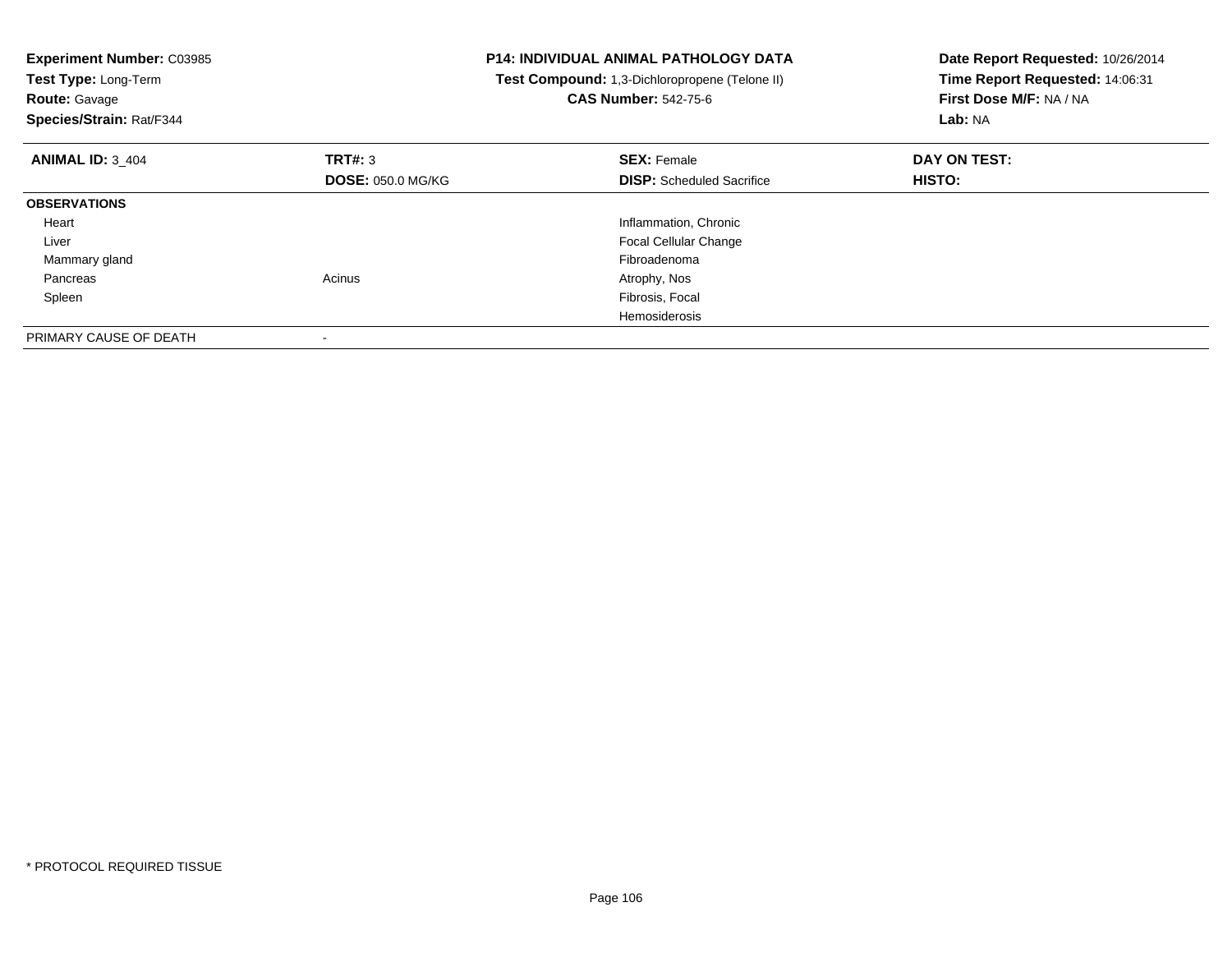| <b>Experiment Number: C03985</b><br>Test Type: Long-Term<br><b>Route: Gavage</b><br>Species/Strain: Rat/F344 |                          | <b>P14: INDIVIDUAL ANIMAL PATHOLOGY DATA</b><br>Test Compound: 1,3-Dichloropropene (Telone II)<br><b>CAS Number: 542-75-6</b> | Date Report Requested: 10/26/2014<br>Time Report Requested: 14:06:31<br>First Dose M/F: NA / NA<br>Lab: NA |
|--------------------------------------------------------------------------------------------------------------|--------------------------|-------------------------------------------------------------------------------------------------------------------------------|------------------------------------------------------------------------------------------------------------|
| <b>ANIMAL ID: 3 406</b>                                                                                      | TRT#: 3                  | <b>SEX: Female</b>                                                                                                            | DAY ON TEST:                                                                                               |
|                                                                                                              | <b>DOSE: 050.0 MG/KG</b> | <b>DISP:</b> Scheduled Sacrifice                                                                                              | HISTO:                                                                                                     |
| <b>OBSERVATIONS</b>                                                                                          |                          |                                                                                                                               |                                                                                                            |
| Adrenal gland                                                                                                | Cortex Nos               | Hyperplasia, Focal                                                                                                            |                                                                                                            |
| Liver                                                                                                        |                          | Neoplastic Nodule                                                                                                             |                                                                                                            |
| Lung                                                                                                         |                          | Hyperplasia, Adenomatous                                                                                                      |                                                                                                            |
| Mammary gland                                                                                                |                          | Fibroadenoma                                                                                                                  |                                                                                                            |
| Pituitary gland                                                                                              |                          | Chromophobe Adenoma                                                                                                           |                                                                                                            |
| Stomach                                                                                                      |                          | Hyperplasia, Basal Cell                                                                                                       |                                                                                                            |
| PRIMARY CAUSE OF DEATH                                                                                       |                          |                                                                                                                               |                                                                                                            |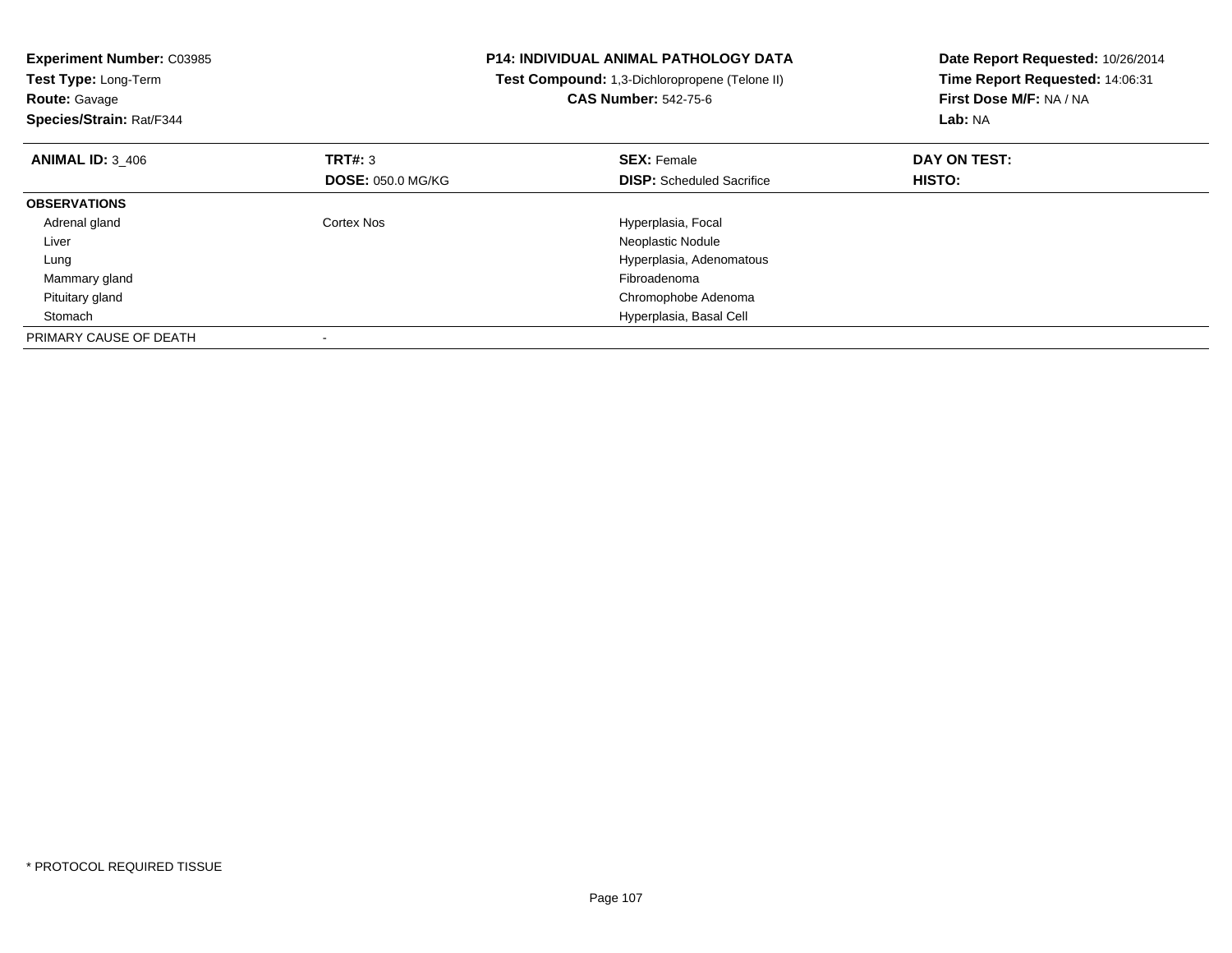**Test Type:** Long-Term**Route:** Gavage

**Species/Strain:** Rat/F344

## **P14: INDIVIDUAL ANIMAL PATHOLOGY DATA**

 **Test Compound:** 1,3-Dichloropropene (Telone II)**CAS Number:** 542-75-6

| <b>ANIMAL ID: 3 408</b> | TRT#: 3                  | <b>SEX: Female</b>               | DAY ON TEST:  |  |
|-------------------------|--------------------------|----------------------------------|---------------|--|
|                         | <b>DOSE: 050.0 MG/KG</b> | <b>DISP:</b> Scheduled Sacrifice | <b>HISTO:</b> |  |
| <b>OBSERVATIONS</b>     |                          |                                  |               |  |
| Adrenal gland           | <b>Cortex Nos</b>        | Hyperplasia, Focal               |               |  |
| Heart                   |                          | Inflammation, Chronic            |               |  |
| Kidney                  |                          | Nephropathy                      |               |  |
| Liver                   |                          | <b>Focal Cellular Change</b>     |               |  |
| Mammary gland           |                          | Fibroadenoma                     |               |  |
| Pancreas                | Acinus                   | Atrophy, Nos                     |               |  |
|                         | <b>Islets</b>            | Hyperplasia, Nos                 |               |  |
| Uterus                  |                          | <b>Endometrial Stromal Polyp</b> |               |  |
| PRIMARY CAUSE OF DEATH  |                          |                                  |               |  |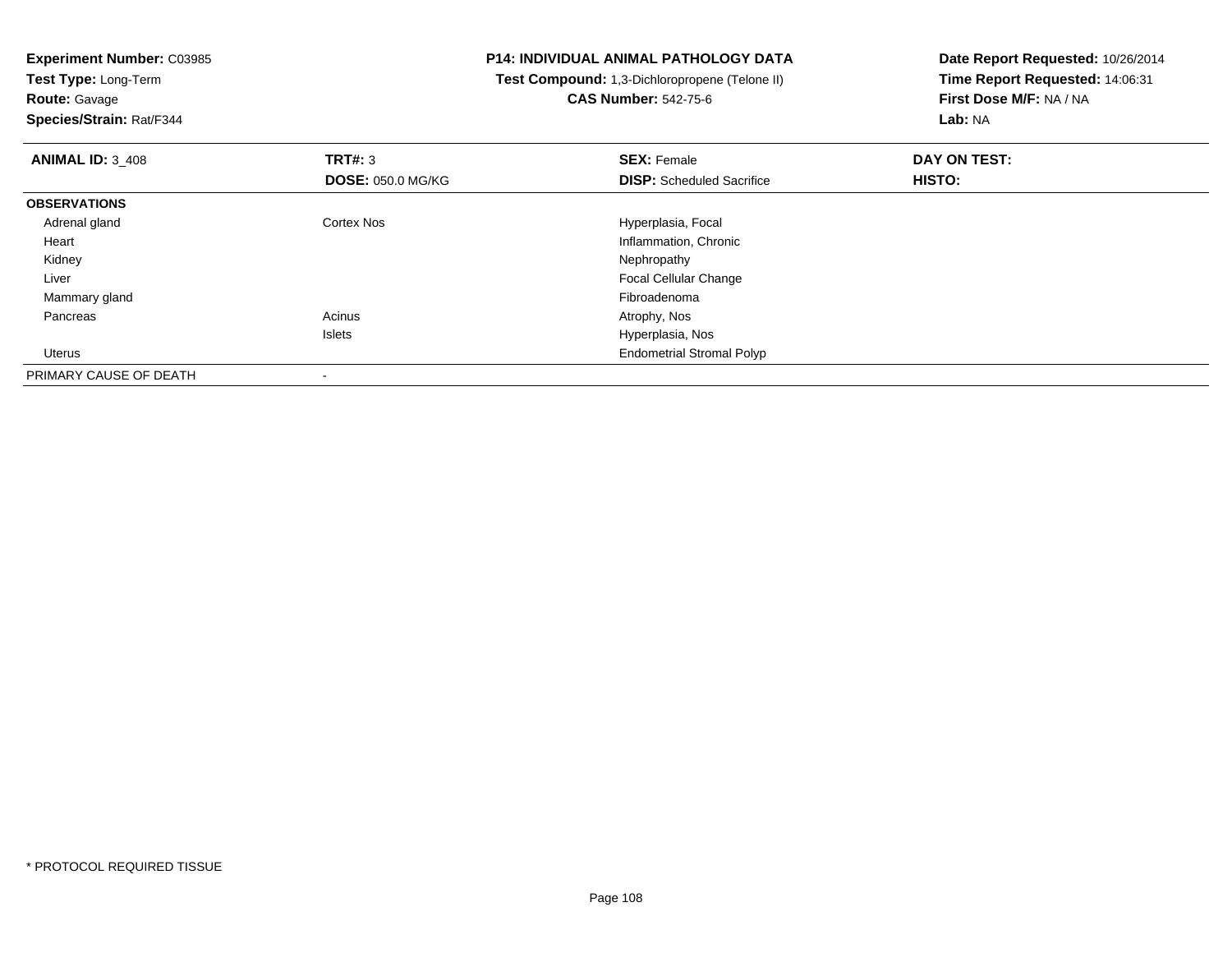**Test Type:** Long-Term

**Route:** Gavage

**Species/Strain:** Rat/F344

### **P14: INDIVIDUAL ANIMAL PATHOLOGY DATA**

 **Test Compound:** 1,3-Dichloropropene (Telone II)**CAS Number:** 542-75-6

| <b>ANIMAL ID: 3_410</b> | TRT#: 3                  | <b>SEX: Female</b>           | DAY ON TEST: |
|-------------------------|--------------------------|------------------------------|--------------|
|                         | <b>DOSE: 050.0 MG/KG</b> | <b>DISP: Natural Death</b>   | HISTO:       |
| <b>OBSERVATIONS</b>     |                          |                              |              |
| Heart                   |                          | Fibrosis                     |              |
|                         |                          | Inflammation, Chronic        |              |
| Liver                   |                          | <b>Focal Cellular Change</b> |              |
| Ovary                   |                          | Fibrosarcoma                 |              |
| Pancreas                | Acinus                   | Atrophy, Nos                 |              |
|                         |                          | Fibrosarcoma, Metastatic     |              |
| Pituitary gland         |                          | Chromophobe Adenoma          |              |
| Salivary gland          |                          | Atrophy, Nos                 |              |
| Stomach                 |                          | Ulcer, Perforated            |              |
| Uterus                  |                          | Adenocarcinoma, Nos          |              |
| PRIMARY CAUSE OF DEATH  |                          |                              |              |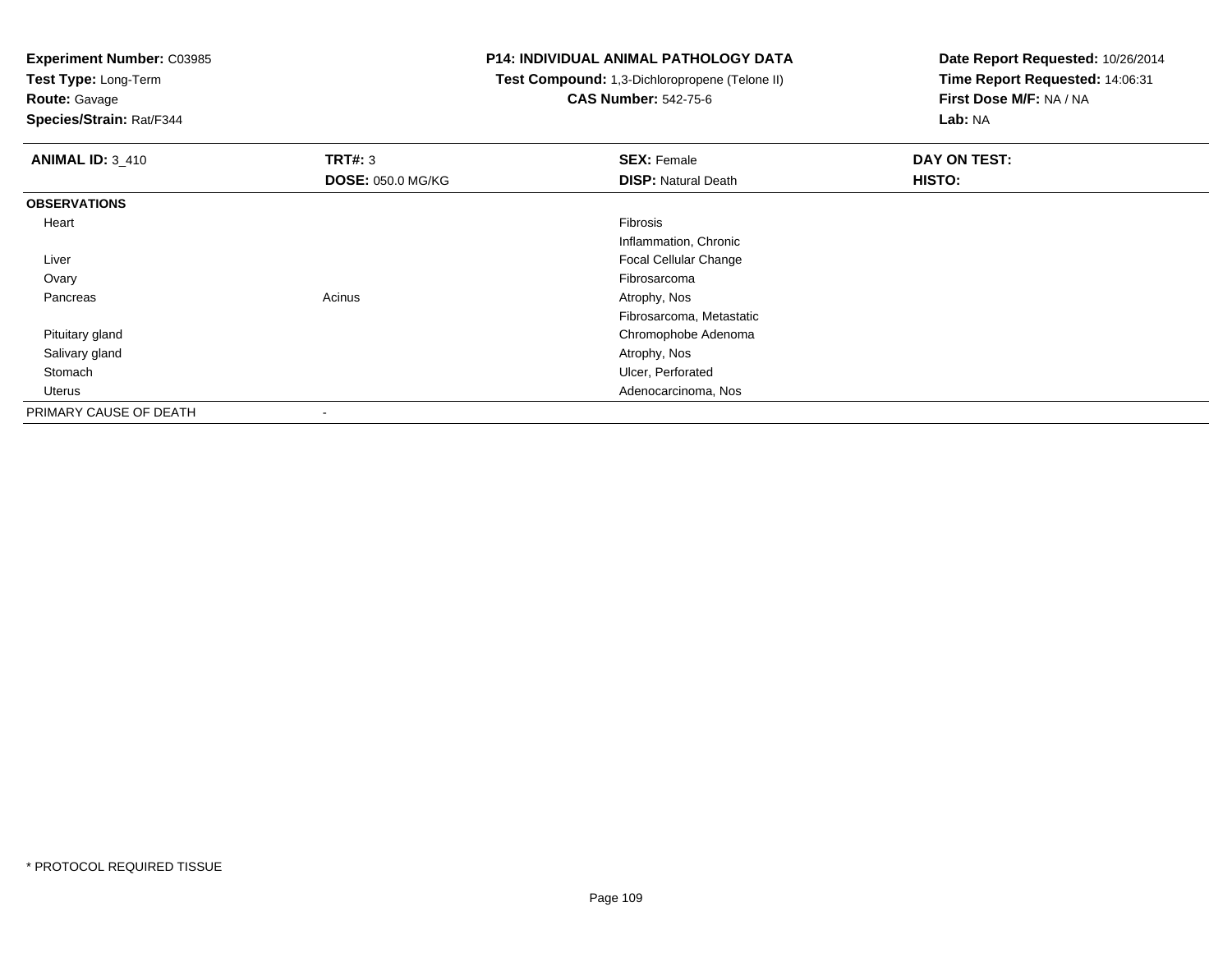| <b>Experiment Number: C03985</b><br>Test Type: Long-Term<br><b>Route: Gavage</b><br>Species/Strain: Rat/F344 |                                     | <b>P14: INDIVIDUAL ANIMAL PATHOLOGY DATA</b><br>Test Compound: 1,3-Dichloropropene (Telone II)<br><b>CAS Number: 542-75-6</b> | Date Report Requested: 10/26/2014<br>Time Report Requested: 14:06:31<br>First Dose M/F: NA / NA<br>Lab: NA |
|--------------------------------------------------------------------------------------------------------------|-------------------------------------|-------------------------------------------------------------------------------------------------------------------------------|------------------------------------------------------------------------------------------------------------|
| <b>ANIMAL ID: 3 412</b>                                                                                      | TRT#: 3<br><b>DOSE: 050.0 MG/KG</b> | <b>SEX: Female</b><br><b>DISP:</b> Natural Death                                                                              | DAY ON TEST:<br><b>HISTO:</b>                                                                              |
| <b>OBSERVATIONS</b>                                                                                          |                                     |                                                                                                                               |                                                                                                            |
| <b>Intestine Small</b>                                                                                       | <b>Mesentery Nos</b>                | Necrosis, Fat                                                                                                                 |                                                                                                            |
| Liver                                                                                                        |                                     | <b>Focal Cellular Change</b>                                                                                                  |                                                                                                            |
| Skin                                                                                                         | Head                                | Squamous Cell Carcinoma                                                                                                       |                                                                                                            |
| Thyroid                                                                                                      |                                     | C-Cell Adenoma                                                                                                                |                                                                                                            |
| PRIMARY CAUSE OF DEATH                                                                                       |                                     |                                                                                                                               |                                                                                                            |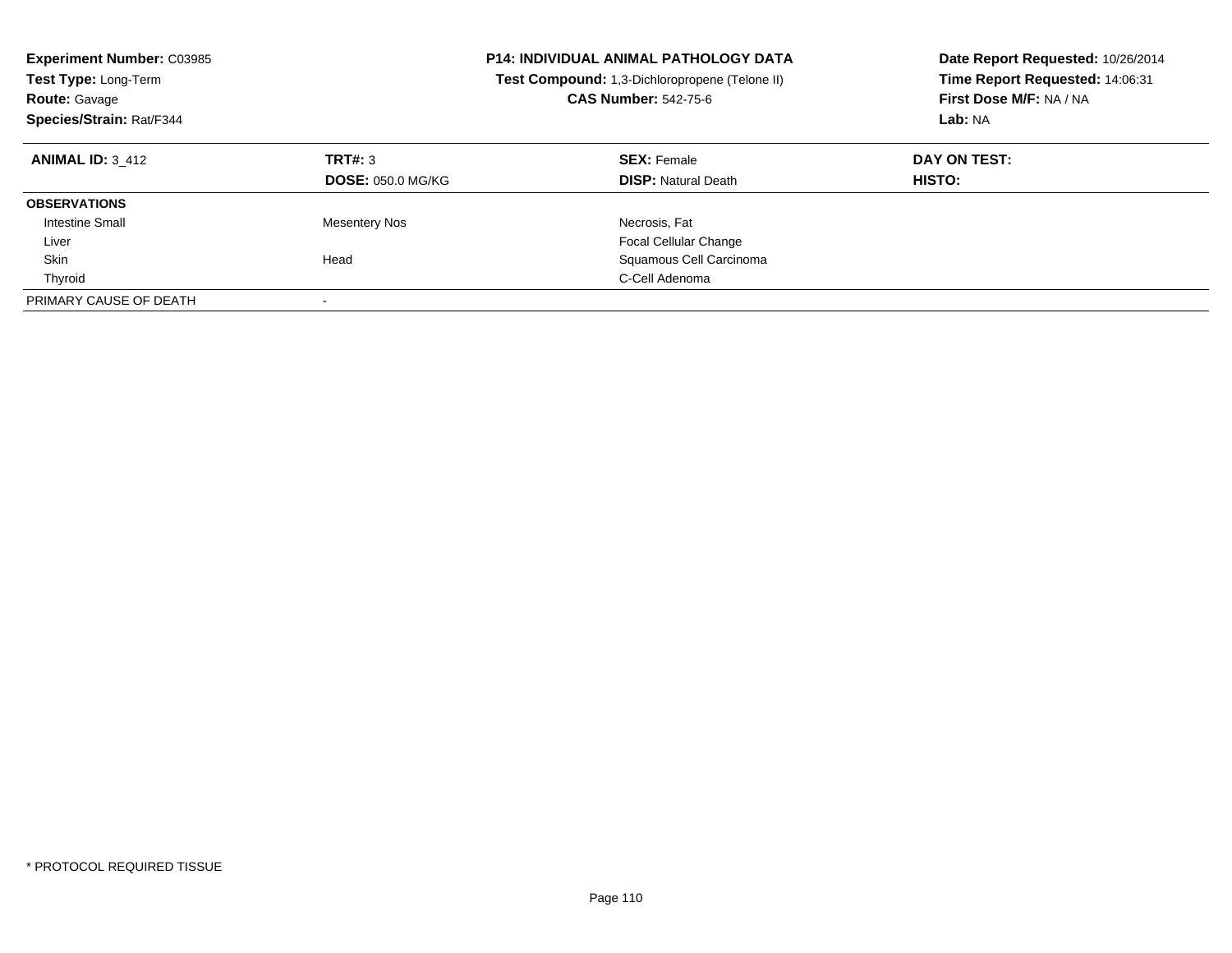**Test Type:** Long-Term**Route:** Gavage

**Species/Strain:** Rat/F344

# **P14: INDIVIDUAL ANIMAL PATHOLOGY DATA**

 **Test Compound:** 1,3-Dichloropropene (Telone II)**CAS Number:** 542-75-6

| <b>ANIMAL ID: 3 414</b> | TRT#: 3                  | <b>SEX: Female</b>               | DAY ON TEST: |  |
|-------------------------|--------------------------|----------------------------------|--------------|--|
|                         | <b>DOSE: 050.0 MG/KG</b> | <b>DISP:</b> Scheduled Sacrifice | HISTO:       |  |
| <b>OBSERVATIONS</b>     |                          |                                  |              |  |
| Adrenal gland           | Cortex Nos               | Hyperplasia, Focal               |              |  |
| Heart                   |                          | Fibrosis                         |              |  |
|                         |                          | Inflammation, Chronic            |              |  |
| Liver                   |                          | <b>Focal Cellular Change</b>     |              |  |
| Lung                    |                          | Inflammation, Interstitial       |              |  |
| Mammary gland           |                          | Fibroadenoma                     |              |  |
| Pancreas                | Acinus                   | Atrophy, Nos                     |              |  |
| Preputial gland         |                          | Carcinoma, Nos                   |              |  |
| Stomach                 |                          | Hyperplasia, Basal Cell          |              |  |
| PRIMARY CAUSE OF DEATH  |                          |                                  |              |  |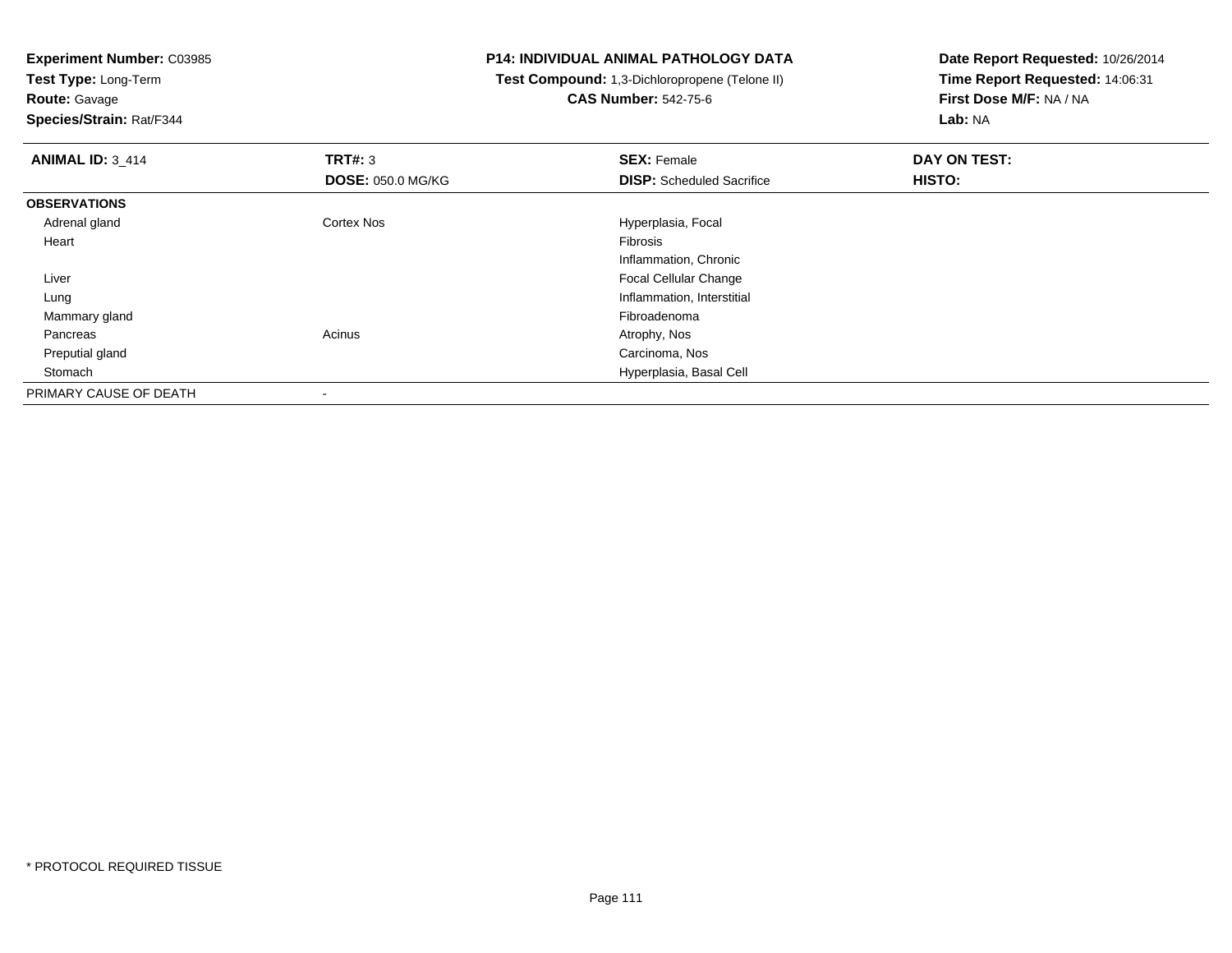| <b>Experiment Number: C03985</b><br><b>Test Type: Long-Term</b><br><b>Route: Gavage</b><br>Species/Strain: Rat/F344 |                          | <b>P14: INDIVIDUAL ANIMAL PATHOLOGY DATA</b><br>Test Compound: 1,3-Dichloropropene (Telone II)<br><b>CAS Number: 542-75-6</b> | Date Report Requested: 10/26/2014<br>Time Report Requested: 14:06:31<br>First Dose M/F: NA / NA<br>Lab: NA |
|---------------------------------------------------------------------------------------------------------------------|--------------------------|-------------------------------------------------------------------------------------------------------------------------------|------------------------------------------------------------------------------------------------------------|
| <b>ANIMAL ID: 3_416</b>                                                                                             | TRT#: 3                  | <b>SEX: Female</b>                                                                                                            | DAY ON TEST:                                                                                               |
|                                                                                                                     | <b>DOSE: 050.0 MG/KG</b> | <b>DISP:</b> Scheduled Sacrifice                                                                                              | <b>HISTO:</b>                                                                                              |
| <b>OBSERVATIONS</b>                                                                                                 |                          |                                                                                                                               |                                                                                                            |
| Adrenal gland                                                                                                       | Cortex Nos               | Hyperplasia, Focal                                                                                                            |                                                                                                            |
| Heart                                                                                                               |                          | <b>Fibrosis</b>                                                                                                               |                                                                                                            |
|                                                                                                                     |                          | Inflammation, Chronic                                                                                                         |                                                                                                            |
| Liver                                                                                                               |                          | <b>Focal Cellular Change</b>                                                                                                  |                                                                                                            |
| Lung                                                                                                                |                          | Alveolar/Bronchiolar Carcinoma                                                                                                |                                                                                                            |
| Mammary gland                                                                                                       |                          | Fibroadenoma                                                                                                                  |                                                                                                            |
| PRIMARY CAUSE OF DEATH                                                                                              |                          |                                                                                                                               |                                                                                                            |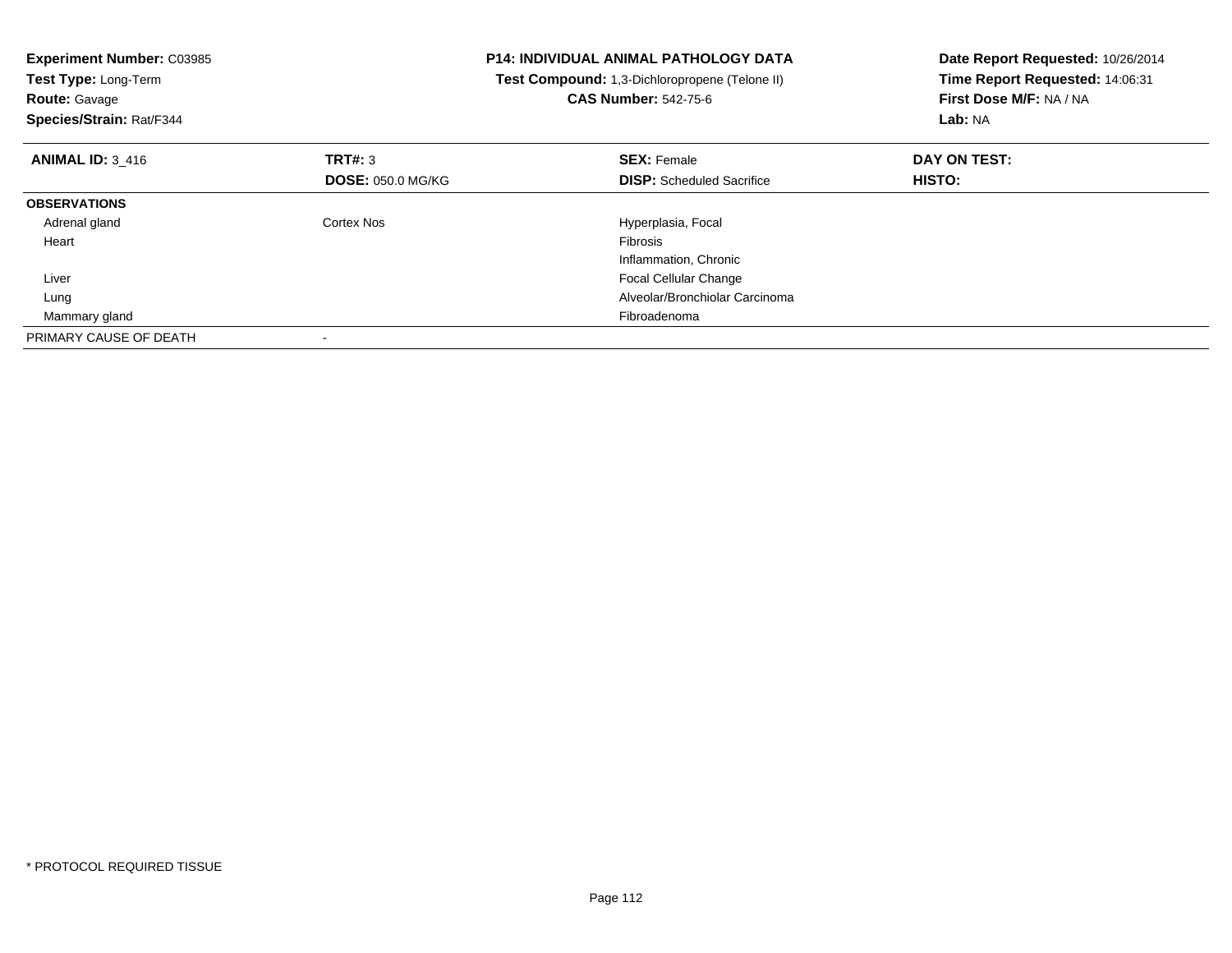**Test Type:** Long-Term**Route:** Gavage

**Species/Strain:** Rat/F344

## **P14: INDIVIDUAL ANIMAL PATHOLOGY DATA**

 **Test Compound:** 1,3-Dichloropropene (Telone II)**CAS Number:** 542-75-6

| <b>ANIMAL ID: 3 418</b> | TRT#: 3<br><b>DOSE: 050.0 MG/KG</b> | <b>SEX: Female</b><br><b>DISP:</b> Scheduled Sacrifice | DAY ON TEST:<br>HISTO: |  |
|-------------------------|-------------------------------------|--------------------------------------------------------|------------------------|--|
|                         |                                     |                                                        |                        |  |
| <b>OBSERVATIONS</b>     |                                     |                                                        |                        |  |
| Adrenal gland           | <b>Cortex Nos</b>                   | Degeneration, Lipoid                                   |                        |  |
| Kidney                  |                                     | Nephropathy                                            |                        |  |
| Liver                   |                                     | Neoplastic Nodule                                      |                        |  |
| Lung                    |                                     | Alveolar/Bronchiolar Adenoma                           |                        |  |
| Mammary gland           |                                     | Fibroadenoma                                           |                        |  |
| Pituitary gland         |                                     | Chromophobe Adenoma                                    |                        |  |
| Preputial gland         |                                     | Carcinoma, Nos                                         |                        |  |
| Spleen                  |                                     | Hemangiosarcoma                                        |                        |  |
| PRIMARY CAUSE OF DEATH  |                                     |                                                        |                        |  |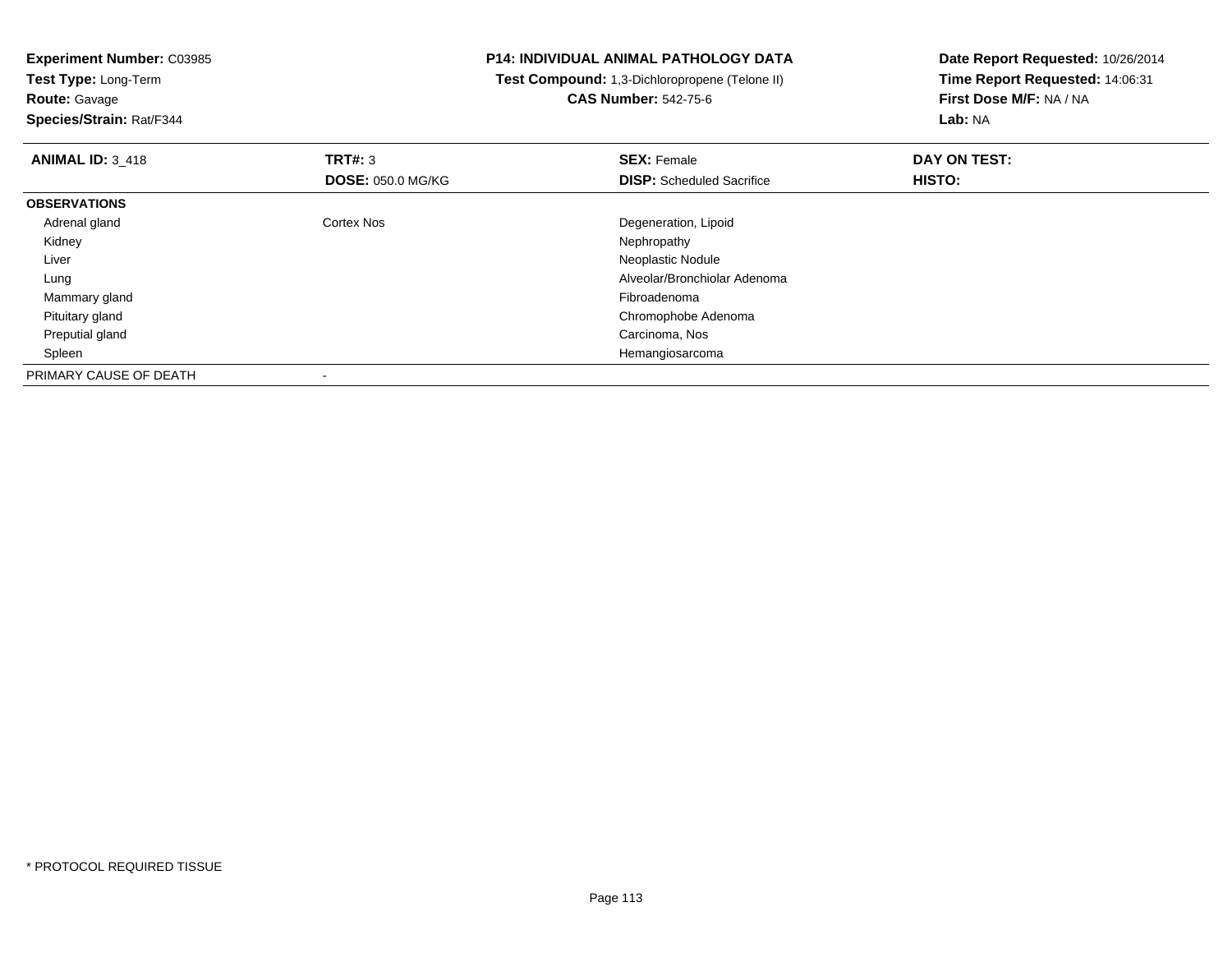| <b>Experiment Number: C03985</b><br>Test Type: Long-Term<br><b>Route: Gavage</b><br>Species/Strain: Rat/F344 |                          | <b>P14: INDIVIDUAL ANIMAL PATHOLOGY DATA</b><br>Test Compound: 1,3-Dichloropropene (Telone II)<br><b>CAS Number: 542-75-6</b> | Date Report Requested: 10/26/2014<br>Time Report Requested: 14:06:31<br>First Dose M/F: NA / NA<br>Lab: NA |
|--------------------------------------------------------------------------------------------------------------|--------------------------|-------------------------------------------------------------------------------------------------------------------------------|------------------------------------------------------------------------------------------------------------|
| <b>ANIMAL ID: 3_420</b>                                                                                      | TRT#: 3                  | <b>SEX: Female</b>                                                                                                            | DAY ON TEST:                                                                                               |
|                                                                                                              | <b>DOSE: 050.0 MG/KG</b> | <b>DISP:</b> Natural Death                                                                                                    | HISTO:                                                                                                     |
| <b>OBSERVATIONS</b>                                                                                          |                          |                                                                                                                               |                                                                                                            |
| Heart                                                                                                        |                          | Fibrosis                                                                                                                      |                                                                                                            |
|                                                                                                              |                          | Inflammation, Chronic                                                                                                         |                                                                                                            |
| Liver                                                                                                        |                          | Focal Cellular Change                                                                                                         |                                                                                                            |
| Thyroid                                                                                                      |                          | Hyperplasia, Follicular Cell                                                                                                  |                                                                                                            |
| Unspecified                                                                                                  | Multiple Organs Nos      | Leukemia, Monocytic                                                                                                           |                                                                                                            |
| PRIMARY CAUSE OF DEATH                                                                                       |                          |                                                                                                                               |                                                                                                            |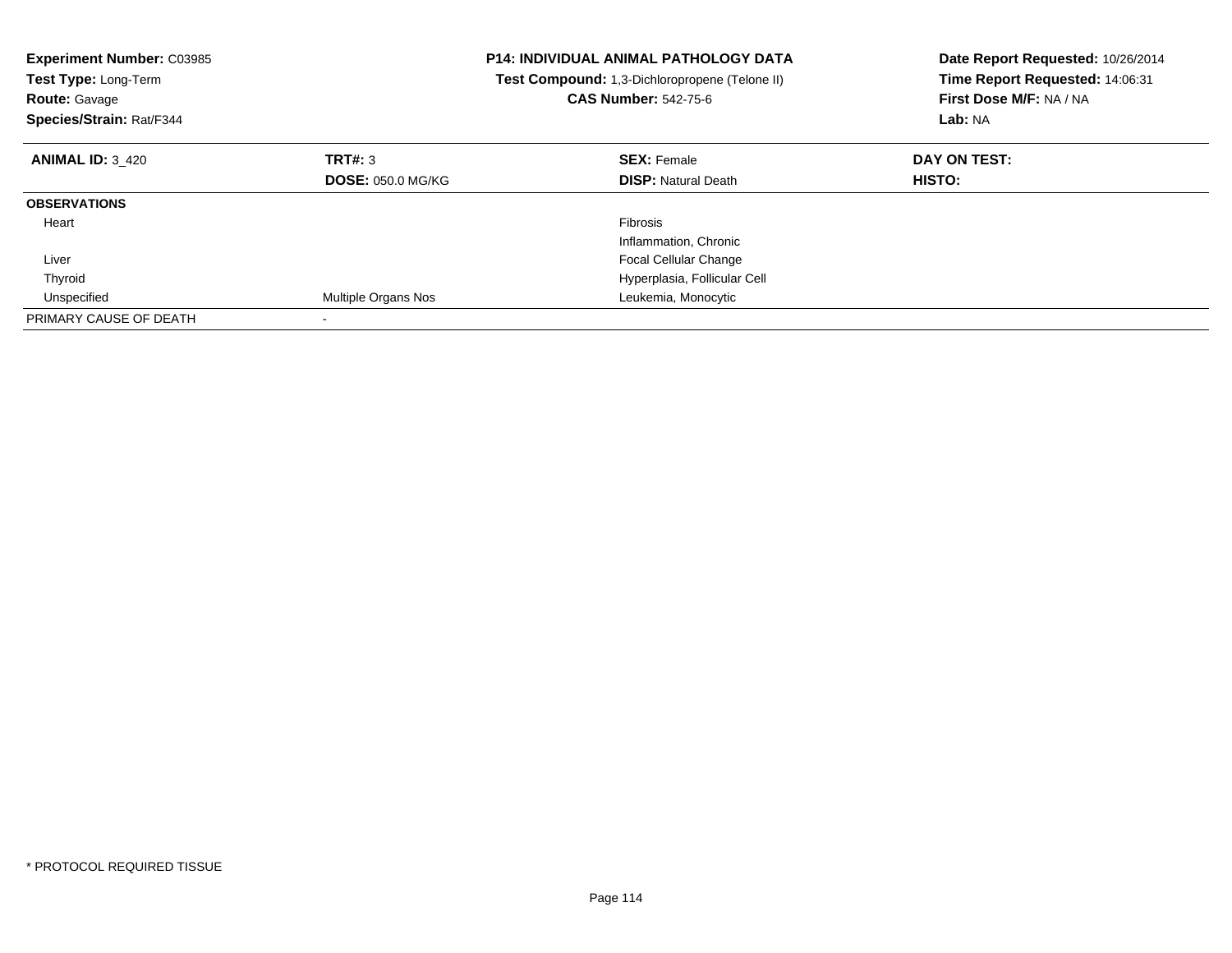| <b>Experiment Number: C03985</b><br>Test Type: Long-Term<br><b>Route: Gavage</b><br>Species/Strain: Rat/F344 |                                     | <b>P14: INDIVIDUAL ANIMAL PATHOLOGY DATA</b><br>Test Compound: 1,3-Dichloropropene (Telone II)<br><b>CAS Number: 542-75-6</b> | Date Report Requested: 10/26/2014<br>Time Report Requested: 14:06:31<br>First Dose M/F: NA / NA<br>Lab: NA |
|--------------------------------------------------------------------------------------------------------------|-------------------------------------|-------------------------------------------------------------------------------------------------------------------------------|------------------------------------------------------------------------------------------------------------|
| <b>ANIMAL ID: 3 422</b>                                                                                      | TRT#: 3<br><b>DOSE: 050.0 MG/KG</b> | <b>SEX: Female</b><br><b>DISP:</b> Scheduled Sacrifice                                                                        | DAY ON TEST:<br>HISTO:                                                                                     |
| <b>OBSERVATIONS</b>                                                                                          |                                     |                                                                                                                               |                                                                                                            |
| Heart                                                                                                        |                                     | Inflammation, Chronic                                                                                                         |                                                                                                            |
| Kidney                                                                                                       |                                     | Nephropathy                                                                                                                   |                                                                                                            |
| Liver                                                                                                        |                                     | <b>Focal Cellular Change</b>                                                                                                  |                                                                                                            |
| PRIMARY CAUSE OF DEATH                                                                                       |                                     |                                                                                                                               |                                                                                                            |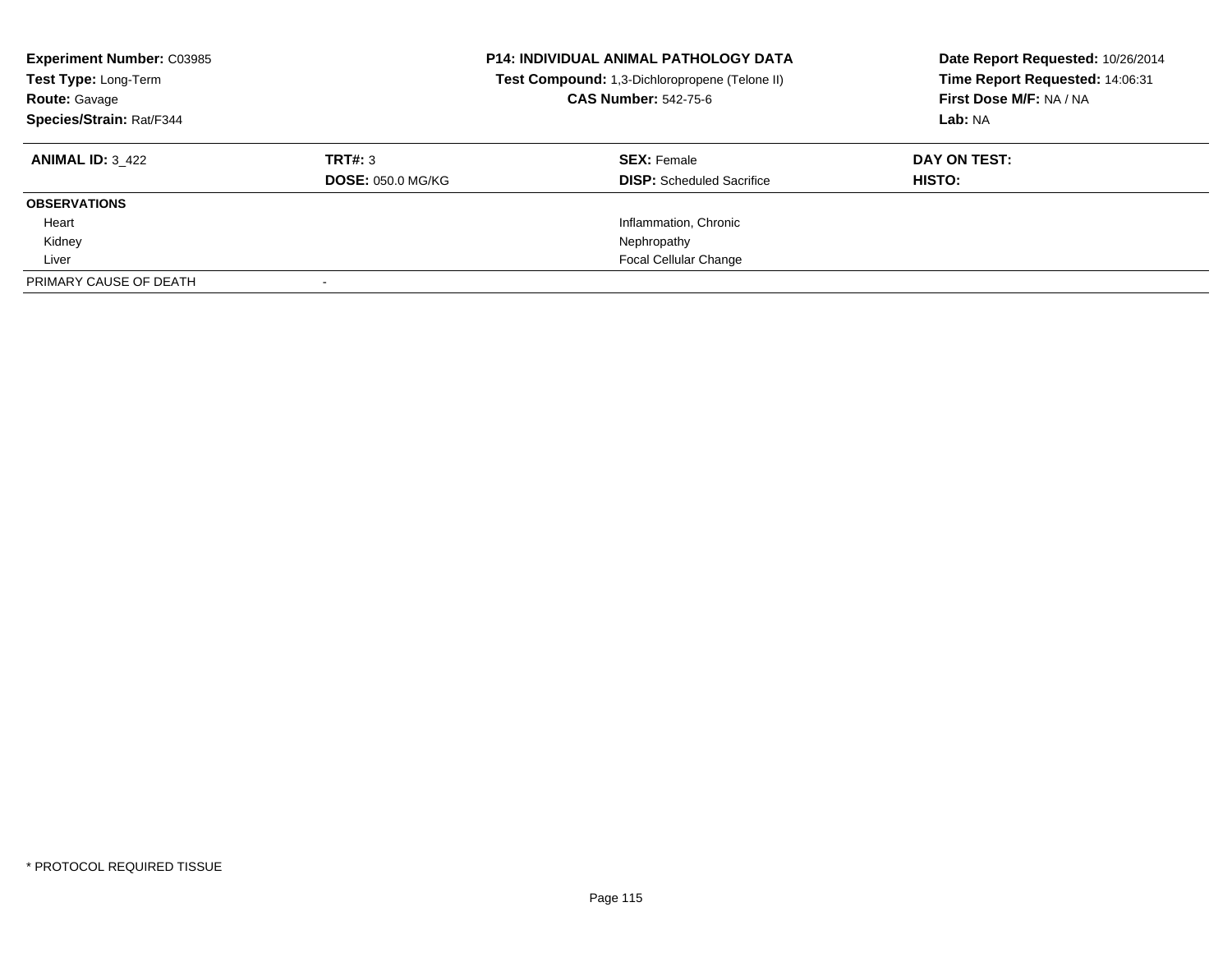| <b>Experiment Number: C03985</b> | <b>P14: INDIVIDUAL ANIMAL PATHOLOGY DATA</b> |                                                | Date Report Requested: 10/26/2014 |
|----------------------------------|----------------------------------------------|------------------------------------------------|-----------------------------------|
| Test Type: Long-Term             |                                              | Test Compound: 1,3-Dichloropropene (Telone II) | Time Report Requested: 14:06:31   |
| <b>Route: Gavage</b>             |                                              | <b>CAS Number: 542-75-6</b>                    | First Dose M/F: NA / NA           |
| Species/Strain: Rat/F344         |                                              |                                                | Lab: NA                           |
| <b>ANIMAL ID: 3 424</b>          | <b>TRT#: 3</b>                               | <b>SEX: Female</b>                             | DAY ON TEST:                      |
|                                  | <b>DOSE: 050.0 MG/KG</b>                     | <b>DISP: Natural Death</b>                     | HISTO:                            |
| <b>OBSERVATIONS</b>              |                                              |                                                |                                   |
| Adrenal gland                    | Cortex Nos                                   | Hyperplasia, Nos                               |                                   |
| Heart                            |                                              | Inflammation, Chronic                          |                                   |
| Liver                            |                                              | <b>Focal Cellular Change</b>                   |                                   |
| Lung                             |                                              | Abscess, Nos                                   |                                   |
| Pituitary gland                  |                                              | Chromophobe Adenoma                            |                                   |
| Spleen                           |                                              | Hemosiderosis                                  |                                   |
| Thyroid                          |                                              | Follicular-Cell Carcinoma                      |                                   |
| PRIMARY CAUSE OF DEATH           |                                              |                                                |                                   |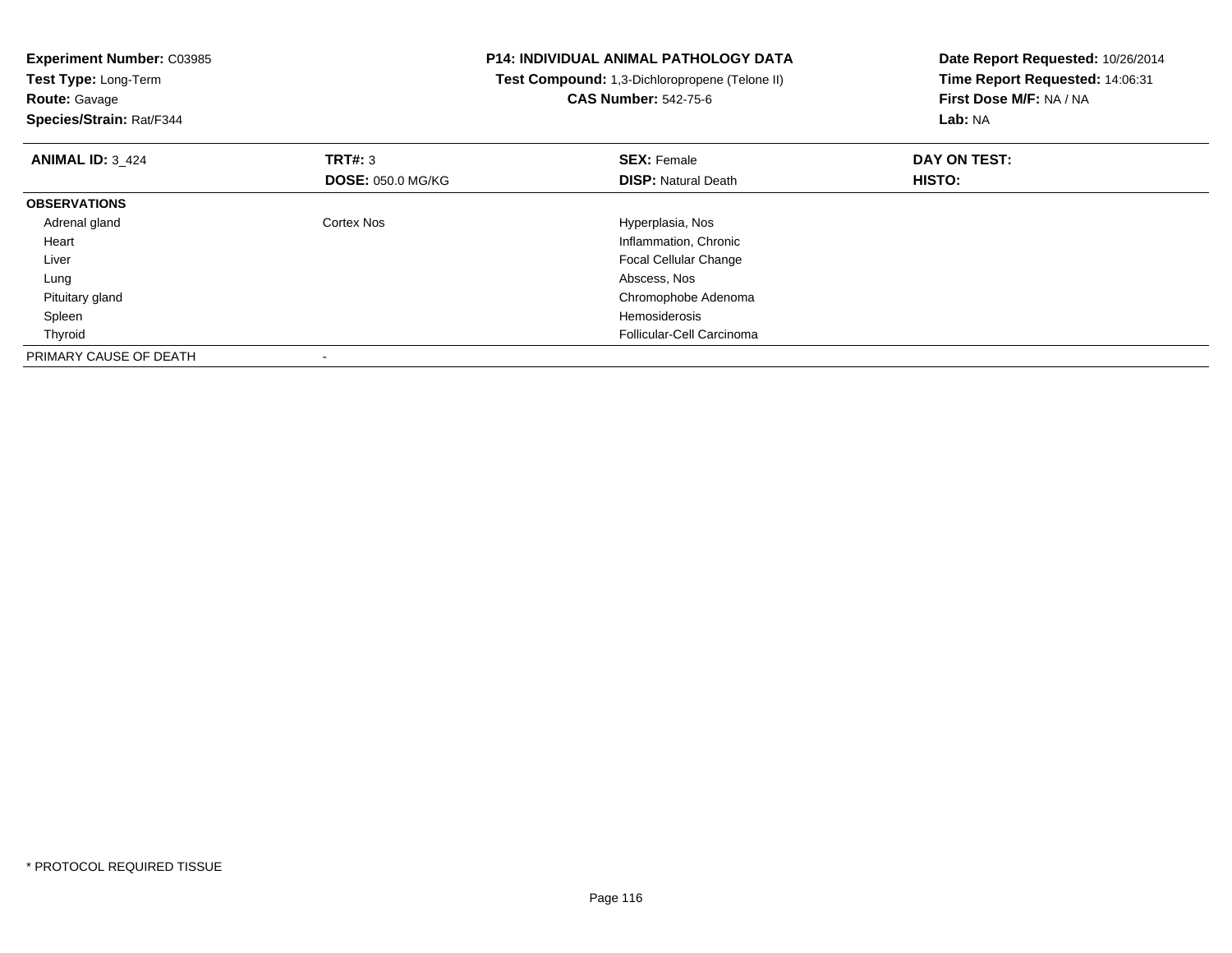| <b>Experiment Number: C03985</b> | <b>P14: INDIVIDUAL ANIMAL PATHOLOGY DATA</b> |                                                | Date Report Requested: 10/26/2014 |
|----------------------------------|----------------------------------------------|------------------------------------------------|-----------------------------------|
| Test Type: Long-Term             |                                              | Test Compound: 1,3-Dichloropropene (Telone II) | Time Report Requested: 14:06:31   |
| <b>Route: Gavage</b>             |                                              | <b>CAS Number: 542-75-6</b>                    | First Dose M/F: NA / NA           |
| Species/Strain: Rat/F344         |                                              |                                                | Lab: NA                           |
| <b>ANIMAL ID: 3 426</b>          | TRT#: 3                                      | <b>SEX: Female</b>                             | DAY ON TEST:                      |
|                                  | <b>DOSE: 050.0 MG/KG</b>                     | <b>DISP:</b> Scheduled Sacrifice               | HISTO:                            |
| <b>OBSERVATIONS</b>              |                                              |                                                |                                   |
| Adrenal gland                    | Cortex Nos                                   | Hyperplasia, Nos                               |                                   |
| Heart                            |                                              | Fibrosis                                       |                                   |
|                                  |                                              | Inflammation, Chronic                          |                                   |
| Liver                            |                                              | <b>Focal Cellular Change</b>                   |                                   |
| Pancreas                         | Acinus                                       | Atrophy, Nos                                   |                                   |
| Pituitary gland                  |                                              | Chromophobe Adenoma                            |                                   |
| Stomach                          |                                              | Hyperplasia, Basal Cell                        |                                   |
| PRIMARY CAUSE OF DEATH           |                                              |                                                |                                   |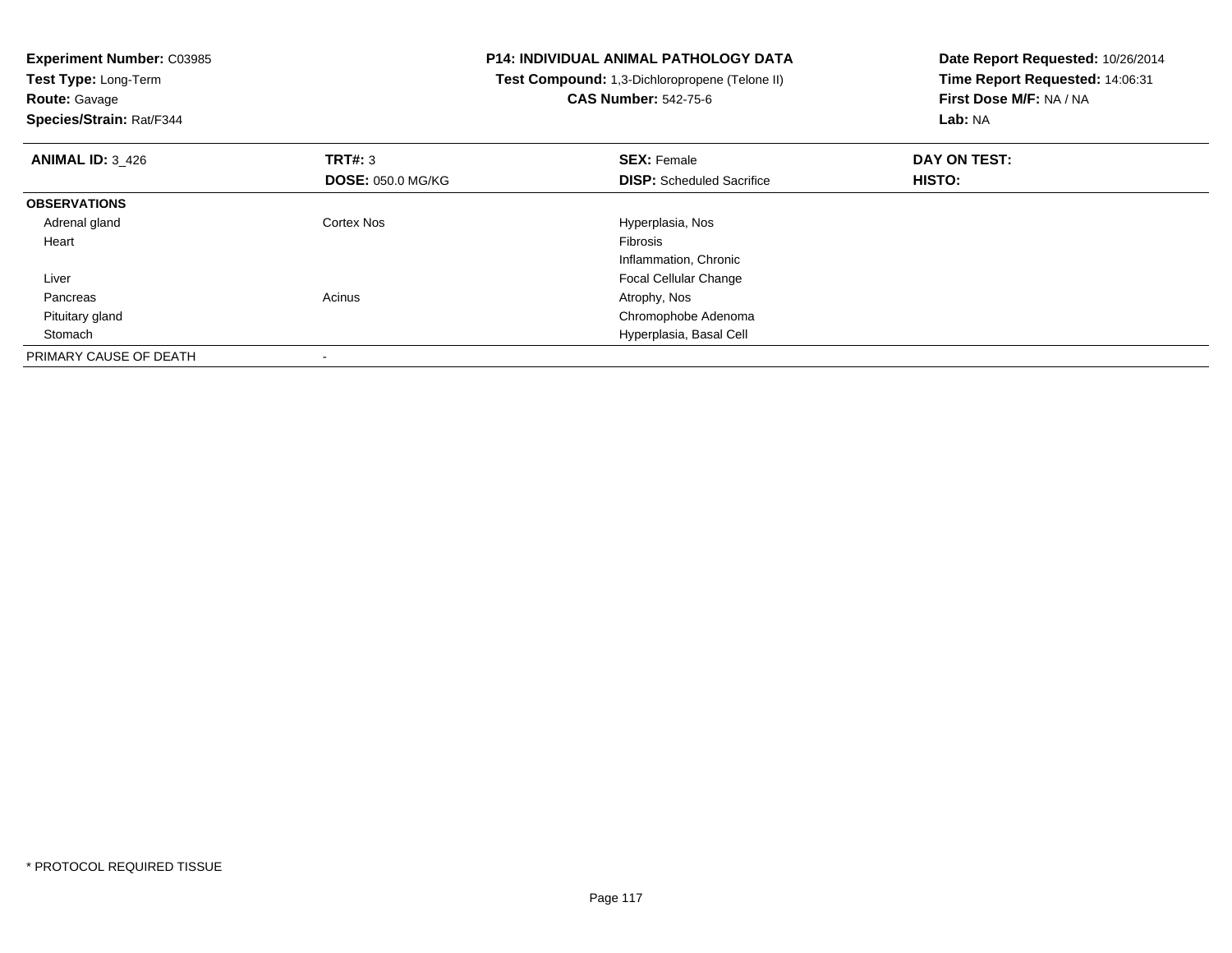| <b>Experiment Number: C03985</b><br>Test Type: Long-Term<br><b>Route: Gavage</b><br>Species/Strain: Rat/F344 |                                     | <b>P14: INDIVIDUAL ANIMAL PATHOLOGY DATA</b><br>Test Compound: 1,3-Dichloropropene (Telone II)<br><b>CAS Number: 542-75-6</b> | Date Report Requested: 10/26/2014<br>Time Report Requested: 14:06:31<br>First Dose M/F: NA / NA<br>Lab: NA |
|--------------------------------------------------------------------------------------------------------------|-------------------------------------|-------------------------------------------------------------------------------------------------------------------------------|------------------------------------------------------------------------------------------------------------|
| <b>ANIMAL ID: 3 428</b>                                                                                      | TRT#: 3<br><b>DOSE: 050.0 MG/KG</b> | <b>SEX: Female</b><br><b>DISP:</b> Scheduled Sacrifice                                                                        | DAY ON TEST:<br><b>HISTO:</b>                                                                              |
| <b>OBSERVATIONS</b>                                                                                          |                                     |                                                                                                                               |                                                                                                            |
| Heart                                                                                                        |                                     | Inflammation, Chronic                                                                                                         |                                                                                                            |
| Kidney                                                                                                       |                                     | Nephropathy                                                                                                                   |                                                                                                            |
| Liver                                                                                                        |                                     | <b>Focal Cellular Change</b>                                                                                                  |                                                                                                            |
| Stomach                                                                                                      |                                     | Hyperplasia, Focal                                                                                                            |                                                                                                            |
| PRIMARY CAUSE OF DEATH                                                                                       |                                     |                                                                                                                               |                                                                                                            |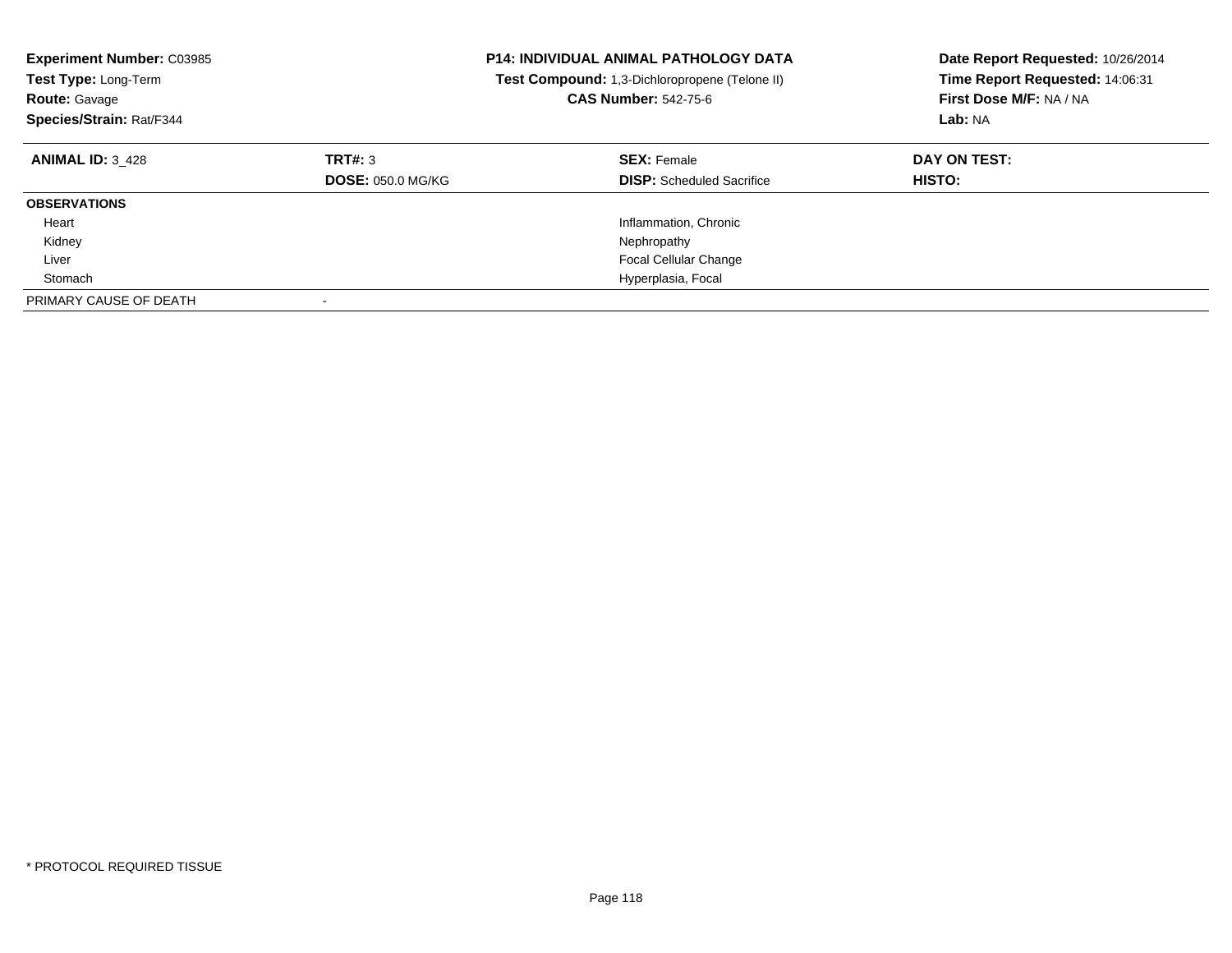| <b>Experiment Number: C03985</b><br>Test Type: Long-Term<br><b>Route: Gavage</b><br>Species/Strain: Rat/F344 |                          | <b>P14: INDIVIDUAL ANIMAL PATHOLOGY DATA</b><br>Test Compound: 1,3-Dichloropropene (Telone II)<br><b>CAS Number: 542-75-6</b> | Date Report Requested: 10/26/2014<br>Time Report Requested: 14:06:31<br>First Dose M/F: NA / NA<br>Lab: NA |
|--------------------------------------------------------------------------------------------------------------|--------------------------|-------------------------------------------------------------------------------------------------------------------------------|------------------------------------------------------------------------------------------------------------|
| <b>ANIMAL ID: 3 430</b>                                                                                      | <b>TRT#: 3</b>           | <b>SEX: Female</b>                                                                                                            | DAY ON TEST:                                                                                               |
|                                                                                                              | <b>DOSE: 050.0 MG/KG</b> | <b>DISP:</b> Scheduled Sacrifice                                                                                              | <b>HISTO:</b>                                                                                              |
| <b>OBSERVATIONS</b>                                                                                          |                          |                                                                                                                               |                                                                                                            |
| Adrenal gland                                                                                                | Cortex Nos               | Hyperplasia, Focal                                                                                                            |                                                                                                            |
| Heart                                                                                                        |                          | <b>Fibrosis</b>                                                                                                               |                                                                                                            |
|                                                                                                              |                          | Inflammation, Chronic                                                                                                         |                                                                                                            |
| Kidney                                                                                                       |                          | Nephropathy                                                                                                                   |                                                                                                            |
| Liver                                                                                                        |                          | <b>Focal Cellular Change</b>                                                                                                  |                                                                                                            |
| Stomach                                                                                                      |                          | Hyperplasia, Basal Cell                                                                                                       |                                                                                                            |
| PRIMARY CAUSE OF DEATH                                                                                       |                          |                                                                                                                               |                                                                                                            |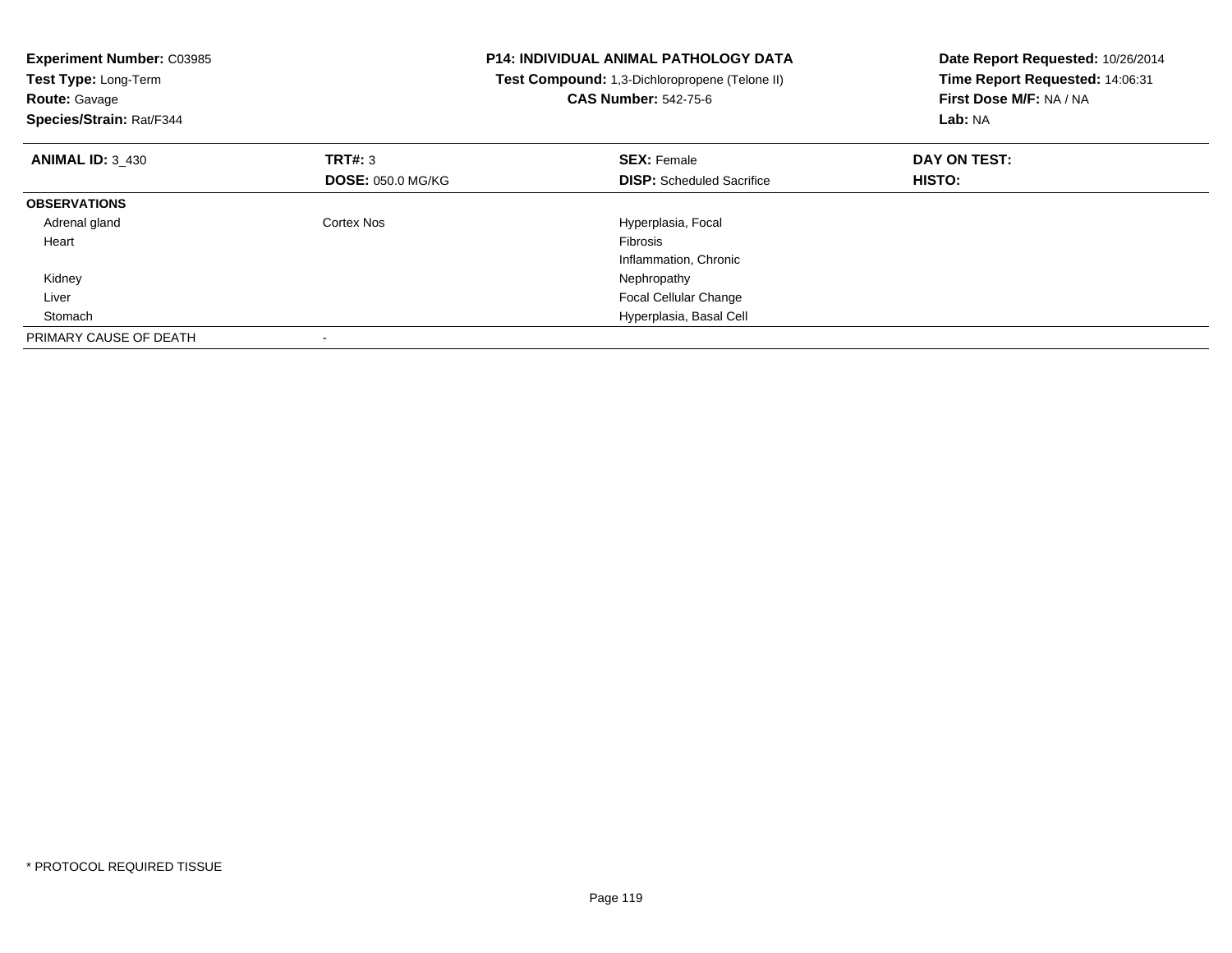| <b>Experiment Number: C03985</b><br><b>Test Type: Long-Term</b><br><b>Route: Gavage</b><br>Species/Strain: Rat/F344 |                                     | <b>P14: INDIVIDUAL ANIMAL PATHOLOGY DATA</b><br><b>Test Compound:</b> 1,3-Dichloropropene (Telone II)<br><b>CAS Number: 542-75-6</b> | Date Report Requested: 10/26/2014<br>Time Report Requested: 14:06:31<br>First Dose M/F: NA / NA<br>Lab: NA |
|---------------------------------------------------------------------------------------------------------------------|-------------------------------------|--------------------------------------------------------------------------------------------------------------------------------------|------------------------------------------------------------------------------------------------------------|
| <b>ANIMAL ID: 3 432</b>                                                                                             | TRT#: 3<br><b>DOSE: 050.0 MG/KG</b> | <b>SEX: Female</b><br><b>DISP:</b> Scheduled Sacrifice                                                                               | DAY ON TEST:<br><b>HISTO:</b>                                                                              |
| <b>OBSERVATIONS</b>                                                                                                 |                                     |                                                                                                                                      |                                                                                                            |
| Adrenal gland                                                                                                       | Cortex Nos                          | Hyperplasia, Focal                                                                                                                   |                                                                                                            |
| Heart                                                                                                               |                                     | Inflammation, Chronic                                                                                                                |                                                                                                            |
| Kidney                                                                                                              |                                     | Nephropathy                                                                                                                          |                                                                                                            |
| Liver                                                                                                               |                                     | <b>Focal Cellular Change</b>                                                                                                         |                                                                                                            |
| PRIMARY CAUSE OF DEATH                                                                                              |                                     |                                                                                                                                      |                                                                                                            |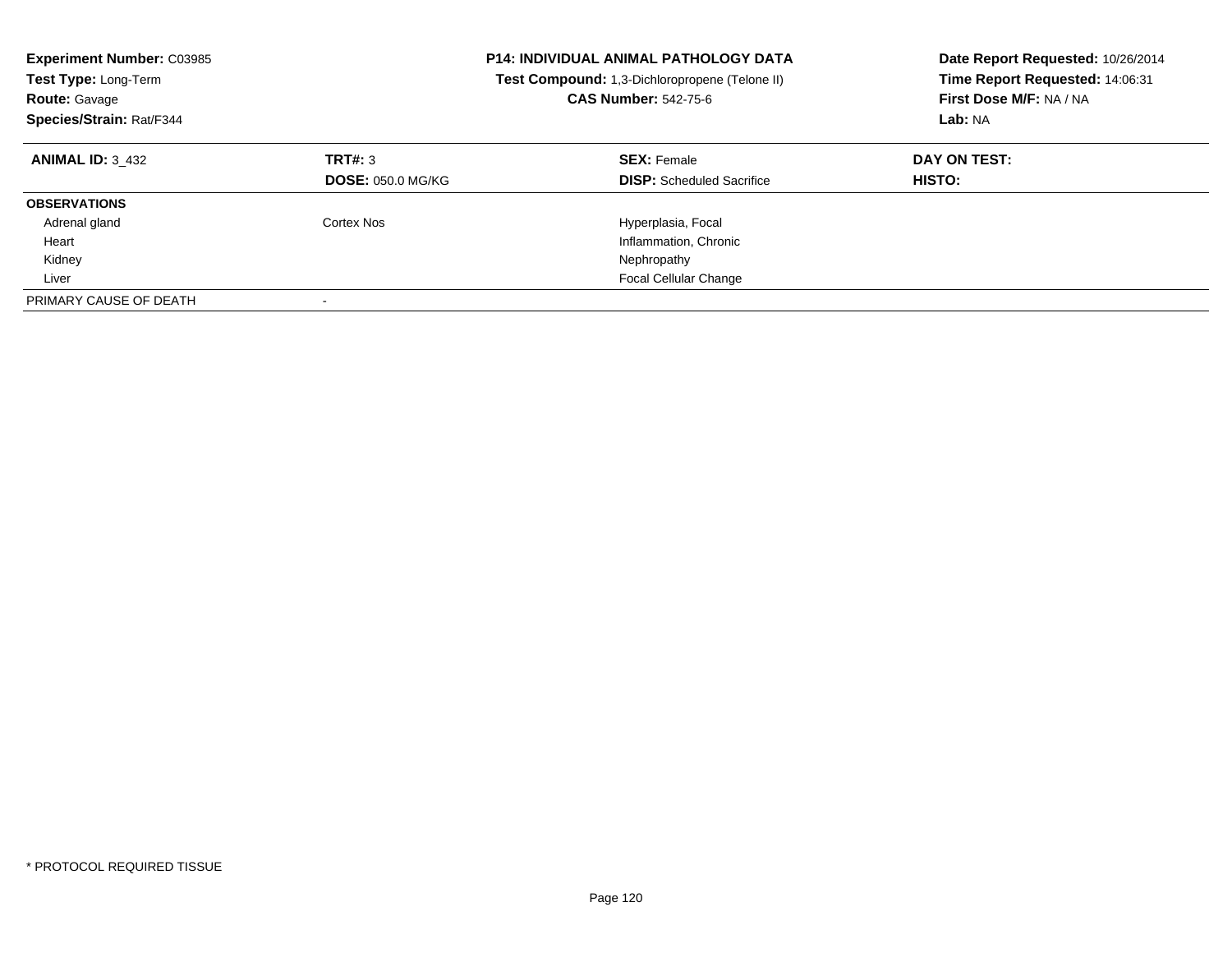| <b>Experiment Number: C03985</b>   | <b>P14: INDIVIDUAL ANIMAL PATHOLOGY DATA</b>   | Date Report Requested: 10/26/2014 |  |
|------------------------------------|------------------------------------------------|-----------------------------------|--|
| Test Type: Long-Term               | Test Compound: 1,3-Dichloropropene (Telone II) | Time Report Requested: 14:06:31   |  |
| <b>Route: Gavage</b>               | <b>CAS Number: 542-75-6</b>                    | First Dose M/F: NA / NA           |  |
| Species/Strain: Rat/F344           |                                                | Lab: NA                           |  |
| TRT#: 3<br><b>ANIMAL ID: 3 434</b> | <b>SEX: Female</b>                             | DAY ON TEST:                      |  |
| <b>DOSE: 050.0 MG/KG</b>           | <b>DISP:</b> Scheduled Sacrifice               | HISTO:                            |  |
| <b>OBSERVATIONS</b>                |                                                |                                   |  |
| Adrenal gland<br>Cortex Nos        | Hyperplasia, Focal                             |                                   |  |
| Kidney                             | Nephropathy                                    |                                   |  |
| Liver                              | <b>Focal Cellular Change</b>                   |                                   |  |
| Acinus<br>Pancreas                 | Atrophy, Nos                                   |                                   |  |
| <b>Islets</b>                      | Islet-Cell Carcinoma                           |                                   |  |
| Spleen                             | Hemosiderosis                                  |                                   |  |
| Stomach                            | Hyperplasia, Basal Cell                        |                                   |  |
| PRIMARY CAUSE OF DEATH             |                                                |                                   |  |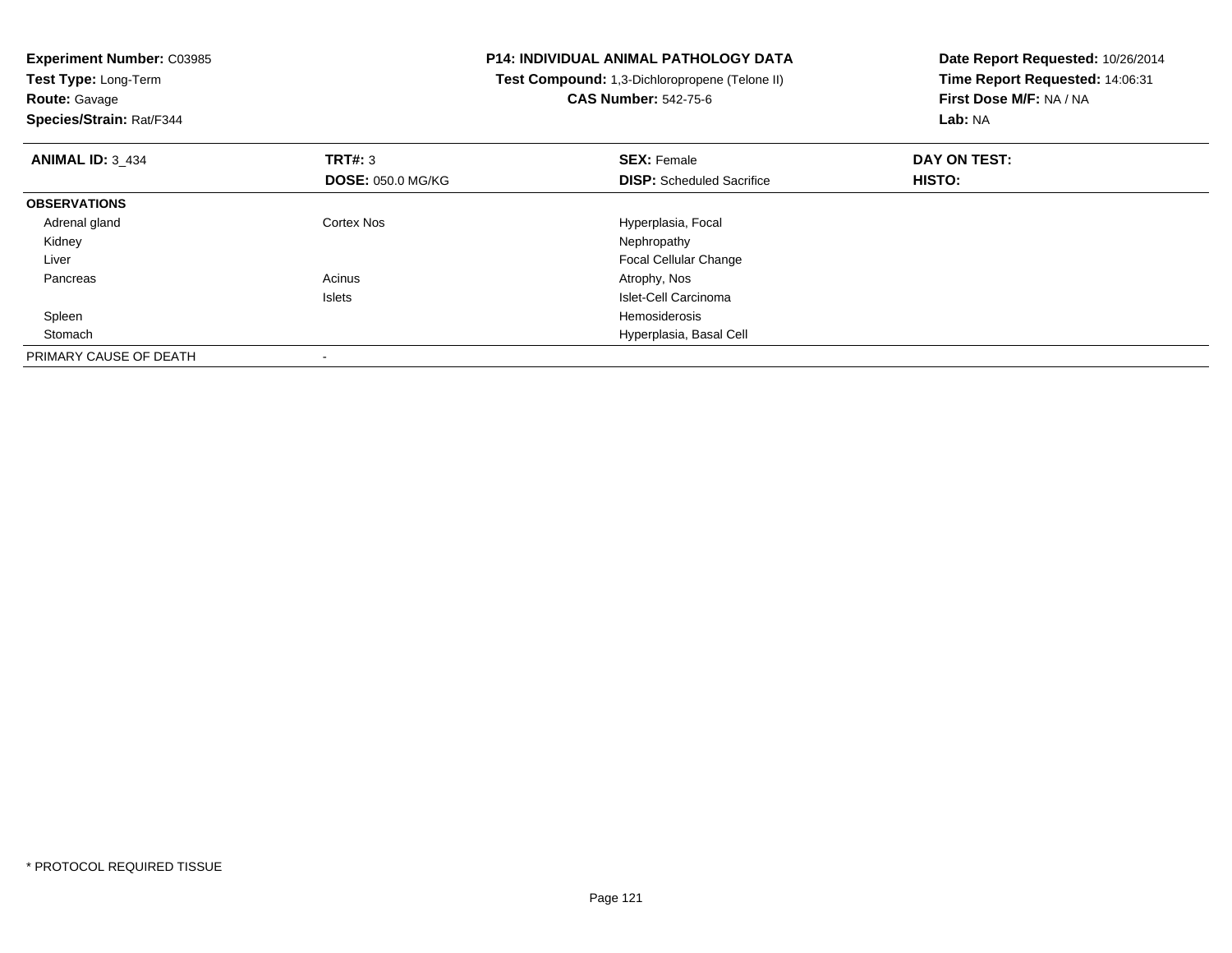| <b>Experiment Number: C03985</b><br>Test Type: Long-Term<br><b>Route: Gavage</b><br>Species/Strain: Rat/F344 |                          | <b>P14: INDIVIDUAL ANIMAL PATHOLOGY DATA</b><br>Test Compound: 1,3-Dichloropropene (Telone II)<br><b>CAS Number: 542-75-6</b> | Date Report Requested: 10/26/2014<br>Time Report Requested: 14:06:31<br>First Dose M/F: NA / NA<br>Lab: NA |
|--------------------------------------------------------------------------------------------------------------|--------------------------|-------------------------------------------------------------------------------------------------------------------------------|------------------------------------------------------------------------------------------------------------|
| <b>ANIMAL ID: 3 436</b>                                                                                      | TRT#: 3                  | <b>SEX: Female</b>                                                                                                            | DAY ON TEST:                                                                                               |
|                                                                                                              | <b>DOSE: 050.0 MG/KG</b> | <b>DISP:</b> Natural Death                                                                                                    | <b>HISTO:</b>                                                                                              |
| <b>OBSERVATIONS</b>                                                                                          |                          |                                                                                                                               |                                                                                                            |
| Liver                                                                                                        |                          | Fibrosis, Focal                                                                                                               |                                                                                                            |
|                                                                                                              |                          | Focal Cellular Change                                                                                                         |                                                                                                            |
| Mammary gland                                                                                                |                          | Fibroadenoma                                                                                                                  |                                                                                                            |
| Unspecified                                                                                                  |                          | Leiomyosarcoma                                                                                                                |                                                                                                            |
|                                                                                                              | Multiple Organs Nos      | Leiomyosarcoma, Metastatic                                                                                                    |                                                                                                            |
| PRIMARY CAUSE OF DEATH                                                                                       |                          |                                                                                                                               |                                                                                                            |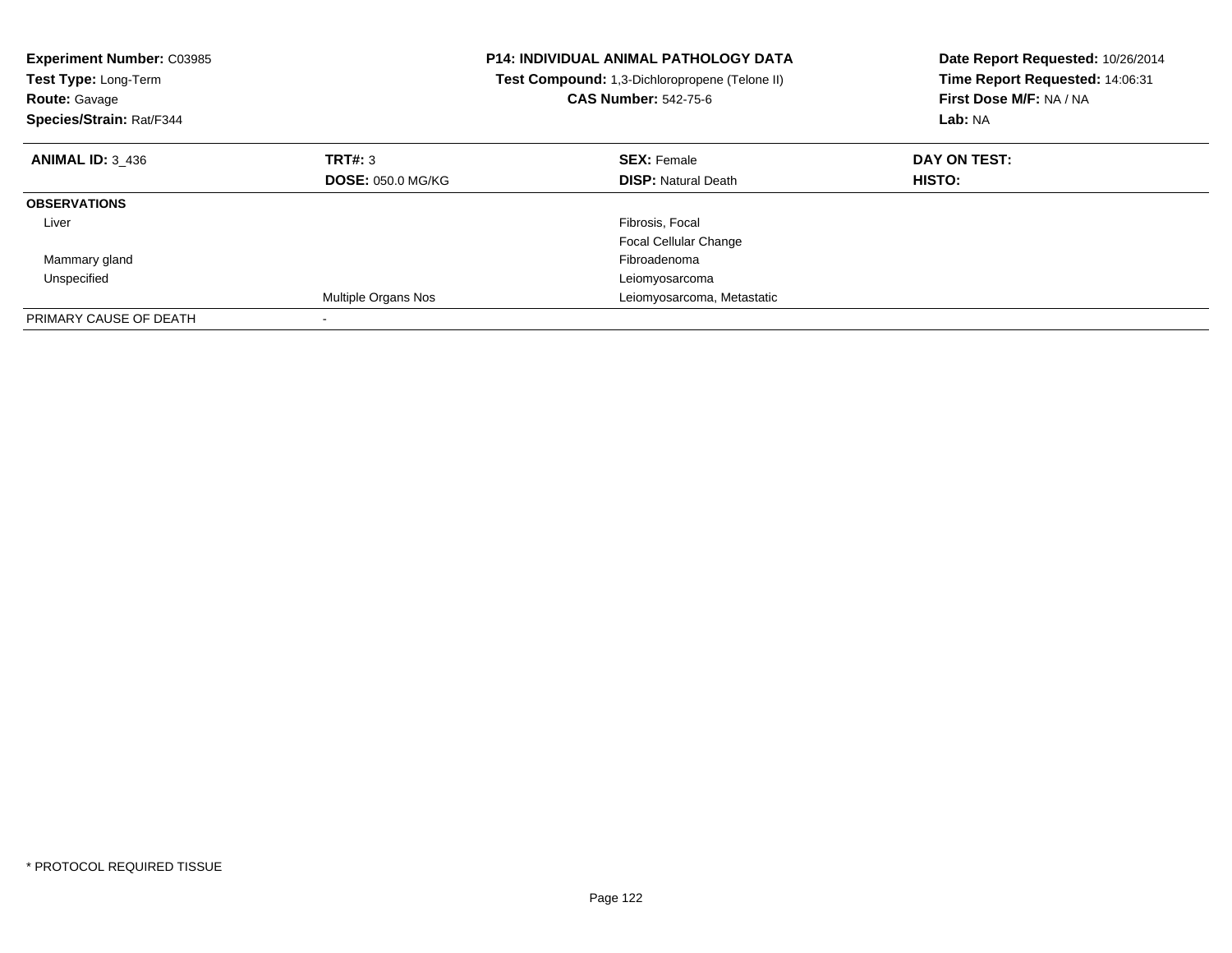**Experiment Number:** C03985**Test Type:** Long-Term**Route:** Gavage **Species/Strain:** Rat/F344**P14: INDIVIDUAL ANIMAL PATHOLOGY DATA Test Compound:** 1,3-Dichloropropene (Telone II)**CAS Number:** 542-75-6**Date Report Requested:** 10/26/2014**Time Report Requested:** 14:06:31**First Dose M/F:** NA / NA**Lab:** NA**ANIMAL ID:** 3\_438**REX:** Female **DAY ON TEST: SEX:** Female **SEX:** Female **DOSE:** 050.0 MG/KG**DISP:** Scheduled Sacrifice **HISTO: OBSERVATIONS** Heartt de la constitución de la constitución de la constitución de la constitución de la constitución de la constitución Inflammation, Chronic Kidneyy the control of the control of the control of the control of the control of the control of the control of the control of the control of the control of the control of the control of the control of the control of the contro Liver Focal Cellular Change Mammary glandFibroadenoma<br>Acinus Acinus and the Contract of America Atrophy, Nos Pancreass and the contract of the contract of the contract of the contract of the contract  $\mathsf{A}$  at  $\mathsf{A}$  and  $\mathsf{A}$  and  $\mathsf{A}$  and  $\mathsf{A}$  and  $\mathsf{A}$  are contract of  $\mathsf{A}$  and  $\mathsf{A}$  and  $\mathsf{A}$  are contract of Pituitary gland Chromophobe Adenoma Uterus Endometrial Stromal PolypPRIMARY CAUSE OF DEATH-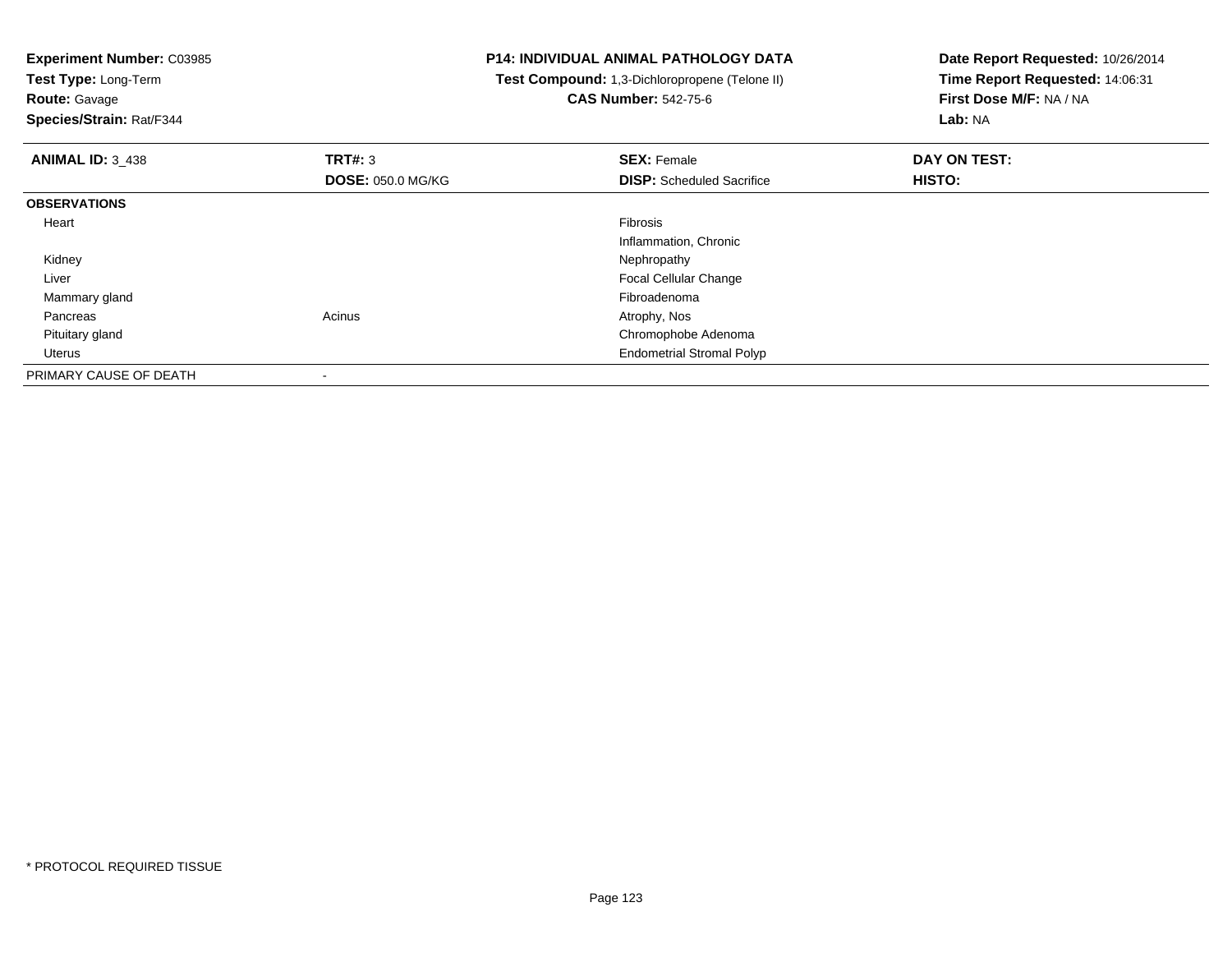**Test Type:** Long-Term**Route:** Gavage

**Species/Strain:** Rat/F344

# **P14: INDIVIDUAL ANIMAL PATHOLOGY DATA**

 **Test Compound:** 1,3-Dichloropropene (Telone II)**CAS Number:** 542-75-6

| <b>ANIMAL ID: 3_440</b> | TRT#: 3                  | <b>SEX: Female</b>               | DAY ON TEST: |  |
|-------------------------|--------------------------|----------------------------------|--------------|--|
|                         | <b>DOSE: 050.0 MG/KG</b> | <b>DISP:</b> Scheduled Sacrifice | HISTO:       |  |
| <b>OBSERVATIONS</b>     |                          |                                  |              |  |
| Heart                   |                          | Inflammation, Chronic            |              |  |
| Kidney                  |                          | Nephropathy                      |              |  |
| Liver                   |                          | <b>Focal Cellular Change</b>     |              |  |
| Mammary gland           |                          | Fibroadenoma                     |              |  |
| Pituitary gland         |                          | Chromophobe Adenoma              |              |  |
| Stomach                 |                          | Hyperplasia, Basal Cell          |              |  |
| Thyroid                 |                          | C-Cell Carcinoma                 |              |  |
| Unspecified             | Multiple Organs Nos      | Leukemia, Monocytic              |              |  |
| PRIMARY CAUSE OF DEATH  |                          |                                  |              |  |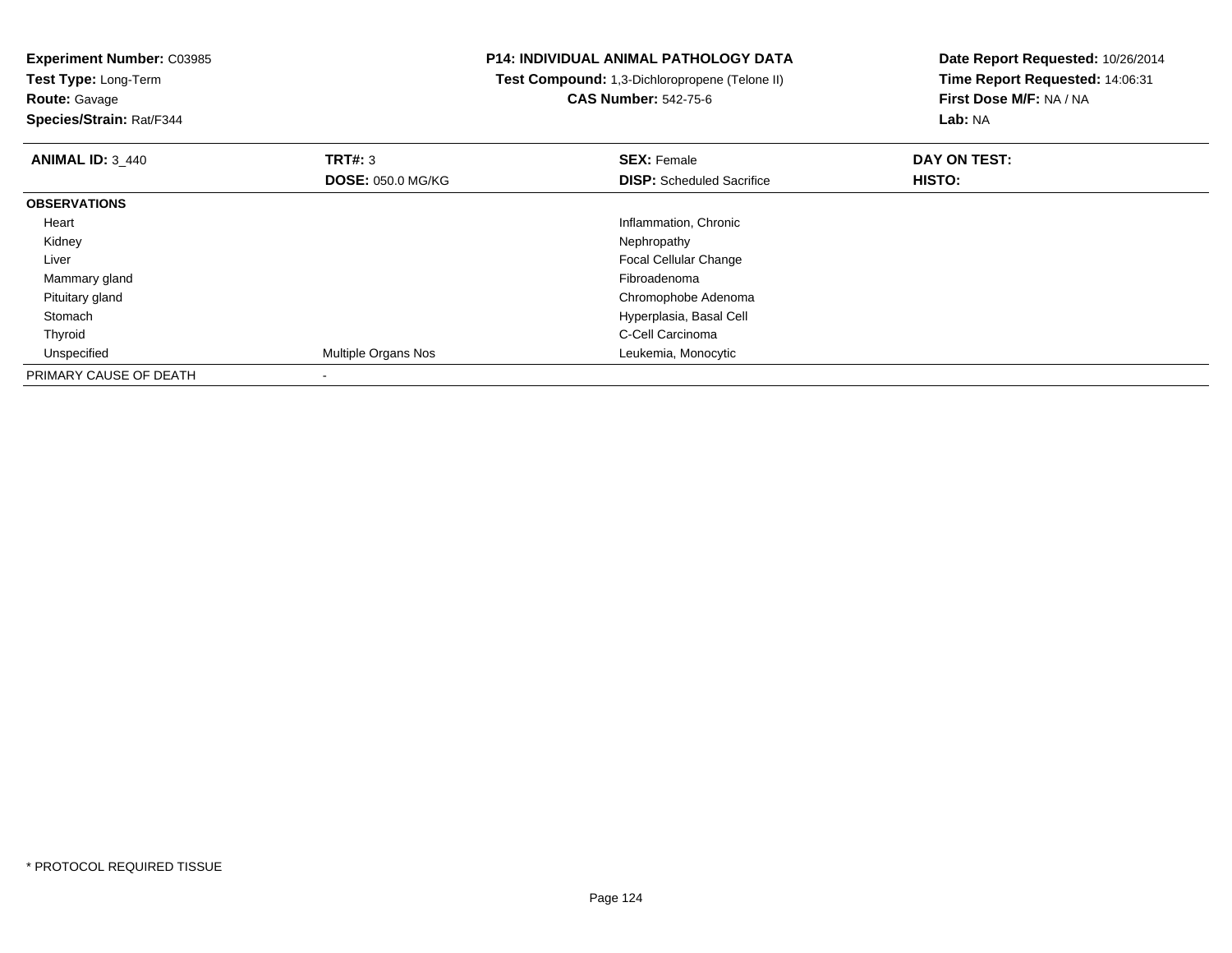| <b>Experiment Number: C03985</b><br>Test Type: Long-Term<br><b>Route: Gavage</b><br>Species/Strain: Rat/F344 |                          | P14: INDIVIDUAL ANIMAL PATHOLOGY DATA<br>Test Compound: 1,3-Dichloropropene (Telone II)<br><b>CAS Number: 542-75-6</b> | Date Report Requested: 10/26/2014<br>Time Report Requested: 14:06:31<br>First Dose M/F: NA / NA<br>Lab: NA |
|--------------------------------------------------------------------------------------------------------------|--------------------------|------------------------------------------------------------------------------------------------------------------------|------------------------------------------------------------------------------------------------------------|
| <b>ANIMAL ID: 3 442</b>                                                                                      | TRT#: 3                  | <b>SEX: Female</b>                                                                                                     | DAY ON TEST:                                                                                               |
|                                                                                                              | <b>DOSE: 050.0 MG/KG</b> | <b>DISP: Natural Death</b>                                                                                             | HISTO:                                                                                                     |
| <b>OBSERVATIONS</b>                                                                                          |                          |                                                                                                                        |                                                                                                            |
| Liver                                                                                                        |                          | <b>Focal Cellular Change</b>                                                                                           |                                                                                                            |
| Lung                                                                                                         |                          | Abscess, Nos                                                                                                           |                                                                                                            |
| Pituitary gland                                                                                              |                          | Chromophobe Adenoma                                                                                                    |                                                                                                            |
| Spleen                                                                                                       |                          | Hemosiderosis                                                                                                          |                                                                                                            |
| Stomach                                                                                                      |                          | Hyperplasia, Basal Cell                                                                                                |                                                                                                            |
| PRIMARY CAUSE OF DEATH                                                                                       |                          |                                                                                                                        |                                                                                                            |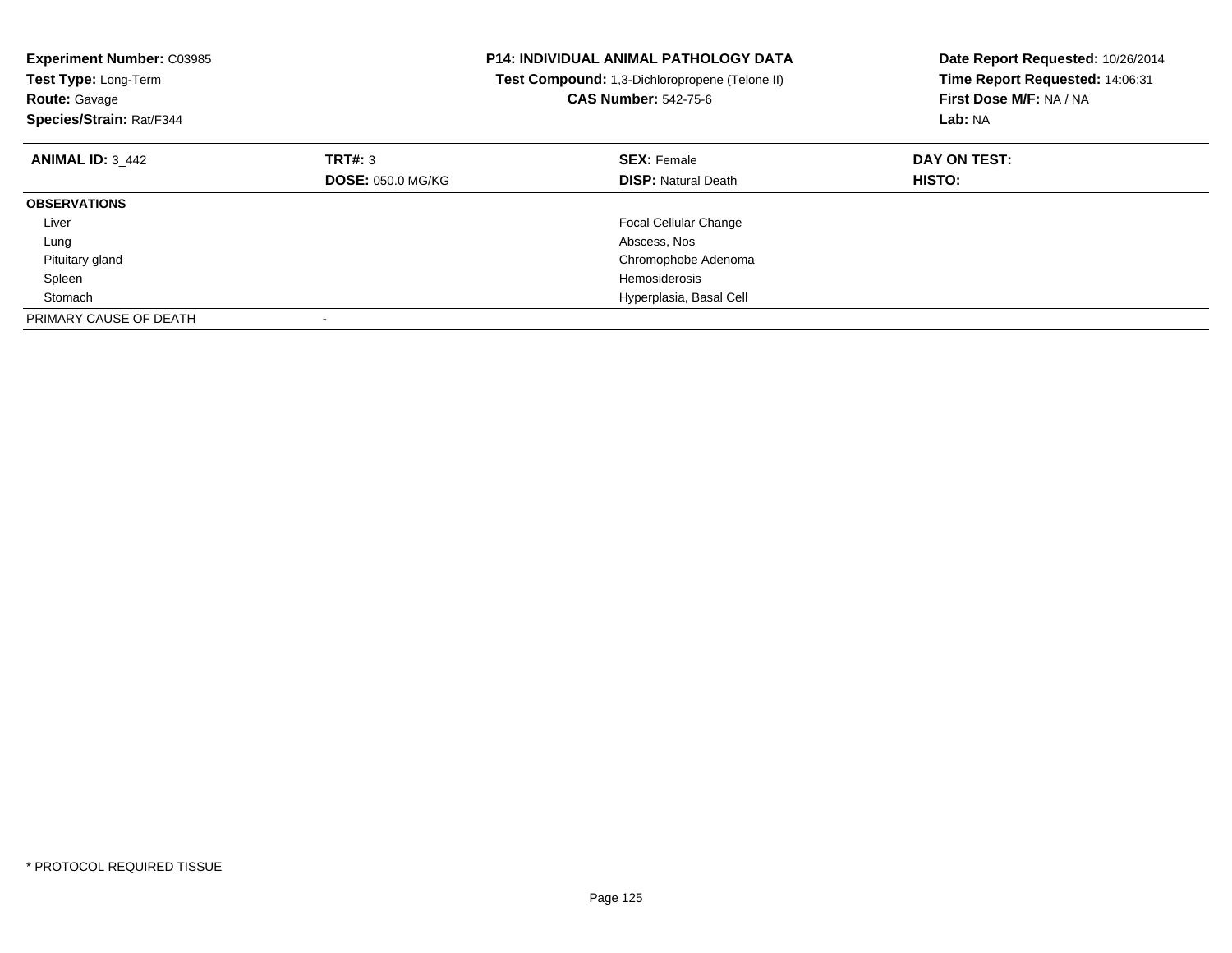**Experiment Number:** C03985**Test Type:** Long-Term**Route:** Gavage **Species/Strain:** Rat/F344**P14: INDIVIDUAL ANIMAL PATHOLOGY DATA Test Compound:** 1,3-Dichloropropene (Telone II)**CAS Number:** 542-75-6**Date Report Requested:** 10/26/2014**Time Report Requested:** 14:06:31**First Dose M/F:** NA / NA**Lab:** NA**ANIMAL ID:** 3\_444**TRT#:** 3 **SEX:** Female **DAY ON TEST: DOSE:** 050.0 MG/KG**DISP:** Scheduled Sacrifice **HISTO: OBSERVATIONS** Adrenal glandCortex Nos **Hyperplasia**, Focal Heart Inflammation, Chronic Focal Cellular Change Liver Mammary glandd and the control of the control of the control of the control of the control of the control of the control of the control of the control of the control of the control of the control of the control of the control of the co Pancreass and the contract of the contract of the contract of the contract of the contract  $\mathsf{A}$  at  $\mathsf{A}$  and  $\mathsf{A}$  and  $\mathsf{A}$  and  $\mathsf{A}$  and  $\mathsf{A}$  are contract of  $\mathsf{A}$  and  $\mathsf{A}$  and  $\mathsf{A}$  are contract of Pituitary gland Chromophobe Adenoma Uterus Endometrial Stromal PolypPRIMARY CAUSE OF DEATH-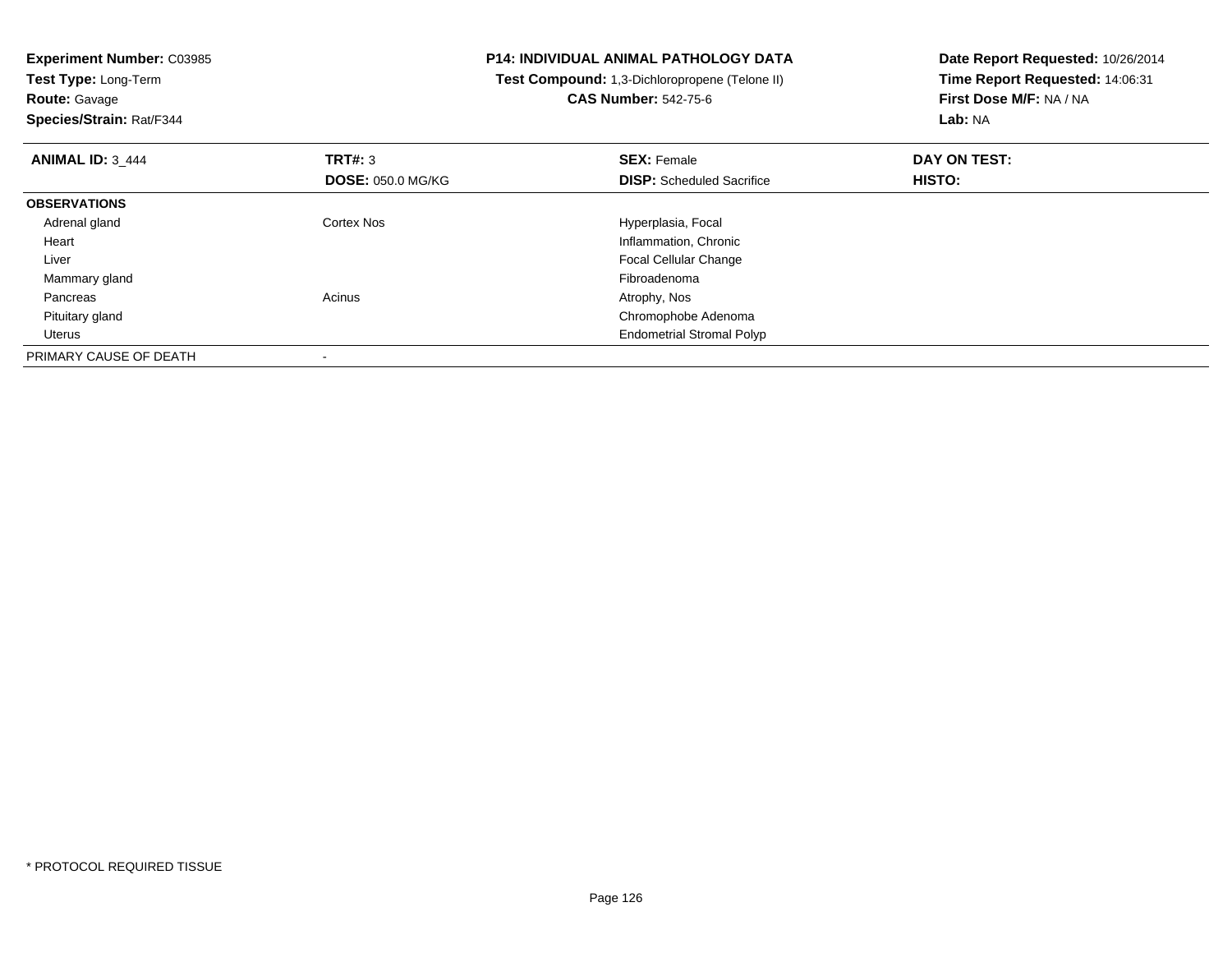**Experiment Number:** C03985**Test Type:** Long-Term**Route:** Gavage **Species/Strain:** Rat/F344**P14: INDIVIDUAL ANIMAL PATHOLOGY DATA Test Compound:** 1,3-Dichloropropene (Telone II)**CAS Number:** 542-75-6**Date Report Requested:** 10/26/2014**Time Report Requested:** 14:06:31**First Dose M/F:** NA / NA**Lab:** NA**ANIMAL ID:** 3\_446**6 DAY ON TEST: TRT#:** 3 **SEX: Female SEX: Female DAY ON TEST: DOSE:** 050.0 MG/KG**DISP:** Scheduled Sacrifice **HISTO: OBSERVATIONS** Heartt de la constitución de la constitución de la constitución de la constitución de la constitución de la constitución Inflammation, Chronic Kidneyy the control of the control of the control of the control of the control of the control of the control of the control of the control of the control of the control of the control of the control of the control of the contro Liver Focal Cellular Change Mammary glandFibroadenoma<br>Acinus Acinus and the Contract of America Atrophy, Nos Pancreass and the contract of the contract of the contract of the contract of the contract  $\mathsf{A}$  at  $\mathsf{A}$  and  $\mathsf{A}$  and  $\mathsf{A}$  and  $\mathsf{A}$  and  $\mathsf{A}$  are contract of  $\mathsf{A}$  and  $\mathsf{A}$  and  $\mathsf{A}$  are contract of Pituitary gland Chromophobe Adenoma Stomach Hyperplasia, Basal Cell PRIMARY CAUSE OF DEATH-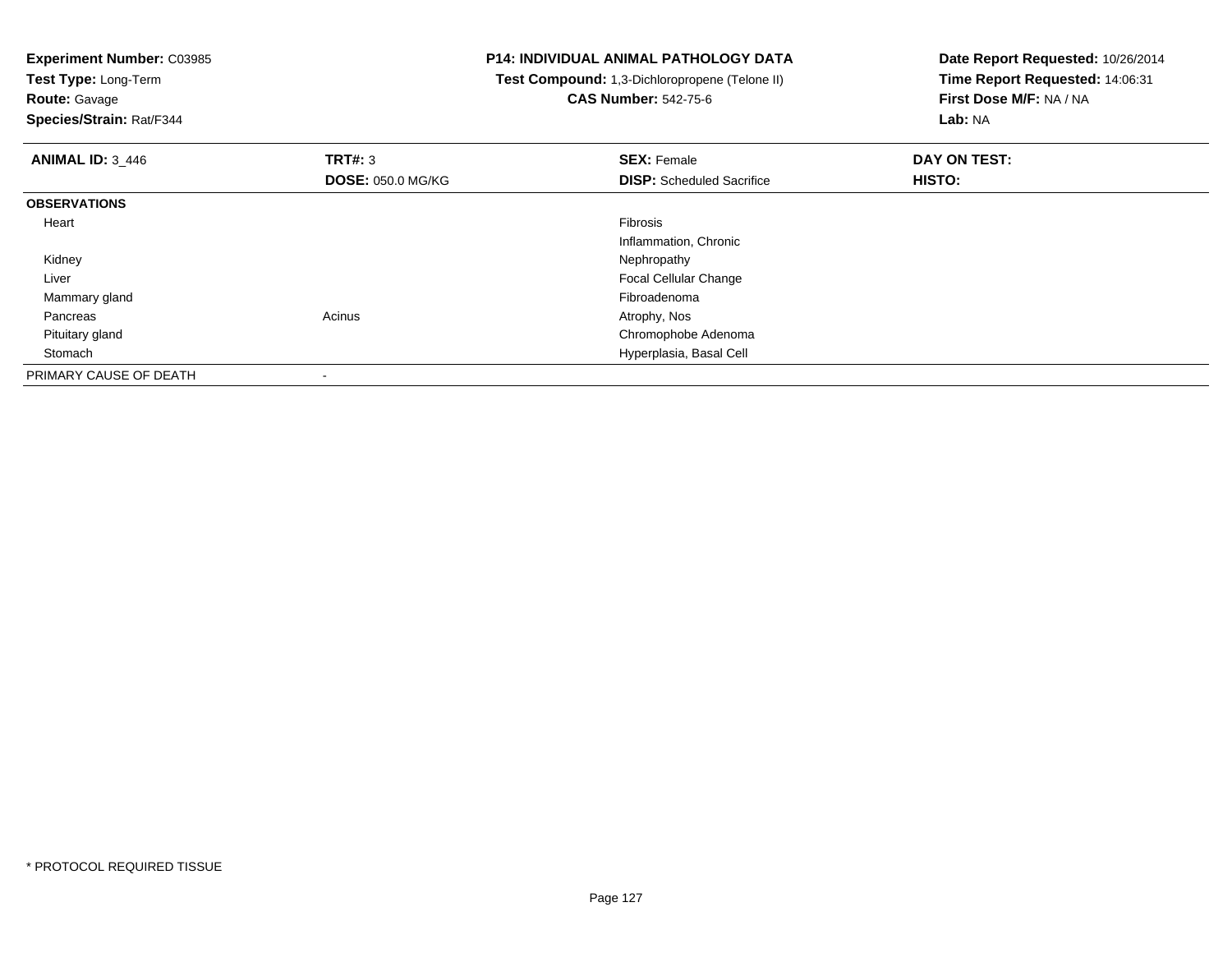| <b>Experiment Number: C03985</b> |                          | <b>P14: INDIVIDUAL ANIMAL PATHOLOGY DATA</b>   | Date Report Requested: 10/26/2014 |  |
|----------------------------------|--------------------------|------------------------------------------------|-----------------------------------|--|
| Test Type: Long-Term             |                          | Test Compound: 1,3-Dichloropropene (Telone II) | Time Report Requested: 14:06:31   |  |
| <b>Route: Gavage</b>             |                          | <b>CAS Number: 542-75-6</b>                    | First Dose M/F: NA / NA           |  |
| Species/Strain: Rat/F344         |                          |                                                | Lab: NA                           |  |
| <b>ANIMAL ID: 3 448</b>          | TRT#: 3                  | <b>SEX: Female</b>                             | DAY ON TEST:                      |  |
|                                  | <b>DOSE: 050.0 MG/KG</b> | <b>DISP: Natural Death</b>                     | HISTO:                            |  |
| <b>OBSERVATIONS</b>              |                          |                                                |                                   |  |
| Adrenal gland                    | <b>Cortex Nos</b>        | Hyperplasia, Nos                               |                                   |  |
| Kidney                           |                          | Nephropathy                                    |                                   |  |
| Liver                            |                          | <b>Focal Cellular Change</b>                   |                                   |  |
| Mammary gland                    |                          | Fibroadenoma                                   |                                   |  |
| Pituitary gland                  |                          | Chromophobe Adenoma                            |                                   |  |
| Skin                             |                          | Cyst, Epidermal Inclusion                      |                                   |  |
| Spleen                           |                          | Hemosiderosis                                  |                                   |  |
| PRIMARY CAUSE OF DEATH           |                          |                                                |                                   |  |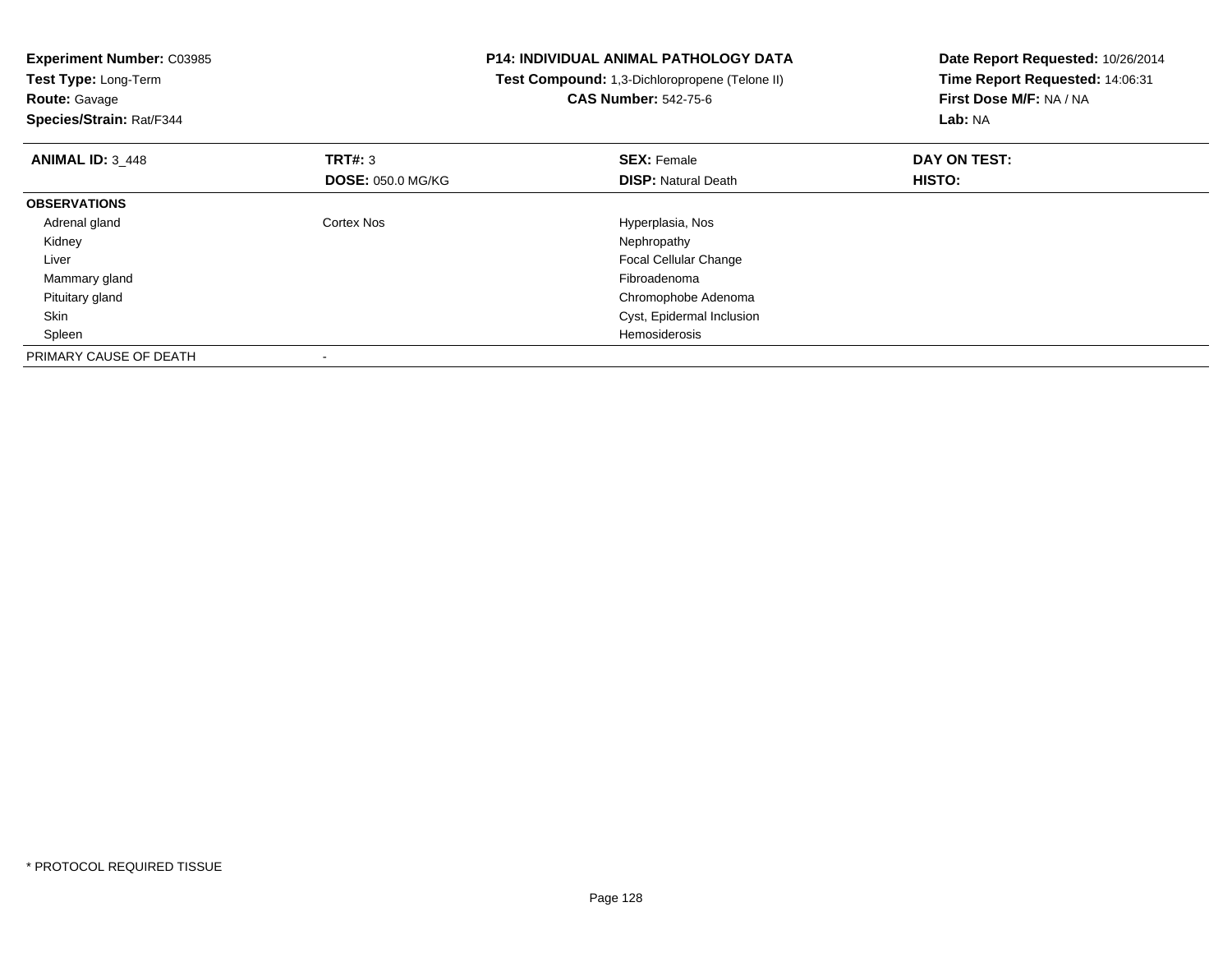| <b>Experiment Number: C03985</b><br>Test Type: Long-Term<br><b>Route: Gavage</b><br>Species/Strain: Rat/F344 |                          | <b>P14: INDIVIDUAL ANIMAL PATHOLOGY DATA</b><br>Test Compound: 1,3-Dichloropropene (Telone II)<br><b>CAS Number: 542-75-6</b> | Date Report Requested: 10/26/2014<br>Time Report Requested: 14:06:31<br>First Dose M/F: NA / NA<br>Lab: NA |
|--------------------------------------------------------------------------------------------------------------|--------------------------|-------------------------------------------------------------------------------------------------------------------------------|------------------------------------------------------------------------------------------------------------|
| <b>ANIMAL ID: 3 450</b>                                                                                      | TRT#: 3                  | <b>SEX: Female</b>                                                                                                            | DAY ON TEST:                                                                                               |
|                                                                                                              | <b>DOSE: 050.0 MG/KG</b> | <b>DISP:</b> Scheduled Sacrifice                                                                                              | HISTO:                                                                                                     |
| <b>OBSERVATIONS</b>                                                                                          |                          |                                                                                                                               |                                                                                                            |
| Kidney                                                                                                       |                          | Nephropathy                                                                                                                   |                                                                                                            |
| Liver                                                                                                        |                          | <b>Focal Cellular Change</b>                                                                                                  |                                                                                                            |
| Pituitary gland                                                                                              |                          | Chromophobe Adenoma                                                                                                           |                                                                                                            |
| Stomach                                                                                                      |                          | Hyperplasia, Basal Cell                                                                                                       |                                                                                                            |
| Thyroid                                                                                                      |                          | Cyst, Follicular Nos                                                                                                          |                                                                                                            |
| PRIMARY CAUSE OF DEATH                                                                                       |                          |                                                                                                                               |                                                                                                            |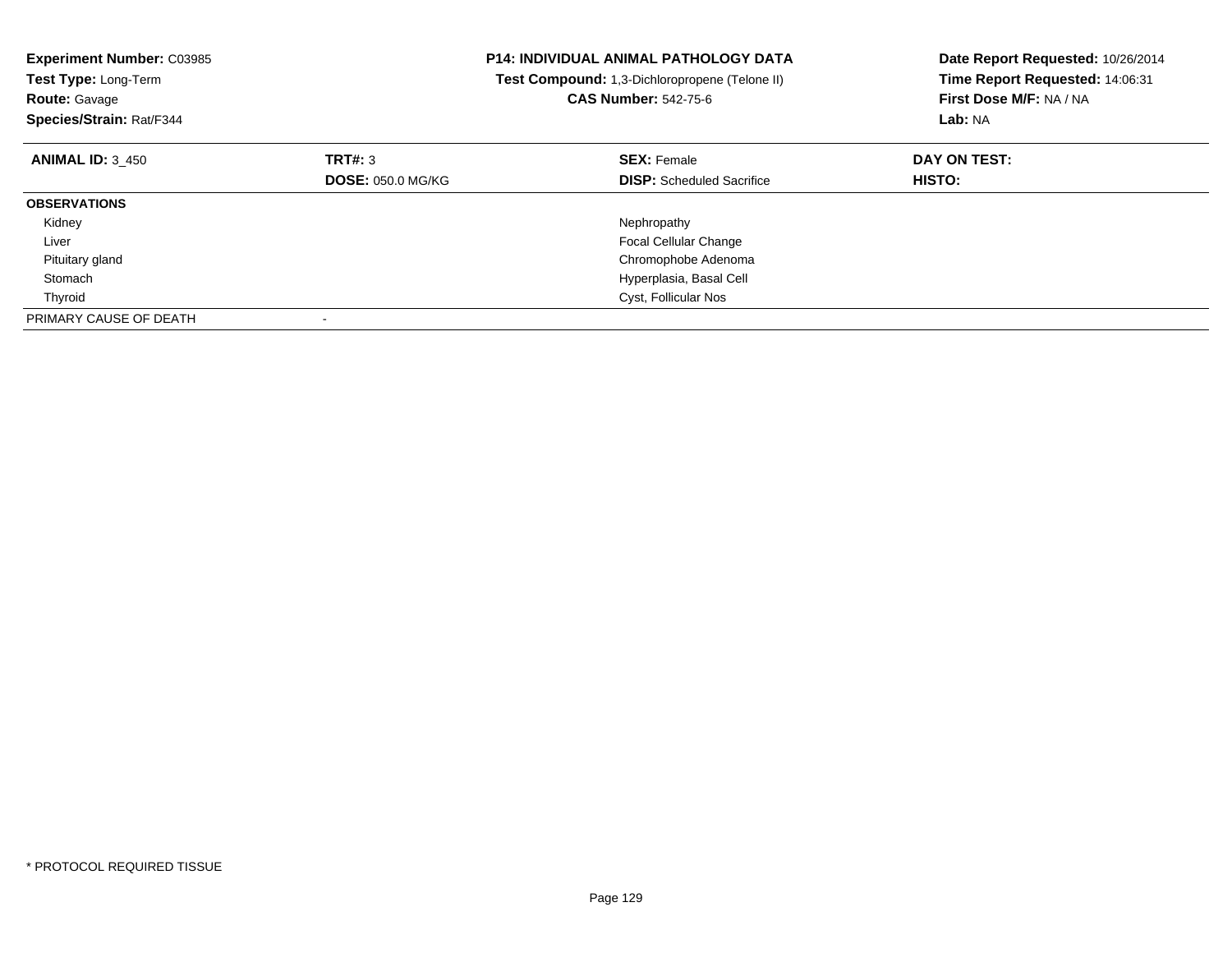| <b>Experiment Number: C03985</b><br>Test Type: Long-Term<br><b>Route: Gavage</b><br>Species/Strain: Rat/F344 |                          | <b>P14: INDIVIDUAL ANIMAL PATHOLOGY DATA</b><br>Test Compound: 1,3-Dichloropropene (Telone II)<br><b>CAS Number: 542-75-6</b> | Date Report Requested: 10/26/2014<br>Time Report Requested: 14:06:31<br>First Dose M/F: NA / NA<br>Lab: NA |
|--------------------------------------------------------------------------------------------------------------|--------------------------|-------------------------------------------------------------------------------------------------------------------------------|------------------------------------------------------------------------------------------------------------|
| <b>ANIMAL ID: 3 452</b>                                                                                      | TRT#: 3                  | <b>SEX: Female</b>                                                                                                            | DAY ON TEST:                                                                                               |
|                                                                                                              | <b>DOSE: 050.0 MG/KG</b> | <b>DISP:</b> Scheduled Sacrifice                                                                                              | HISTO:                                                                                                     |
| <b>OBSERVATIONS</b>                                                                                          |                          |                                                                                                                               |                                                                                                            |
| Kidney                                                                                                       |                          | Nephropathy                                                                                                                   |                                                                                                            |
| Liver                                                                                                        |                          | Neoplastic Nodule                                                                                                             |                                                                                                            |
| Pituitary gland                                                                                              |                          | Chromophobe Adenoma                                                                                                           |                                                                                                            |
| Stomach                                                                                                      |                          | Hyperplasia, Epithelial                                                                                                       |                                                                                                            |
| Thyroid                                                                                                      |                          | Follicular-Cell Carcinoma                                                                                                     |                                                                                                            |
| Uterus                                                                                                       |                          | <b>Endometrial Stromal Polyp</b>                                                                                              |                                                                                                            |
| PRIMARY CAUSE OF DEATH                                                                                       |                          |                                                                                                                               |                                                                                                            |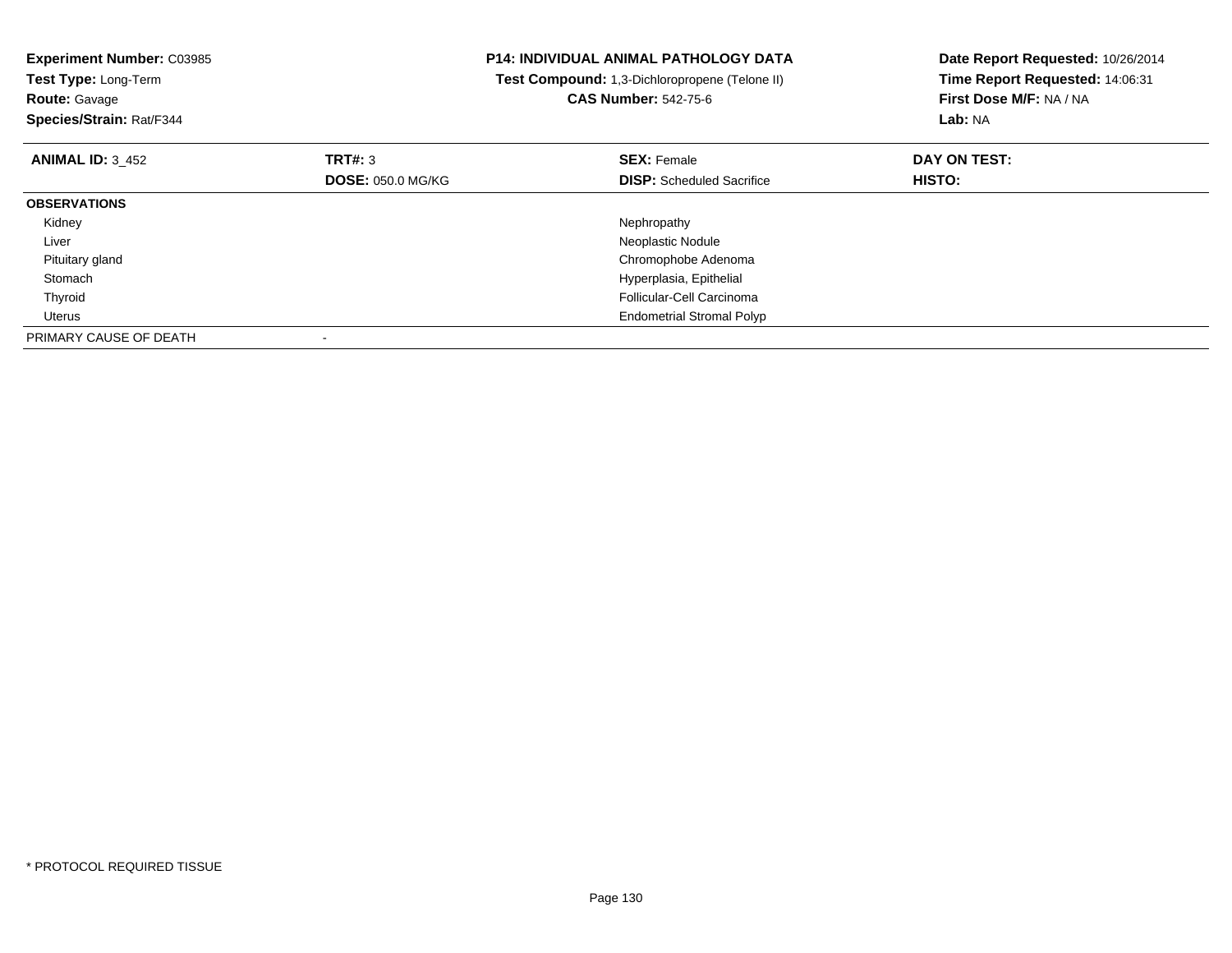**Experiment Number:** C03985**Test Type:** Long-Term**Route:** Gavage **Species/Strain:** Rat/F344**P14: INDIVIDUAL ANIMAL PATHOLOGY DATA Test Compound:** 1,3-Dichloropropene (Telone II)**CAS Number:** 542-75-6**Date Report Requested:** 10/26/2014**Time Report Requested:** 14:06:31**First Dose M/F:** NA / NA**Lab:** NA**ANIMAL ID:** 3\_454**TRT#:** 3 **SEX:** Female **DAY ON TEST: DOSE:** 050.0 MG/KG**DISP:** Scheduled Sacrifice **HISTO: OBSERVATIONS** Adrenal glandCortex Nos **Exercise Serverse Exercise Serverse Exercise Serverse Exercise Serverse Exercise Serverse Exercise**  Heart Inflammation, Chronic Kidneyy the control of the control of the control of the control of the control of the control of the control of the control of the control of the control of the control of the control of the control of the control of the contro Liver Neoplastic Nodule Pancreass and the contract of the contract of the contract of the contract of the contract  $\mathsf{A}$  at  $\mathsf{A}$  and  $\mathsf{A}$  and  $\mathsf{A}$  and  $\mathsf{A}$  and  $\mathsf{A}$  are contract of  $\mathsf{A}$  and  $\mathsf{A}$  and  $\mathsf{A}$  are contract of Pituitary gland Chromophobe Adenoma Thyroid Follicular-Cell Adenoma PRIMARY CAUSE OF DEATH-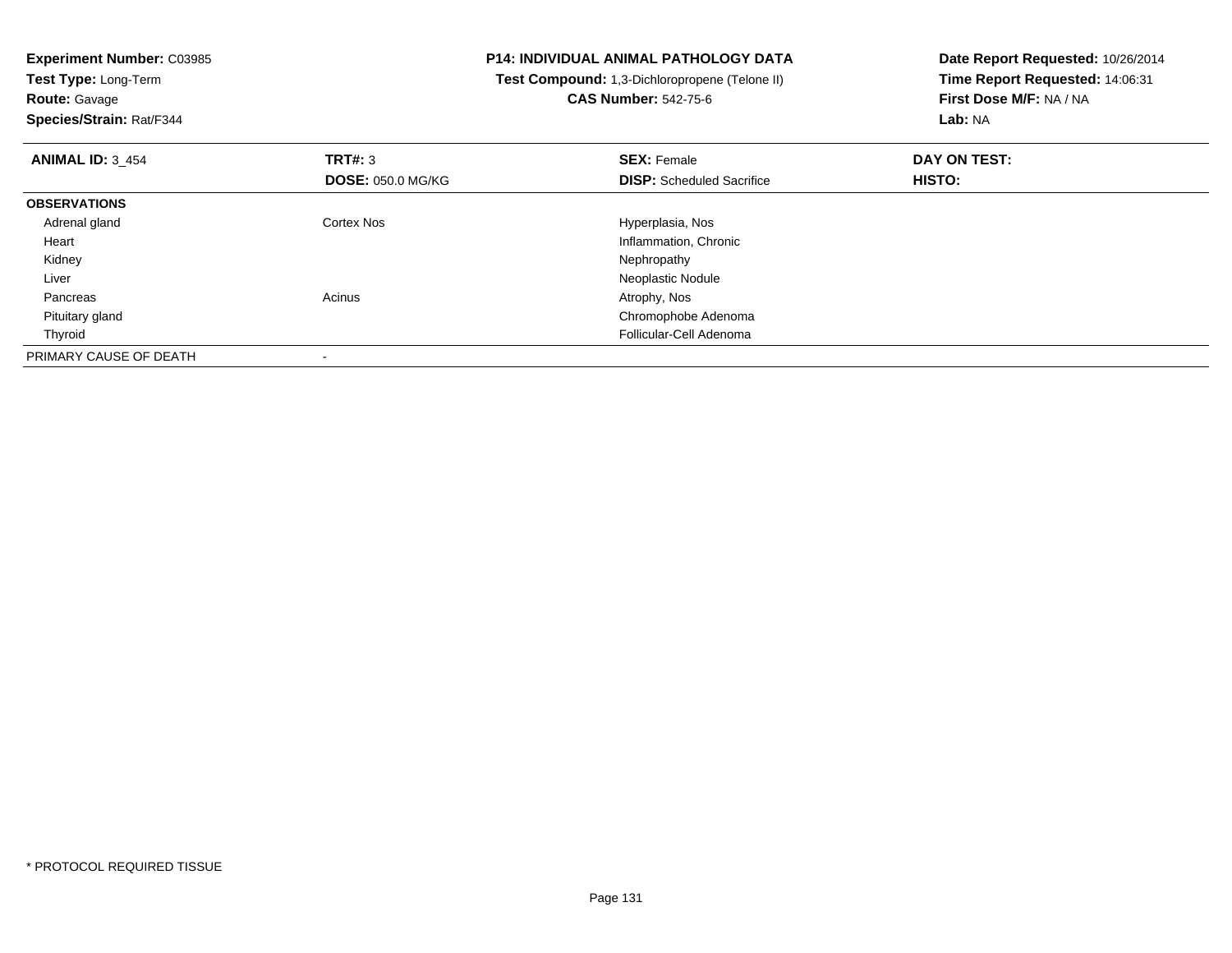**Test Type:** Long-Term**Route:** Gavage

**Species/Strain:** Rat/F344

## **P14: INDIVIDUAL ANIMAL PATHOLOGY DATA**

 **Test Compound:** 1,3-Dichloropropene (Telone II)**CAS Number:** 542-75-6

| <b>ANIMAL ID: 3 456</b> | TRT#: 3                  | <b>SEX: Female</b>               | DAY ON TEST: |  |
|-------------------------|--------------------------|----------------------------------|--------------|--|
|                         | <b>DOSE: 050.0 MG/KG</b> | <b>DISP:</b> Scheduled Sacrifice | HISTO:       |  |
| <b>OBSERVATIONS</b>     |                          |                                  |              |  |
| Adrenal gland           | <b>Cortex Nos</b>        | Hyperplasia, Nos                 |              |  |
| Heart                   |                          | Inflammation, Chronic            |              |  |
| Kidney                  |                          | Nephropathy                      |              |  |
| Liver                   |                          | <b>Focal Cellular Change</b>     |              |  |
| Mammary gland           |                          | Fibroadenoma                     |              |  |
| Pancreas                | Acinus                   | Atrophy, Nos                     |              |  |
| Pituitary gland         |                          | Chromophobe Adenoma              |              |  |
| Stomach                 |                          | Hyperplasia, Basal Cell          |              |  |
| PRIMARY CAUSE OF DEATH  |                          |                                  |              |  |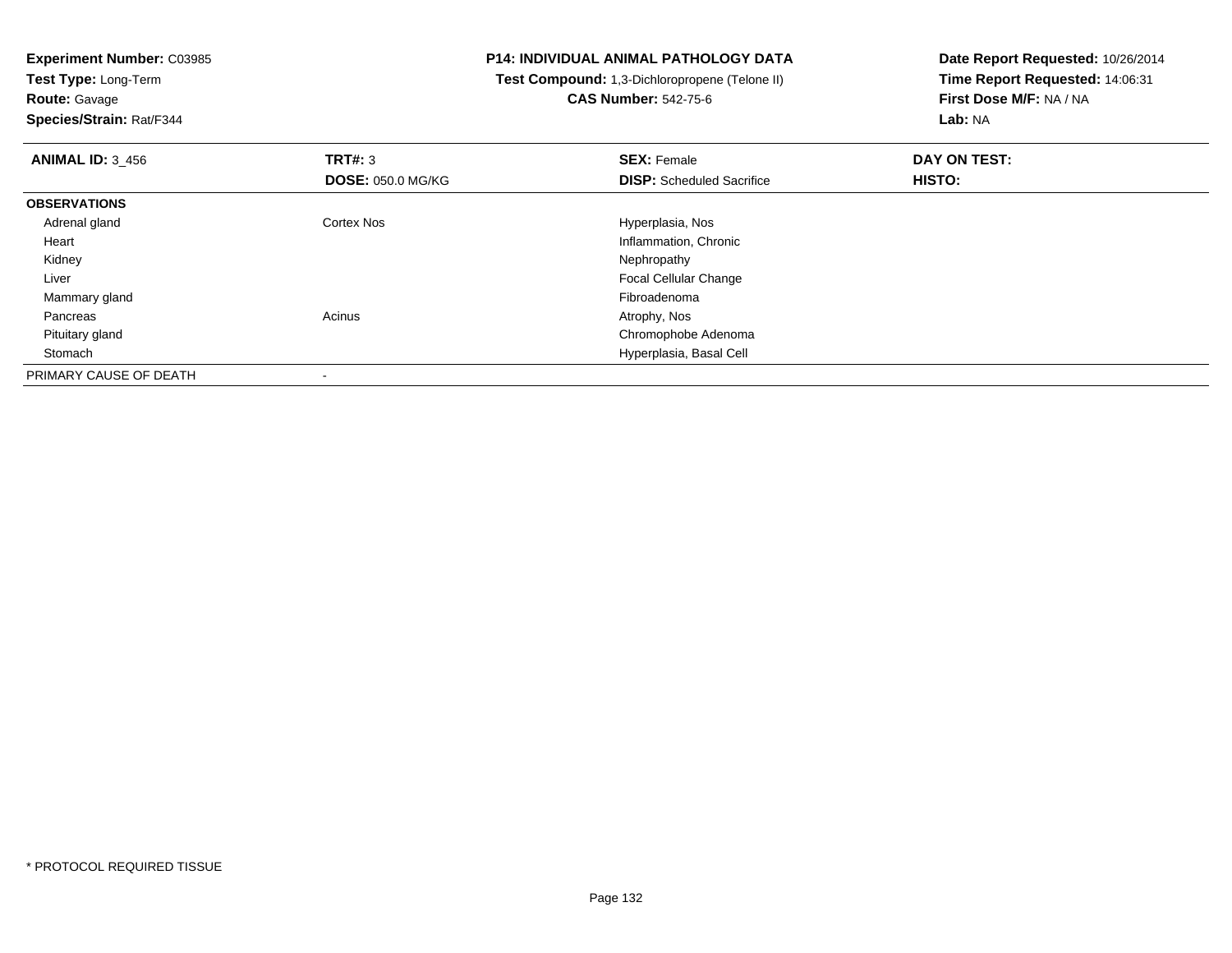**Test Type:** Long-Term**Route:** Gavage

**Species/Strain:** Rat/F344

### **P14: INDIVIDUAL ANIMAL PATHOLOGY DATA**

 **Test Compound:** 1,3-Dichloropropene (Telone II)**CAS Number:** 542-75-6

| <b>ANIMAL ID: 3_458</b> | TRT#: 3                  | <b>SEX: Female</b>               | DAY ON TEST: |  |
|-------------------------|--------------------------|----------------------------------|--------------|--|
|                         | <b>DOSE: 050.0 MG/KG</b> | <b>DISP:</b> Scheduled Sacrifice | HISTO:       |  |
| <b>OBSERVATIONS</b>     |                          |                                  |              |  |
| Heart                   |                          | Inflammation, Chronic            |              |  |
| Kidney                  |                          | Nephropathy                      |              |  |
| Liver                   |                          | Focal Cellular Change            |              |  |
| Pancreas                | Acinus                   | Atrophy, Nos                     |              |  |
| Parathyroid gland       |                          | Hyperplasia, Nos                 |              |  |
| Thyroid                 |                          | C-Cell Adenoma                   |              |  |
| Uterus                  |                          | <b>Endometrial Stromal Polyp</b> |              |  |
| Zymbal gland            |                          | Carcinoma, Nos                   |              |  |
| PRIMARY CAUSE OF DEATH  |                          |                                  |              |  |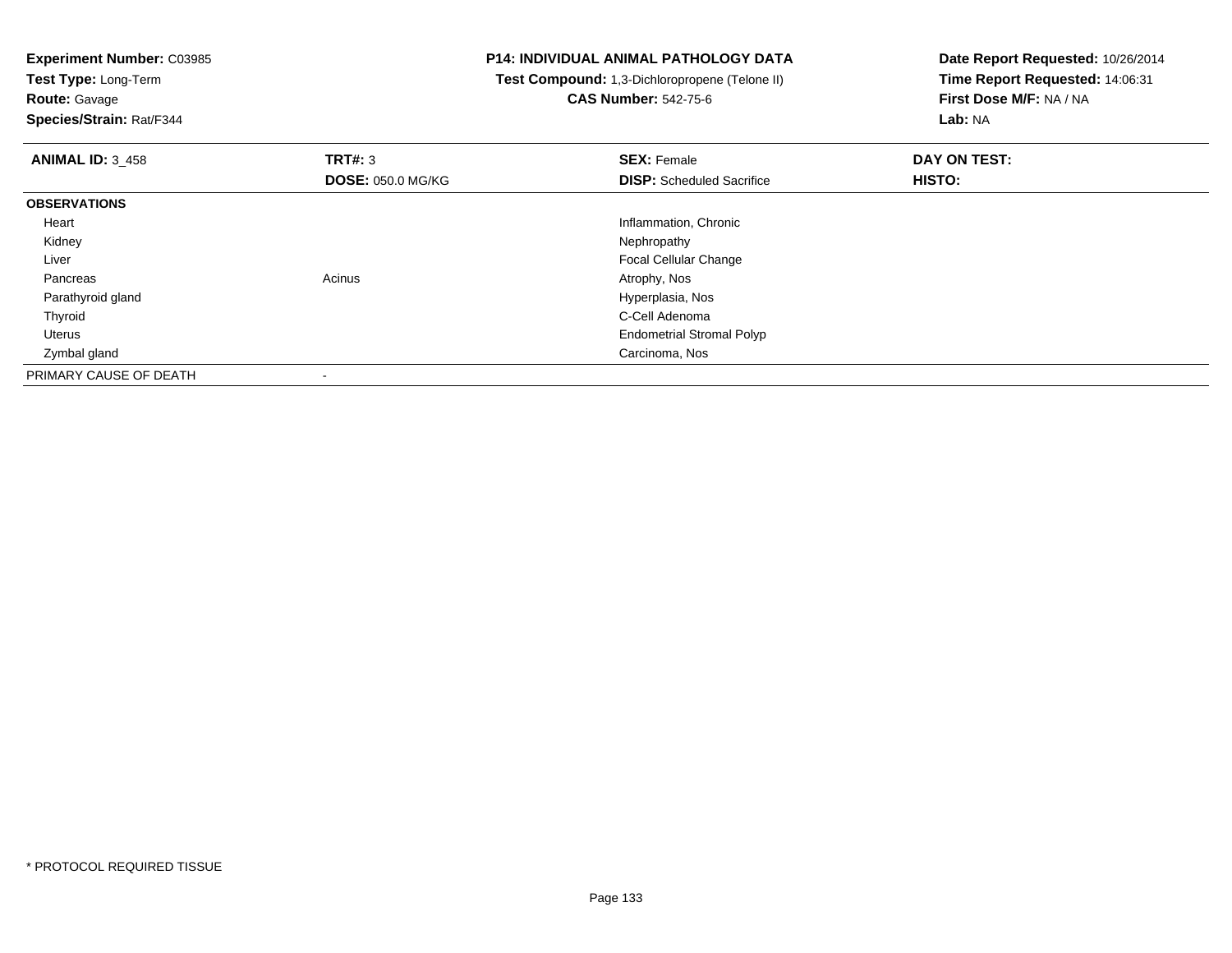| <b>Experiment Number: C03985</b><br>Test Type: Long-Term<br><b>Route: Gavage</b><br>Species/Strain: Rat/F344 |                            | <b>P14: INDIVIDUAL ANIMAL PATHOLOGY DATA</b><br>Test Compound: 1,3-Dichloropropene (Telone II)<br><b>CAS Number: 542-75-6</b> | Date Report Requested: 10/26/2014<br>Time Report Requested: 14:06:31<br>First Dose M/F: NA / NA<br>Lab: NA |
|--------------------------------------------------------------------------------------------------------------|----------------------------|-------------------------------------------------------------------------------------------------------------------------------|------------------------------------------------------------------------------------------------------------|
| <b>ANIMAL ID: 3 460</b>                                                                                      | TRT#: 3                    | <b>SEX: Female</b>                                                                                                            | DAY ON TEST:                                                                                               |
|                                                                                                              | <b>DOSE: 050.0 MG/KG</b>   | <b>DISP:</b> Scheduled Sacrifice                                                                                              | HISTO:                                                                                                     |
| <b>OBSERVATIONS</b>                                                                                          |                            |                                                                                                                               |                                                                                                            |
| Heart                                                                                                        |                            | Inflammation, Chronic                                                                                                         |                                                                                                            |
| Liver                                                                                                        |                            | Neoplastic Nodule                                                                                                             |                                                                                                            |
| Mammary gland                                                                                                |                            | Fibroadenoma                                                                                                                  |                                                                                                            |
| Pituitary gland                                                                                              |                            | Chromophobe Adenoma                                                                                                           |                                                                                                            |
| Unspecified                                                                                                  | <b>Multiple Organs Nos</b> | Leukemia, Monocytic                                                                                                           |                                                                                                            |
| Uterus                                                                                                       |                            | <b>Endometrial Stromal Polyp</b>                                                                                              |                                                                                                            |
| PRIMARY CAUSE OF DEATH                                                                                       |                            |                                                                                                                               |                                                                                                            |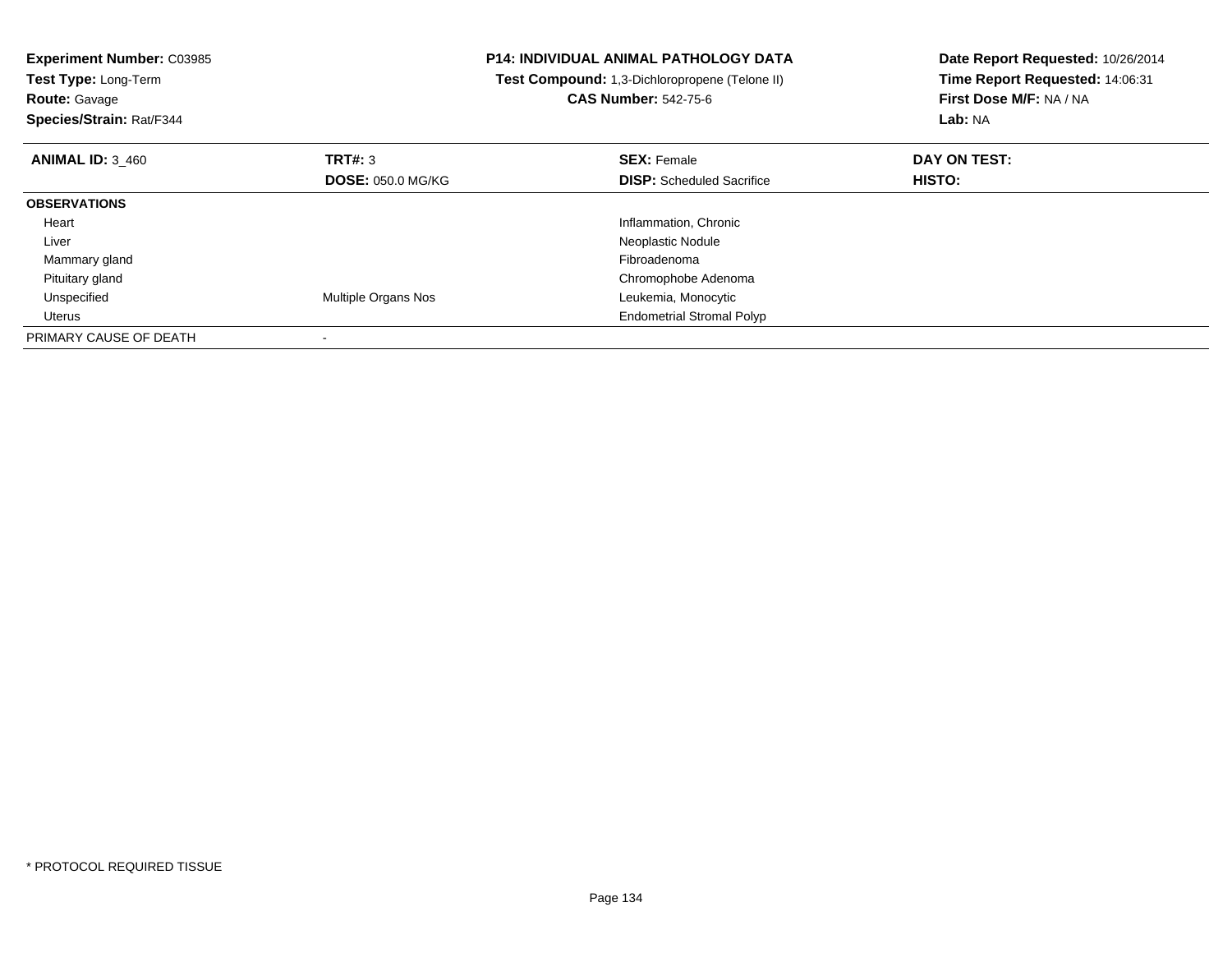| <b>Experiment Number: C03985</b><br>Test Type: Long-Term<br><b>Route: Gavage</b><br>Species/Strain: Rat/F344 |                          | <b>P14: INDIVIDUAL ANIMAL PATHOLOGY DATA</b><br>Test Compound: 1,3-Dichloropropene (Telone II)<br><b>CAS Number: 542-75-6</b> | Date Report Requested: 10/26/2014<br>Time Report Requested: 14:06:31<br>First Dose M/F: NA / NA<br>Lab: NA |
|--------------------------------------------------------------------------------------------------------------|--------------------------|-------------------------------------------------------------------------------------------------------------------------------|------------------------------------------------------------------------------------------------------------|
| <b>ANIMAL ID: 3 462</b>                                                                                      | TRT#: 3                  | <b>SEX: Female</b>                                                                                                            | DAY ON TEST:                                                                                               |
|                                                                                                              | <b>DOSE: 050.0 MG/KG</b> | <b>DISP:</b> Scheduled Sacrifice                                                                                              | HISTO:                                                                                                     |
| <b>OBSERVATIONS</b>                                                                                          |                          |                                                                                                                               |                                                                                                            |
| Adrenal gland                                                                                                |                          | Cortical Adenoma                                                                                                              |                                                                                                            |
| Heart                                                                                                        |                          | Inflammation, Chronic                                                                                                         |                                                                                                            |
| Liver                                                                                                        |                          | Focal Cellular Change                                                                                                         |                                                                                                            |
| Pituitary gland                                                                                              |                          | Chromophobe Adenoma                                                                                                           |                                                                                                            |
| Stomach                                                                                                      |                          | Squamous Cell Papilloma                                                                                                       |                                                                                                            |
| PRIMARY CAUSE OF DEATH                                                                                       |                          |                                                                                                                               |                                                                                                            |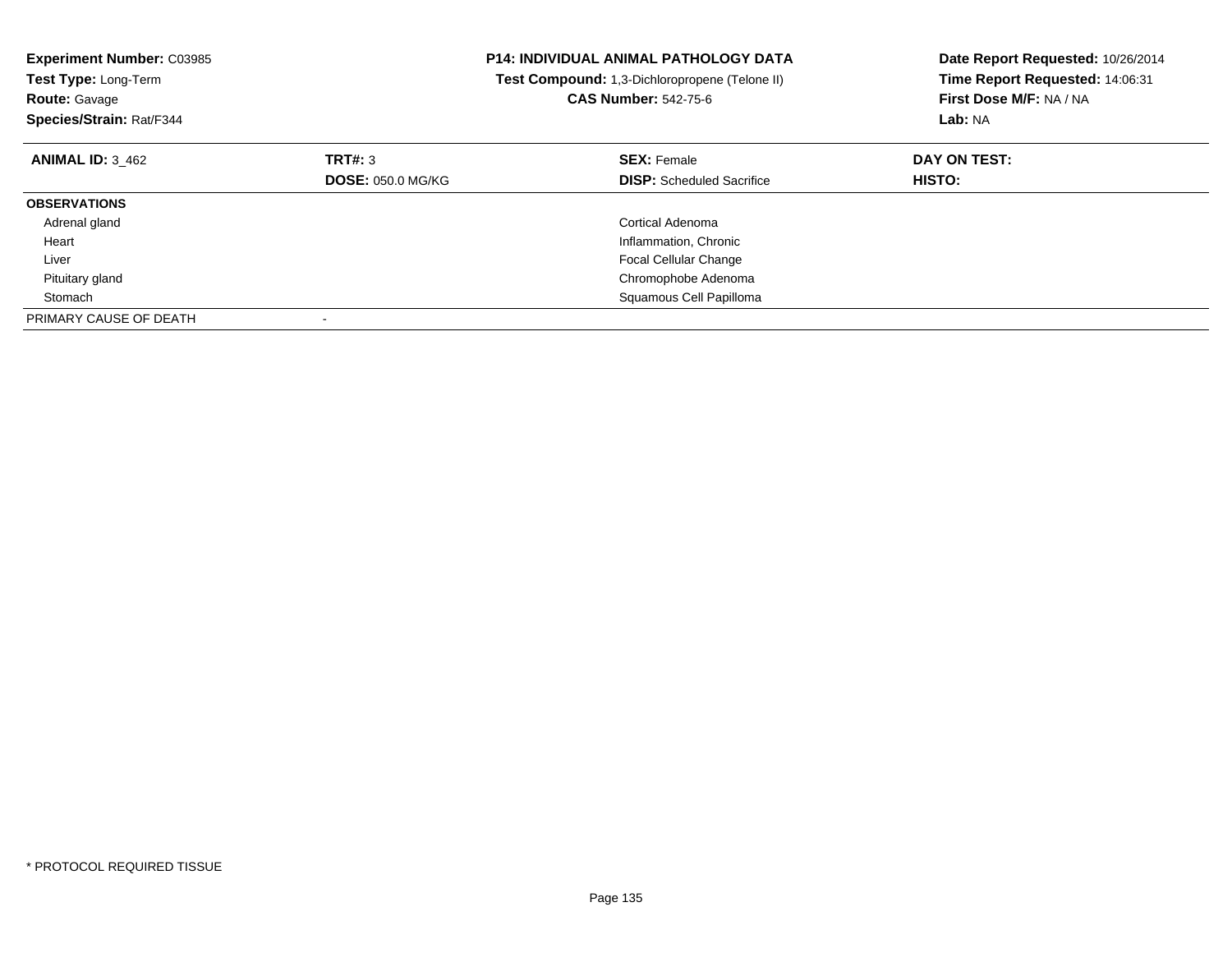| <b>Experiment Number: C03985</b><br>Test Type: Long-Term<br><b>Route: Gavage</b><br>Species/Strain: Rat/F344 |                          | <b>P14: INDIVIDUAL ANIMAL PATHOLOGY DATA</b><br>Test Compound: 1,3-Dichloropropene (Telone II)<br><b>CAS Number: 542-75-6</b> | Date Report Requested: 10/26/2014<br>Time Report Requested: 14:06:31<br>First Dose M/F: NA / NA<br>Lab: NA |
|--------------------------------------------------------------------------------------------------------------|--------------------------|-------------------------------------------------------------------------------------------------------------------------------|------------------------------------------------------------------------------------------------------------|
| <b>ANIMAL ID: 3 464</b>                                                                                      | TRT#: 3                  | <b>SEX: Female</b>                                                                                                            | DAY ON TEST:                                                                                               |
|                                                                                                              | <b>DOSE: 050.0 MG/KG</b> | <b>DISP:</b> Natural Death                                                                                                    | <b>HISTO:</b>                                                                                              |
| <b>OBSERVATIONS</b>                                                                                          |                          |                                                                                                                               |                                                                                                            |
| Liver                                                                                                        |                          | <b>Focal Cellular Change</b>                                                                                                  |                                                                                                            |
| Lung                                                                                                         |                          | Bronchopneumonia, Acute                                                                                                       |                                                                                                            |
| Pancreas                                                                                                     | Acinus                   | Atrophy, Nos                                                                                                                  |                                                                                                            |
| Spleen                                                                                                       |                          | Hemosiderosis                                                                                                                 |                                                                                                            |
| Stomach                                                                                                      |                          | Hyperplasia, Epithelial                                                                                                       |                                                                                                            |
| PRIMARY CAUSE OF DEATH                                                                                       |                          |                                                                                                                               |                                                                                                            |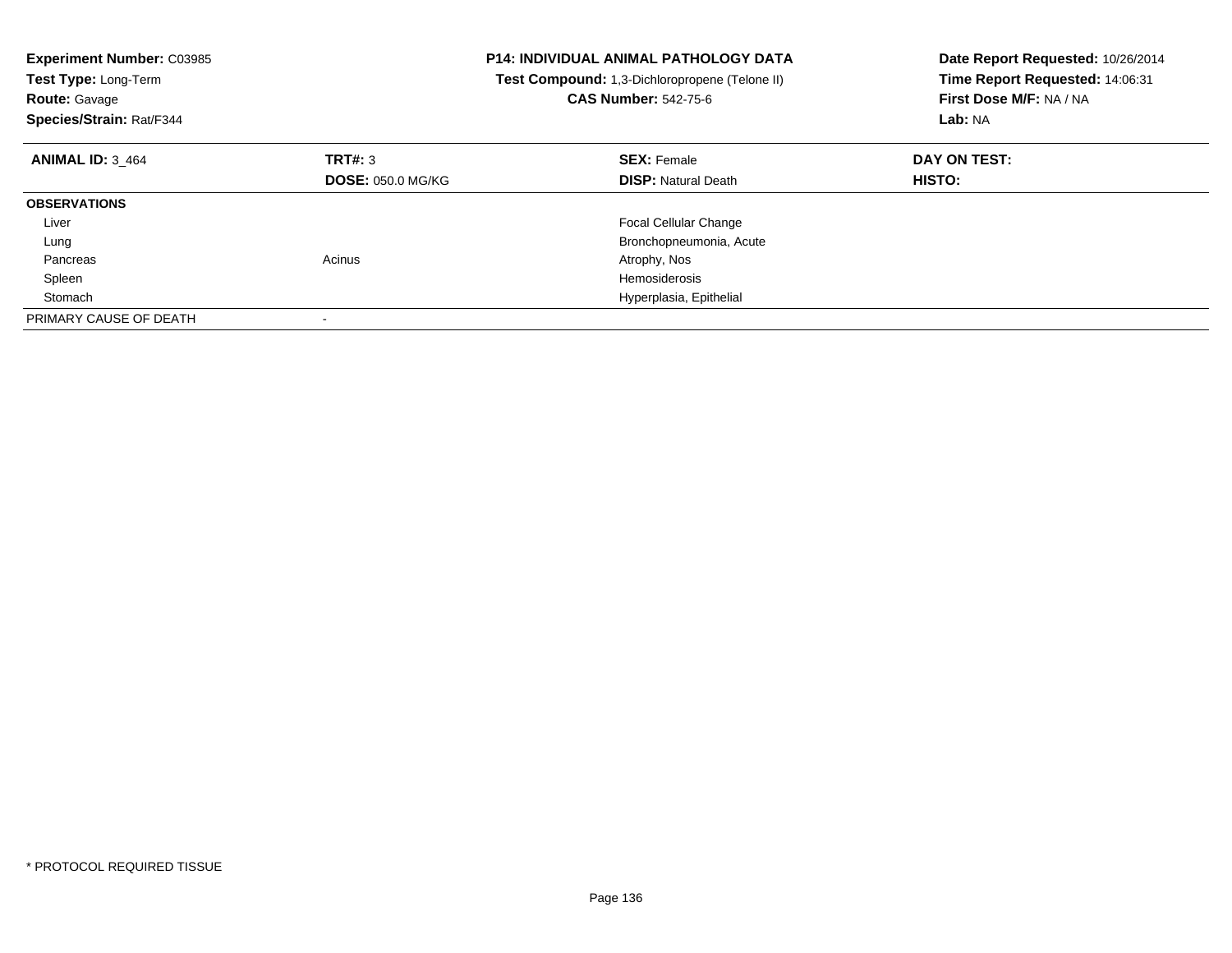**Experiment Number:** C03985**Test Type:** Long-Term**Route:** Gavage **Species/Strain:** Rat/F344**P14: INDIVIDUAL ANIMAL PATHOLOGY DATA Test Compound:** 1,3-Dichloropropene (Telone II)**CAS Number:** 542-75-6**Date Report Requested:** 10/26/2014**Time Report Requested:** 14:06:31**First Dose M/F:** NA / NA**Lab:** NA**ANIMAL ID:** 3\_466**6 DAY ON TEST: TRT#:** 3 **SEX: Female SEX: Female DAY ON TEST: DOSE:** 050.0 MG/KG**DISP:** Natural Death **HISTO: OBSERVATIONS** Kidneyy the control of the control of the control of the control of the control of the control of the control of the control of the control of the control of the control of the control of the control of the control of the contro Liver Focal Cellular Change Metamorphosis, Fatty Mammary glandd and the control of the control of the control of the control of the control of the control of the control of the control of the control of the control of the control of the control of the control of the control of the co Pancreass and the contract of the contract of the contract of the contract of the contract  $\mathsf{A}$  at  $\mathsf{A}$  and  $\mathsf{A}$  and  $\mathsf{A}$  and  $\mathsf{A}$  and  $\mathsf{A}$  are contract of  $\mathsf{A}$  and  $\mathsf{A}$  and  $\mathsf{A}$  are contract of Islets Hyperplasia, Nos Pituitary gland Chromophobe Adenoma Stomach Squamous Cell Papilloma PRIMARY CAUSE OF DEATH-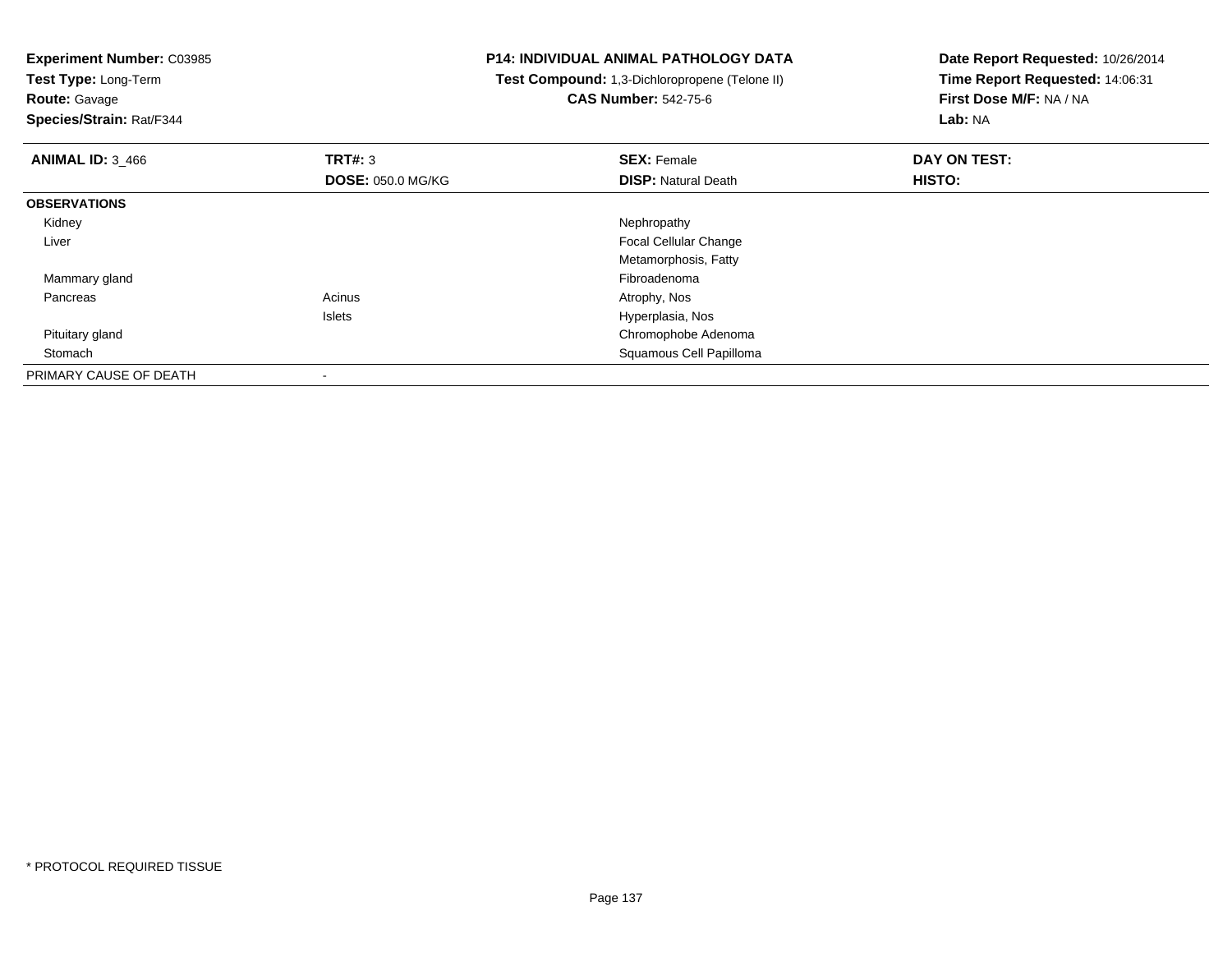| <b>Experiment Number: C03985</b><br><b>Test Type: Long-Term</b><br><b>Route: Gavage</b><br><b>Species/Strain: Rat/F344</b> |                                     | <b>P14: INDIVIDUAL ANIMAL PATHOLOGY DATA</b><br>Test Compound: 1,3-Dichloropropene (Telone II)<br><b>CAS Number: 542-75-6</b> | Date Report Requested: 10/26/2014<br>Time Report Requested: 14:06:31<br>First Dose M/F: NA / NA<br>Lab: NA |
|----------------------------------------------------------------------------------------------------------------------------|-------------------------------------|-------------------------------------------------------------------------------------------------------------------------------|------------------------------------------------------------------------------------------------------------|
| <b>ANIMAL ID: 3 468</b>                                                                                                    | TRT#: 3<br><b>DOSE: 050.0 MG/KG</b> | <b>SEX: Female</b><br><b>DISP:</b> Natural Death                                                                              | DAY ON TEST:<br>HISTO:                                                                                     |
| <b>OBSERVATIONS</b>                                                                                                        |                                     |                                                                                                                               |                                                                                                            |
| Mammary gland                                                                                                              |                                     | Fibroadenoma                                                                                                                  |                                                                                                            |
| Pancreas                                                                                                                   | Acinus                              | Atrophy, Nos                                                                                                                  |                                                                                                            |
| PRIMARY CAUSE OF DEATH                                                                                                     |                                     |                                                                                                                               |                                                                                                            |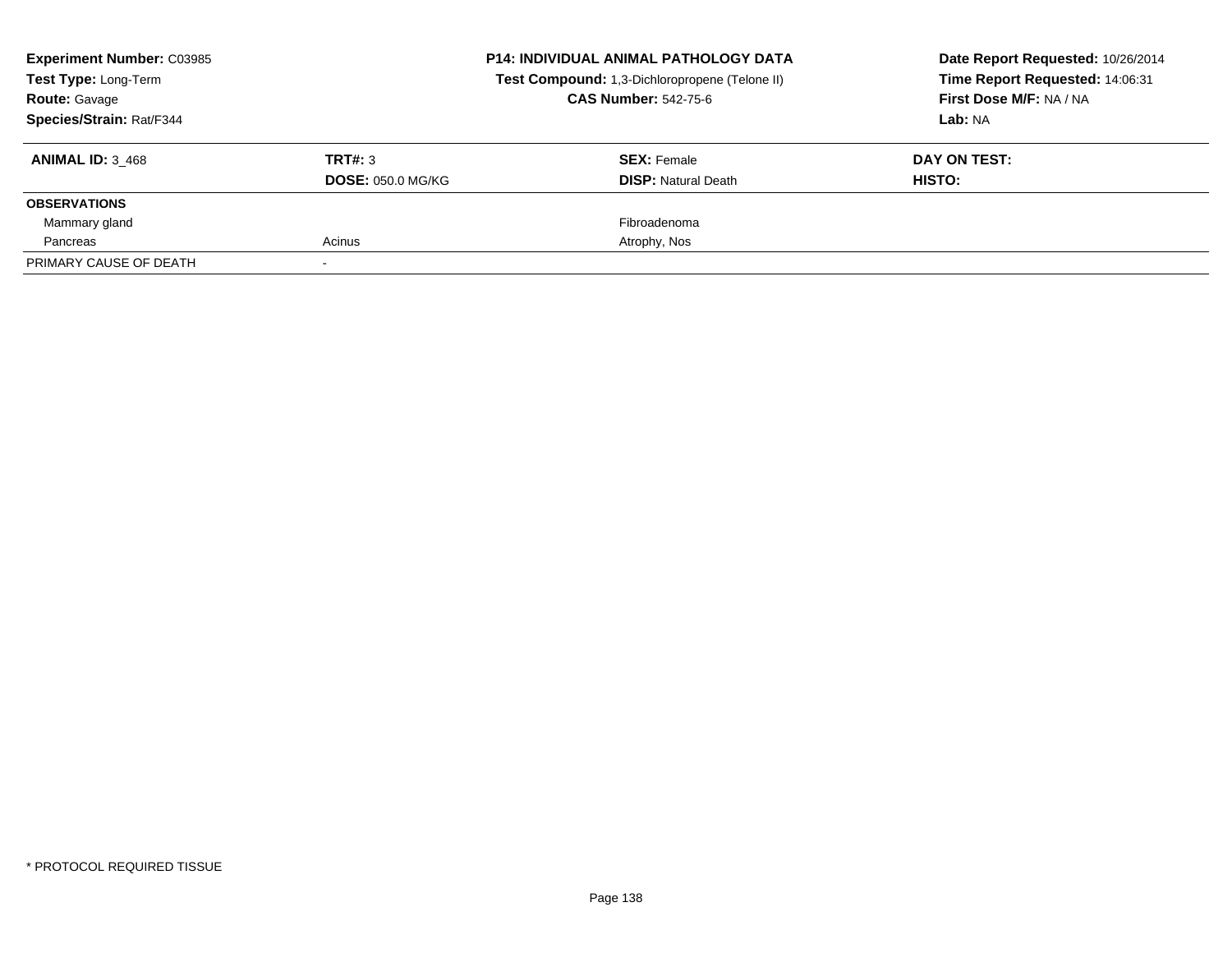| <b>Experiment Number: C03985</b><br>Test Type: Long-Term<br><b>Route: Gavage</b><br>Species/Strain: Rat/F344 |                          | <b>P14: INDIVIDUAL ANIMAL PATHOLOGY DATA</b><br>Test Compound: 1,3-Dichloropropene (Telone II)<br><b>CAS Number: 542-75-6</b> | Date Report Requested: 10/26/2014<br>Time Report Requested: 14:06:31<br>First Dose M/F: NA / NA<br>Lab: NA |
|--------------------------------------------------------------------------------------------------------------|--------------------------|-------------------------------------------------------------------------------------------------------------------------------|------------------------------------------------------------------------------------------------------------|
| <b>ANIMAL ID: 3 470</b>                                                                                      | TRT#: 3                  | <b>SEX: Female</b>                                                                                                            | DAY ON TEST:                                                                                               |
|                                                                                                              | <b>DOSE: 050.0 MG/KG</b> | <b>DISP:</b> Scheduled Sacrifice                                                                                              | HISTO:                                                                                                     |
| <b>OBSERVATIONS</b>                                                                                          |                          |                                                                                                                               |                                                                                                            |
| Adrenal gland                                                                                                | Cortex Nos               | Hyperplasia, Nos                                                                                                              |                                                                                                            |
| Kidney                                                                                                       |                          | Nephropathy                                                                                                                   |                                                                                                            |
| Liver                                                                                                        |                          | <b>Focal Cellular Change</b>                                                                                                  |                                                                                                            |
| Pituitary gland                                                                                              |                          | Chromophobe Adenoma                                                                                                           |                                                                                                            |
| Uterus                                                                                                       |                          | <b>Endometrial Stromal Polyp</b>                                                                                              |                                                                                                            |
| PRIMARY CAUSE OF DEATH                                                                                       |                          |                                                                                                                               |                                                                                                            |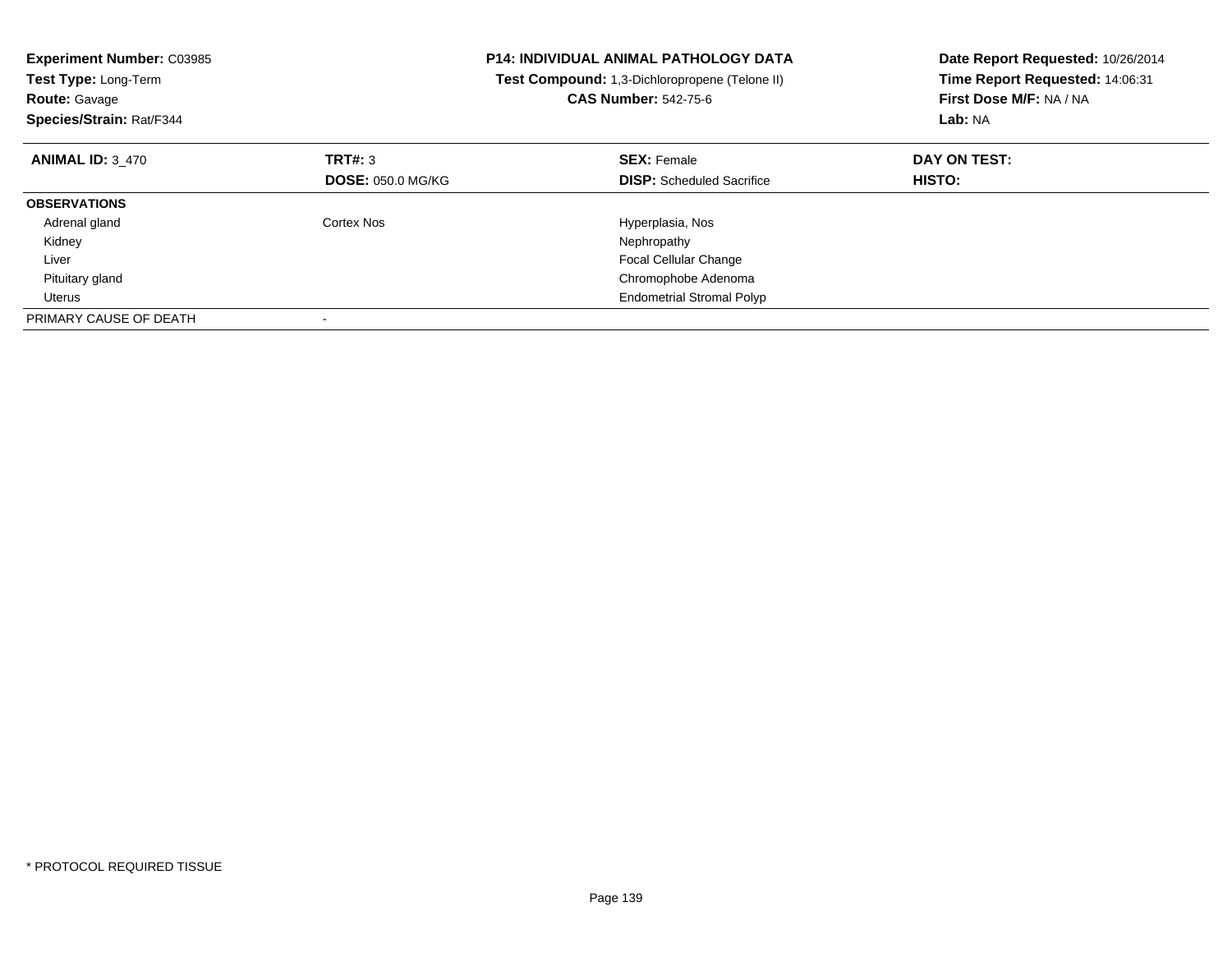| <b>Experiment Number: C03985</b><br>Test Type: Long-Term<br><b>Route: Gavage</b><br>Species/Strain: Rat/F344 |                          | <b>P14: INDIVIDUAL ANIMAL PATHOLOGY DATA</b><br>Test Compound: 1,3-Dichloropropene (Telone II)<br><b>CAS Number: 542-75-6</b> | Date Report Requested: 10/26/2014<br>Time Report Requested: 14:06:31<br>First Dose M/F: NA / NA<br>Lab: NA |
|--------------------------------------------------------------------------------------------------------------|--------------------------|-------------------------------------------------------------------------------------------------------------------------------|------------------------------------------------------------------------------------------------------------|
| <b>ANIMAL ID: 3 472</b>                                                                                      | TRT#: 3                  | <b>SEX: Female</b>                                                                                                            | DAY ON TEST:                                                                                               |
|                                                                                                              | <b>DOSE: 050.0 MG/KG</b> | <b>DISP:</b> Scheduled Sacrifice                                                                                              | HISTO:                                                                                                     |
| <b>OBSERVATIONS</b>                                                                                          |                          |                                                                                                                               |                                                                                                            |
| Heart                                                                                                        |                          | <b>Fibrosis</b>                                                                                                               |                                                                                                            |
|                                                                                                              |                          | Inflammation, Chronic                                                                                                         |                                                                                                            |
| Liver                                                                                                        |                          | Focal Cellular Change                                                                                                         |                                                                                                            |
| Lung                                                                                                         |                          | Alveolar/Bronchiolar Adenoma                                                                                                  |                                                                                                            |
| Mammary gland                                                                                                |                          | Fibroadenoma                                                                                                                  |                                                                                                            |
| Pituitary gland                                                                                              |                          | Chromophobe Adenoma                                                                                                           |                                                                                                            |
| Uterus                                                                                                       |                          | <b>Endometrial Stromal Polyp</b>                                                                                              |                                                                                                            |
| PRIMARY CAUSE OF DEATH                                                                                       |                          |                                                                                                                               |                                                                                                            |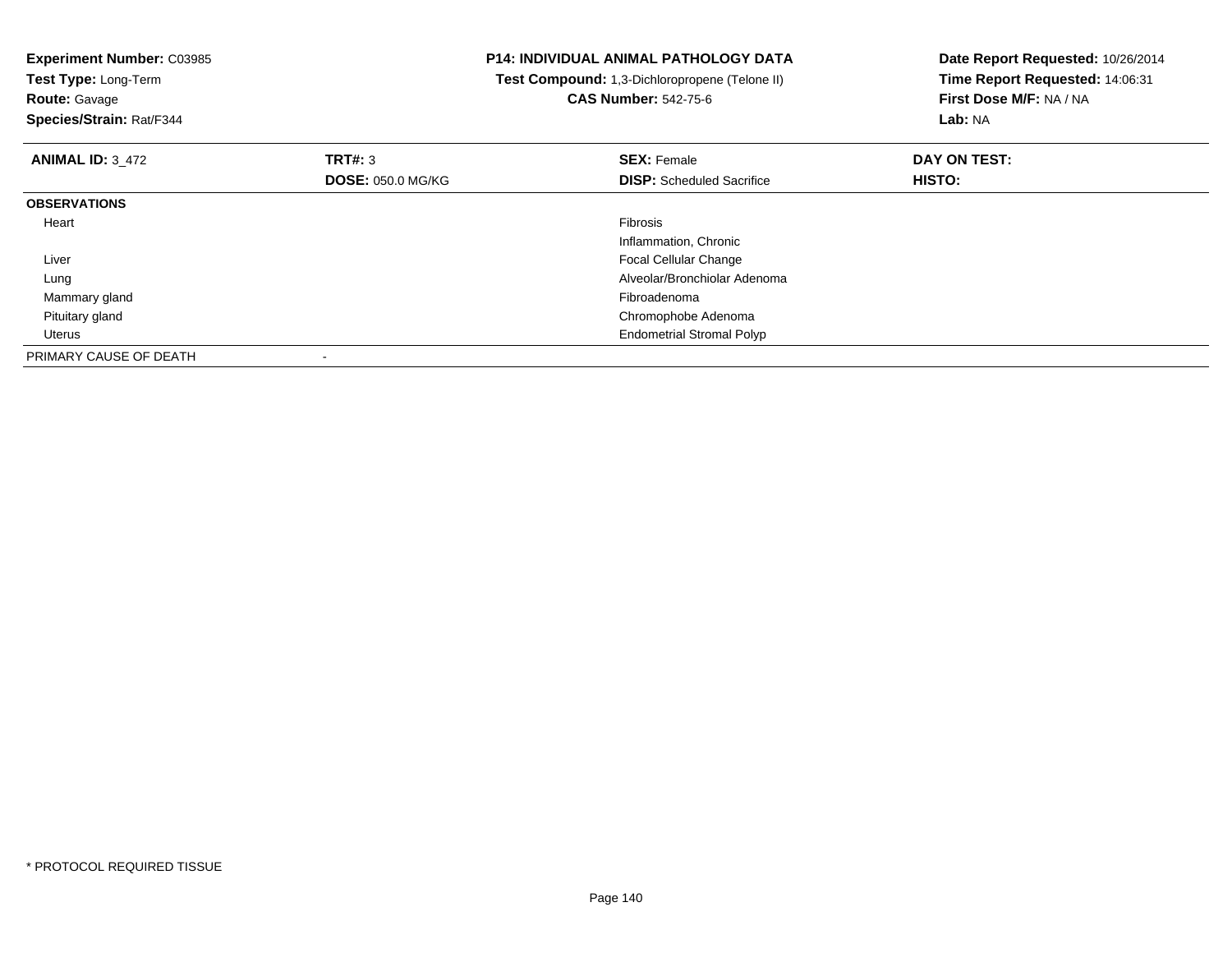| <b>Experiment Number: C03985</b> |                          | <b>P14: INDIVIDUAL ANIMAL PATHOLOGY DATA</b>   | Date Report Requested: 10/26/2014<br>Time Report Requested: 14:06:31 |  |
|----------------------------------|--------------------------|------------------------------------------------|----------------------------------------------------------------------|--|
| Test Type: Long-Term             |                          | Test Compound: 1,3-Dichloropropene (Telone II) |                                                                      |  |
| <b>Route: Gavage</b>             |                          | <b>CAS Number: 542-75-6</b>                    | First Dose M/F: NA / NA                                              |  |
| Species/Strain: Rat/F344         |                          |                                                | Lab: NA                                                              |  |
| <b>ANIMAL ID: 3 474</b>          | TRT#: 3                  | <b>SEX: Female</b>                             | DAY ON TEST:                                                         |  |
|                                  | <b>DOSE: 050.0 MG/KG</b> | <b>DISP:</b> Scheduled Sacrifice               | HISTO:                                                               |  |
| <b>OBSERVATIONS</b>              |                          |                                                |                                                                      |  |
| Adrenal gland                    | Cortex Nos               | Hyperplasia, Focal                             |                                                                      |  |
| Heart                            |                          | Inflammation, Chronic                          |                                                                      |  |
| Liver                            |                          | Neoplastic Nodule                              |                                                                      |  |
| Mammary gland                    |                          | Fibroadenoma                                   |                                                                      |  |
| Pancreas                         | Acinus                   | Atrophy, Nos                                   |                                                                      |  |
| Pituitary gland                  |                          | Chromophobe Adenoma                            |                                                                      |  |
| Uterus                           |                          | <b>Endometrial Stromal Polyp</b>               |                                                                      |  |
| PRIMARY CAUSE OF DEATH           |                          |                                                |                                                                      |  |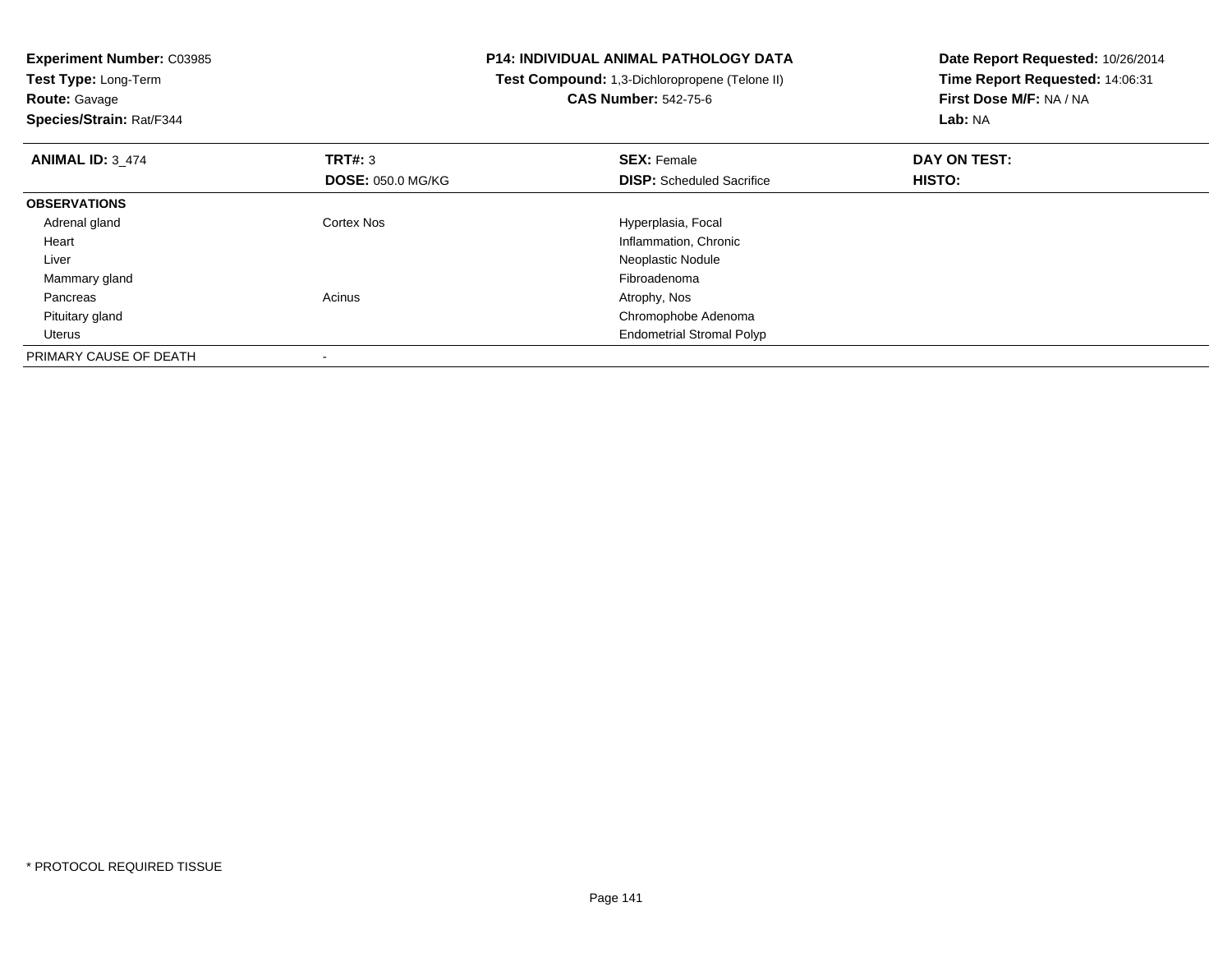**Experiment Number:** C03985**Test Type:** Long-Term

**Route:** Gavage

**Species/Strain:** Rat/F344

## **P14: INDIVIDUAL ANIMAL PATHOLOGY DATA**

 **Test Compound:** 1,3-Dichloropropene (Telone II)**CAS Number:** 542-75-6

| <b>ANIMAL ID: 3 476</b> | TRT#: 3                  | <b>SEX: Female</b>               | DAY ON TEST: |  |
|-------------------------|--------------------------|----------------------------------|--------------|--|
|                         | <b>DOSE: 050.0 MG/KG</b> | <b>DISP:</b> Scheduled Sacrifice | HISTO:       |  |
| <b>OBSERVATIONS</b>     |                          |                                  |              |  |
| Adrenal gland           | <b>Cortex Nos</b>        | Hyperplasia, Nos                 |              |  |
| Heart                   |                          | Inflammation, Chronic            |              |  |
| Intestine Small         | <b>Mesentery Nos</b>     | Inflammation, Granulomatous      |              |  |
| Kidney                  |                          | Nephropathy                      |              |  |
| Liver                   |                          | Focal Cellular Change            |              |  |
| Mammary gland           |                          | Fibroadenoma                     |              |  |
| Pituitary gland         |                          | Chromophobe Adenoma              |              |  |
| Thyroid                 |                          | Follicular-Cell Adenoma          |              |  |
| Urinary bladder         | Submucosa                | Edema, Nos                       |              |  |
| Uterus                  |                          | <b>Endometrial Stromal Polyp</b> |              |  |
| PRIMARY CAUSE OF DEATH  |                          |                                  |              |  |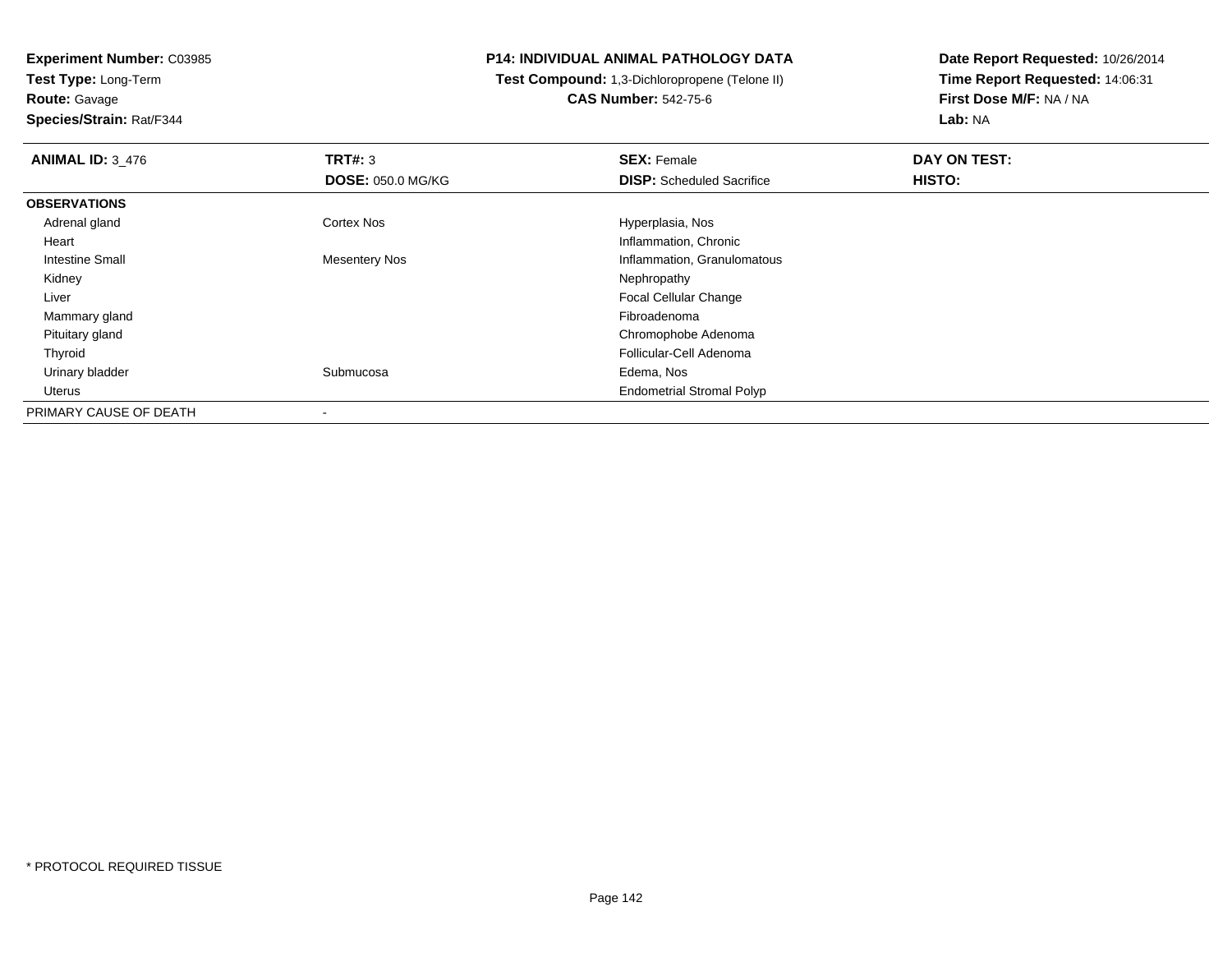| <b>Experiment Number: C03985</b><br><b>Test Type: Long-Term</b><br><b>Route: Gavage</b><br>Species/Strain: Rat/F344 |                                     | <b>P14: INDIVIDUAL ANIMAL PATHOLOGY DATA</b><br><b>Test Compound:</b> 1,3-Dichloropropene (Telone II)<br><b>CAS Number: 542-75-6</b> | Date Report Requested: 10/26/2014<br>Time Report Requested: 14:06:31<br>First Dose M/F: NA / NA<br>Lab: NA |
|---------------------------------------------------------------------------------------------------------------------|-------------------------------------|--------------------------------------------------------------------------------------------------------------------------------------|------------------------------------------------------------------------------------------------------------|
| <b>ANIMAL ID: 3 478</b>                                                                                             | TRT#: 3<br><b>DOSE: 050.0 MG/KG</b> | <b>SEX: Female</b><br><b>DISP:</b> Scheduled Sacrifice                                                                               | DAY ON TEST:<br><b>HISTO:</b>                                                                              |
| <b>OBSERVATIONS</b>                                                                                                 |                                     |                                                                                                                                      |                                                                                                            |
| Kidney                                                                                                              |                                     | Nephropathy                                                                                                                          |                                                                                                            |
| Liver                                                                                                               |                                     | Neoplastic Nodule                                                                                                                    |                                                                                                            |
| Mammary gland                                                                                                       |                                     | Adenocarcinoma, Nos                                                                                                                  |                                                                                                            |
| Pituitary gland                                                                                                     |                                     | Chromophobe Adenoma                                                                                                                  |                                                                                                            |
| PRIMARY CAUSE OF DEATH                                                                                              |                                     |                                                                                                                                      |                                                                                                            |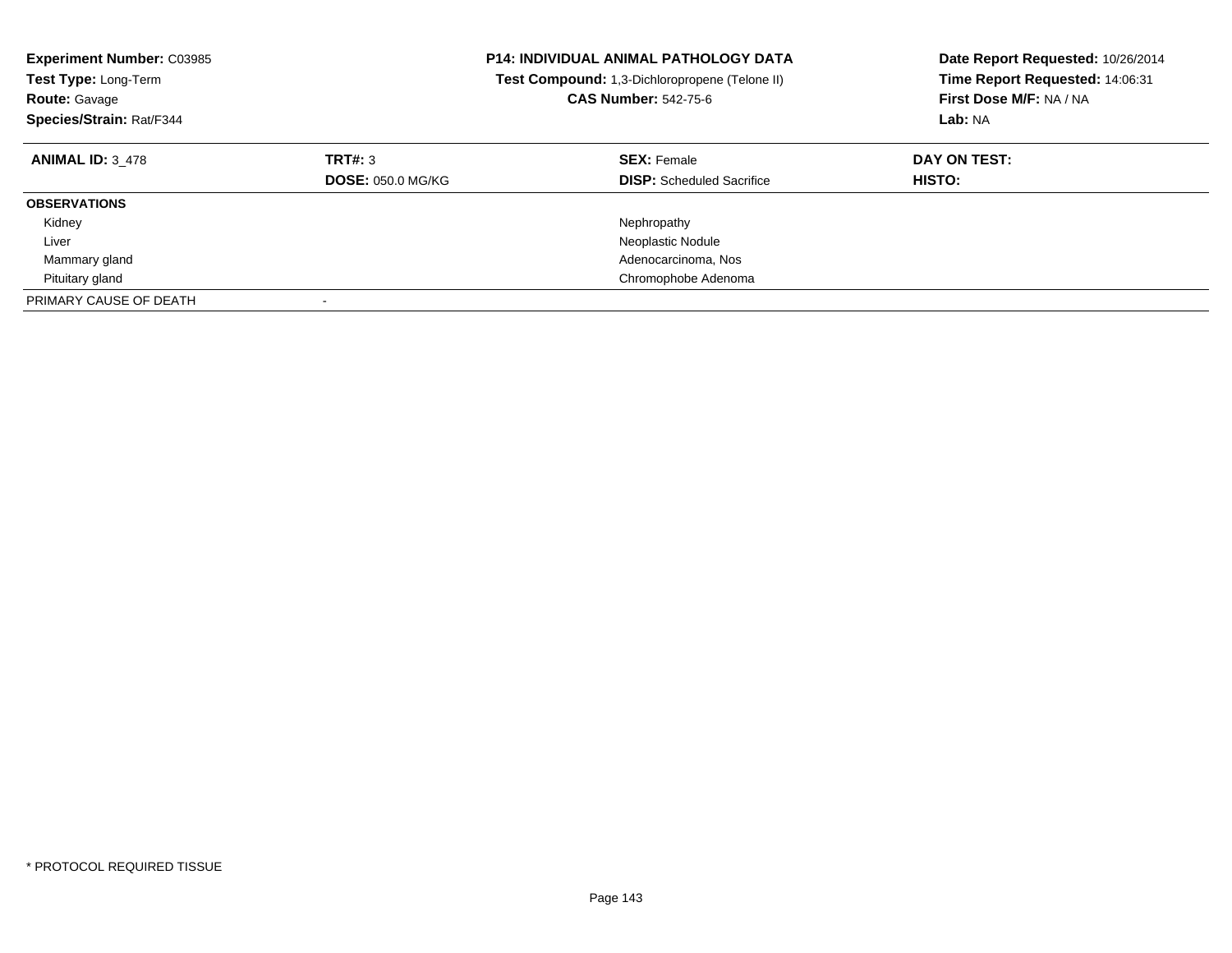| <b>Experiment Number: C03985</b><br>Test Type: Long-Term<br><b>Route: Gavage</b><br>Species/Strain: Rat/F344 |                          | <b>P14: INDIVIDUAL ANIMAL PATHOLOGY DATA</b><br>Test Compound: 1,3-Dichloropropene (Telone II)<br><b>CAS Number: 542-75-6</b> | Date Report Requested: 10/26/2014<br>Time Report Requested: 14:06:31<br>First Dose M/F: NA / NA<br>Lab: NA |
|--------------------------------------------------------------------------------------------------------------|--------------------------|-------------------------------------------------------------------------------------------------------------------------------|------------------------------------------------------------------------------------------------------------|
| <b>ANIMAL ID: 3 480</b>                                                                                      | TRT#: 3                  | <b>SEX: Female</b>                                                                                                            | DAY ON TEST:                                                                                               |
|                                                                                                              | <b>DOSE: 050.0 MG/KG</b> | <b>DISP:</b> Scheduled Sacrifice                                                                                              | HISTO:                                                                                                     |
| <b>OBSERVATIONS</b>                                                                                          |                          |                                                                                                                               |                                                                                                            |
| Heart                                                                                                        |                          | <b>Fibrosis</b>                                                                                                               |                                                                                                            |
|                                                                                                              |                          | Inflammation, Chronic                                                                                                         |                                                                                                            |
| Liver                                                                                                        |                          | Focal Cellular Change                                                                                                         |                                                                                                            |
| Mammary gland                                                                                                |                          | Fibroadenoma                                                                                                                  |                                                                                                            |
| Pancreas                                                                                                     | Acinus                   | Atrophy, Nos                                                                                                                  |                                                                                                            |
| Pituitary gland                                                                                              |                          | Chromophobe Adenoma                                                                                                           |                                                                                                            |
| Urinary bladder                                                                                              | Submucosa                | Edema, Nos                                                                                                                    |                                                                                                            |
| PRIMARY CAUSE OF DEATH                                                                                       |                          |                                                                                                                               |                                                                                                            |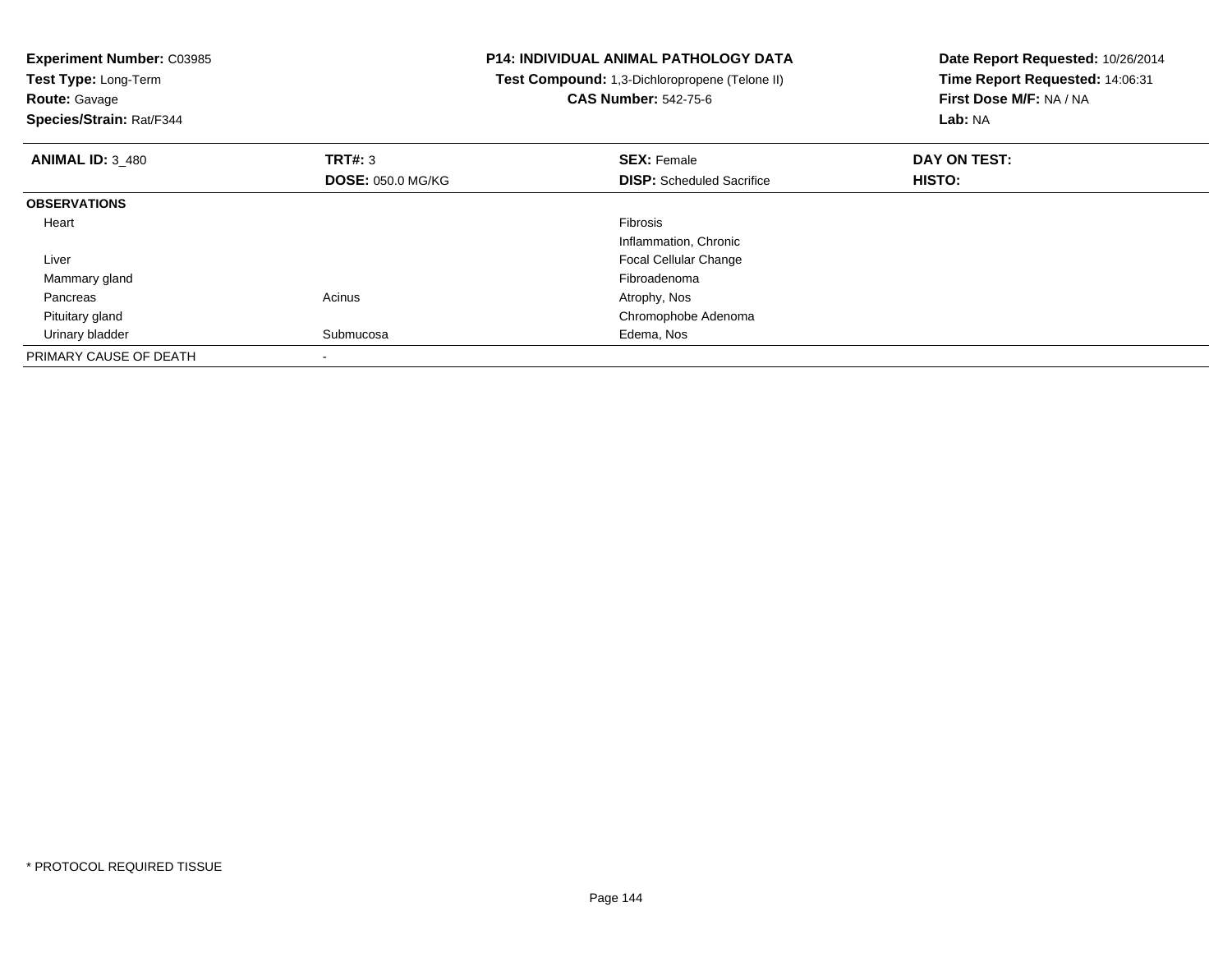| <b>Experiment Number: C03985</b><br>Test Type: Long-Term<br><b>Route: Gavage</b><br>Species/Strain: Rat/F344 |                                     | <b>P14: INDIVIDUAL ANIMAL PATHOLOGY DATA</b><br><b>Test Compound:</b> 1,3-Dichloropropene (Telone II)<br><b>CAS Number: 542-75-6</b> | Date Report Requested: 10/26/2014<br>Time Report Requested: 14:06:31<br>First Dose M/F: NA / NA<br>Lab: NA |
|--------------------------------------------------------------------------------------------------------------|-------------------------------------|--------------------------------------------------------------------------------------------------------------------------------------|------------------------------------------------------------------------------------------------------------|
| <b>ANIMAL ID: 3 482</b>                                                                                      | TRT#: 3<br><b>DOSE: 050.0 MG/KG</b> | <b>SEX: Female</b><br><b>DISP:</b> Scheduled Sacrifice                                                                               | DAY ON TEST:<br><b>HISTO:</b>                                                                              |
| <b>OBSERVATIONS</b>                                                                                          |                                     |                                                                                                                                      |                                                                                                            |
| Heart                                                                                                        |                                     | Fibrosis<br>Inflammation, Chronic                                                                                                    |                                                                                                            |
| Liver                                                                                                        |                                     | <b>Focal Cellular Change</b>                                                                                                         |                                                                                                            |
| Urinary bladder                                                                                              | Submucosa                           | Edema, Nos                                                                                                                           |                                                                                                            |
| PRIMARY CAUSE OF DEATH                                                                                       |                                     |                                                                                                                                      |                                                                                                            |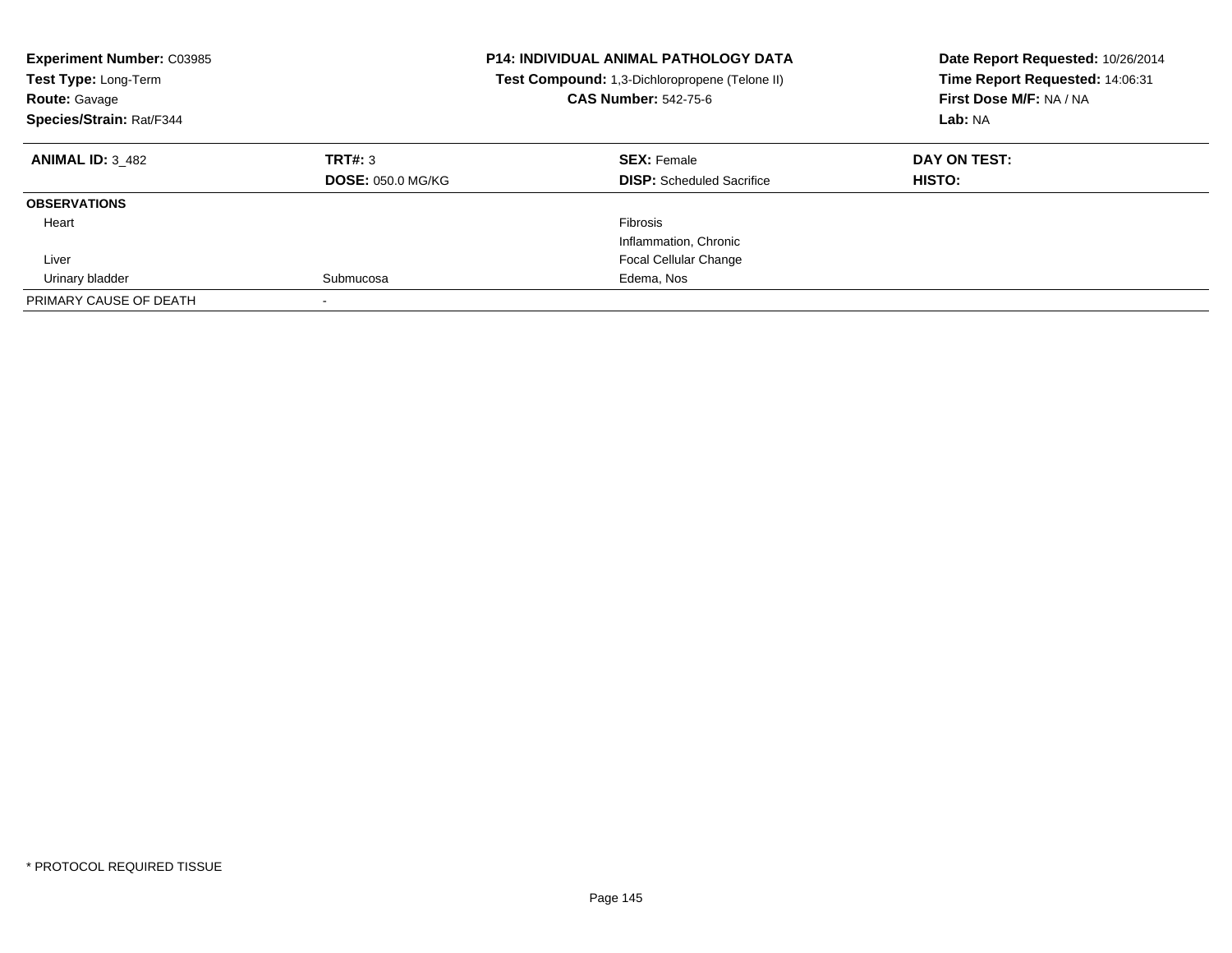| <b>Experiment Number: C03985</b><br>Test Type: Long-Term<br><b>Route: Gavage</b><br>Species/Strain: Rat/F344 |                          | <b>P14: INDIVIDUAL ANIMAL PATHOLOGY DATA</b><br>Test Compound: 1,3-Dichloropropene (Telone II)<br><b>CAS Number: 542-75-6</b> | Date Report Requested: 10/26/2014<br>Time Report Requested: 14:06:31<br>First Dose M/F: NA / NA<br>Lab: NA |
|--------------------------------------------------------------------------------------------------------------|--------------------------|-------------------------------------------------------------------------------------------------------------------------------|------------------------------------------------------------------------------------------------------------|
| <b>ANIMAL ID: 3 484</b>                                                                                      | TRT#: 3                  | <b>SEX: Female</b>                                                                                                            | DAY ON TEST:                                                                                               |
|                                                                                                              | <b>DOSE: 050.0 MG/KG</b> | <b>DISP:</b> Scheduled Sacrifice                                                                                              | HISTO:                                                                                                     |
| <b>OBSERVATIONS</b>                                                                                          |                          |                                                                                                                               |                                                                                                            |
| Adrenal gland                                                                                                | Cortex Nos               | Hyperplasia, Focal                                                                                                            |                                                                                                            |
| Liver                                                                                                        |                          | Focal Cellular Change                                                                                                         |                                                                                                            |
| Pituitary gland                                                                                              |                          | Chromophobe Adenoma                                                                                                           |                                                                                                            |
| Stomach                                                                                                      |                          | Squamous Cell Papilloma                                                                                                       |                                                                                                            |
| Uterus                                                                                                       |                          | <b>Endometrial Stromal Polyp</b>                                                                                              |                                                                                                            |
| PRIMARY CAUSE OF DEATH                                                                                       |                          |                                                                                                                               |                                                                                                            |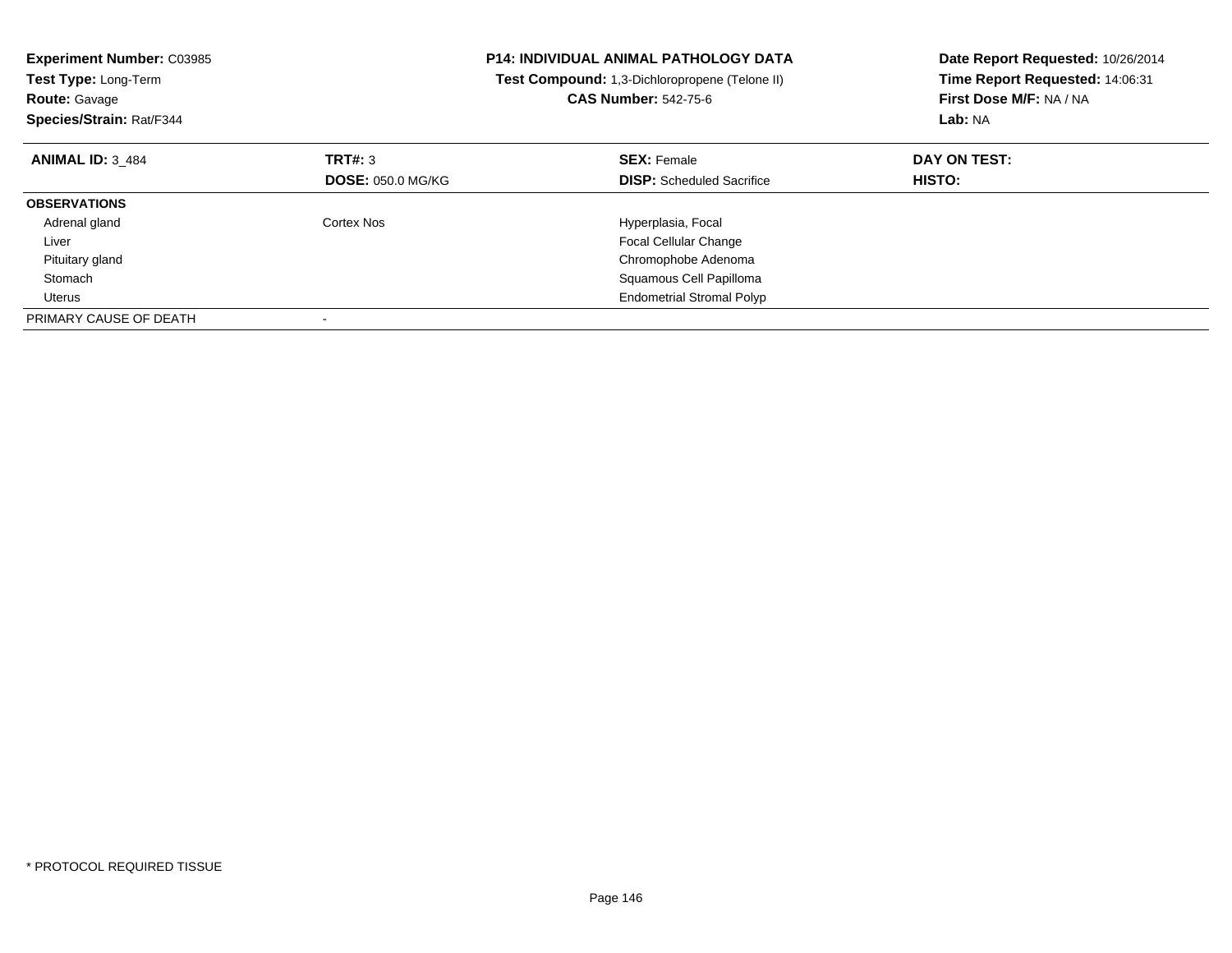**Experiment Number:** C03985

**Test Type:** Long-Term**Route:** Gavage

**Species/Strain:** Rat/F344

## **P14: INDIVIDUAL ANIMAL PATHOLOGY DATA**

 **Test Compound:** 1,3-Dichloropropene (Telone II)**CAS Number:** 542-75-6

**Date Report Requested:** 10/26/2014**Time Report Requested:** 14:06:31**First Dose M/F:** NA / NA**Lab:** NA

| <b>ANIMAL ID: 3_486</b> | TRT#: 3                  | <b>SEX: Female</b>               | DAY ON TEST: |  |
|-------------------------|--------------------------|----------------------------------|--------------|--|
|                         | <b>DOSE: 050.0 MG/KG</b> | <b>DISP:</b> Scheduled Sacrifice | HISTO:       |  |
| <b>OBSERVATIONS</b>     |                          |                                  |              |  |
| Adrenal gland           | <b>Cortex Nos</b>        | Hyperplasia, Nos                 |              |  |
| Heart                   |                          | Fibrosis                         |              |  |
|                         |                          | Inflammation, Chronic            |              |  |
| Kidney                  |                          | Nephropathy                      |              |  |
| Liver                   |                          | Neoplastic Nodule                |              |  |
| Mammary gland           |                          | Fibroadenoma                     |              |  |
| Pancreas                | Acinus                   | Atrophy, Nos                     |              |  |
| Pituitary gland         |                          | Chromophobe Adenoma              |              |  |
| Uterus                  |                          | <b>Endometrial Stromal Polyp</b> |              |  |
| PRIMARY CAUSE OF DEATH  |                          |                                  |              |  |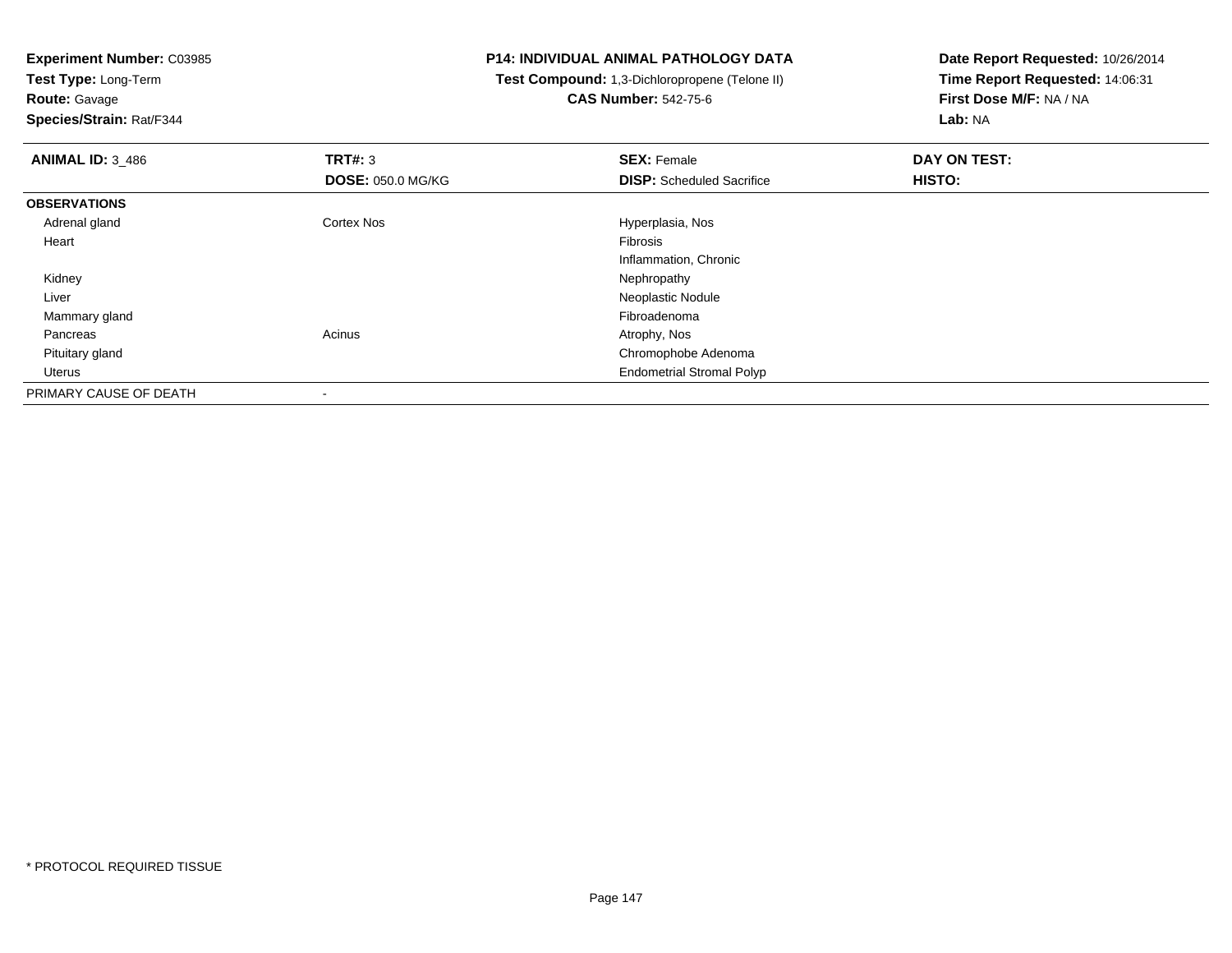| <b>Experiment Number: C03985</b><br>Test Type: Long-Term<br><b>Route: Gavage</b><br>Species/Strain: Rat/F344 |                                     | <b>P14: INDIVIDUAL ANIMAL PATHOLOGY DATA</b><br>Test Compound: 1,3-Dichloropropene (Telone II)<br><b>CAS Number: 542-75-6</b> | Date Report Requested: 10/26/2014<br>Time Report Requested: 14:06:31<br>First Dose M/F: NA / NA<br>Lab: NA |
|--------------------------------------------------------------------------------------------------------------|-------------------------------------|-------------------------------------------------------------------------------------------------------------------------------|------------------------------------------------------------------------------------------------------------|
| <b>ANIMAL ID: 3 488</b>                                                                                      | TRT#: 3<br><b>DOSE: 050.0 MG/KG</b> | <b>SEX: Female</b><br><b>DISP:</b> Scheduled Sacrifice                                                                        | DAY ON TEST:<br><b>HISTO:</b>                                                                              |
| <b>OBSERVATIONS</b>                                                                                          |                                     |                                                                                                                               |                                                                                                            |
| Adrenal gland                                                                                                | Cortex Nos                          | Hyperplasia, Focal                                                                                                            |                                                                                                            |
| Eye                                                                                                          | Conjunctiva                         | Inflammation, Suppurative                                                                                                     |                                                                                                            |
| Liver                                                                                                        |                                     | <b>Focal Cellular Change</b>                                                                                                  |                                                                                                            |
| Pancreas                                                                                                     |                                     | Inflammation, Chronic Focal                                                                                                   |                                                                                                            |
| PRIMARY CAUSE OF DEATH                                                                                       |                                     |                                                                                                                               |                                                                                                            |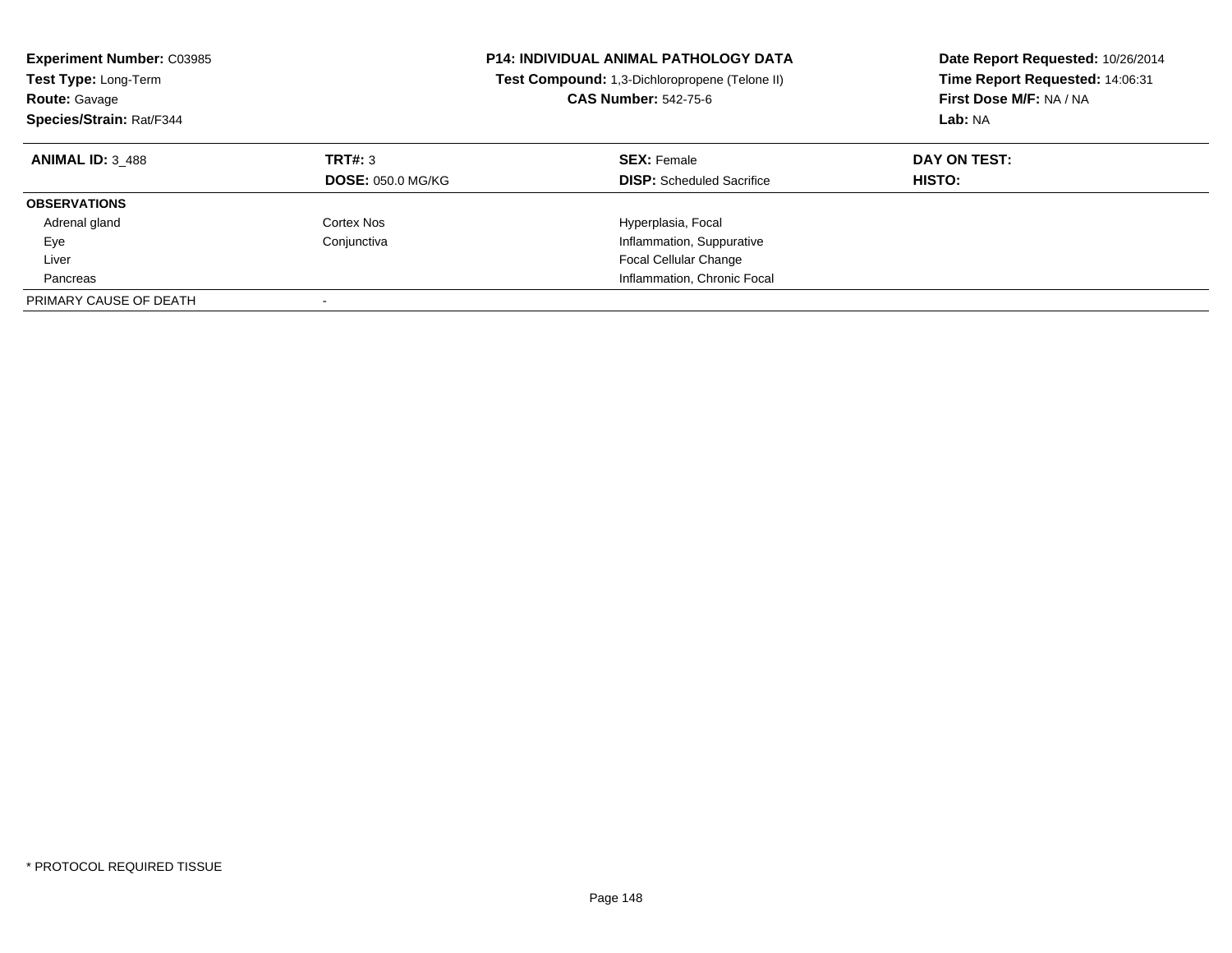**Experiment Number:** C03985

**Test Type:** Long-Term**Route:** Gavage

**Species/Strain:** Rat/F344

## **P14: INDIVIDUAL ANIMAL PATHOLOGY DATA**

 **Test Compound:** 1,3-Dichloropropene (Telone II)**CAS Number:** 542-75-6

**Date Report Requested:** 10/26/2014**Time Report Requested:** 14:06:31**First Dose M/F:** NA / NA**Lab:** NA

| <b>ANIMAL ID: 3_490</b> | TRT#: 3<br><b>DOSE: 050.0 MG/KG</b> | <b>SEX: Female</b><br><b>DISP:</b> Scheduled Sacrifice | DAY ON TEST:<br>HISTO: |  |
|-------------------------|-------------------------------------|--------------------------------------------------------|------------------------|--|
| <b>OBSERVATIONS</b>     |                                     |                                                        |                        |  |
| Adrenal gland           | <b>Cortex Nos</b>                   | Hyperplasia, Focal                                     |                        |  |
| Heart                   |                                     | Inflammation, Chronic                                  |                        |  |
| Kidney                  |                                     | Nephropathy                                            |                        |  |
| Liver                   |                                     | <b>Focal Cellular Change</b>                           |                        |  |
| Lymph node              | Mandibular Lymph Node               | Carcinosarcoma, Invasive                               |                        |  |
| Stomach                 |                                     | Hyperplasia, Epithelial                                |                        |  |
| Thyroid                 |                                     | Hyperplasia, Follicular Cell                           |                        |  |
| Unspecified             |                                     | Carcinosarcoma                                         |                        |  |
| PRIMARY CAUSE OF DEATH  |                                     |                                                        |                        |  |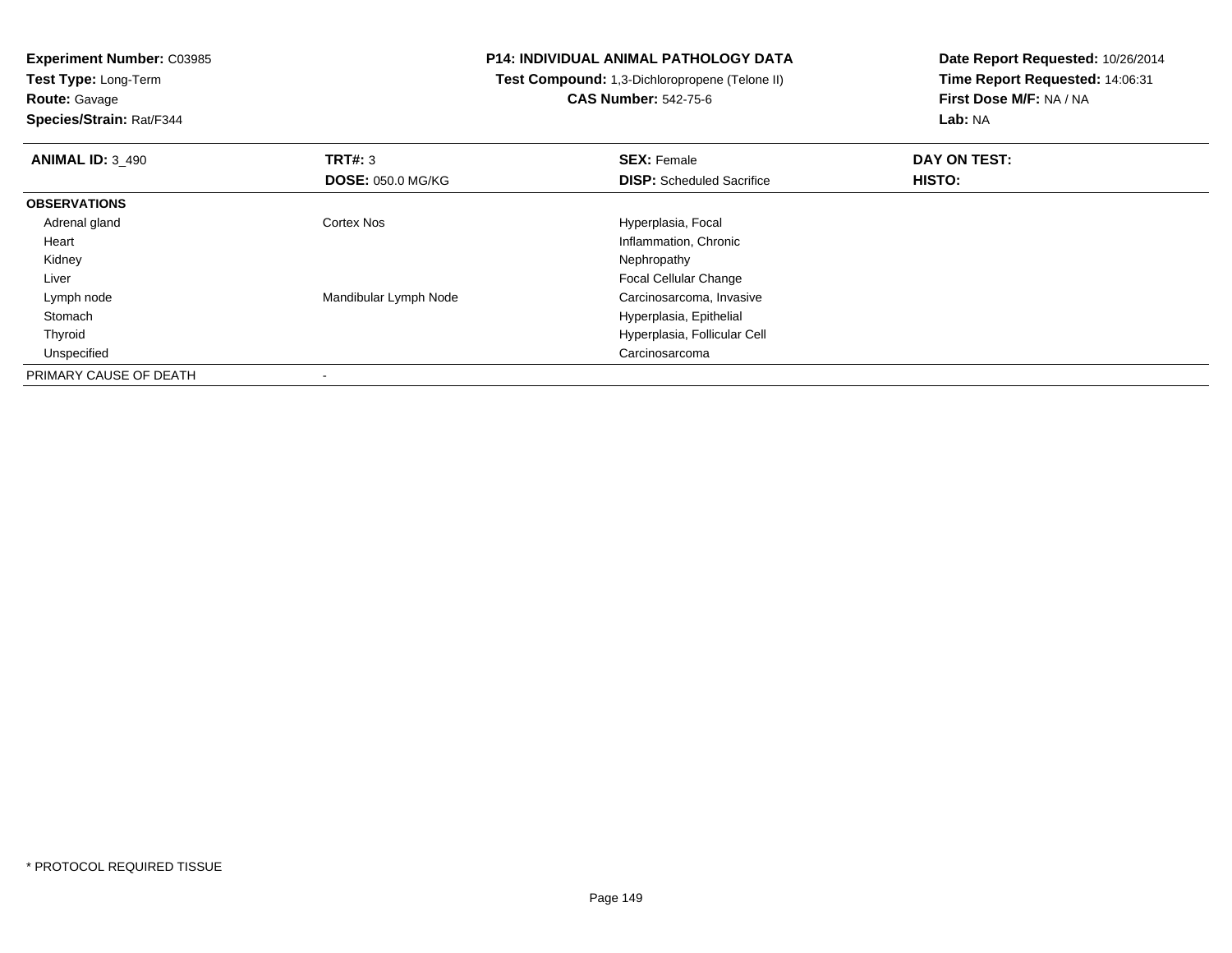| <b>Experiment Number: C03985</b><br>Test Type: Long-Term<br><b>Route: Gavage</b> |                          | <b>P14: INDIVIDUAL ANIMAL PATHOLOGY DATA</b><br>Test Compound: 1,3-Dichloropropene (Telone II)<br><b>CAS Number: 542-75-6</b> | Date Report Requested: 10/26/2014<br>Time Report Requested: 14:06:31<br>First Dose M/F: NA / NA |
|----------------------------------------------------------------------------------|--------------------------|-------------------------------------------------------------------------------------------------------------------------------|-------------------------------------------------------------------------------------------------|
| Species/Strain: Rat/F344                                                         |                          |                                                                                                                               | Lab: NA                                                                                         |
| <b>ANIMAL ID: 3 492</b>                                                          | <b>TRT#: 3</b>           | <b>SEX: Female</b>                                                                                                            | DAY ON TEST:                                                                                    |
|                                                                                  | <b>DOSE: 050.0 MG/KG</b> | <b>DISP:</b> Scheduled Sacrifice                                                                                              | HISTO:                                                                                          |
| <b>OBSERVATIONS</b>                                                              |                          |                                                                                                                               |                                                                                                 |
| Heart                                                                            |                          | Inflammation, Chronic                                                                                                         |                                                                                                 |
| Intestine Small                                                                  | Mesentery Nos            | Inflammation, Granulomatous                                                                                                   |                                                                                                 |
| Kidney                                                                           |                          | Nephropathy                                                                                                                   |                                                                                                 |
| Liver                                                                            |                          | Focal Cellular Change                                                                                                         |                                                                                                 |
| Mammary gland                                                                    |                          | Fibroadenoma                                                                                                                  |                                                                                                 |
| Pancreas                                                                         | Acinus                   | Atrophy, Nos                                                                                                                  |                                                                                                 |
| Pituitary gland                                                                  |                          | Chromophobe Adenoma                                                                                                           |                                                                                                 |
| PRIMARY CAUSE OF DEATH                                                           |                          |                                                                                                                               |                                                                                                 |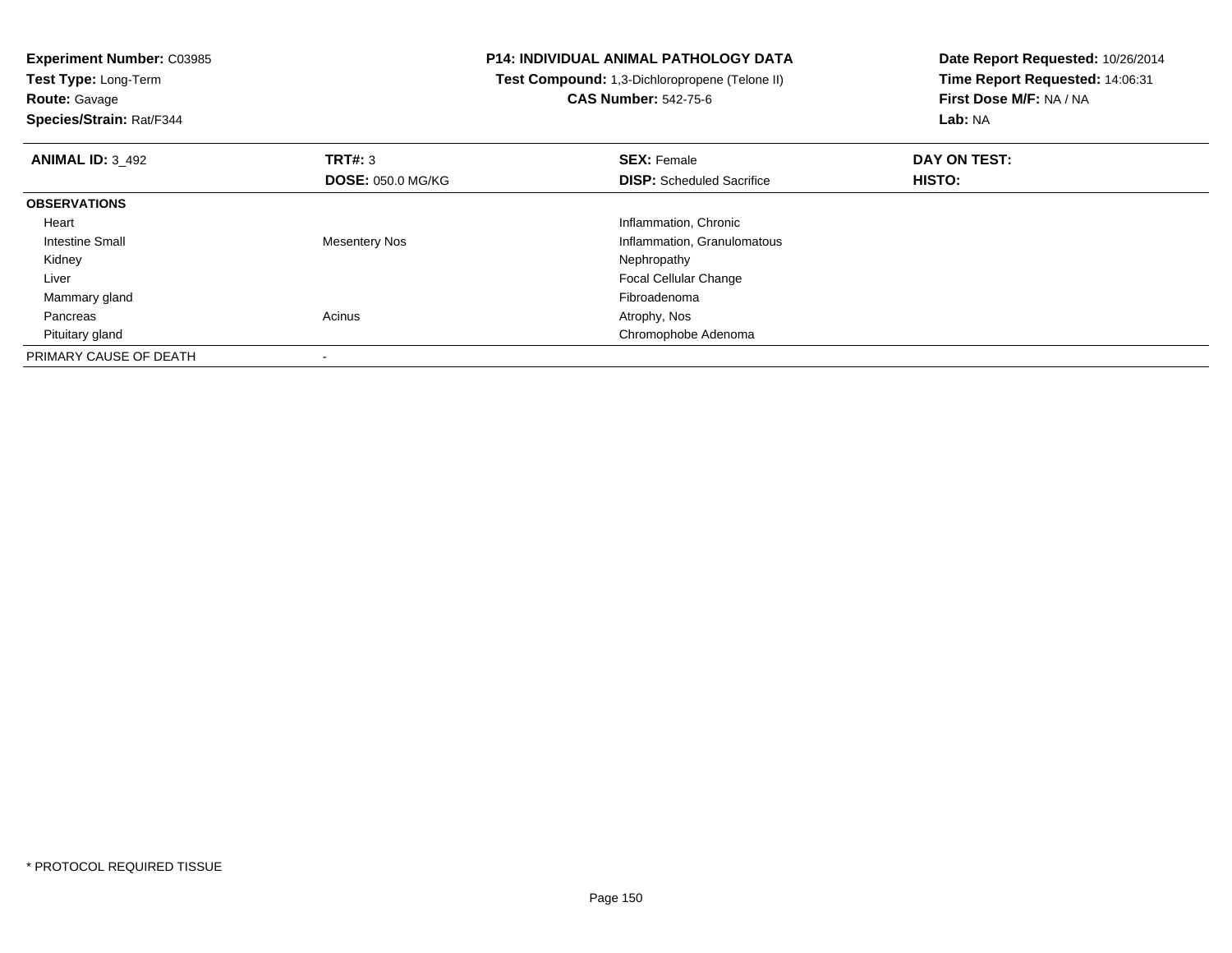| <b>Experiment Number: C03985</b><br>Test Type: Long-Term<br><b>Route: Gavage</b><br>Species/Strain: Rat/F344 |                          | <b>P14: INDIVIDUAL ANIMAL PATHOLOGY DATA</b><br>Test Compound: 1,3-Dichloropropene (Telone II)<br><b>CAS Number: 542-75-6</b> | Date Report Requested: 10/26/2014<br>Time Report Requested: 14:06:32<br>First Dose M/F: NA / NA<br>Lab: NA |
|--------------------------------------------------------------------------------------------------------------|--------------------------|-------------------------------------------------------------------------------------------------------------------------------|------------------------------------------------------------------------------------------------------------|
| <b>ANIMAL ID: 3 494</b>                                                                                      | TRT#: 3                  | <b>SEX: Female</b>                                                                                                            | DAY ON TEST:                                                                                               |
|                                                                                                              | <b>DOSE: 050.0 MG/KG</b> | <b>DISP: Natural Death</b>                                                                                                    | HISTO:                                                                                                     |
| <b>OBSERVATIONS</b>                                                                                          |                          |                                                                                                                               |                                                                                                            |
| Liver                                                                                                        |                          | <b>Focal Cellular Change</b>                                                                                                  |                                                                                                            |
| Pituitary gland                                                                                              |                          | Chromophobe Carcinoma                                                                                                         |                                                                                                            |
| Spleen                                                                                                       |                          | Hemosiderosis                                                                                                                 |                                                                                                            |
| PRIMARY CAUSE OF DEATH                                                                                       |                          |                                                                                                                               |                                                                                                            |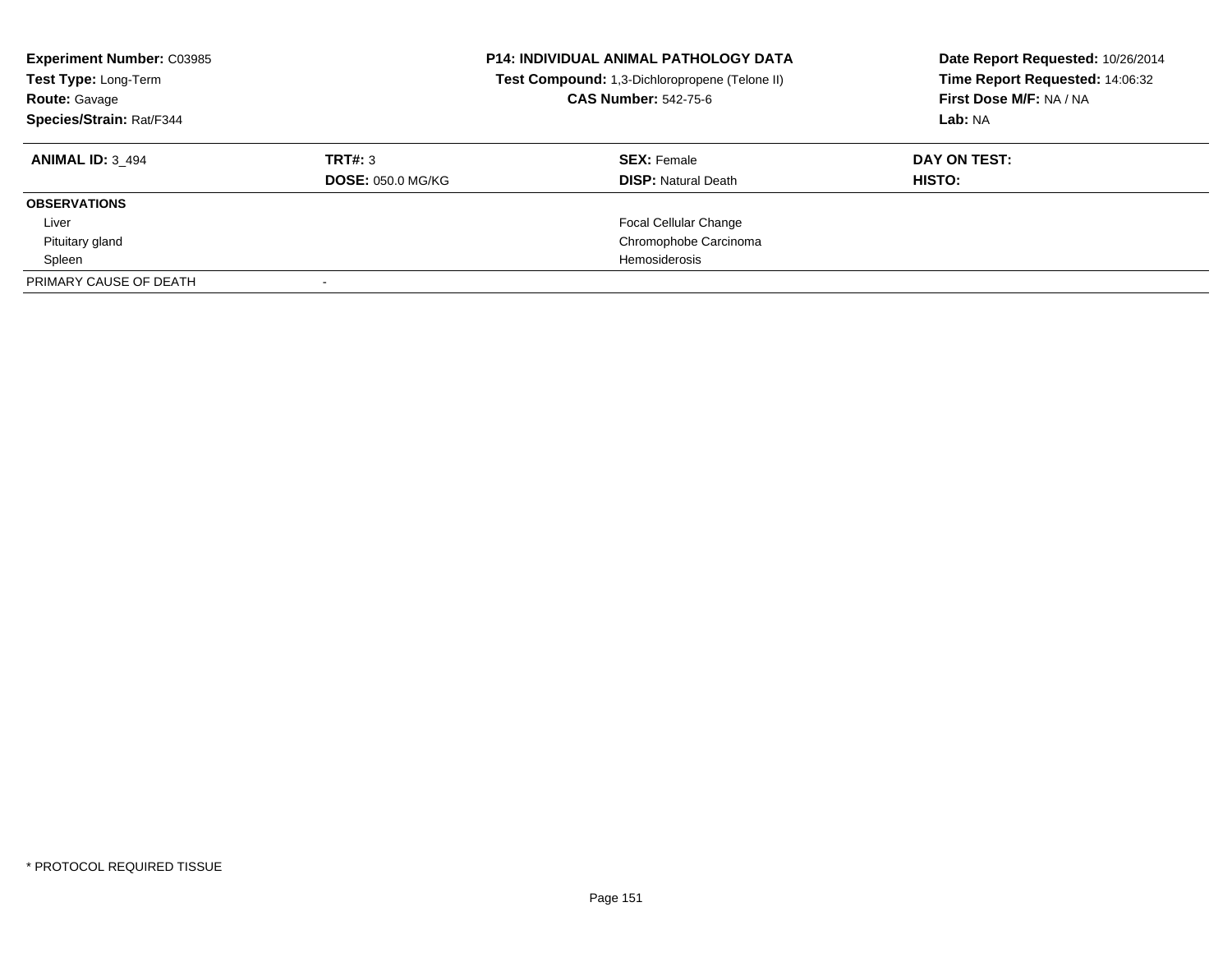| <b>Experiment Number: C03985</b><br><b>Test Type: Long-Term</b><br><b>Route: Gavage</b><br>Species/Strain: Rat/F344 |                          | <b>P14: INDIVIDUAL ANIMAL PATHOLOGY DATA</b><br>Test Compound: 1,3-Dichloropropene (Telone II)<br><b>CAS Number: 542-75-6</b> | Date Report Requested: 10/26/2014<br>Time Report Requested: 14:06:32<br>First Dose M/F: NA / NA<br>Lab: NA |
|---------------------------------------------------------------------------------------------------------------------|--------------------------|-------------------------------------------------------------------------------------------------------------------------------|------------------------------------------------------------------------------------------------------------|
| <b>ANIMAL ID: 3 496</b>                                                                                             | TRT#: 3                  | <b>SEX: Female</b>                                                                                                            | DAY ON TEST:                                                                                               |
|                                                                                                                     | <b>DOSE: 050.0 MG/KG</b> | <b>DISP:</b> Scheduled Sacrifice                                                                                              | <b>HISTO:</b>                                                                                              |
| <b>OBSERVATIONS</b>                                                                                                 |                          |                                                                                                                               |                                                                                                            |
| Adrenal gland                                                                                                       | Cortex Nos               | Hyperplasia, Focal                                                                                                            |                                                                                                            |
| Heart                                                                                                               |                          | Inflammation, Chronic                                                                                                         |                                                                                                            |
| Kidney                                                                                                              |                          | Nephropathy                                                                                                                   |                                                                                                            |
| Liver                                                                                                               |                          | <b>Focal Cellular Change</b>                                                                                                  |                                                                                                            |
| Pituitary gland                                                                                                     |                          | Chromophobe Adenoma                                                                                                           |                                                                                                            |
| Stomach                                                                                                             |                          | Hyperplasia, Basal Cell                                                                                                       |                                                                                                            |
| PRIMARY CAUSE OF DEATH                                                                                              |                          |                                                                                                                               |                                                                                                            |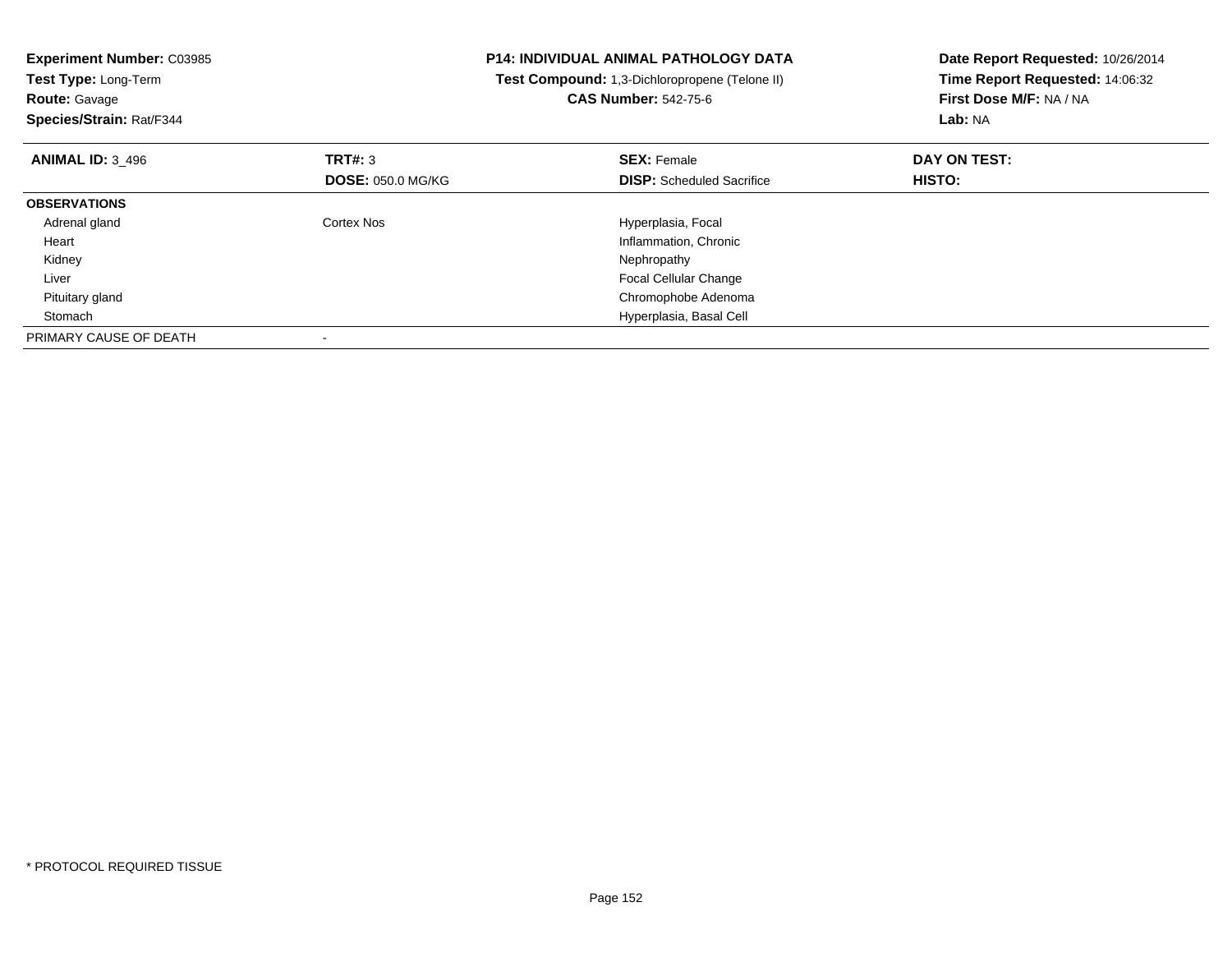| <b>Experiment Number: C03985</b><br>Test Type: Long-Term<br>Route: Gavage<br>Species/Strain: Rat/F344 |                          | <b>P14: INDIVIDUAL ANIMAL PATHOLOGY DATA</b><br>Test Compound: 1,3-Dichloropropene (Telone II)<br><b>CAS Number: 542-75-6</b> | Date Report Requested: 10/26/2014<br>Time Report Requested: 14:06:32<br>First Dose M/F: NA / NA<br>Lab: NA |
|-------------------------------------------------------------------------------------------------------|--------------------------|-------------------------------------------------------------------------------------------------------------------------------|------------------------------------------------------------------------------------------------------------|
| <b>ANIMAL ID: 3 498</b>                                                                               | TRT#: 3                  | <b>SEX: Female</b>                                                                                                            | DAY ON TEST:                                                                                               |
|                                                                                                       | <b>DOSE: 050.0 MG/KG</b> | <b>DISP:</b> Natural Death                                                                                                    | <b>HISTO:</b>                                                                                              |
| <b>OBSERVATIONS</b>                                                                                   |                          |                                                                                                                               |                                                                                                            |
| Heart                                                                                                 |                          | Inflammation, Chronic                                                                                                         |                                                                                                            |
| Liver                                                                                                 |                          | <b>Focal Cellular Change</b>                                                                                                  |                                                                                                            |
| Unspecified                                                                                           | Multiple Organs Nos      | Leukemia, Monocytic                                                                                                           |                                                                                                            |
| PRIMARY CAUSE OF DEATH                                                                                |                          |                                                                                                                               |                                                                                                            |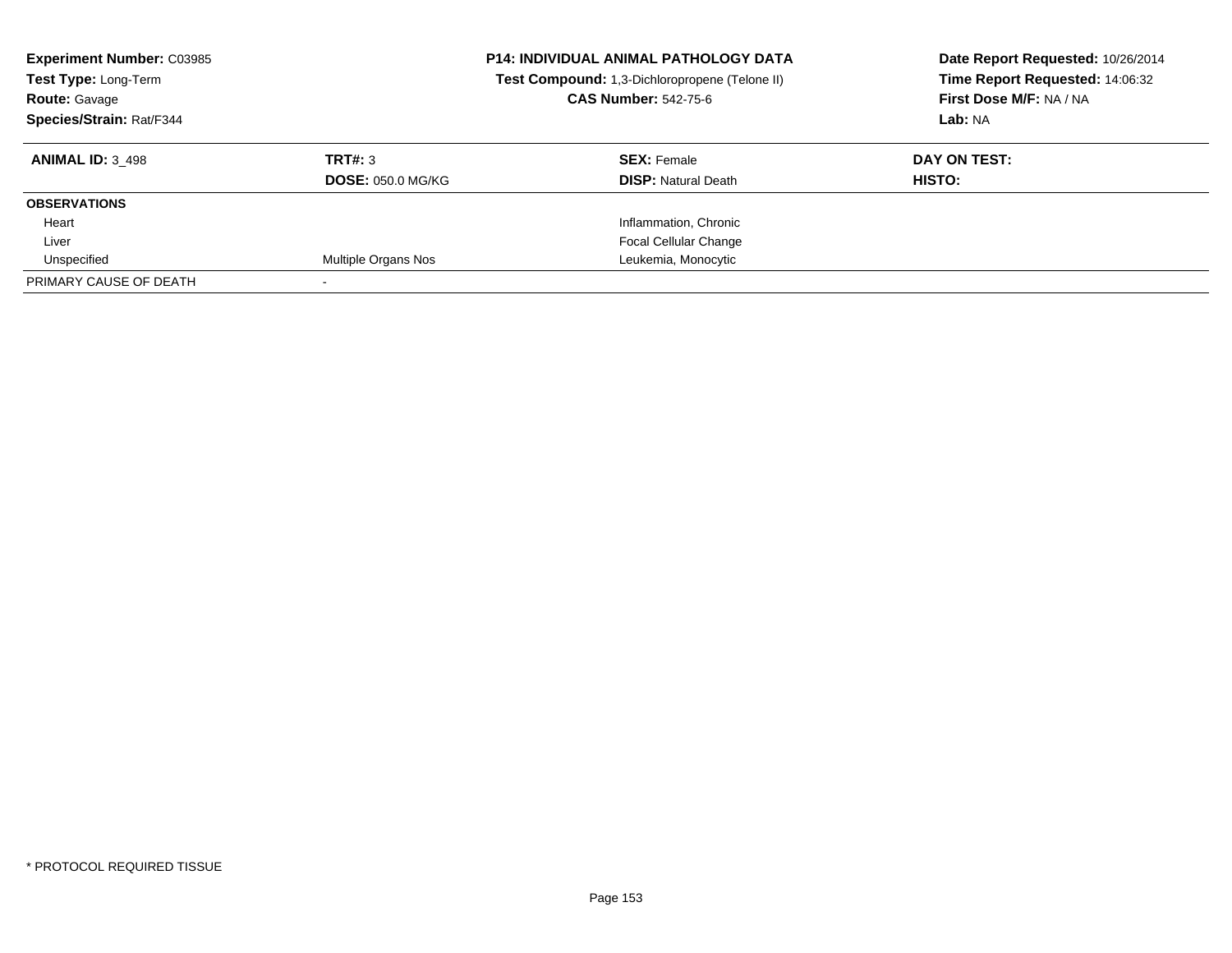**Experiment Number:** C03985

**Test Type:** Long-Term**Route:** Gavage

**Species/Strain:** Rat/F344

## **P14: INDIVIDUAL ANIMAL PATHOLOGY DATA**

 **Test Compound:** 1,3-Dichloropropene (Telone II)**CAS Number:** 542-75-6

**Date Report Requested:** 10/26/2014 **Time Report Requested:** 14:06:32**First Dose M/F:** NA / NA**Lab:** NA

| <b>ANIMAL ID: 3 500</b> | TRT#: 3                  | <b>SEX: Female</b>                   | DAY ON TEST: |  |  |
|-------------------------|--------------------------|--------------------------------------|--------------|--|--|
|                         | <b>DOSE: 050.0 MG/KG</b> | <b>DISP:</b> Scheduled Sacrifice     | HISTO:       |  |  |
| <b>OBSERVATIONS</b>     |                          |                                      |              |  |  |
| Adrenal gland           | <b>Cortex Nos</b>        | Hyperplasia, Nos                     |              |  |  |
| Kidney                  |                          | Nephropathy                          |              |  |  |
| Liver                   |                          | Neoplastic Nodule                    |              |  |  |
| Lung                    |                          | Granulosa-Cell Carcinoma, Metastatic |              |  |  |
| Mammary gland           |                          | Fibroadenoma                         |              |  |  |
| Ovary                   |                          | Granulosa-Cell Carcinoma             |              |  |  |
| Pancreas                | Acinus                   | Atrophy, Nos                         |              |  |  |
| Pituitary gland         |                          | Chromophobe Adenoma                  |              |  |  |
| Uterus                  | Endometrium              | Hyperplasia, Cystic                  |              |  |  |
| PRIMARY CAUSE OF DEATH  |                          |                                      |              |  |  |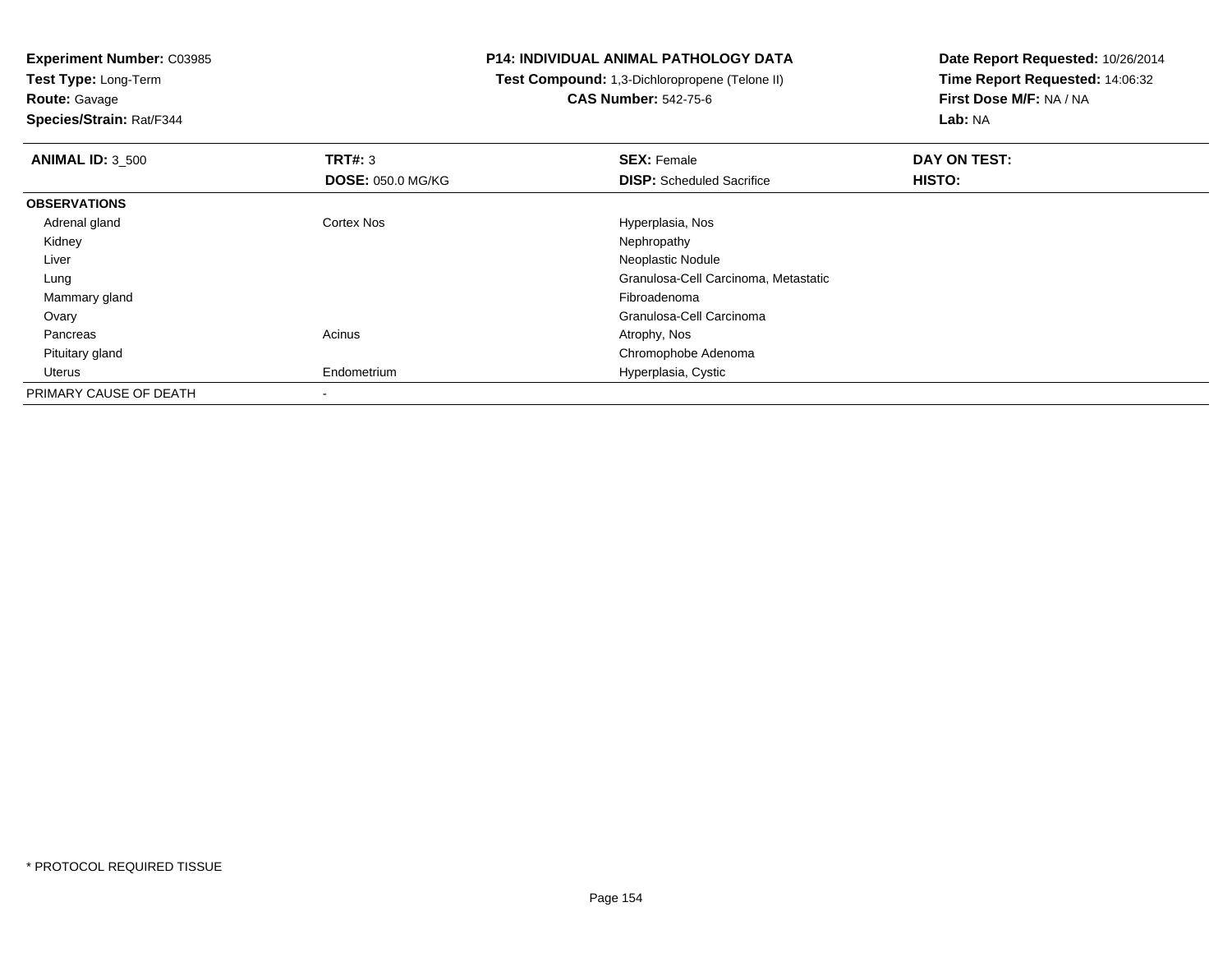| <b>Experiment Number: C03985</b><br>Test Type: Long-Term<br><b>Route: Gavage</b><br>Species/Strain: Rat/F344 |                                     | <b>P14: INDIVIDUAL ANIMAL PATHOLOGY DATA</b><br>Test Compound: 1,3-Dichloropropene (Telone II)<br><b>CAS Number: 542-75-6</b> | Date Report Requested: 10/26/2014<br>Time Report Requested: 14:06:32<br>First Dose M/F: NA / NA<br>Lab: NA |
|--------------------------------------------------------------------------------------------------------------|-------------------------------------|-------------------------------------------------------------------------------------------------------------------------------|------------------------------------------------------------------------------------------------------------|
| <b>ANIMAL ID: 3 502</b>                                                                                      | TRT#: 3<br><b>DOSE: 050.0 MG/KG</b> | <b>SEX: Female</b><br><b>DISP:</b> Natural Death                                                                              | DAY ON TEST:<br><b>HISTO:</b>                                                                              |
| <b>OBSERVATIONS</b>                                                                                          |                                     |                                                                                                                               |                                                                                                            |
| Lung                                                                                                         |                                     | Bronchopneumonia, Acute                                                                                                       |                                                                                                            |
| Spleen                                                                                                       |                                     | Hemosiderosis                                                                                                                 |                                                                                                            |
| PRIMARY CAUSE OF DEATH                                                                                       |                                     |                                                                                                                               |                                                                                                            |